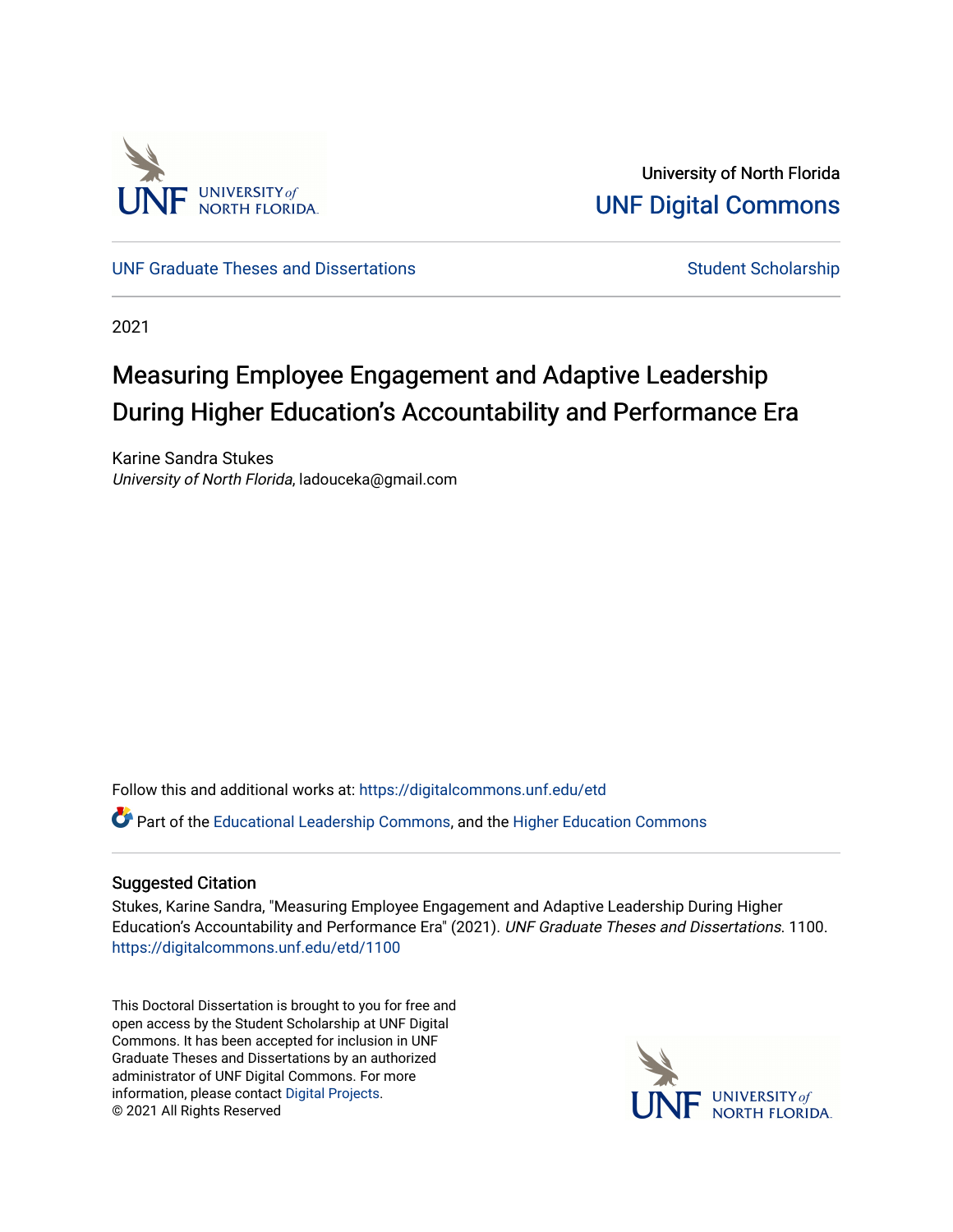Measuring Employee Engagement and Adaptive Leadership During Higher Education's

Accountability and Performance Era

by

Karine Stukes

A Dissertation submitted to the Department of Leadership,

School Counseling & Sport Management

In partial fulfillment of the requirements for the degree of

Doctor of Education

## UNIVERSITY OF NORTH FLORIDA

## COLLEGE OF EDUCATION AND HUMAN SERVICES

August 8, 2021

Unpublished work © Karine Stukes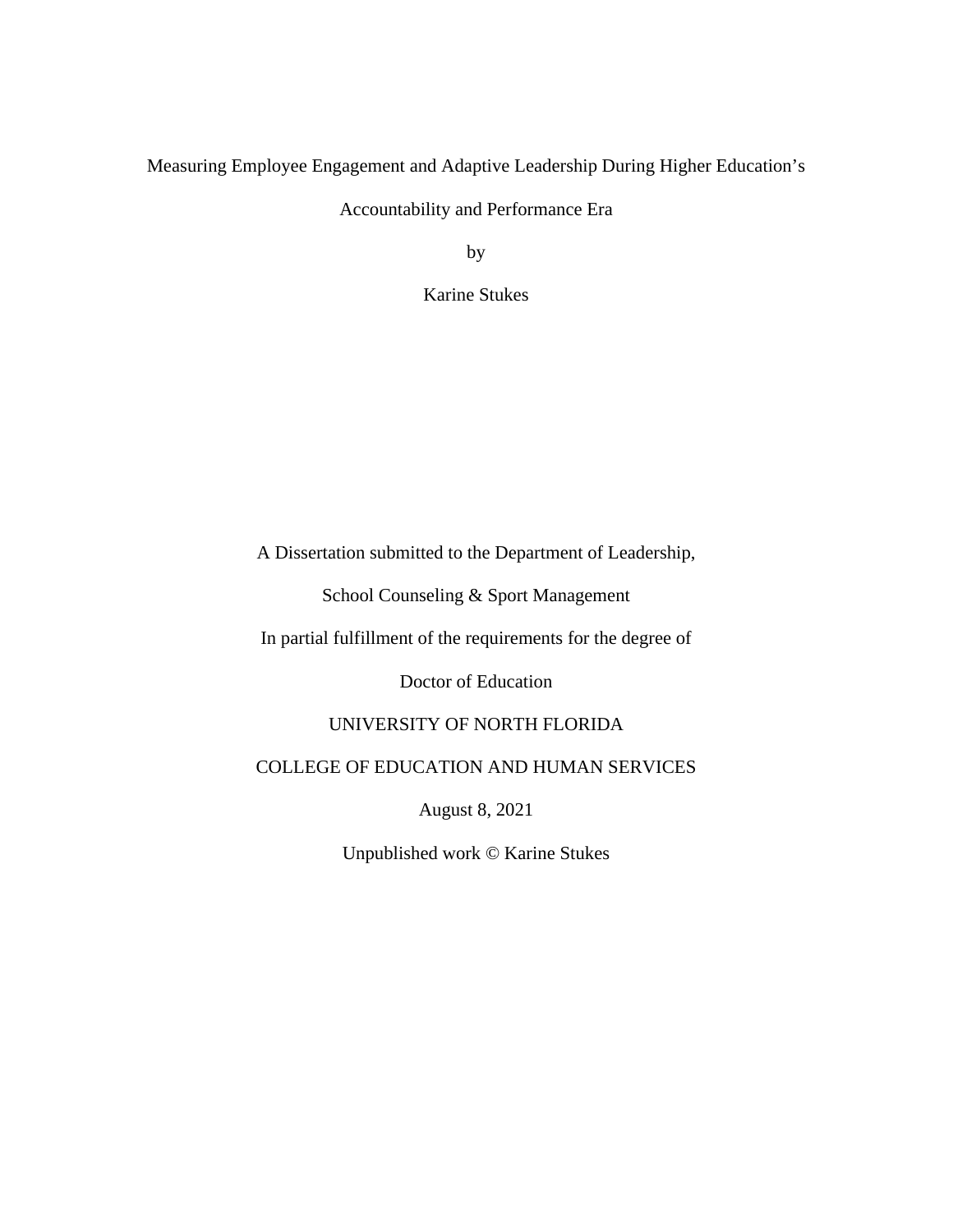This dissertation titled Measuring Employee Engagement and Adaptive Leadership During Higher Education's Accountability and Performance Era is approved:

Dr. Amanda Pascale, Committee Chair

Dr. Amanda Kulp, Committee Member 1

Dr. Elizabeth Gregg, Committee Member 2

Dr. Matthew Ohlson, Committee Member 3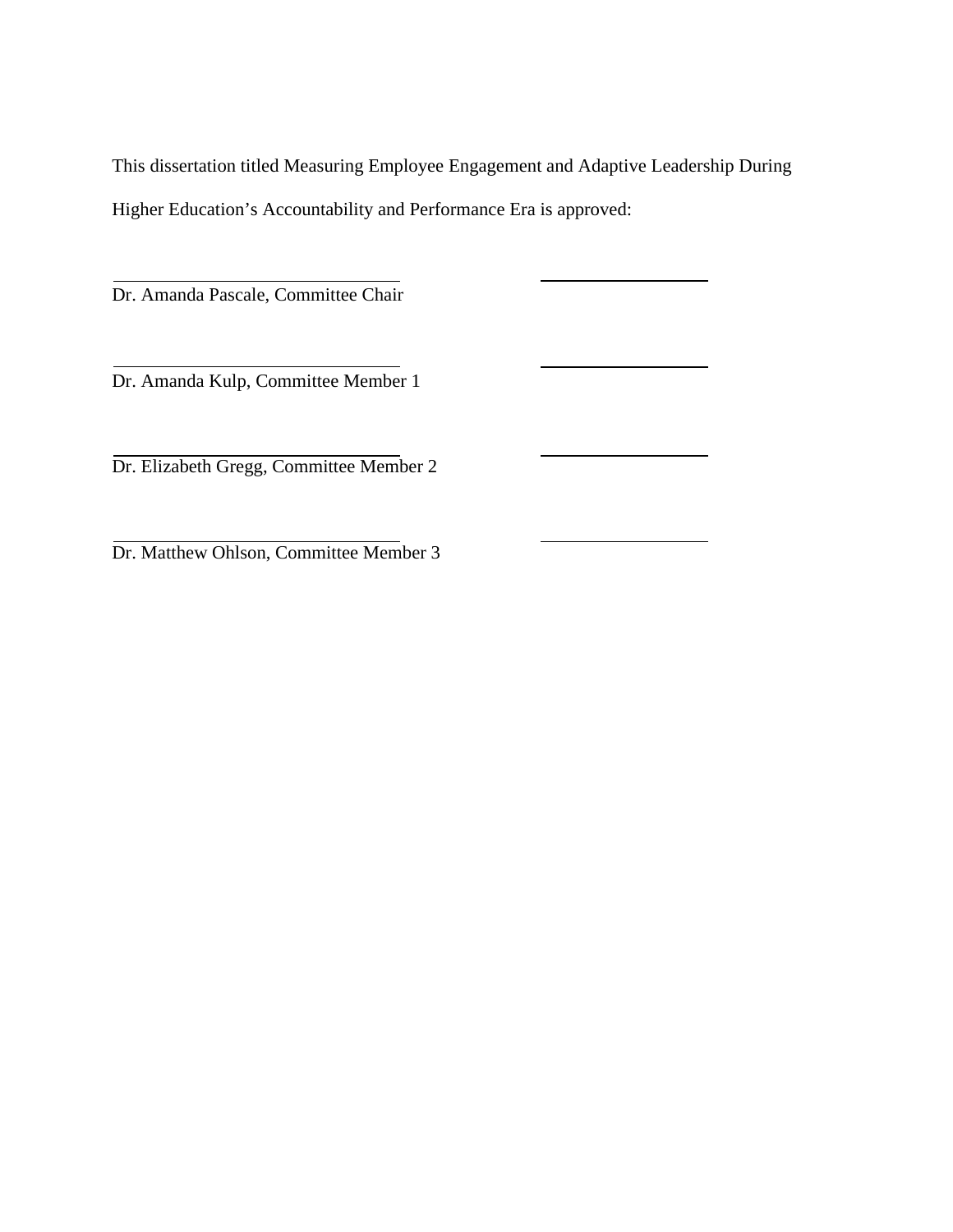## DEDICATION

<span id="page-3-0"></span>*To My Family and My Loved Ones Whose Encouragement, Support, and Prayers Kept Me Going. Fly High and Happy Landing.* 

*And to* 

*My Heavenly Father Above,* 

*It is to You I Give the Glory.*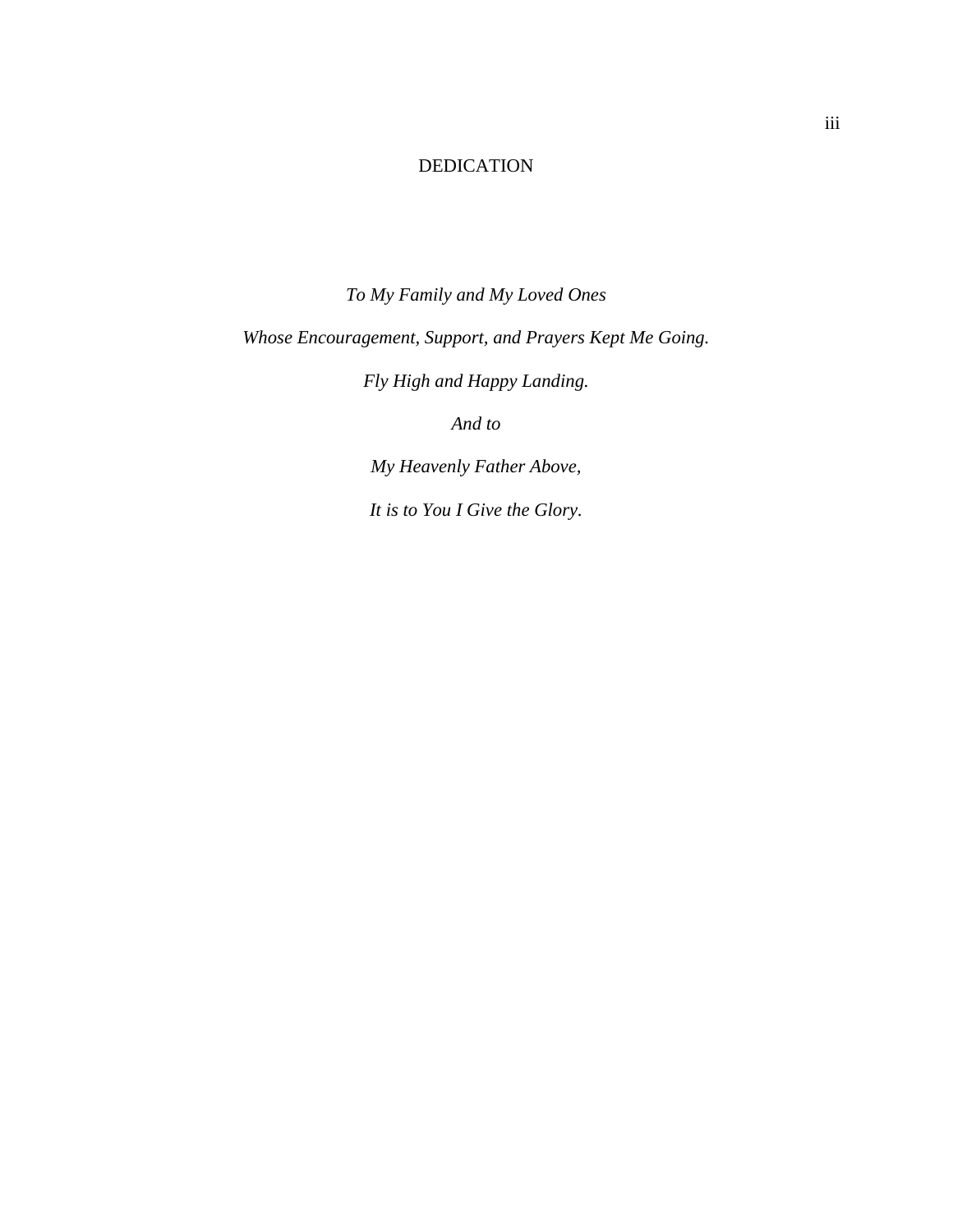#### ACKNOWLEDGMENTS

<span id="page-4-0"></span>With my sincerest appreciation, I thank my dissertation committee, and my colleagues. There have been so many who have supported me through this project—I especially thank you all. And to my family who sees me, knows me, and loves me—I am forever grateful:

- To my grandparents, who created an army of sweet butterflies—the *Ladouceur Family* and the *Papillon Family*. L'union fait la force! To my parents—I cherish you two always. To my Uncles and Aunties—I thank each and every one of you for being my footprints in the sand. To my sisters, my brother, my brilliant niece and nephews; and to my vast multitude of cousins. You each hold your own special place in my heart. Thank you for being my army and my village.
- To my Stukes Family who showers me with an abundance of love—with humility and grace I thank you.
- To my closest friends who mean so much more—thank you all for not giving up on me through the challenges and obstacles.

And to my husband, Dr. Stukes, DPT. It will take a lifetime to thank you for all that you have done for me. You have my heart now and forever—143.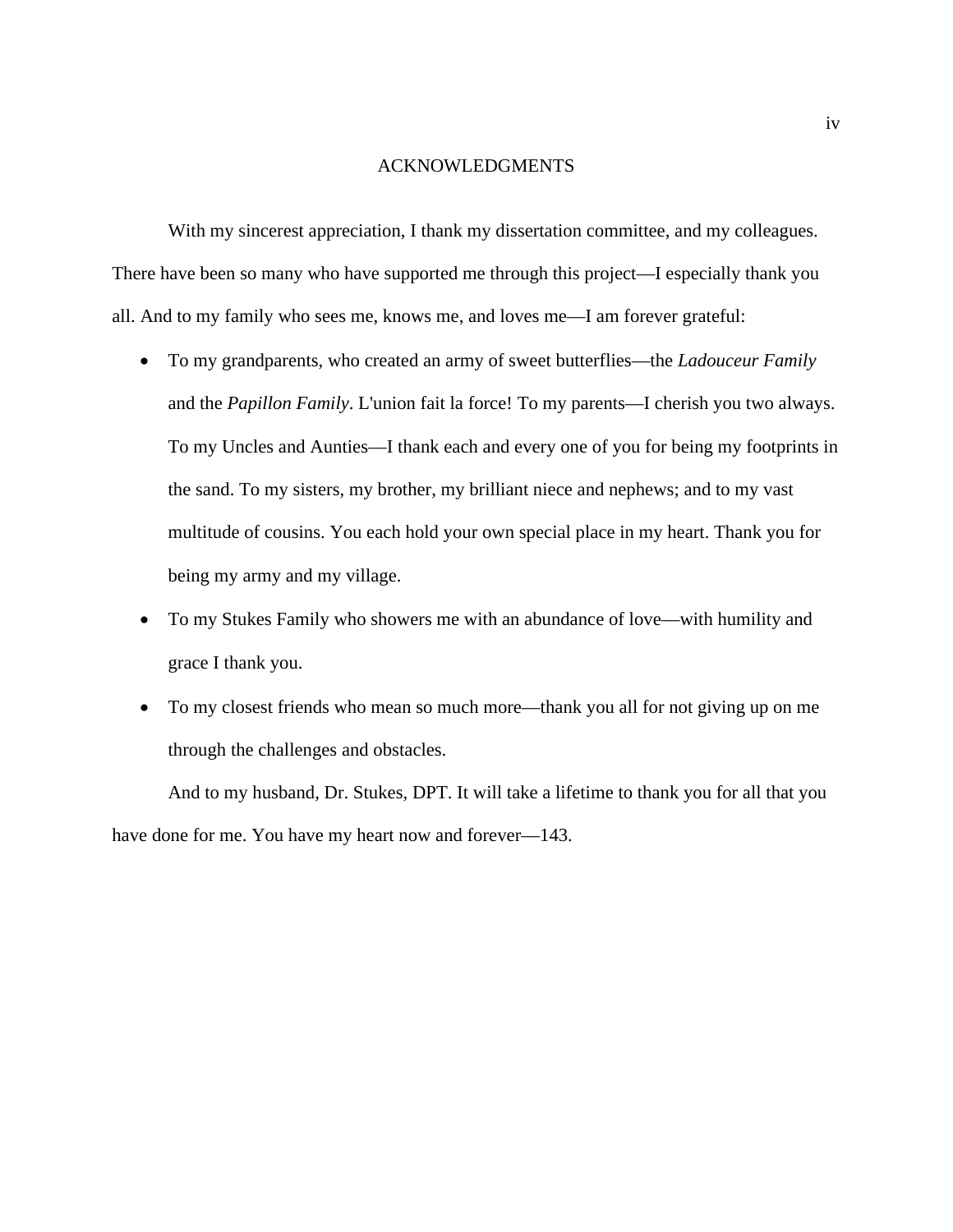# TABLE OF CONTENTS

 $\mathbf{V}$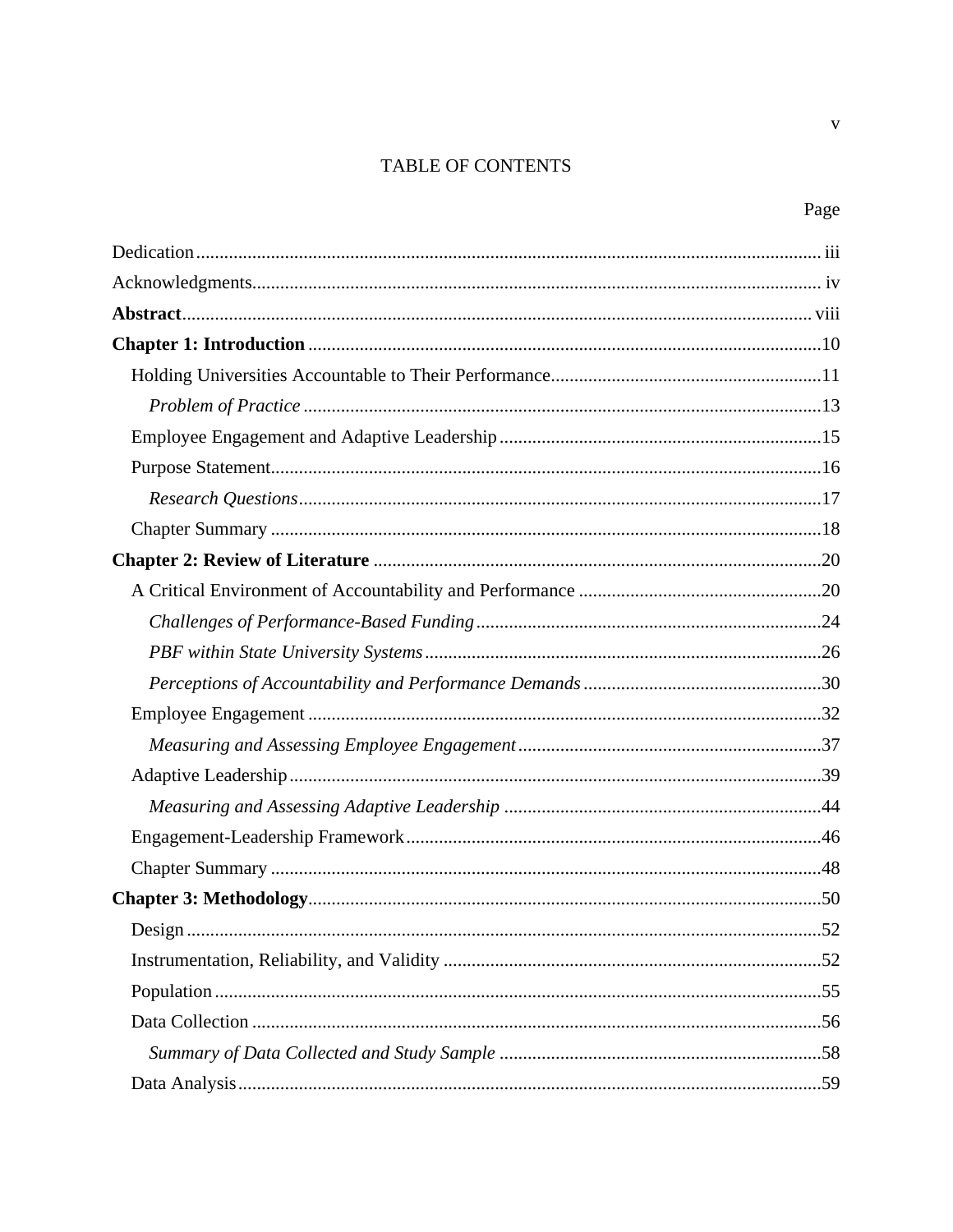| Descriptive Statistics: Employee Demographic and Background Characteristics  67     |  |
|-------------------------------------------------------------------------------------|--|
|                                                                                     |  |
|                                                                                     |  |
|                                                                                     |  |
| Correlation Analysis: How Employee Engagement Relates to Adaptive Leadership79      |  |
| Regression Analysis: How Employee Engagement is Predicted by Adaptive Leadership 80 |  |
|                                                                                     |  |
|                                                                                     |  |
|                                                                                     |  |
|                                                                                     |  |
|                                                                                     |  |
|                                                                                     |  |
|                                                                                     |  |
|                                                                                     |  |
|                                                                                     |  |
|                                                                                     |  |

vi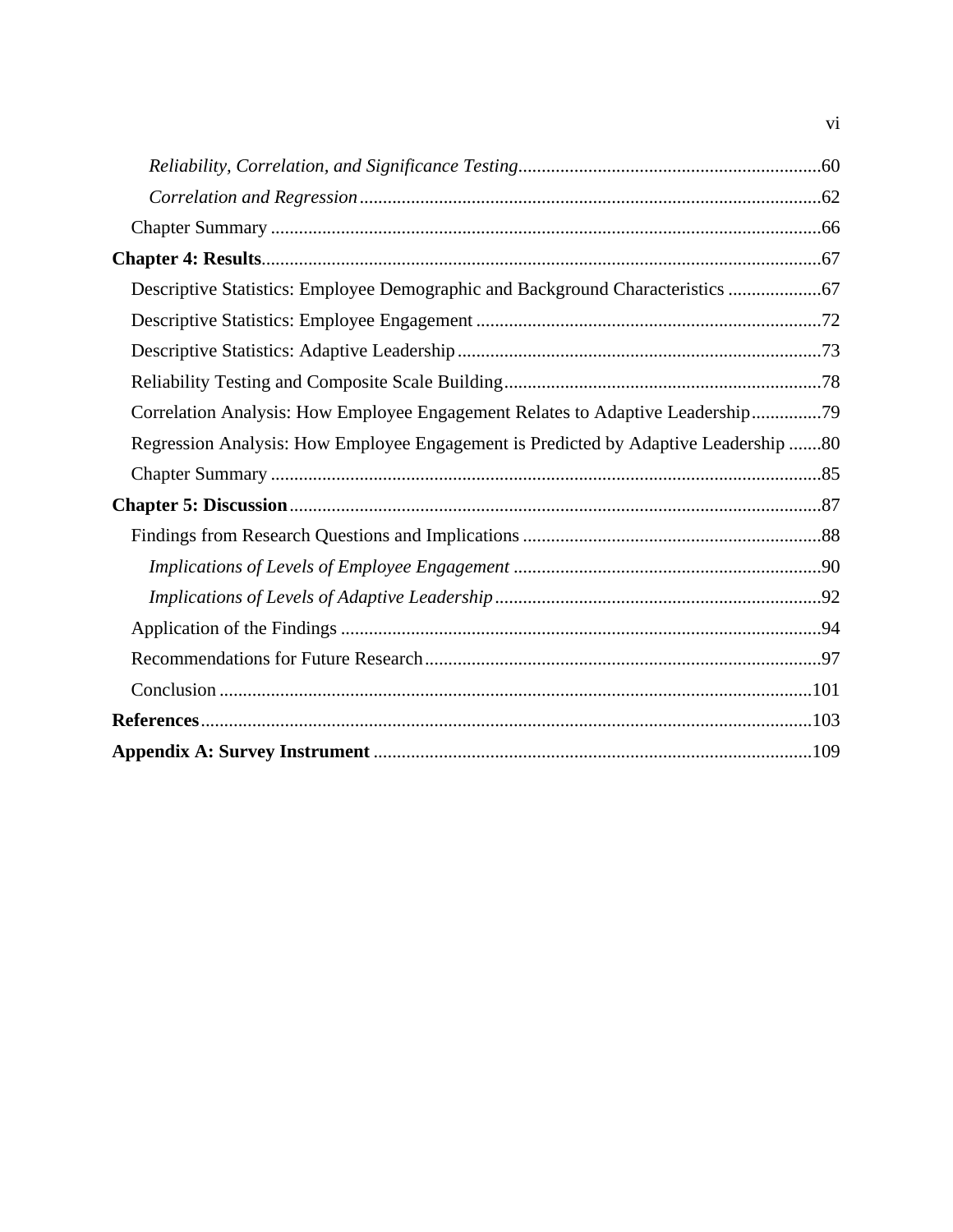# LIST OF TABLES

| <b>Table 1:</b> Florida Board of Governors' Performance-Based Funding, University Metrics |  |
|-------------------------------------------------------------------------------------------|--|
|                                                                                           |  |
| Table 2: Descriptive Statistics: Employee Demographic and Background Characteristics 68   |  |
|                                                                                           |  |
| <b>Table 4:</b> Descriptive Statistics: Employee Engagement Mean Scores from Work &       |  |
|                                                                                           |  |
| <b>Table 5:</b> Descriptive Statistics: Adaptive Leadership Mean Scores from Adaptive     |  |
|                                                                                           |  |
| <b>Table 6:</b> Hierarchical Multiple Linear Regression Analysis Results Explaining the   |  |
|                                                                                           |  |
|                                                                                           |  |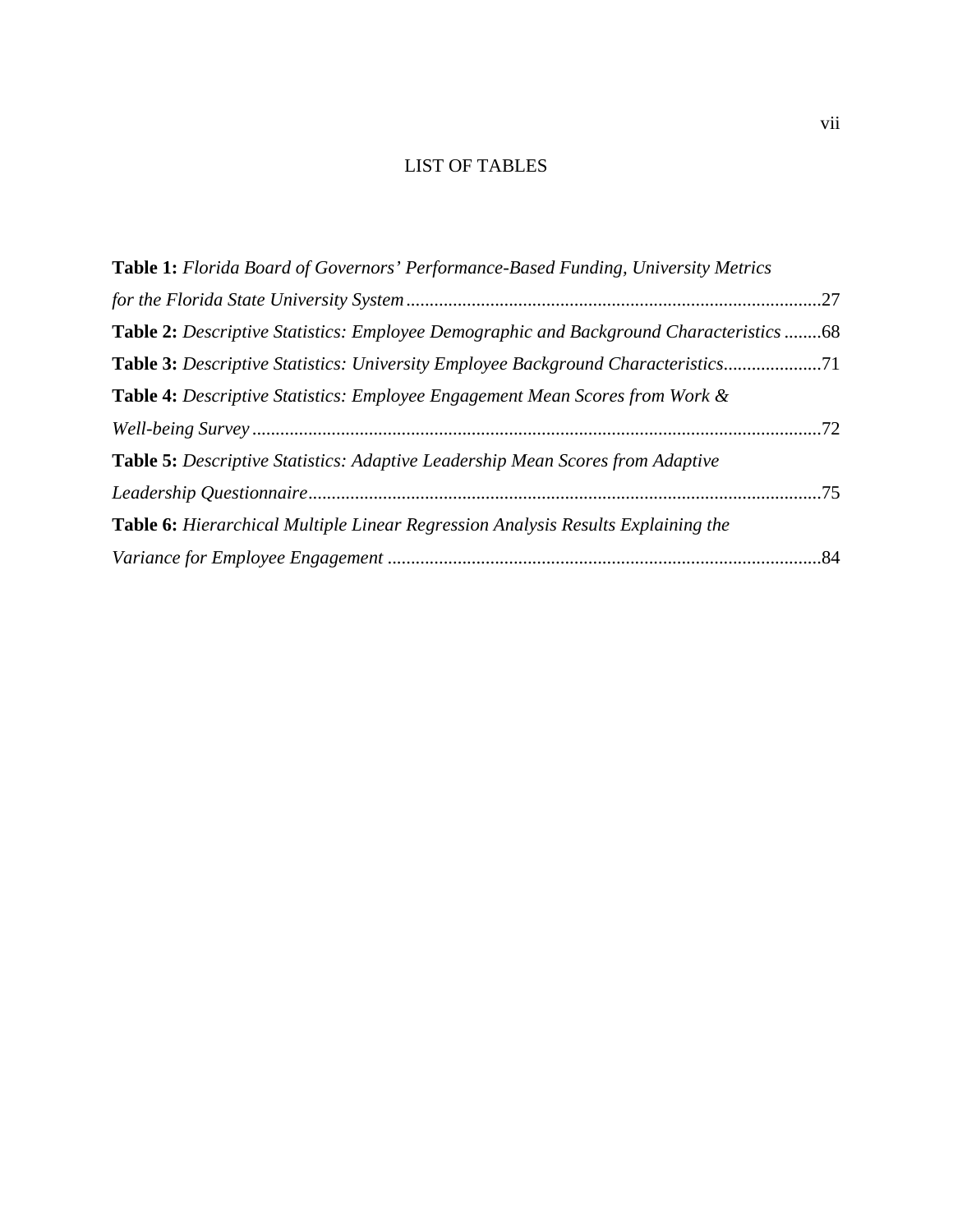#### **Abstract**

<span id="page-8-0"></span> Back in 2015, the Board of Governors for the state of Florida implemented new funding policy within its public state university system, as a mechanism to hold institutions accountable to their performance. According to the performance-funding policy, lower performing institutions were at risk of losing state funding if university metrics were not met. This challenging accountability and performance environment can cause much strife within lowerperforming institutions, where it is relevant to explore positive workforce strategies that keep university employees engaged in the work that is needed to get the job done while keeping employees adaptive to challenges presented to them. Thus, this research study asserts the concepts and practices of employee engagement and adaptive leadership, as two constructs that can drive institutional success. This research uses the Work & Well-being Survey (UWES-17) and Northouse's Adaptive Leadership Questionnaire to present a quantitative study of an engagement-leadership framework among participants at a public state university. This study presents a correlation analysis and hierarchical multiple linear regression model to explore the relationship between employee engagement and adaptive leadership. Results indicate a moderate relationship between the two constructs, and adaptive leadership is a significant predictor of employee engagement. In this case the implications lead to four recommendations for future research. Overall, it is imperative that employees on all levels of organizations are engaged in their work, and more so that leadership capacity is fully harnessed within institutions. And as the model of adaptive leadership prescribes practical leader behaviors that can be exuded by individuals of all backgrounds and of various job roles within the institutions, it is most relevant to consider how these adaptive actions of employees are related to higher levels of engagement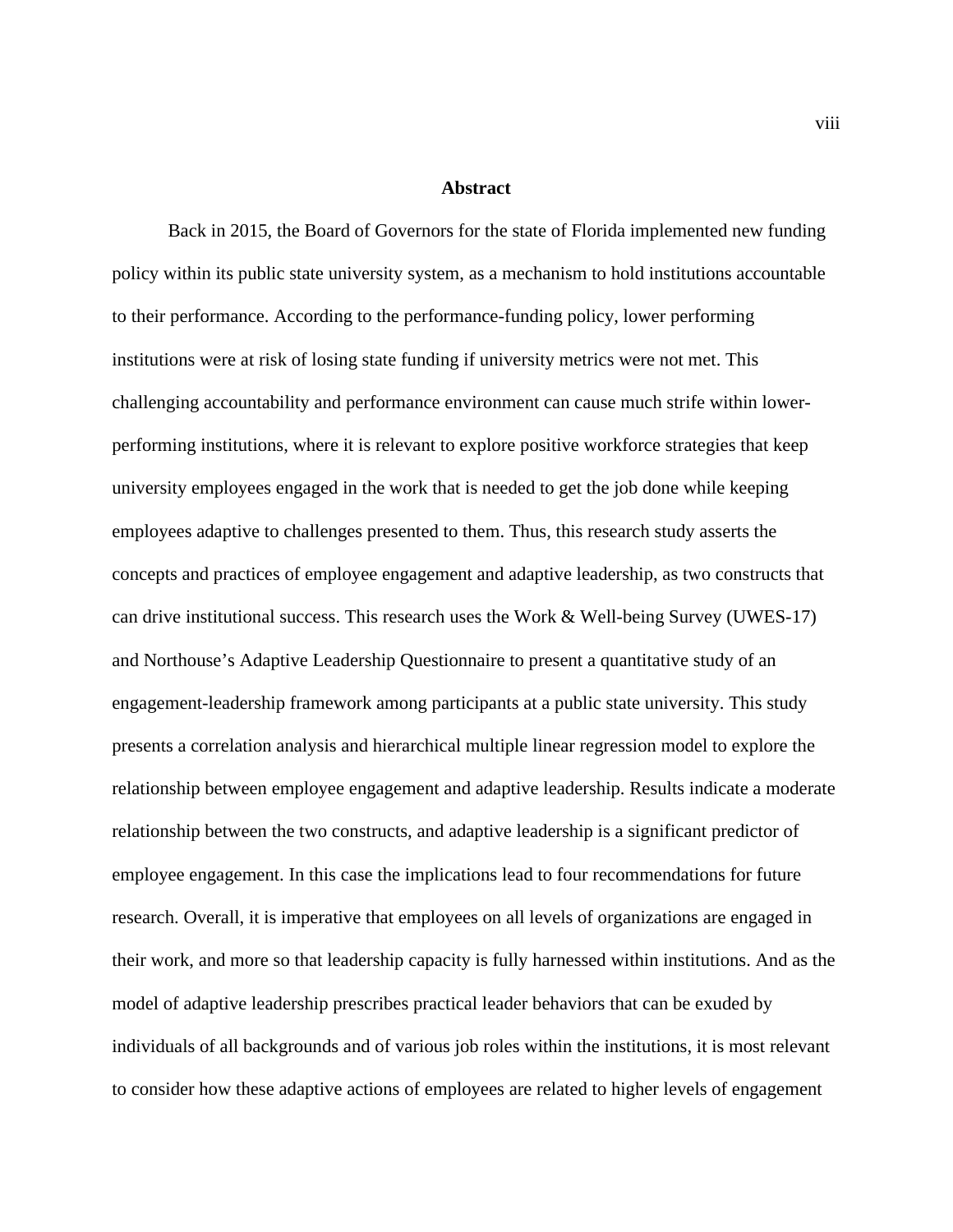with the aim to drive institutional success. Conclusively, findings from this study validate the need for higher education practitioners to facilitate effective workforce strategies that focus on implementing leadership practices for all employees to engage in for the sake of accountability, performance, and the like.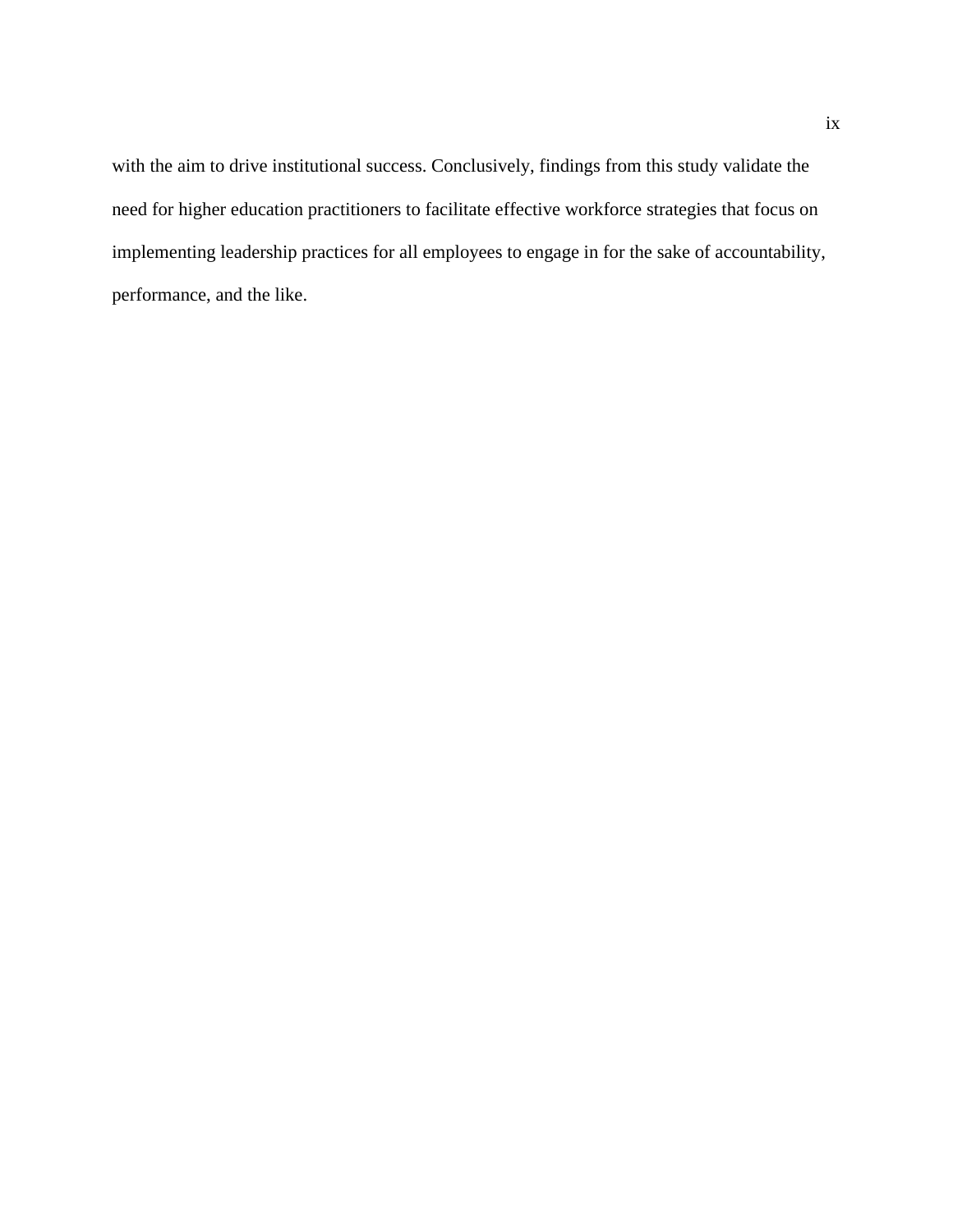#### **Chapter 1: Introduction**

<span id="page-10-0"></span>Debate regarding higher education administration is exacerbated during times of political contention and economic downturn. Over the past few decades public American universities have experienced drastic decreases in the financial support that they receive from their state (Thelin, 2011). Less state support results in institutions increasing their tuition costs where the burden of paying for college falls on students and their families. The rising cost of a public college education for taxpayers, in turn, prompts legislators, governors, and coordinating boards to "act as stewards of the public good for higher education" (Heller, 2011, p. 154) increasing levels of scrutiny towards institutions, in an attempt to ensure that universities are efficiently using funds to effectively meet the needs of students, stakeholders, and society at large. The effect of increased scrutiny by stewards of higher education creates an environment of accountability for institutions, where internally accountability is viewed negatively—a process of control by administration who are using regulations and financial resources to dictate how universities should perform (Heller, 2011). The pressure for accountability is pervasive in academia and institutions are required to better demonstrate their performance, what they do and how well they do it. These circumstances leave institutions vulnerable to changes in expectations for productivity and require employees at universities (or, *university employees*—referring to employees who hold administrative roles throughout various levels of institutions) to be nimble should priorities shift, if they are to remain accountable over their performance and secure financial support.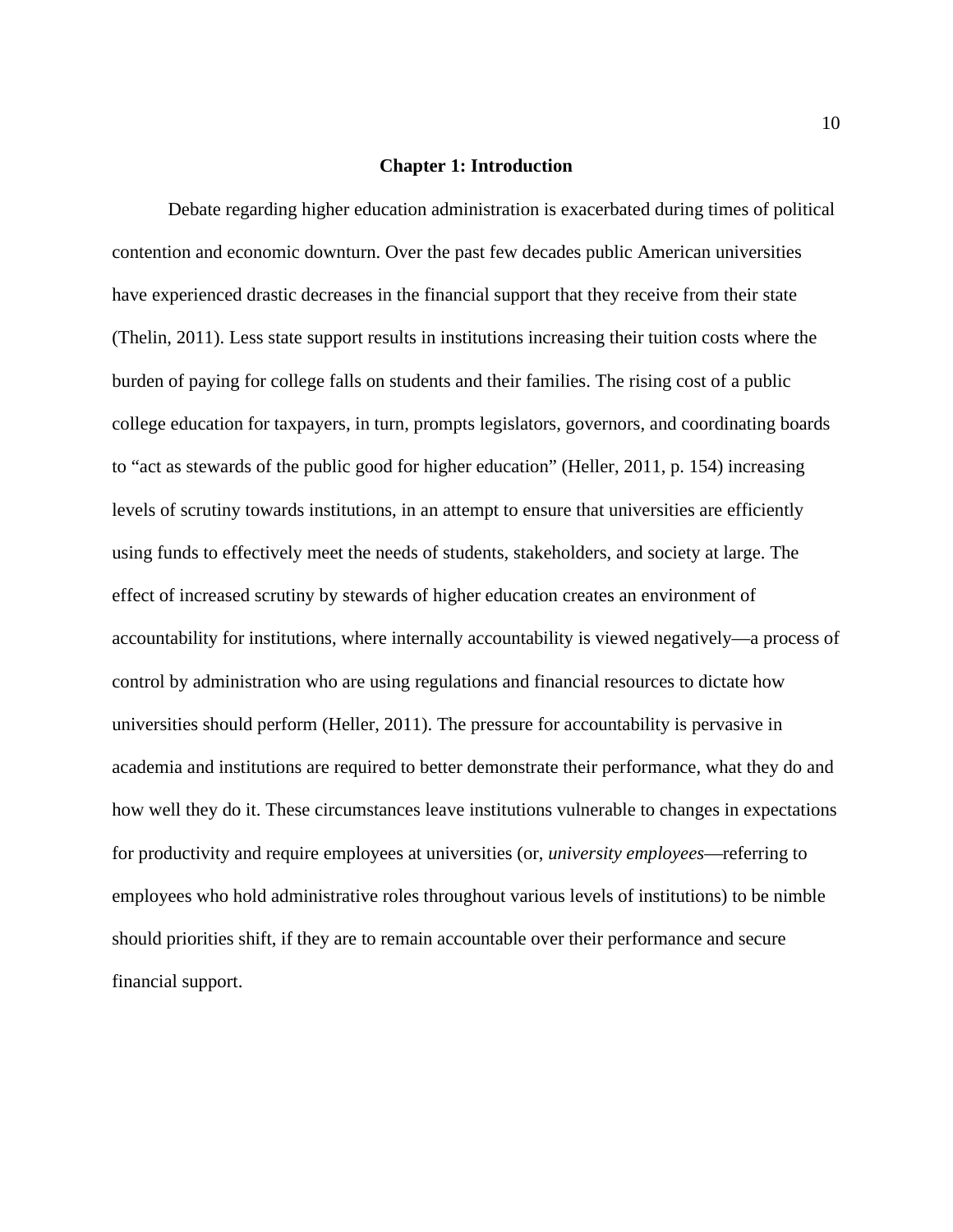#### <span id="page-11-0"></span>**Holding Universities Accountable to Their Performance**

The twenty-first century shows no lessening of interest among higher education governing boards in requiring institutions to use various processes to assess the performance of universities. Stakeholders continue to generate practices to ensure that institutions are successful, where success may be indicated when universities operate under quality standards, promote student learning outcomes, and reach mandated university metrics (Layzell, 2007). However, there is no single indicator that definitively represents what an individual institution has done, so university performance is evaluated using a wide range of measurements that many believe are important for determining institutional success and improvement (MUP Center, n.d.). Relatively, to improve productivity at an institution, university employees involve themselves in their work and complete a number of steps that taken together may exhibit their engagement with the work incorporated to stay accountable and respond to performance demands. For instance, there has been research that studied what institutions were doing, how universities were taking action, and how employees were reacting to processes that measure productivity (Tandberg & Hillman, 2014). Researchers also questioned how university employees were prioritizing their efforts to prevent further decline in state funding (Kelchen & Stedrak, 2016). Moreover, scholars and practitioners studied transformational processes that move individuals to accomplish more than is expected of them, asserting that leadership is central in aligning group efforts aiming to achieve common goals for optimal performance (Northouse, 2019). This additional claim for needing leadership especially when universities are vulnerable to accountability and performance circumstances is specifically relevant to adaptive practices, as adaptive leaders prepare and encourage themselves to take action and deal with change in their environments. Also, Randall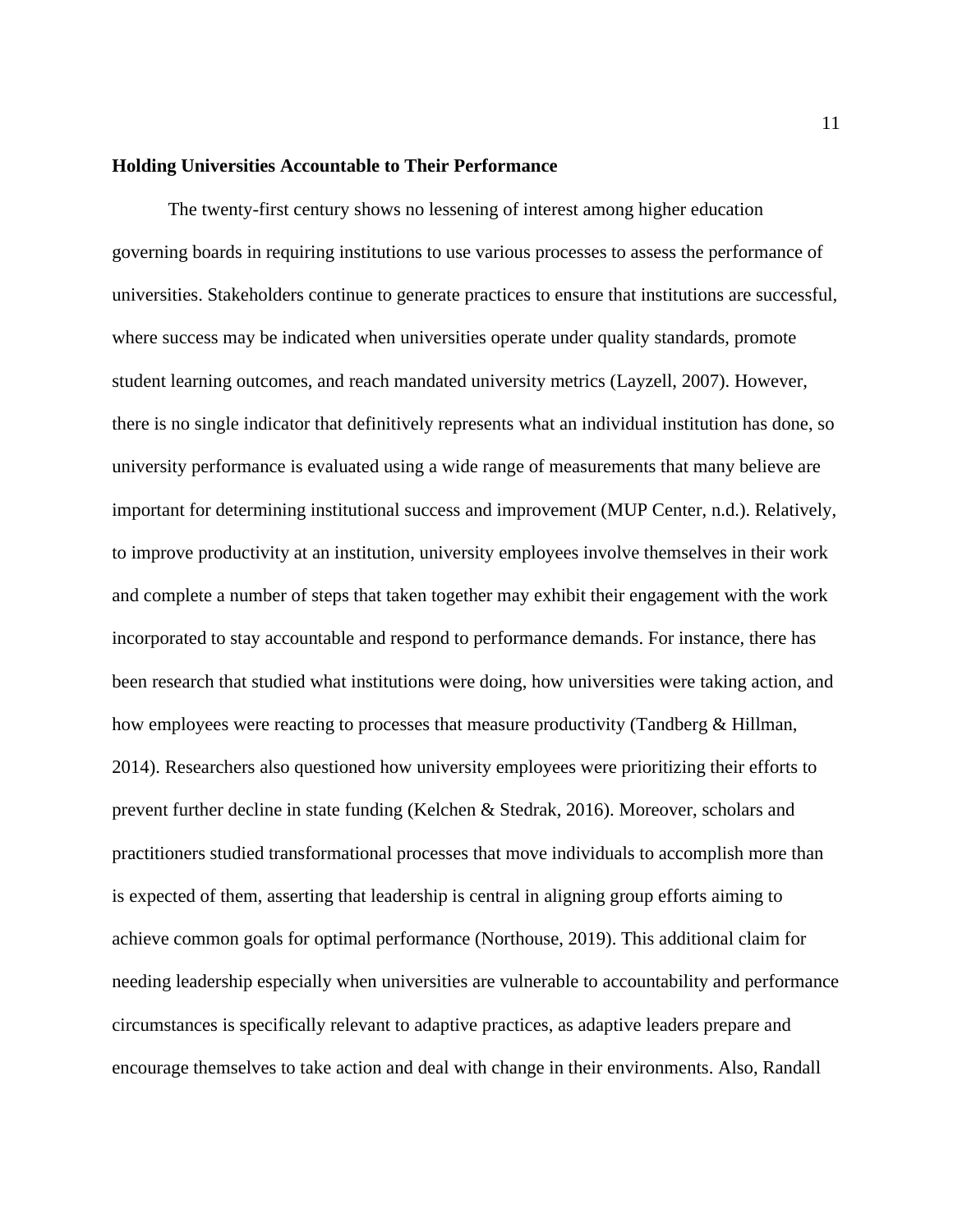(2012) demonstrated how institutions may consider an adaptive approach in order to answer to commands over accountability and how individuals may perform to transform their universities.

Collectively, these points over university employees' ability to mobilize their efforts around performance directives brings us to a realization for the future of higher education. "The courageous and difficult conversation higher-ed leaders need to have is how to redesign the way they deploy their people" (Mrig & Sanaghan, 2019, p.6) and developing leadership capacity within institutions provides drive to transformation. These concerns point to the need to consider actions and engagement of university employees who are driven by an accountability environment, and also how individuals practice adaptive methods to work through challenges over institutional success. Understanding how university employees can engage and develop their adaptive leadership talent while also responding to the demands of external governance is a nation-wide contemporary concern, and cultivating **employee engagement** and **adaptive leadership** becomes vital to the growth of universities. However, for universities, growing employee engagement is impeded by omni-present accountability processes that present trials within institutions. And for individuals who are resistant to working through challenges and the rapidly evolving nature of higher education driven by external stakeholder demands, this may in return affect individual levels of adaptive leadership. The implications for these claims were explored in this research that studies the relationship between university employees' persistence in their efforts and work (employee engagement) and their willingness and ability to adapt through challenges (adaptive leadership) at a mid-sized public state university located in a state university system that adopted what can be seen as a problematic practice of *performance-based funding* (PBF) policy to regulate accountability.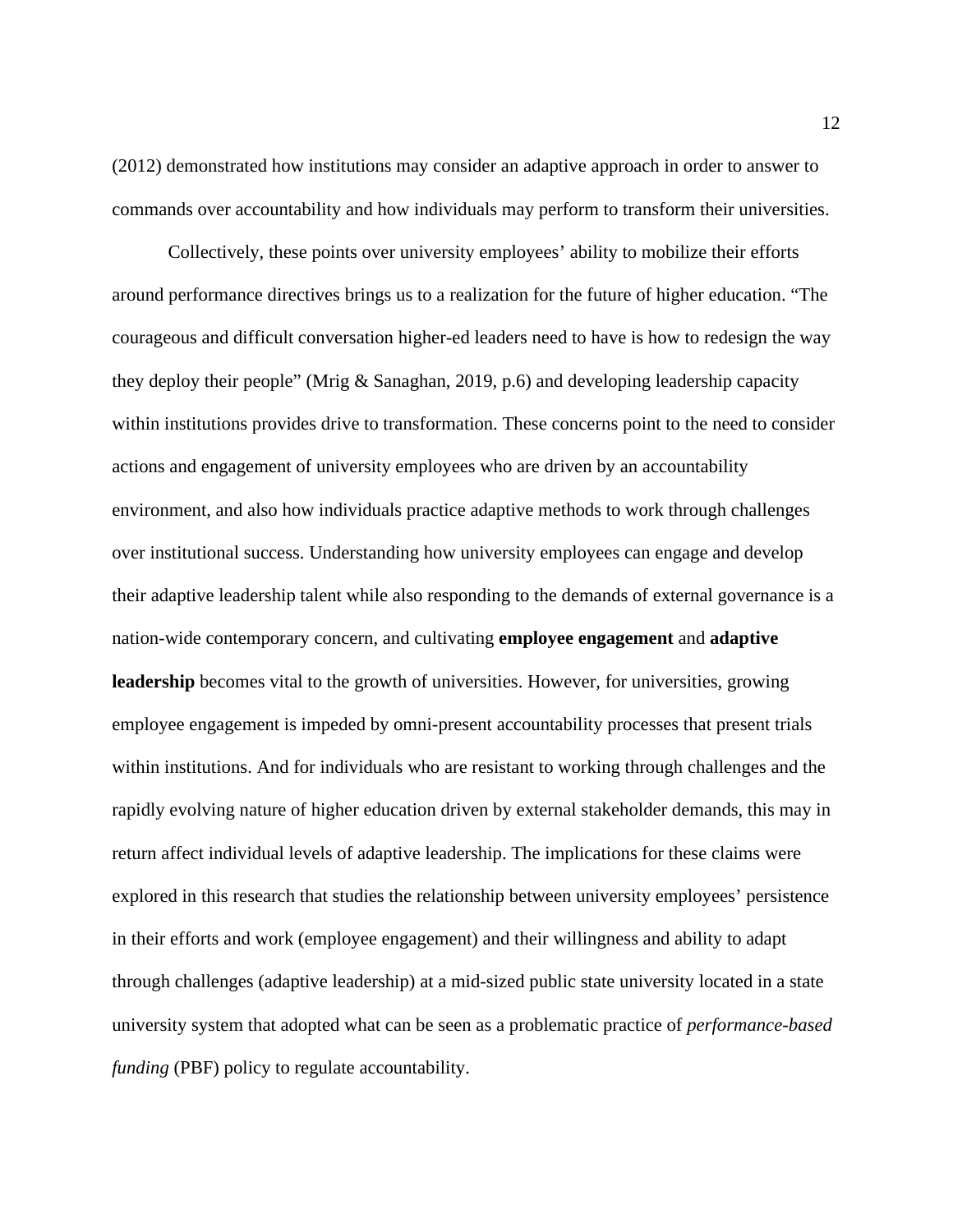#### <span id="page-13-0"></span>*Problem of Practice*

Contemporary contexts are complex and evolve rapidly rendering university tasks increasingly more difficult. Heller (2011) pointed out that university administrators must contend with a host of complicated issues such as setting the cost of college, ensuring inclusive and diverse enrollment, and maintaining transparent reports of student completion rates. In addition to the daunting task of making these complex decisions, universities are also being held accountable by external stakeholders to demonstrate that the work that is being done remains effective. Proof of successful attainment of stated goals and objectives has become compulsory within institutions of higher education and has created a performance culture that university employees are responsible for maintaining. And while the intent to elevate and strengthen institutions is commendable and well-intentioned, in some instances administrative pressures that are too demanding can have negative effects on efforts to increase responsibility of institutions (Layzell, 2007) and can impede or impair university performance (Nwosu & Koller, 2014). Pressure from administration is present in a variety of ways, as some states have adopted performance funding models as mechanisms for states to hold universities accountable. Florida's State University System (FSUS, n.d.) has implemented performance-based funding, a policy that accounts for how institutions fare in standards, outcomes, and metrics by calculating how resources are allocated to its public state universities. In its most basic form, this practice uses annual data on university benchmarks of excellence and improvement to police the amount of new state funding and an amount on institutional funding that each university can receive from their recurring state base appropriation. Florida's public state universities operate under different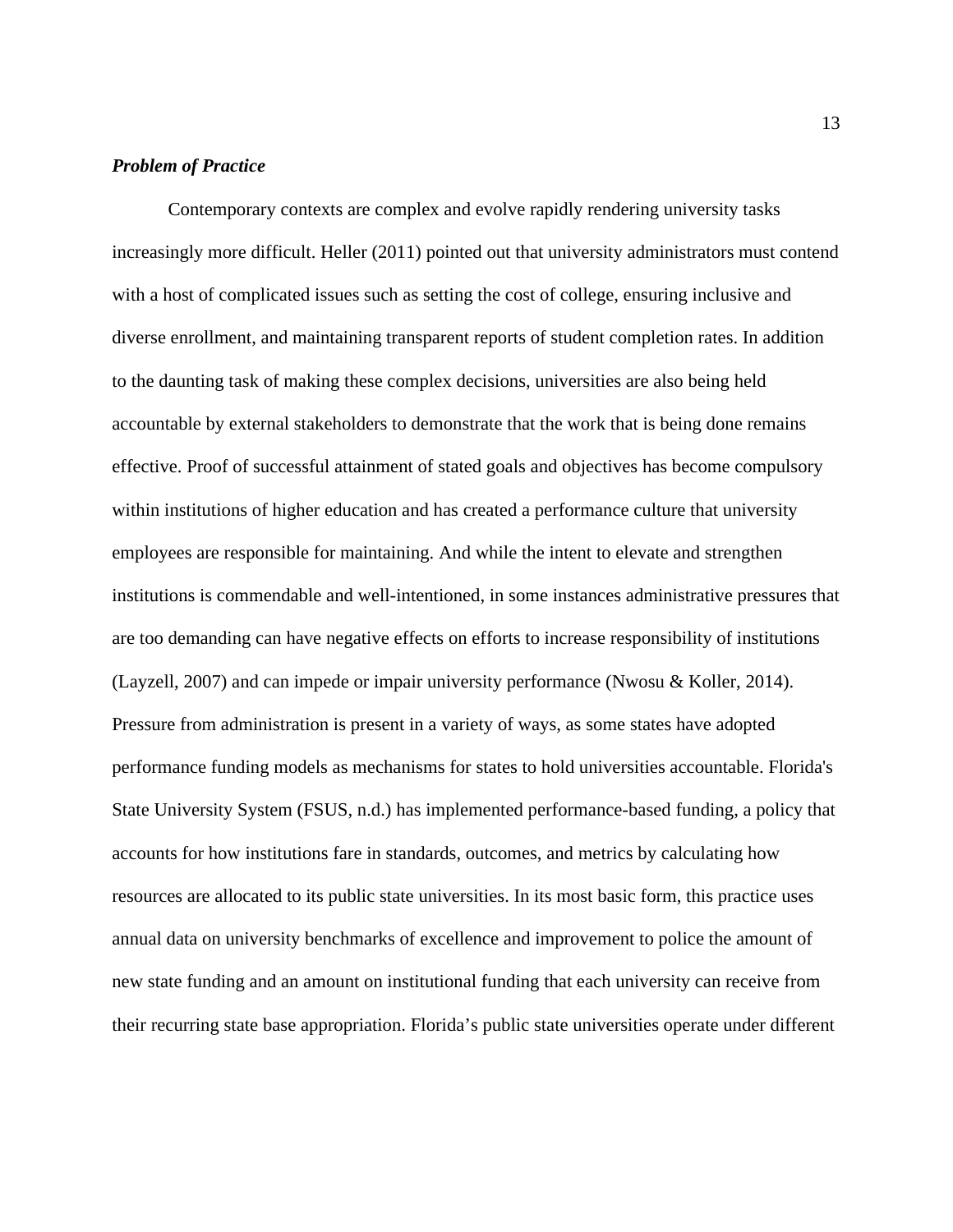purposes and especially serve different student populations, and the varying efforts of these institutions to work on priorities, directives, and goals are not always managed well under policy.

For example, as a comprehensive university, the University of North Florida (UNF) provides academic programs vital to the growth and economic development of the region served. As the region becomes more diverse and more complex, so too will the educational needs of its citizens and students. UNF has several hallmarks, but most of all the university employees create services that support the needs of the students first, before following controlling accountability practices that are counterintuitive to the institution's deeds. As it is imperative for UNF to remain responsive to local needs in a manner consistent with the scope of its mission and the work being done, UNF represents a problem of practice of a university dispositioned by demanding policy to perform. Since inception of new funding policy within Florida's SUS, UNF had ranked lowest in receiving money and resources when compared to member institutions (FSUS, n.d.). Still, despite the difficulties UNF's unwavering commitment to engage in work that fosters a students first mission-driven model is echoed and supported throughout the University. Honoring UNF's vision, practitioners review ways to solve problems of practice over performance-based funding as a social science, and university employees are becoming very intentional with deploying scholarship and literature on how to improve. It is incumbent upon university employees to adapt to operate under quality standards, promote student learning outcomes, and reach mandated university metrics, and engage in practices and approaches that mobilize themselves and others, especially in instances when external directives compete with internal current practice or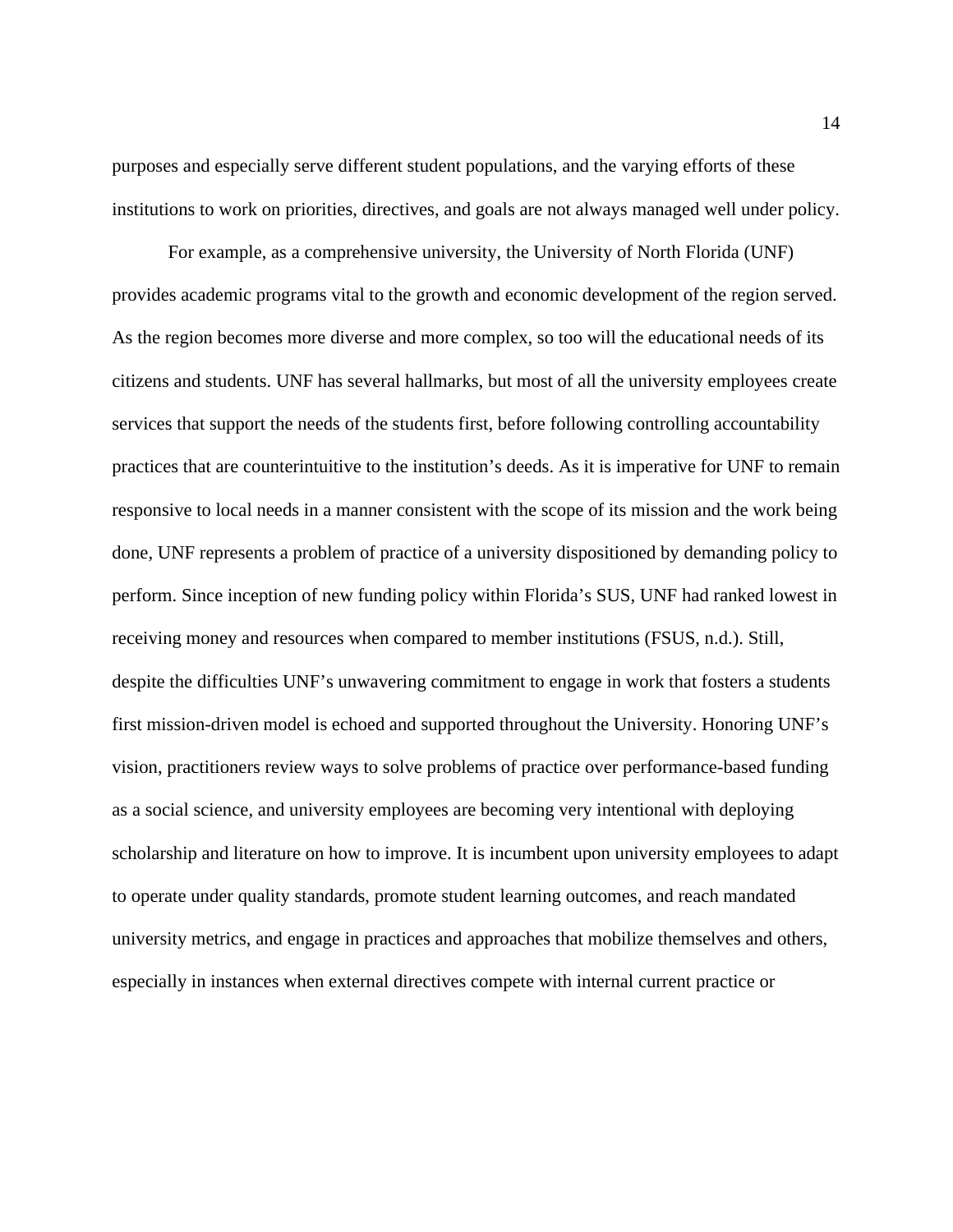tradition. From this perspective, employee engagement and adaptive leadership are important to increase successful university performance.

#### <span id="page-15-0"></span>**Employee Engagement and Adaptive Leadership**

Pandey and David (2013) refer to *employee engagement* as "a condition where the employees are fully engrossed in their work and are emotionally attached to their organization" (p.155) where fully involved employees act in ways that further the interest of the organization. Employee engagement is important to understanding what makes organizations successful, and with respect to employee engagement institutions of higher education function similarly to their corporate counterparts. That is, the success of higher education requires that universities harness the emotional and physical commitment of their employees. Furthermore, the Gallup organization (n.d.) use ideas from practitioners and academia to add that employee engagement has a critical link to growth and profitability in organizations, and that high levels of engagement lead to both positive outcomes for individuals as well as their organizations. Essentially, university employees occupy roles that have significant impact on their institutions' bottom line (Pandey & David, 2013). To get to the bottom line individuals must be highly energized, mentally resilient, willing to work, persist through difficulties, inspirationally enthusiastic, fully concentrated, and passionately immersed (Schaufeli & Baker, 2004). Collectively, these positive characteristics and behaviors model an engaged employee, where the work being done should be supported with leadership to increase employees' capacity in their actions. To continue positive engagement, employees find ways to manage their efforts and assert leadership to work and adapt through challenges (Pandey & David, 2013).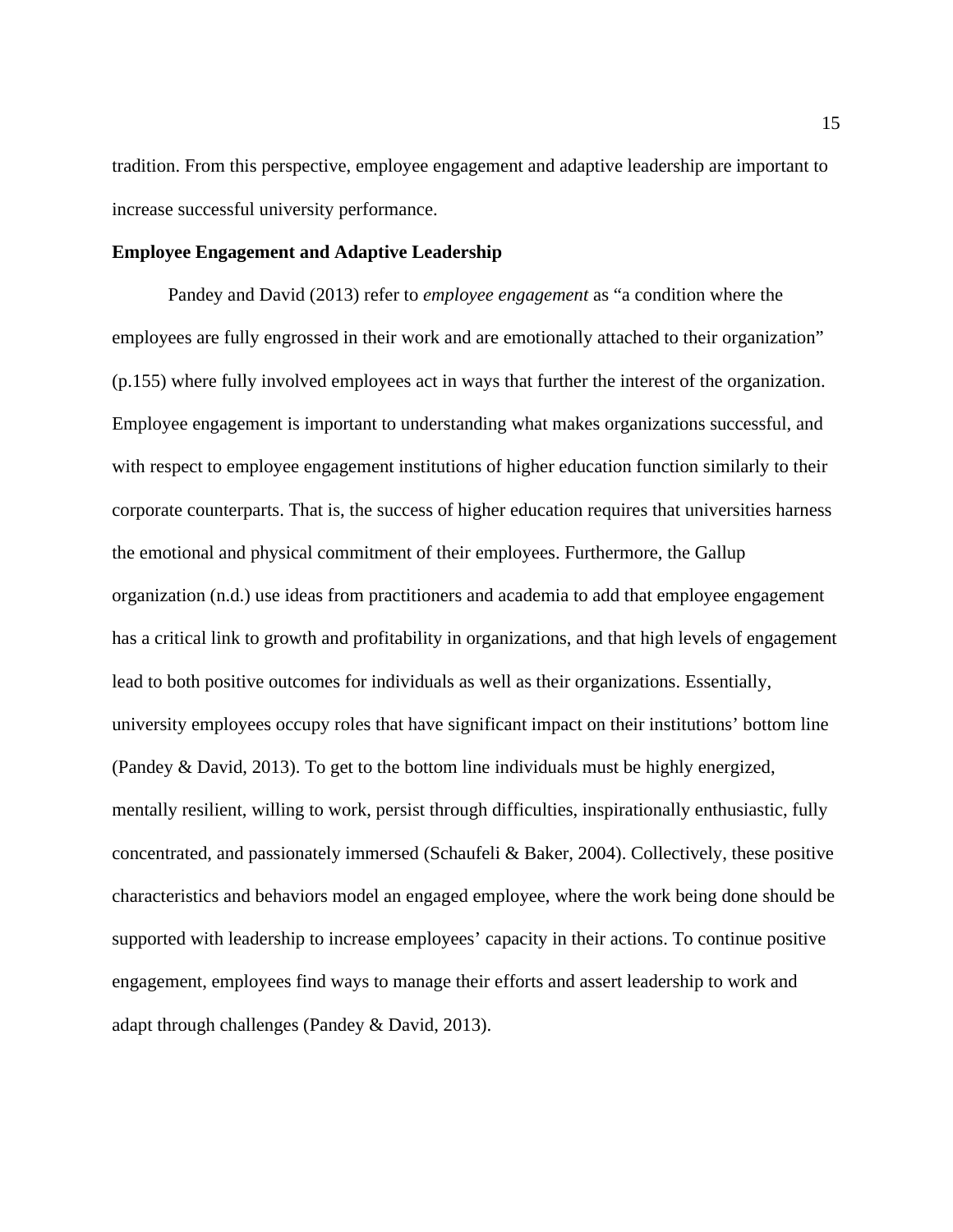*Adaptive leadership* is defined as "the practice of mobilizing people to tackle tough challenges and thrive" (Heifetz, Grashow, & Linsky, 2009, p.14) where thriving is conceptualized by three major components: *situational challenges*, *leader behaviors*, and *adaptive work* (Northouse, 2019). Heifetz and Linsky (2002) use adaptive leadership to explain how individuals encourage effective change across multiple levels, including self and within organizations. At institutions, adaptive leadership can be used as a model to explain and address a variety of challenges that are ever present during growth, where people can feel safe as they confront possible changes in their roles and priorities. The merits of an adaptive approach focus on how others do the work they need to do in order to meet the situations they face. Individuals who are adaptive see complexities, recognize solutions, demonstrate confidence, and empower and protect others (Northouse, 2019). Adaptive leadership as a key component for university progress can become a process for university employees to use, for institutions to achieve mandated goals in higher education.

#### <span id="page-16-0"></span>**Purpose Statement**

As we see higher education's accountability processes persisting using performancebased funding measures that are challenging universities (Heller, 2011), and as there was a negative impact to a public state university (FSUS, n.d.), it is necessary to harness the work of engaged employees and lead efforts with adaptive behaviors to maintain employee efforts and achieve institutional success. Furthermore, institutions need to foster employee engagement and use adaptive leadership to solve problems of practice, to continue to strive in performance and receive financial state support. As university employees explore ways to manage productivity, engaging all employees and deploying their adaptive leadership becomes paramount. The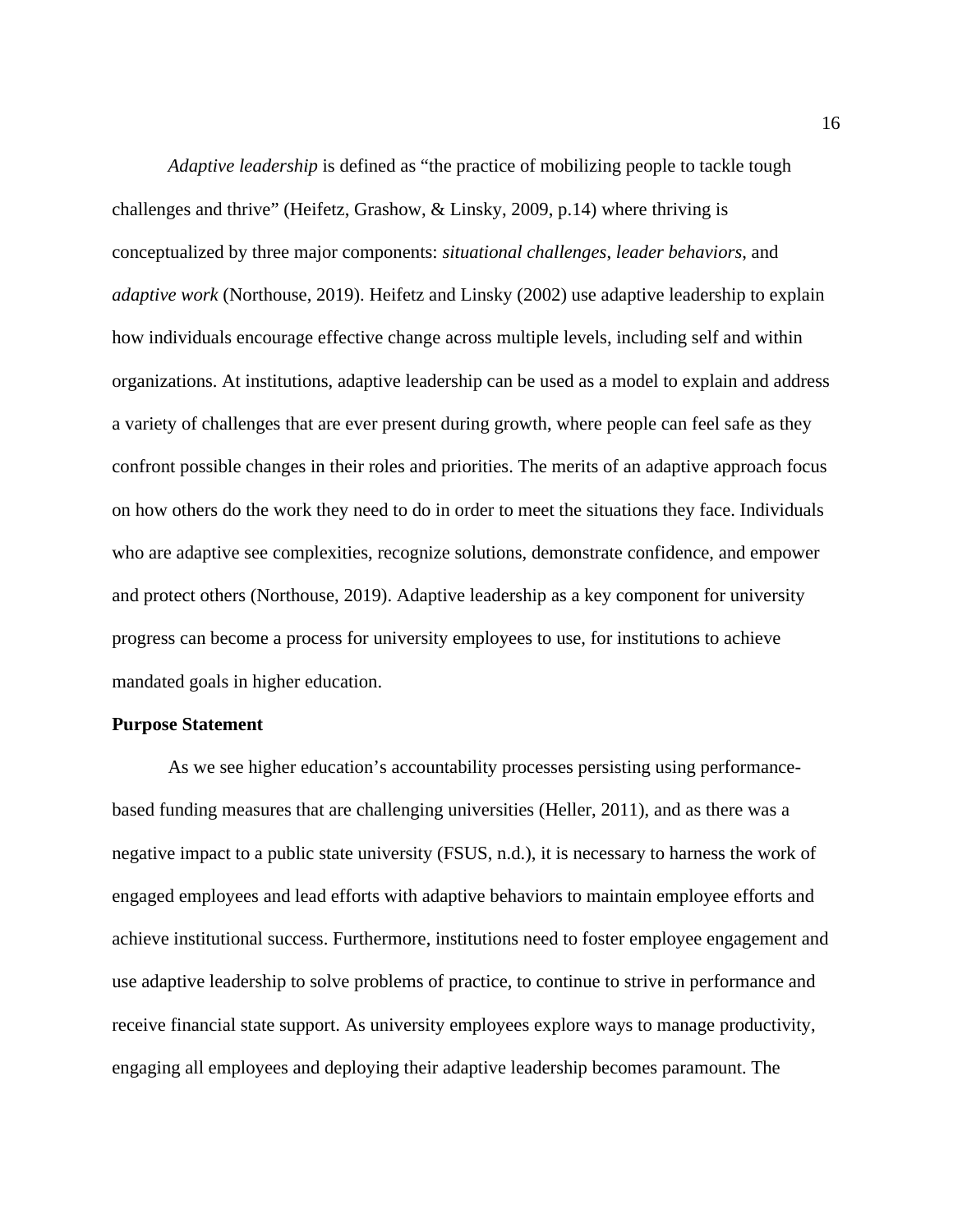emerging emphasis for engagement and leadership was the focus of this research study. Relatively, literature asserted the importance of how supporting engagement leads to favorable results in organizations (Bouckenooghe, Devos, & Van den Broeck, 2010; Nimon & Zigarmi, 2015), while there are studies that demonstrated how leadership is needed for institutions to tackle problems of practice (Bolman & Deal, 2017; Humphrey, 2014; Hechanova & Cementina-Olpoc, 2013). Now, the purpose of this research study measures employee engagement and adaptive leadership within a public state university during an accountability and performancebased funding era in higher education, exploring how employee engagement and adaptive leadership are models and strategies that may be used together to drive success within institutions.

#### <span id="page-17-0"></span>*Research Questions*

The main research questions that guided this inquiry were:

- 1. What is the relationship between the level of employee engagement and adaptive leadership among employees?
- 2. How much of employee engagement can be explained by adaptive leadership when controlling for background characteristics of employees?

This research was built on the premise to consider if university employees demonstrate high levels of both employee engagement and adaptive leadership (which would mean employees remain engaged in their work that is impeded by change all the while exercising their adaptive leadership capacity to thrive in a challenging environment); but more so the premise of this study was to determine how the relationship between employee engagement and adaptive leadership could be described. In other words, if a predictive relationship was demonstrated, then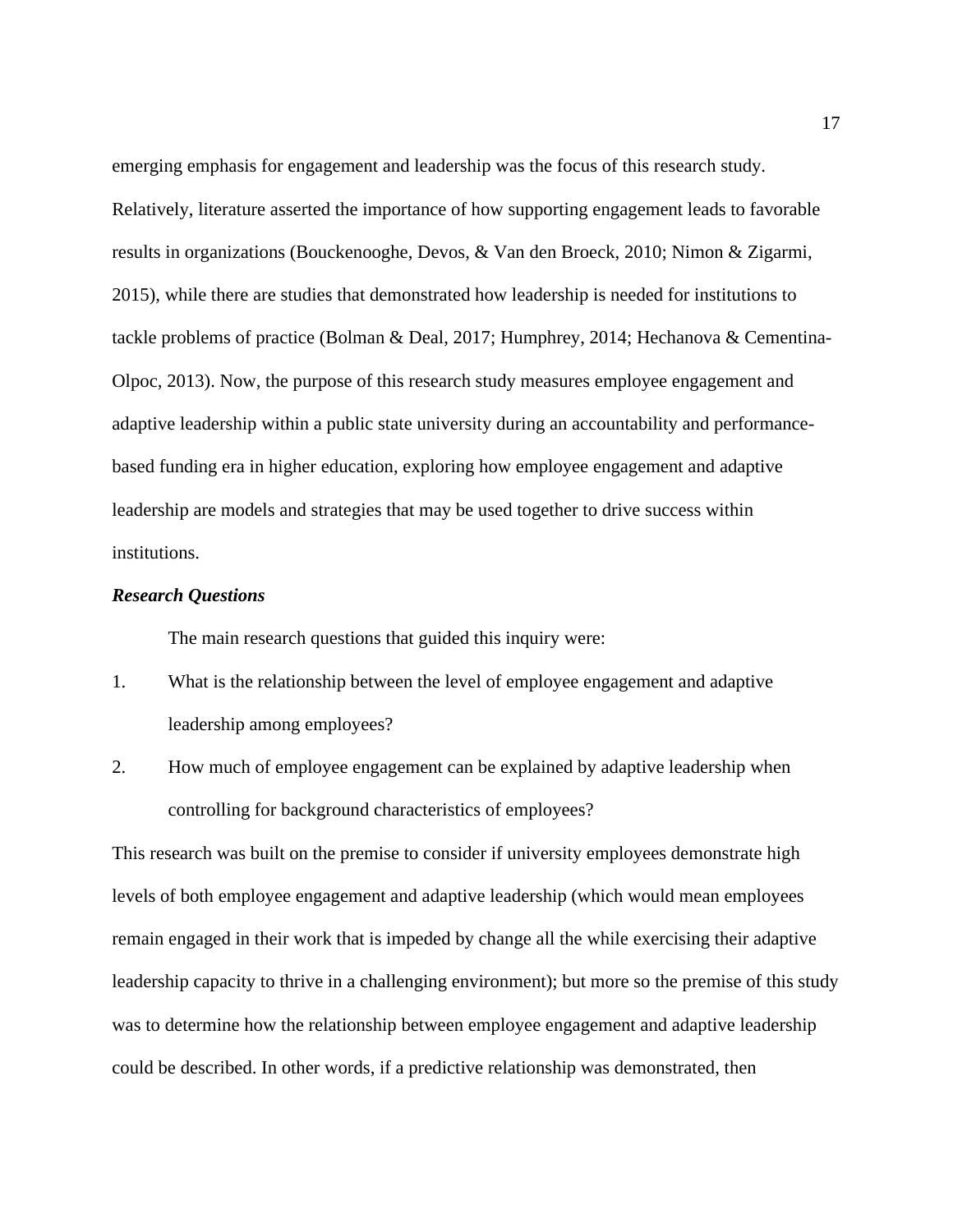practitioners can take this into consideration and justify implementing trainings and development within their organization that focus on engagement and leadership with the aim of enhancing their work and efforts that ensures accountable performance in light of challenging work environments. Thus, this study assessed the efforts of university employees, and specifically how employee engagement and adaptive leadership could be understood and implemented as practical concepts and workforce strategies to drive successful performance within organizations.

#### <span id="page-18-0"></span>**Chapter Summary**

In order for universities to continuously advance in their productivity, it is necessary for university employees to recognize how top-down governance impacts institutions, and for institutions to respond with decisions and practices that support university performance and accommodate the work of university employees but also address the twenty-first century era of accountability placed on institutions of higher education (Tandberg & Hillman, 2014). Engaging in leadership becomes severely important for the field of higher education, as an effective concept for developing techniques to mobilize individuals who seek positive change (Kotter, 2012). Additionally, this study explored the model of adaptive leadership as a way to frame and conceptualize a strategy that may connect to employee engagement and foster the work needed from all university employees. At the center of this argument is that employee engagement and adaptive leadership are essential, for scholars and practitioners to research and apply at their institutions seeking to thrive (Heifetz & Linsky, 2002). More explicitly, this study informs the field of higher education administration and leadership as it creates a framework for further studies that can measure how employee engagement relates to leadership approaches, where universities have strong objectives to meet goals. There are four remaining chapters to this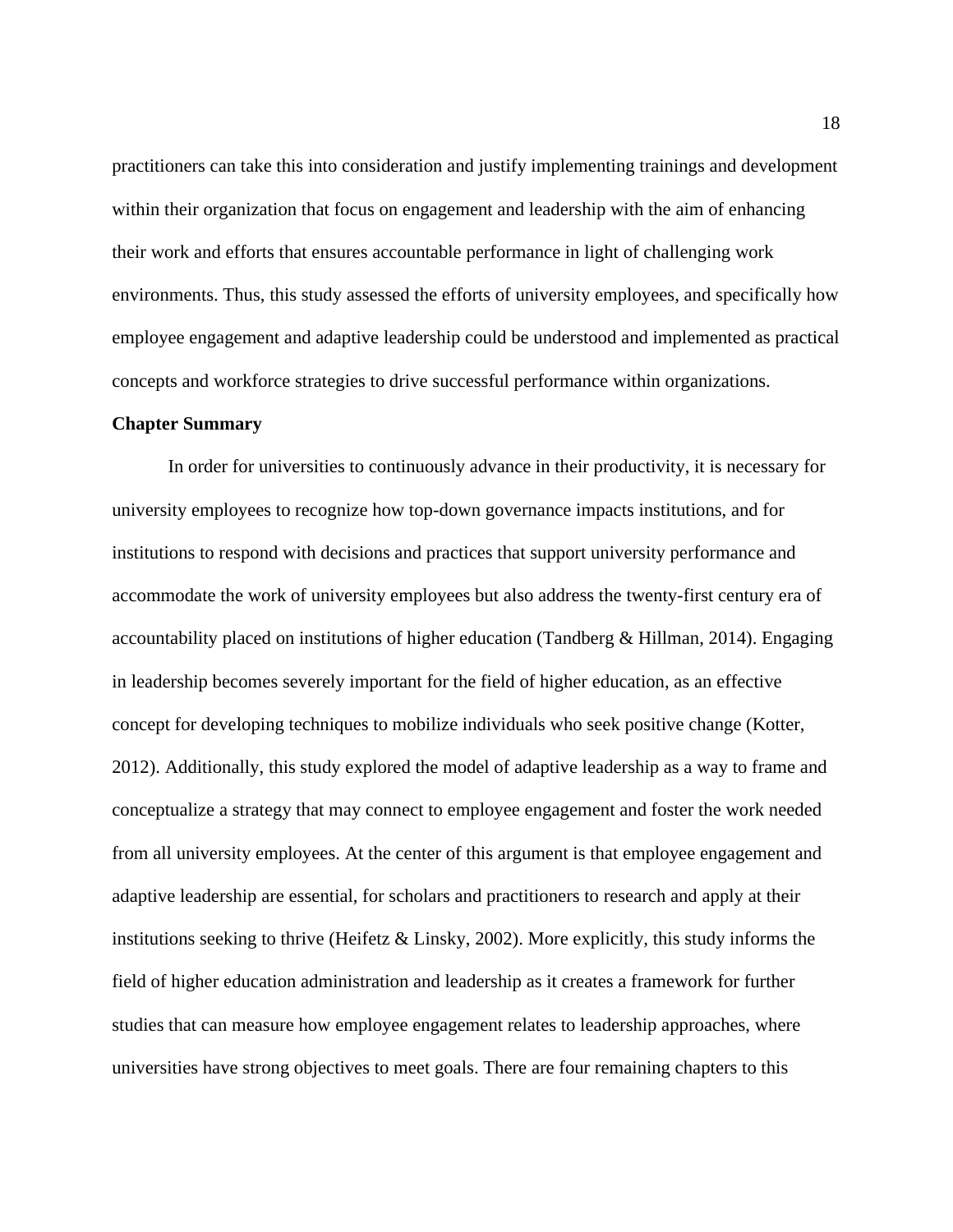research study. Chapter Two gives an overview of the literature, looking at how employee engagement and the process of adaptive leadership form a conceptual framework and have been/are researched to affirm the scope of the problem. Chapter Three explains the methodology and methods of this study, including the design, the population, data collection and analysis processes used to further contextualize this current study. Chapter Four and Chapter Five provide findings from the data analysis and discusses future research on using employee engagement and adaptive leadership for success during higher education's accountability and performance agenda.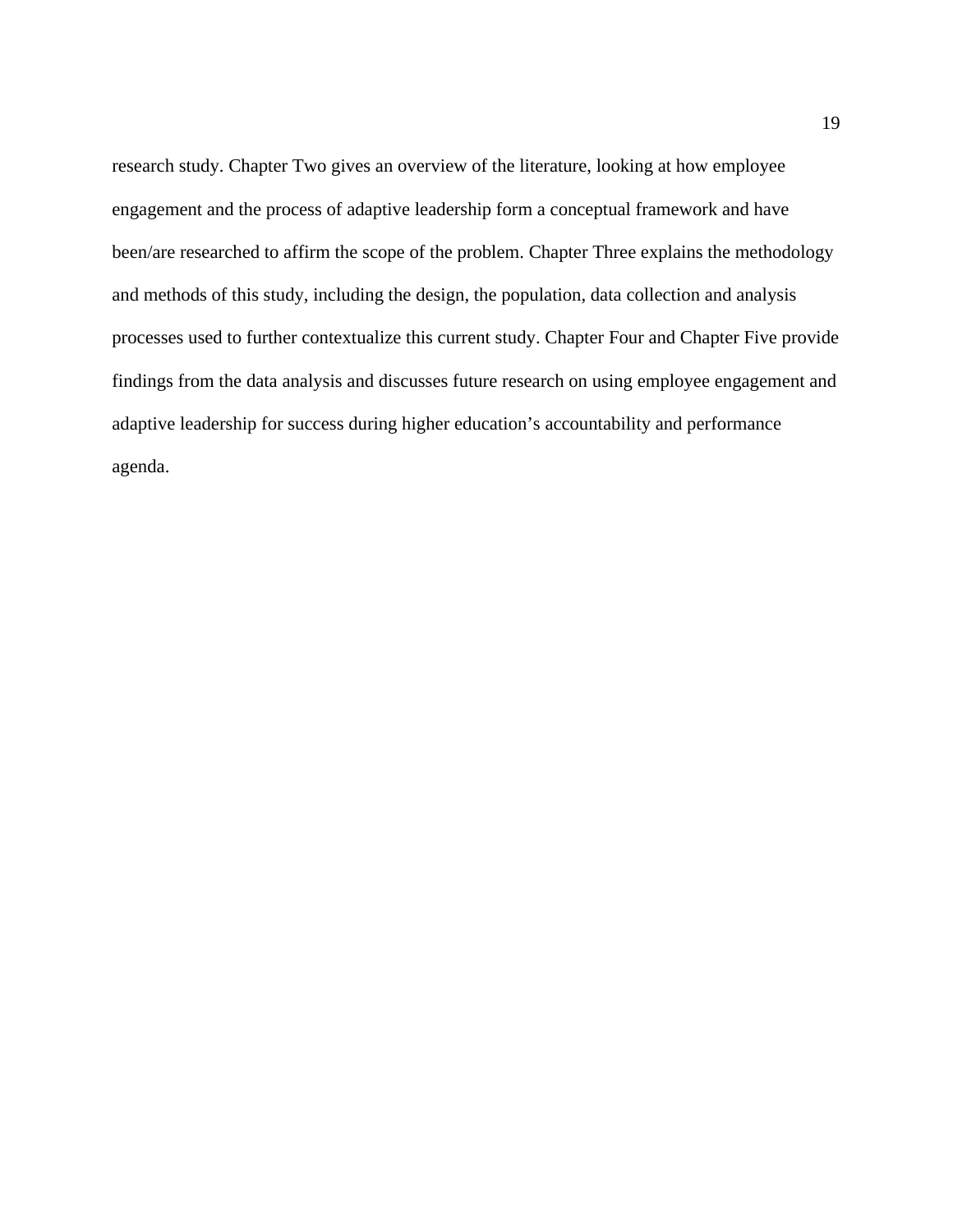#### **Chapter 2: Review of Literature**

<span id="page-20-0"></span>The second chapter of this study presents a literature review that provides context to the topic and asserts previous research advancing the current argument for employee engagement and adaptive leadership. When exploring an adaptive leadership process, the first step is to identify the challenge persisting in the environment (Northouse, 2019) which also describes the organization that influences the efforts and engagement of employees. Thus, the nature of higher education's accountability era is first described while making a connection to how performancebased funding policy is practiced to control university efficiency and measure institutional success. This opening discourse on accountability and performance then calls for the review of employee engagement and adaptive leadership as constructs that have been measured and approached, both as conceptual and practical models used in settings aiming to positively drive and support employees who are working through adversity. Overall, university employees must complete the work that needs to be done to remain accountable to their performance and secure state funding that supports their success, thus scholars and practitioners discuss strategies that mobilize employees.

#### <span id="page-20-1"></span>**A Critical Environment of Accountability and Performance**

The most talked about theme in higher education is the avalanche of impending changes confronting our institutions, with one in particular being the irreversible decline in state funding for public universities (Mrig & Sanaghan, 2019). Even more, over a decade ago higher education executives commented on the likeliness of turmoil over *how* state governments should allocate the limited funding for institutions and programs, and how changes in the state cause policymakers to establish funding models as methods to allocate funding when equity, adequacy,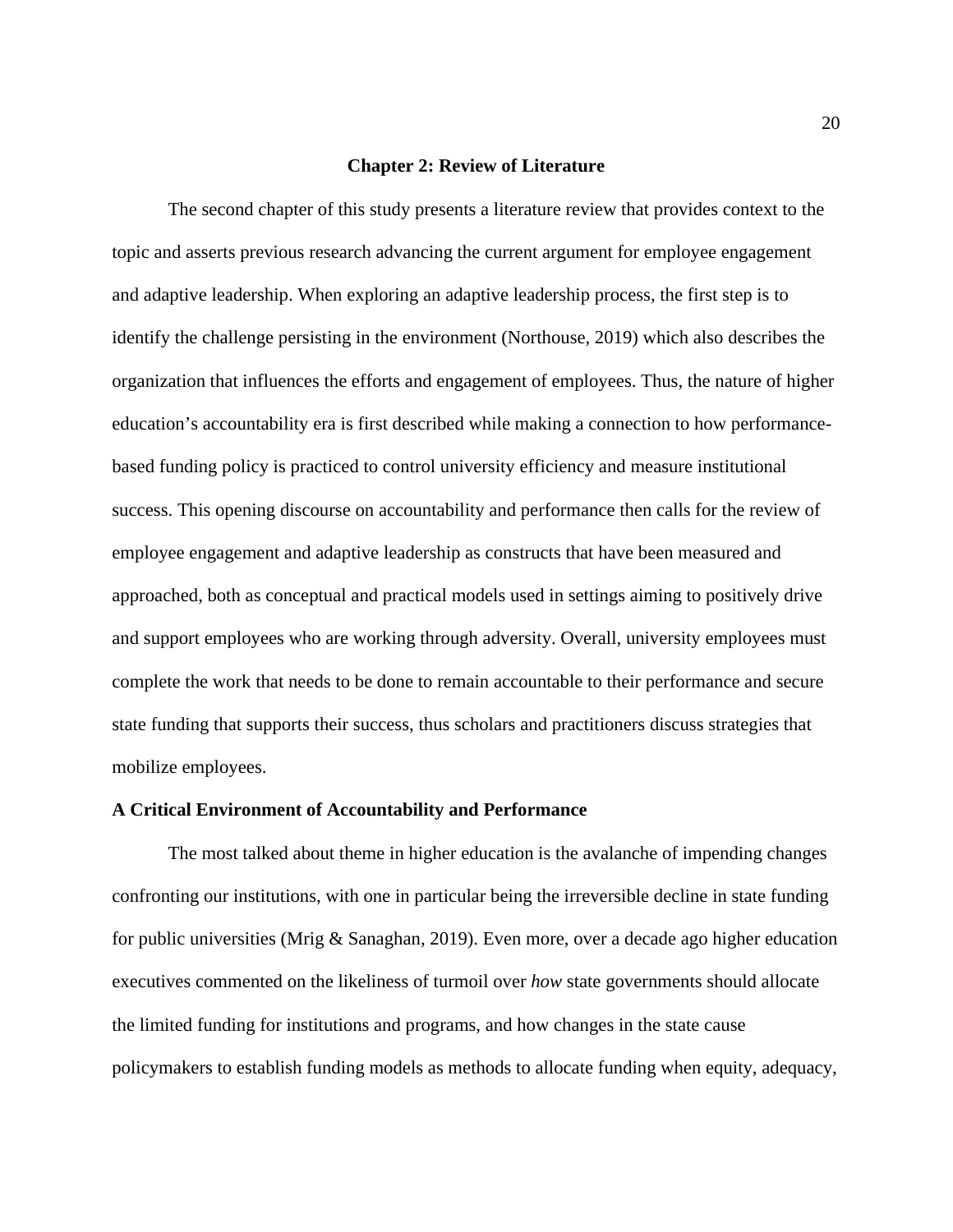productivity, and the like are measured (Layzell, 2007). As stated by Layzell since 2007, "not surprisingly, then, the ongoing budget pressures noted earlier are forcing many states to evaluate their current funding approaches for higher education and the regulatory environment in which public colleges and universities operate" (p. 3). At the same time, legislators and stakeholders voice growing impatience as the value of a college degree for the public is increasingly unclear and public confidence towards institutions' purpose and output continues to decline. This brought Mrig and Sanaghan (2019) to add that "if higher education is to remain the economic engine of America's economy (and be regarded as that economic engine by the public), then real changes–to both the cost structure and student outcomes–are needed to begin to turn the tide" (p.11). These implications are now classified as a "new accountability" movement, (Tandberg  $\&$ Hillman, 2014) after state oversight and the accountability environment for institutions underwent a shift from one that concentrated on regulatory compliance, rudimentary reporting of inputs, and accounting for expenditures, to one that focuses on measuring performance and accounting for outcomes or results. Thus, accountability in higher education is perceived by higher education administrators and university professionals with a few understandings. For institutions of higher education, the typical framework for describing what accountability is follows a principal-agent design, in which the principal (I.e. the state) holds the agent (I.e. the institution) accountable for the quality of their actions and outcomes (Kelchen, 2018). And to sum it up accountability is a 'watchword' to ensure 'educational capital', and is felt as a concept related to efficiency, effectiveness, assessment, and evaluation, for one to prove their attainments, accomplishments, and completion of pre-established products, goals, tasks, and expectations.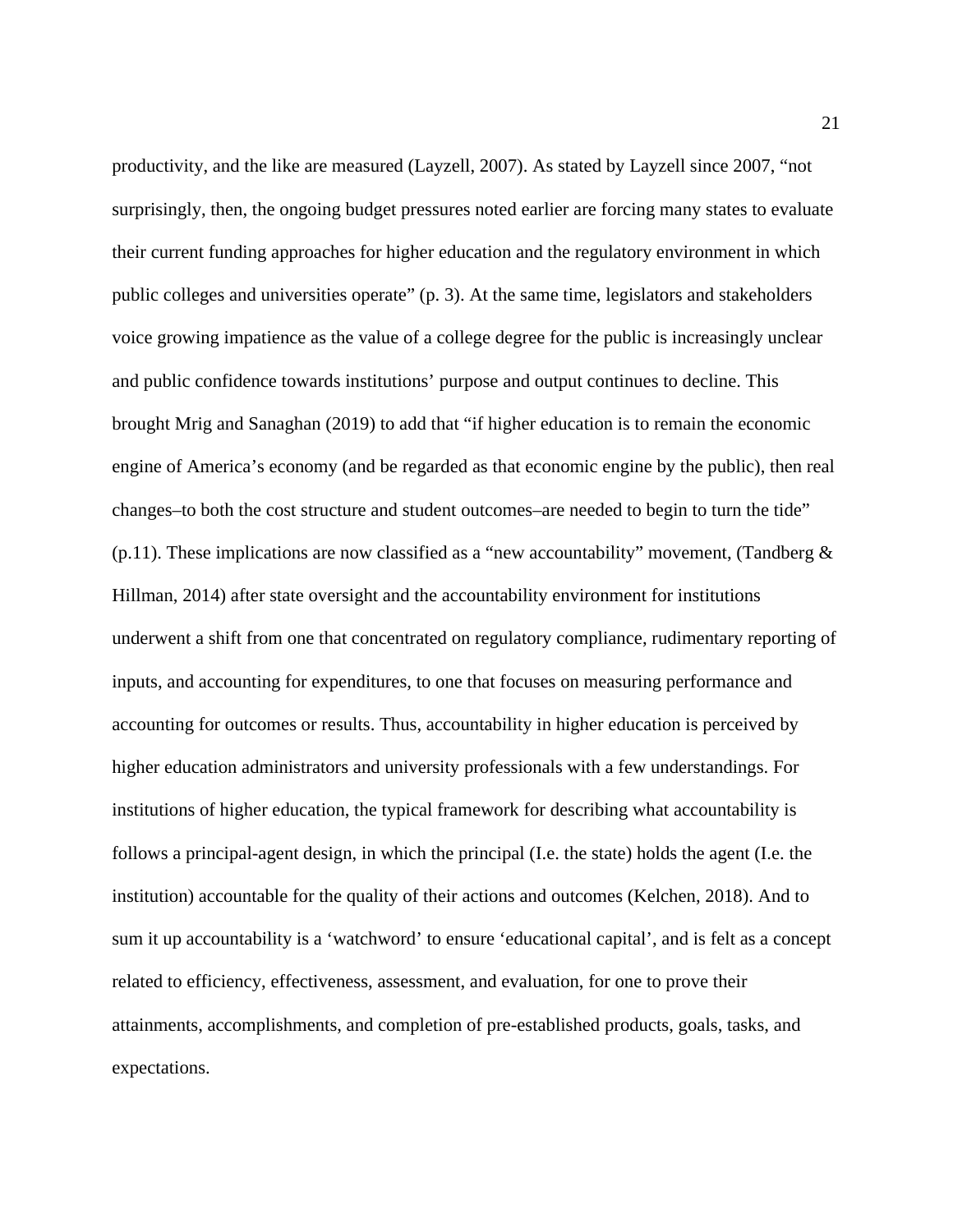Higher education's era of accountability has a strong emphasis on 1) the business/finance model of funding institutions (I.e. increasing tuition costs, decreasing state government budgets, etc.) and 2) low and alarming college graduation and completion rates (Heller, 2011). Here, Heller (2011) contributed to the rhetoric on accountability in higher education with historical and evolving points that highlight:

- Accountability systems pre-date colonial periods and were established to rationalize the rapid expansion of chartered colleges with public, bureaucratic governance
- The assessment of student outcomes and regulation of institutions, and the usage of accreditation requirements both served as ways to align standards of university performance during the 20th century (a period that also saw the creation of business offices to link student data and university budgeting for institutional improvement plans)
- Postsecondary accountability should operate as a well institutionalized regime, designed to account for Federal, State, political/economic, K-12, and community/societal systems, with sustainable power to enforce policy goals that are logical, measurable, and can be communicated clearly to all stakeholders and citizens
- There are several ways to conceive and 'manage accountability' as a *system*, which functions by instilling policies that provide practical ways to execute duties and measure achievements; but most relevant is how institutional-level accountability is accomplished

To this last point, institutional accountability focuses on the university as the unit of analysis, which prompted Heller (2011) to conclude perceptions of higher education's accountability with empirically based information researching how *accountability systems* (organized frameworks that detail how things are to be done) are classified in order to assess institutions. For instance, a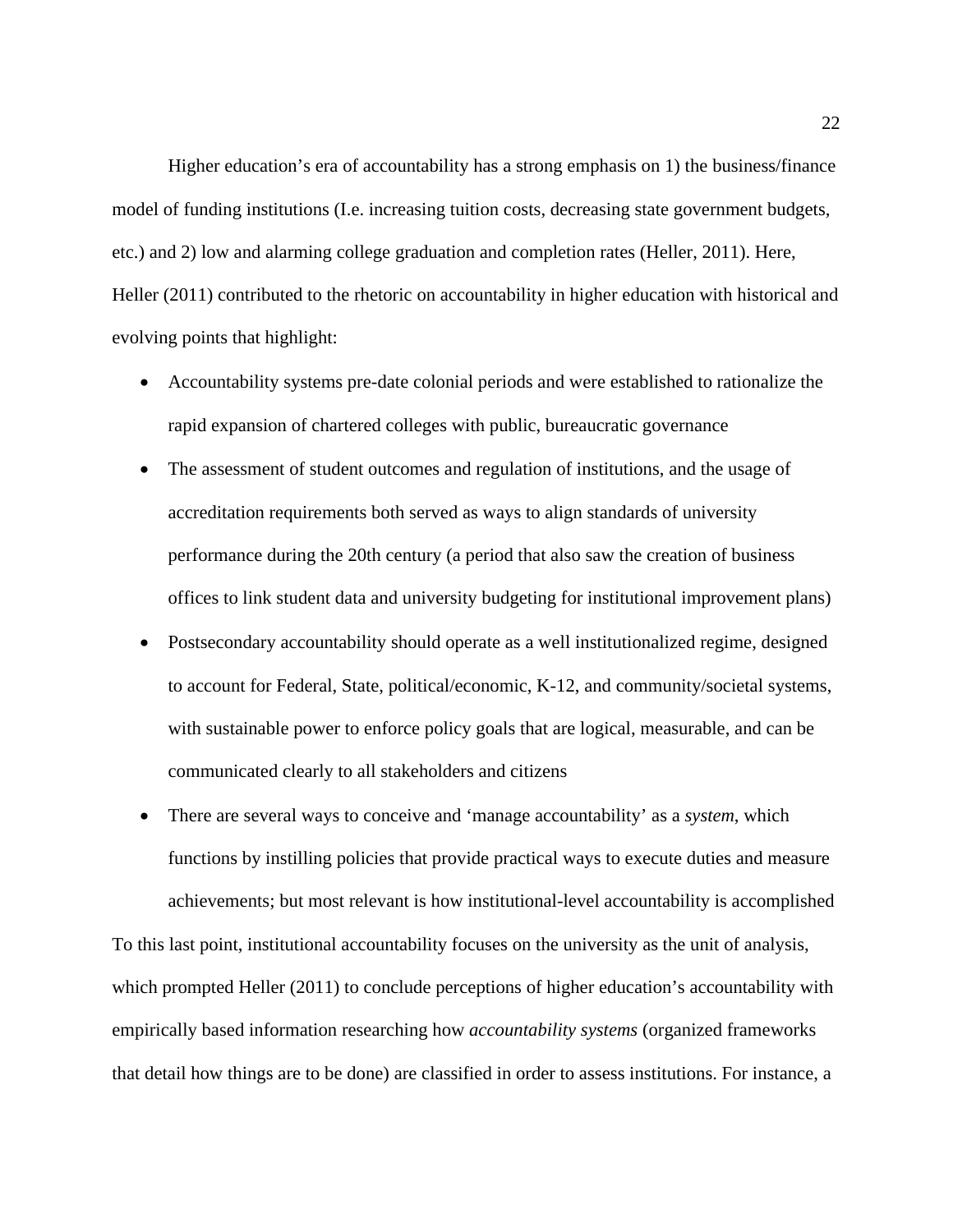book entitled *Achieving Accountability in Higher Education* written by Burke and Associates (2005, as cited in Heller, 2011) includes a list of indicators currently in use that explain how states are approaching their accountability systems for institutions to follow. Using both case studies and national surveys, Burke and Associates discovered that institutions are involved in accountability systems that are classified by *input, process, output,* or *outcomes*, all the while focusing on *efficiency, quality,* or *equity*. This means that institutions create metrics that measure their productivity built from what individuals put in, or, productivity is measured by what is produced after processes are completed. Examples of metrics include student retention and graduation measures, licensure exams pass rates, job placement, faulty workload measures, volume of sponsored research, student affordability, racial and ethnic profiles of student completion measures, to name a few. Accountability systems that measure inputs/process/outputs also specify how well productivity is to be demonstrated, and how to score the value of what is being put in and produced. Furthermore, accountability systems may emphasize *resources and reputation*, where states make strategic investments on which institutions to fund and by how much, or, states see that institutions are client/customer centered and responsible for being well known offering much needed programs and essential services. After describing institutional accountability systems Burke and Associates made a significant point that connecting the various classifications of inputs-outputs, efficiency-equity, and resources-reputation is a prominent accountability approach of *performance funding* (2005, as cited in Heller, 2011, p. 178). More relatively, their research primes others to assess the impact of how performance funding policy is used and received by employees at institutions, leading to the current argument that accountability systems that use performance-based funding have persistently challenged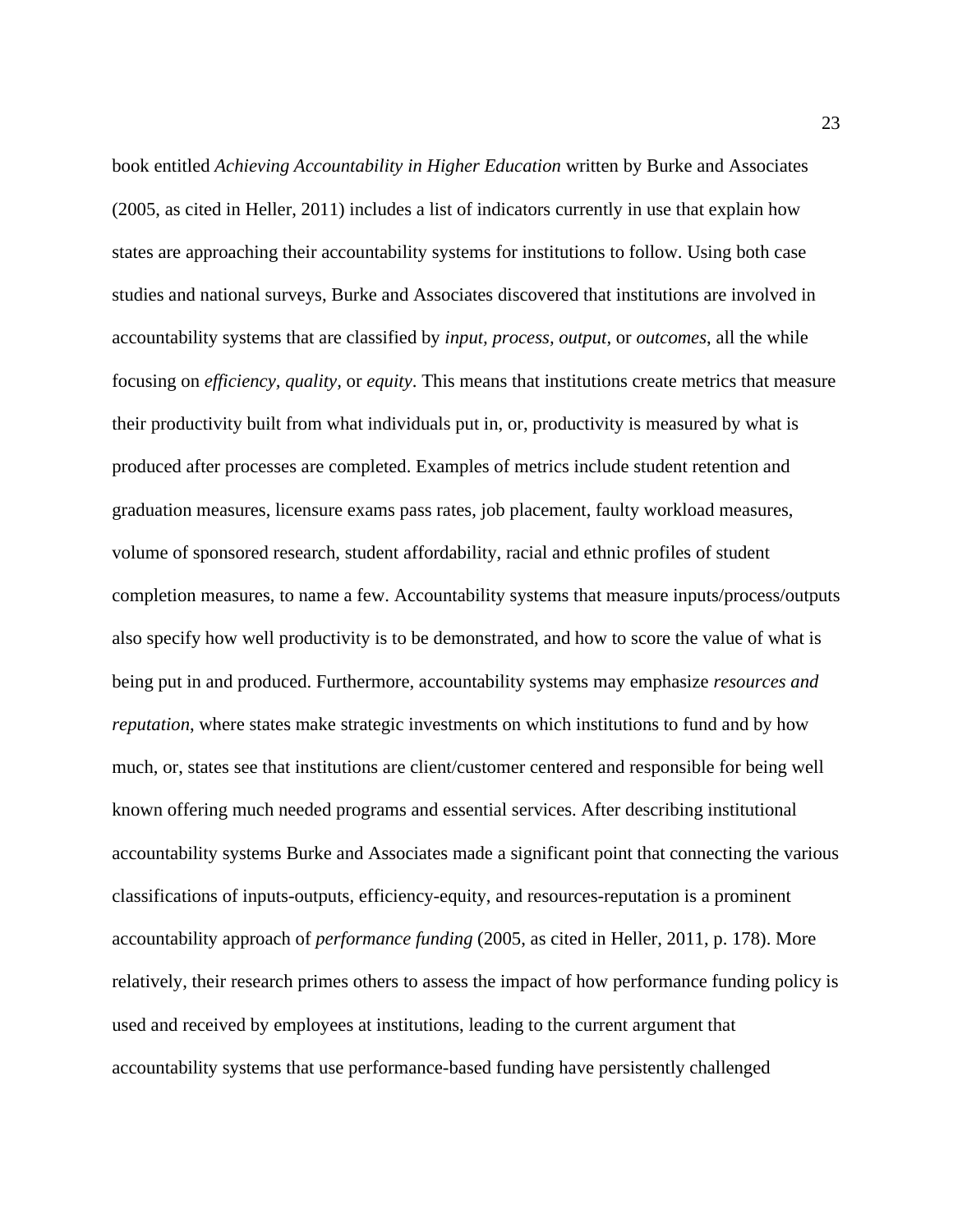institutions and their employees because they are complex and taxing. Thus, how to achieve success in an era of accountability needs to be addressed in present research.

#### <span id="page-24-0"></span>*Challenges of Performance-Based Funding*

As Hillman (2016) demonstrated, with possible variations to how performance-based funding policy is approached as a university accountability system, examining the literature, cases, research, and perceptions of funding policies helps clarify key elements and allows individuals to understand the challenges presented to them. The evolution of various performance funding models and policies has undergone substantial changes since the 1980s, with institutions across our nation implementing mechanisms to police institutional effectiveness and goal obtainment. And as funding policies have long-held since the 1980s, what can be reformed from approaches that simply focus on outcomes, is now performance-based funding (PBF) that embeds rigid formulas into state university budget models. Here, resources allocated, and appropriations given to universities are based on a number of metrics for administrators to measure (such as enrollment growth, credit hour completion, etc.), and no longer only considers historical trends and fixed costs as an incremental tactic for state budgeting (Hillman, 2016). Also, as Layzell (2007) described, higher education is often the largest discretionary spending item in a state's budget and as of 2003 fifteen states had performance funding programs in place at their public institutions. Layzell used Burke and Minassians' (2003, as cited in Layzell, 2007) definition and understanding of how performance funding ties the allocation of some or all of the state funding for public institutions to university performance on specific indicators, and this connection is imperative to know. This is especially due to the nature of performance-based funding's direct and formulaic manner, I.e. if an institution achieves the prescribed targets or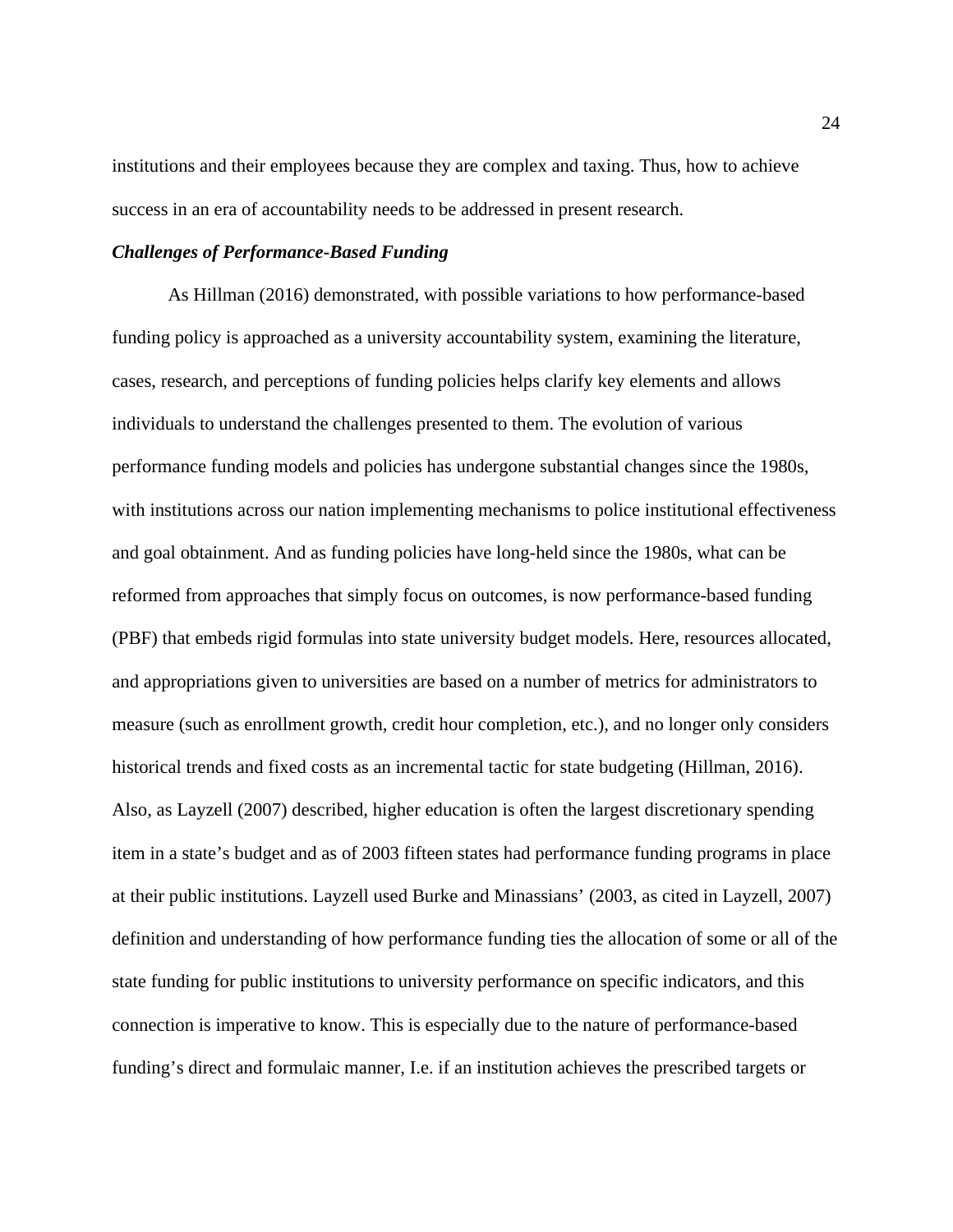performance levels on indicators then it receives a designated amount of state funding. Tandberg and Hillman (2014) also used Burke and Minassians' ideas to explain the significant diversity in the types of programs adopted by states. Some states reserve up to 10% of an institution's funding as performance funding while others reserve as little as 2%; in most cases performance funding serves as a bonus; however a few states take performance funding further and embed it into their base formula where institutions may not receive these resources if they fail to meet expectations. Overall, these funding models are meant to encourage changes to institutional behavior in order to meet state priorities, and such programs make it easier for policymakers and the public to ensure that institutions are serving the public interest, they allow for the evaluation of institutions' overall performance, they encourage innovation, and such funding programs impose sanctions when institutions fail to produce desired results. But the practical realities and complexities of managing universities are often overlooked, as the various approaches to performance funding models and policies "are often implemented in ways that negate any potential benefits and which distort institutional missions and result in perverse incentives and unintended consequences that negatively affect students and institutions" (Tandberg & Hillman, 2014, p. 225). This point relates to work from Burke and Associates (2005a, as cited in Heller, 2011) who first offered various definitions of university funding programs and then continue to show how there is significance in the way that funding policy is used to demand that universities remain accountable to their performance. Variations such as *performance funding*, *performance budgeting*, and *performance reporting* dictate how states classify their university accountability systems to implement control over institutional productivity and success. Finally, empirical research from influential shapers of higher education policy (for example 'think tanks' such as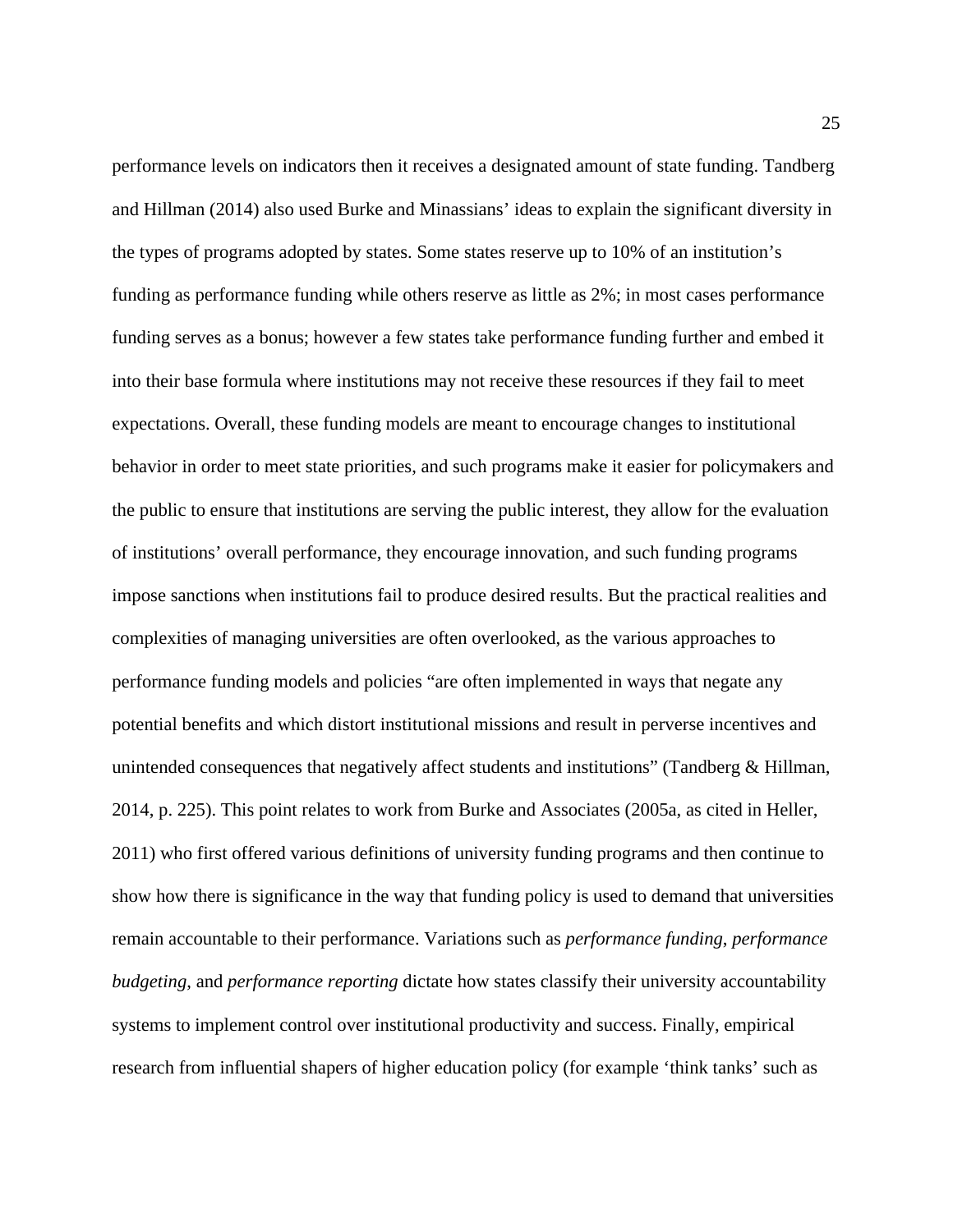the Century Foundation and the Lumina Foundation) study the life cycles of funding models (Dougherty & Natow, 2009a, 2009b as cited in Heller, 2011) using exemplary cases such as the state of Florida to assert why defining (and analyzing) various implementations to university performance is key to understanding challenges on how institutions must meet demands over student cost, enrollment trends, the quality of higher education, and the like.

#### <span id="page-26-0"></span>*PBF within State University Systems*

Back in January 2014, the Florida Board of Governors (FLBOG—which governs the operation and management of the twelve public universities that make up Florida's State University System, FSUS) approved performance-based funding to be implemented. Although Florida's PBF model took a couple of years to develop and was created by a joint effort between university presidents, provosts, board of trustees, and other stakeholders (FLBOG, n.d.), the new funding policy that lists ten metrics evaluating the institutions on a range of issues did present initial challenges for university employees. Moving the university funding model from a fulltime-enrollment (FTE) driven model (more students leads to more funding) to a performancebased model (the higher the achievement on certain metrics the greater the increase in funding, with low achievement potentially penalized by budget cuts) forges an environment where executive leaders at the universities compete for resources and reputation. In Florida's selfdeveloped model, forty metrics identified in the University Works Plans were reviewed before establishing ten metrics for each university to adhere to, not implying that the selected metrics are without difficulty. Eight of these metrics are used system-wide for all twelve universities to adhere to, the ninth varies based on institutional category and the tenth metric reflects the choice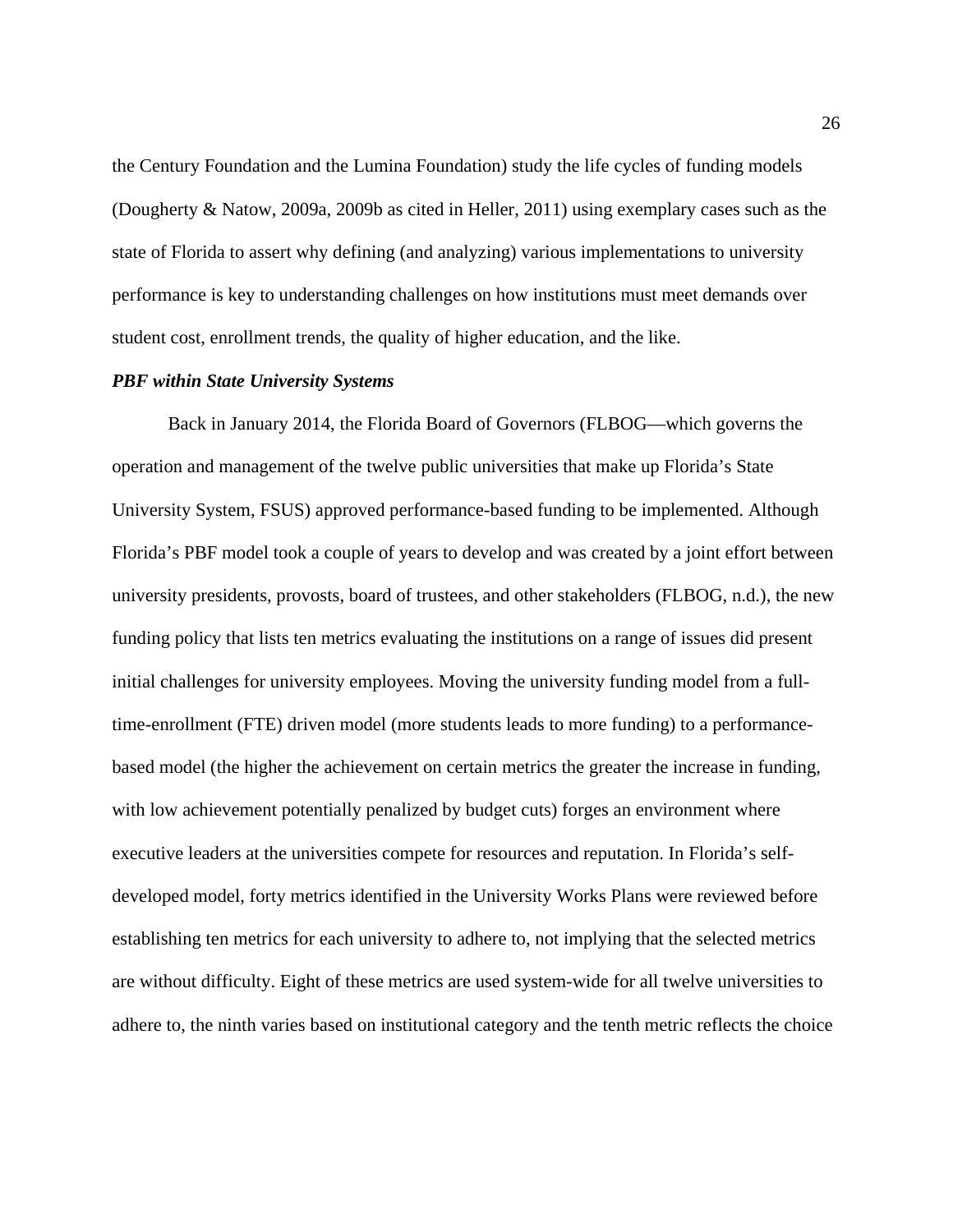of the individual institution. For instance, current metrics for one of the twelve FSUS institutions

are as follows:

## <span id="page-27-0"></span>**Table 1**

# *Florida Board of Governors' Performance-Based Funding, University Metrics for the Florida*

| Metric                                                                                                                     | Definition                                                                                                                                                                                                                                                                                                                                                                                                                                                                                                            |
|----------------------------------------------------------------------------------------------------------------------------|-----------------------------------------------------------------------------------------------------------------------------------------------------------------------------------------------------------------------------------------------------------------------------------------------------------------------------------------------------------------------------------------------------------------------------------------------------------------------------------------------------------------------|
| Metric #1: Percent of<br><b>Bachelor's Grads Enrolled</b><br>or Employed Earning<br>\$25,000+ One Year After<br>Graduation | Percentage of the graduating class of bachelor's degree<br>recipients in a given academic year (Summer $+$ Fall $+$ Spring)<br>who are enrolled or employed and earning at least \$25,000<br>somewhere in the United States.                                                                                                                                                                                                                                                                                          |
| Metric #2: Median Wages<br>of Bachelor's Grads<br><b>Employed Full-Time One</b><br><b>Year After Graduation</b>            | Based on annualized Unemployment Insurance wage data from<br>the fourth fiscal quarter after graduation for bachelor's<br>recipients.                                                                                                                                                                                                                                                                                                                                                                                 |
| Metric #3: Net Tuition $&$<br>Fees per 120 Hours                                                                           | Based on the in-state undergraduate student tuition and fees,<br>books, and supplies (currently as estimated by College Board),<br>the average number of credit hours attempted by students who<br>were admitted as first-time-in-college students (FTICs) and<br>graduated with a bachelor's degree from programs that require<br>120 credit hours, and financial gift aid (grants, scholarships<br>and waivers) provided to in-state undergraduate FTICs and<br>transfers (does not include unclassified students). |
| Metric #4: Four-Year<br><b>Graduation Rate</b>                                                                             | Percentage of first-time full-time students (FTFTs) - first-time-<br>in-college students who started in Fall (or summer continuing<br>to Fall) and enrolled full-time $(12 + \text{credit hours})$ in their first<br>Fall - and graduated by the end of the summer term of their<br>fourth year.                                                                                                                                                                                                                      |
| Metric #5: Academic<br>Progress Rate (Retention<br>to Second Fall)                                                         | Percentage of first-time full-time students (FTFTs) - first-time-<br>in-college students who started in Fall (or summer continuing<br>to Fall) and enrolled full-time $(12 + \text{credit hours})$ in their first<br>Fall - and were still enrolled during the Fall following their<br>first year with a GPA of at least 2.00 at the end of their first<br>year.                                                                                                                                                      |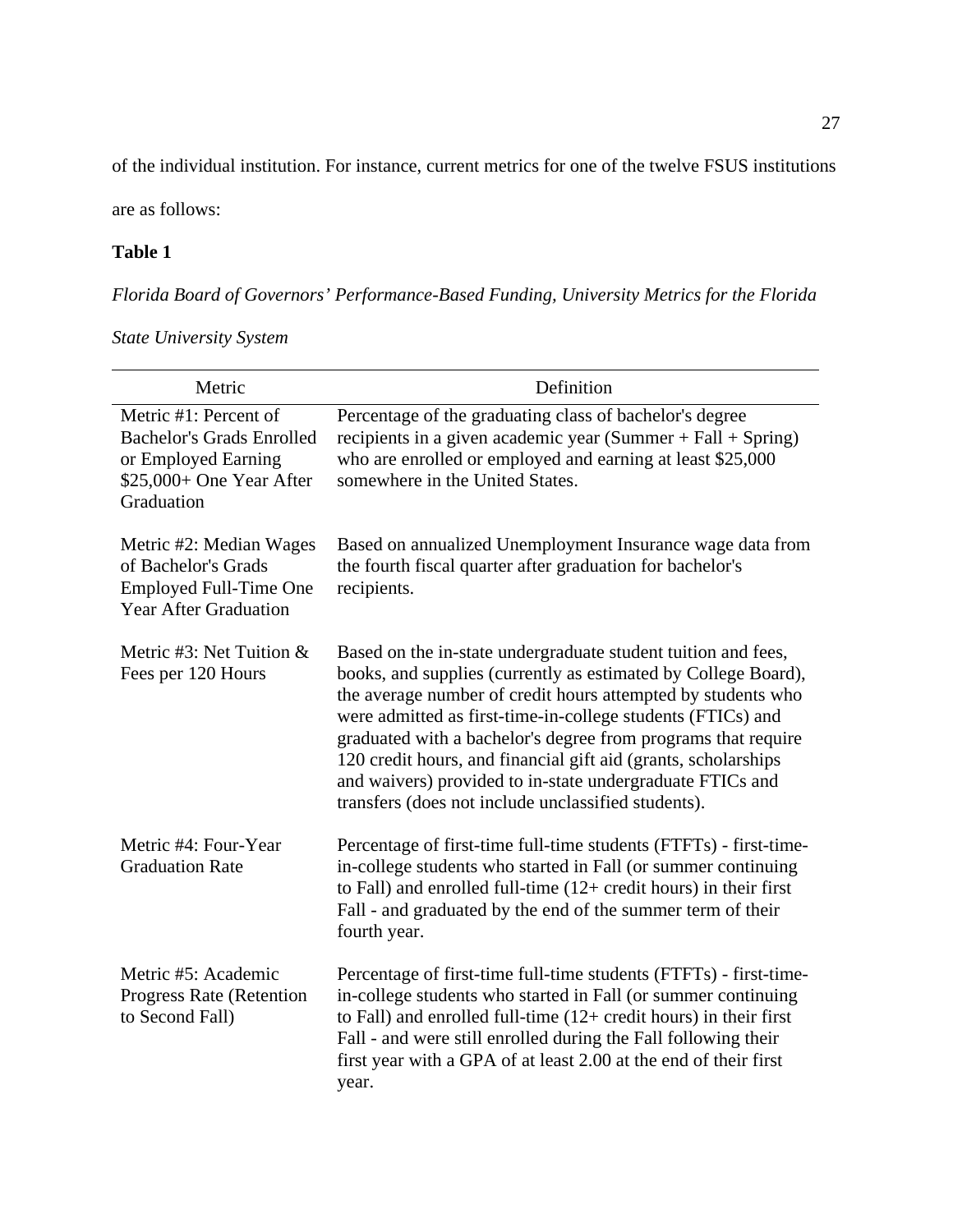| Metric                                                                     | Definition                                                                                                                                                                                                                                                                                                                        |
|----------------------------------------------------------------------------|-----------------------------------------------------------------------------------------------------------------------------------------------------------------------------------------------------------------------------------------------------------------------------------------------------------------------------------|
| Metric #6: Bachelor's<br>Degrees in Areas of<br><b>Strategic Emphasis</b>  | Percentage of bachelor's degrees awarded in a given year<br>$(Summer + Fall + Spring)$ within the programs designated by<br>the Board of Governors as "Programs of Strategic Emphasis"<br>divided into five areas: STEM, Education, Health, Global, and<br>Gap Analysis.                                                          |
| Metric #7: University<br>Access Rate (Percent with<br>Pell grant)          | Percentage of undergraduates, enrolled during the Fall term,<br>who received a Pell grant during the Fall term.                                                                                                                                                                                                                   |
| Metric #8: Graduate<br>Degrees in Areas of<br><b>Strategic Emphasis</b>    | Percentage of graduate degrees awarded in a given year<br>(Summer + Fall + Spring) within the programs designated by<br>the Board of Governors as "Programs of Strategic Emphasis"<br>divided into five areas: STEM, Education, Health, Global, and<br>Gap Analysis.                                                              |
| Metric #9: Percent of<br><b>Bachelor's Degrees</b><br>without Excess Hours | Percentage of baccalaureate degrees awarded in a given<br>academic year within 110% of the credit hours required for a<br>degree based on the Board of Governors Academic Program<br>Inventory, when excluding the established list* of types of<br>student credits.                                                              |
| Metric #10: Percent of<br>Undergraduate FTE in<br><b>Online Courses</b>    | Percentage of undergraduate full-time equivalent (FTE)<br>students enrolled in online courses. Distance Learning is a<br>course in which at least 80 percent of the direct instruction of<br>the course is delivered using some form of technology when<br>the student and instructor are separated by time or space, or<br>both. |

*Note.* Florida Board of Governors, State University System, University Metrics as of fiscal year 2020-2021

Florida's PBF model has four guiding principles: 1) align the metrics with the SUS Strategic Plan, 2) the model rewards Excellence or Improvement, 3) the metrics are to be clear and simple, and 4) metrics should acknowledge the unique mission of the different institutions (FLBOG, n.d.), although the PBF model continues to be assessed and enhanced annually to ensure effectiveness. The original ranking system did, and still does to a certain degree, fault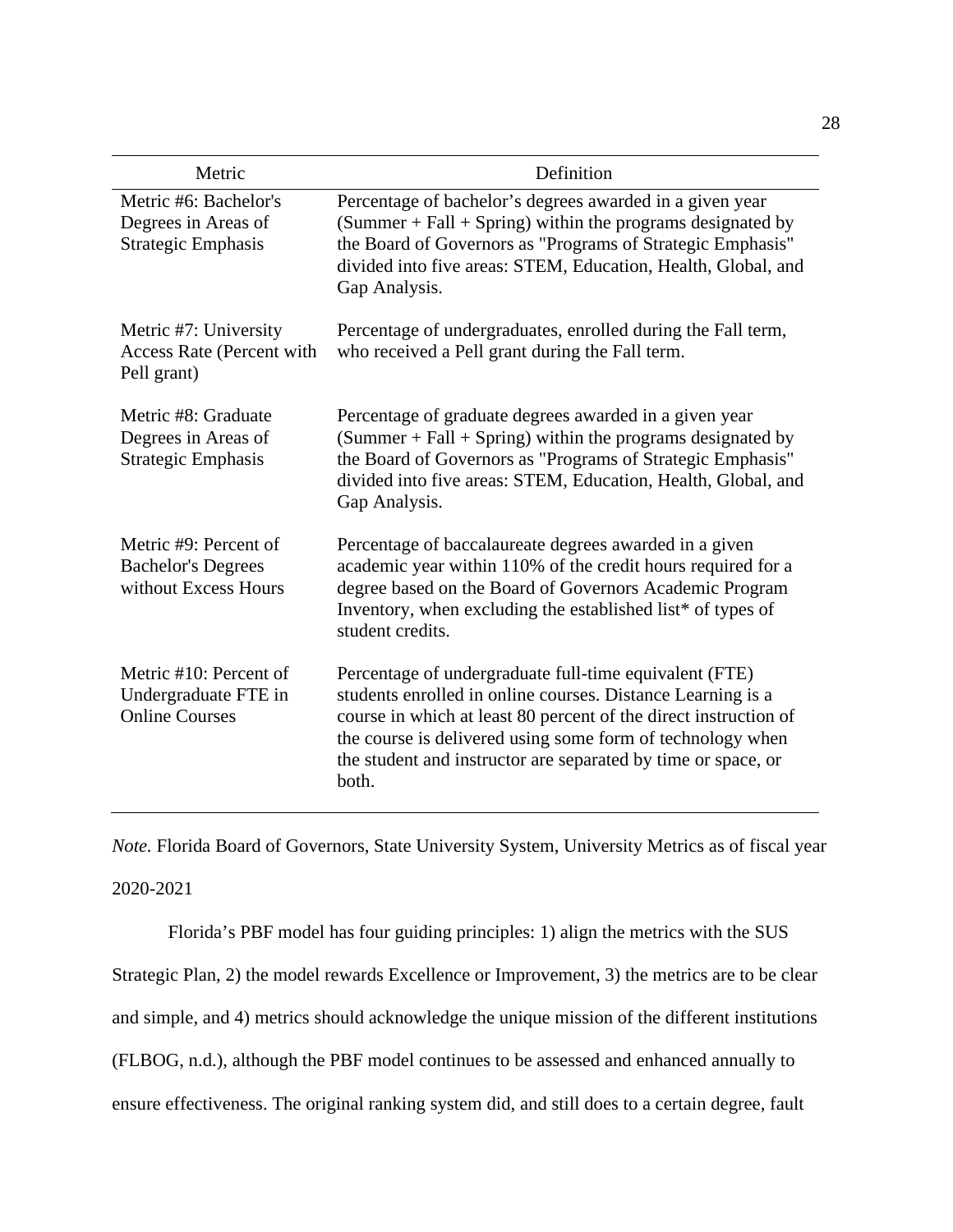institutions for failing to meet threshold scores which results in the reduction of base budget allocation. For instance, as the funding model allocates state investment and institutional investment funds that when totaled may be as low as \$8,500,000 for "smaller" institutions and as high as \$100,800,000 for the state's "larger" preeminent institutions, the gap in funding between universities is evident and quite frankly a loss in budget and resources is detrimental. For the first few years of implementation, the bottom three institutions could lose funding up to 50% of their base budget. And, although Florida's PBF has been called into question by university employees, advocates for this approach argue that the system does incentivize institutions to achieve high standards of excellence. Excelling in standards leads to financial rewards that can earn universities the ability to prioritize initiatives such as: recruiting and retaining the most talented and accomplished faculty, creating innovative and strategically established divisions focusing on student success and enrollment management, investing in academic programs that are competitive and bring prestige to the university, advancing national ranking efforts, and much more. Hence, it is imperative that university employees have a solid understanding of Florida's PBF model, and recently practitioners have shared their experiences with performance-based funding and how this funding policy has affected their university environment. Thus, the following rhetoric on perspectives of accountability and performance models will conclude the opening of this literature review that outlined the nature of the environment that university employees are involved in, and also implies how higher education practitioners are reacting, engaging, and adapting to stakeholder demands.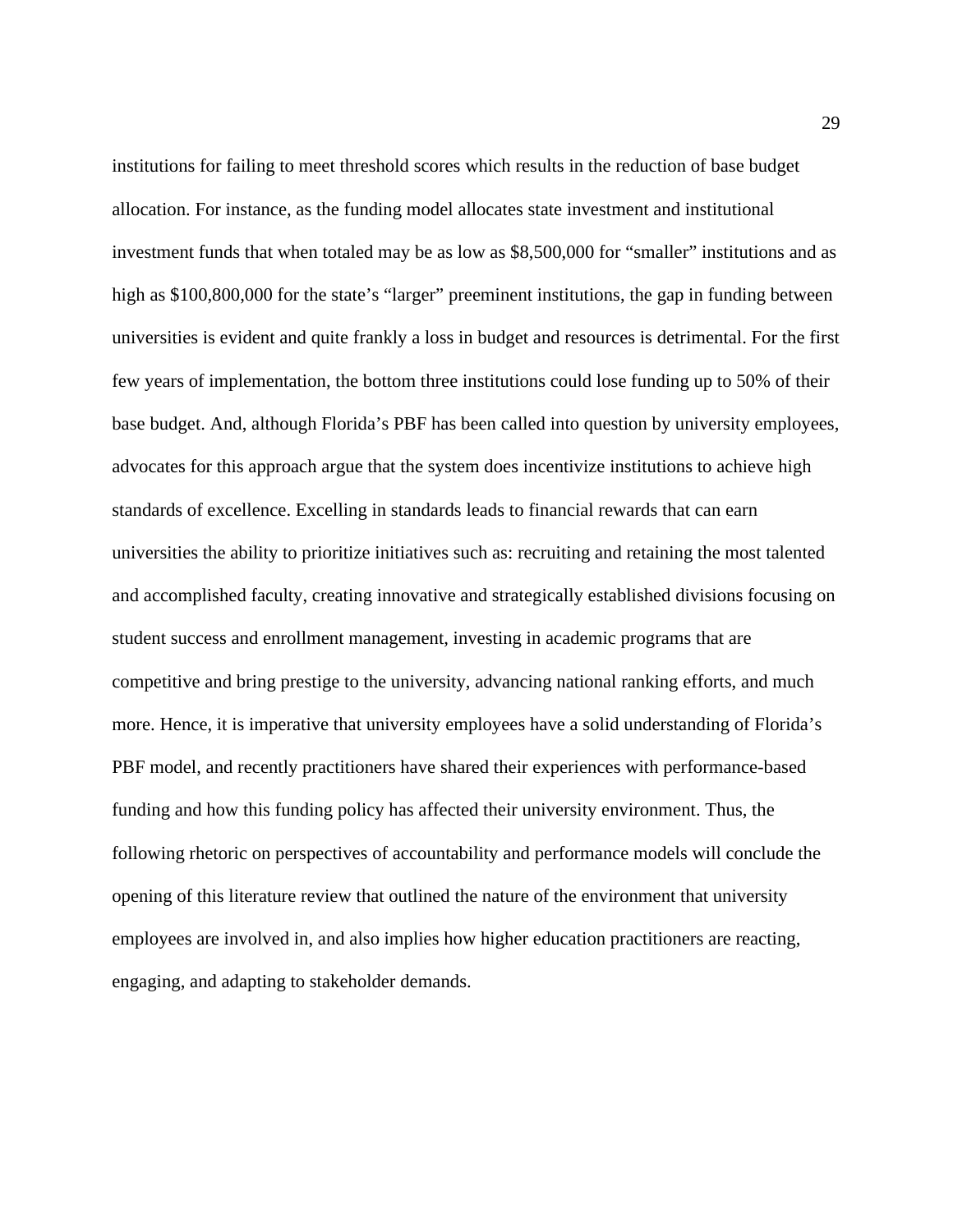#### <span id="page-30-0"></span>*Perceptions of Accountability and Performance Demands*

In light of metrics that the Florida SUS institutions must accept, senior level administrators at universities respond to how performance-based funding paved its way through their university, impacting how employees engage in the work that must be done and how others adapt to the challenges they face. Specifically mentioned was the undisputed fact that when it comes to the missions of Florida's universities, they serve different functions and different student populations that are not recognized by the Board of Governors. Senior university administrators seem to be knowledgeable when speaking about an unfair system, one that needs help and change. The response to the metrics reflects the values that their institution has for their students: "regardless of what Tallahassee is telling us and how we get money, it's about trying to do the right things for students and have some faith that you're ultimately going to get paid for that" (J. Coleman, personal communication, October 3, 2017). This philosophy of practice is progrowth for the students, which for business practices means more tuition, increase revenue, and then it all comes back to students. This perspective is key to mention when furthering considerations for how universities can remain successful in their efforts. This perspective also came at a time when institutions could fall in the bottom three rank of the FSUS, and if so would suffer a loss in resources, funding, and more importantly assurance.

Furthermore, there are some findings that reflect the adversity of using performancebased funding as a mechanism for higher education institutions to remain accountable. Two studies, one completed by Tandberg and Hillman (2014), and the additional study by Kelchen and Stedrak (2016), observed and reported on PBF affects and outcomes that do not advance university missions. Similar questions researched "Does the introduction of performance funding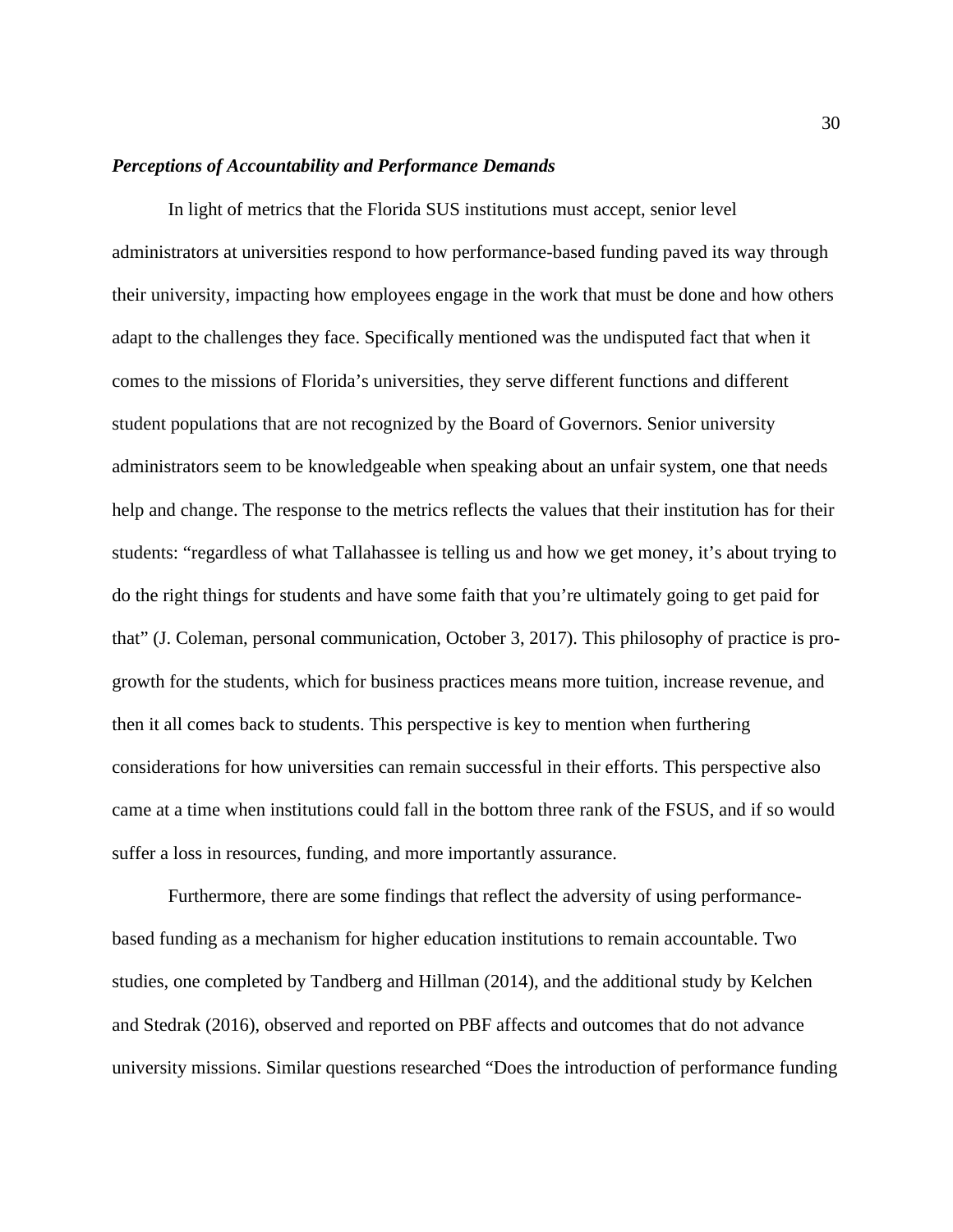programs affect degree completion among participating states?" where findings showed limited evidence that PBF increases graduation rates. Kelchen and Stedrak (2016) reported on possibility of unethical admissions practices such as targeting students with less financial need to generate more PBF revenue. More relatively, PBF as seen today severely requires further evaluation on its impact to universities in the state of Florida, as evaluated by Cornelius and Cavanaugh (2016). This policy analysis focused on the current initiative to improve the efficiency and productivity of the Florida SUS by examining how the metrics are applied to universities with different situations and goals. To continue and improve, FSUS university leaders are committed to a learning organization (Senge, 2013), one that requires high levels of engagement and leadership. This point is much like the literature from both Hechanova and Cementina-Olpoc's (2013) study and Randall (2012), who all depicted how various leadership practices, change management, and commitment to change are vital for institutions to remain engaged and survive through tough times. In transition, these studies provide a great example of one institution that converted from their struggles and detailed the leadership process that allowed for campus-wide turnaround and engagement. Indeed, it is transformation that lower performing FSUS institutions need when dealing with accountability and performance demands, and with additional research and review on employee engagement and adaptive leadership higher education practitioners facing problems of practice can formulate strategies on how to turn the tide for themselves.

 As the current environment for higher education accountability and performance funding policy has been introduced, this context adds to the study of how university employees are remaining engaged in their work (employee engagement) and how they are adapting through challenges (adaptive leadership) at a time when accountability and performance demands are at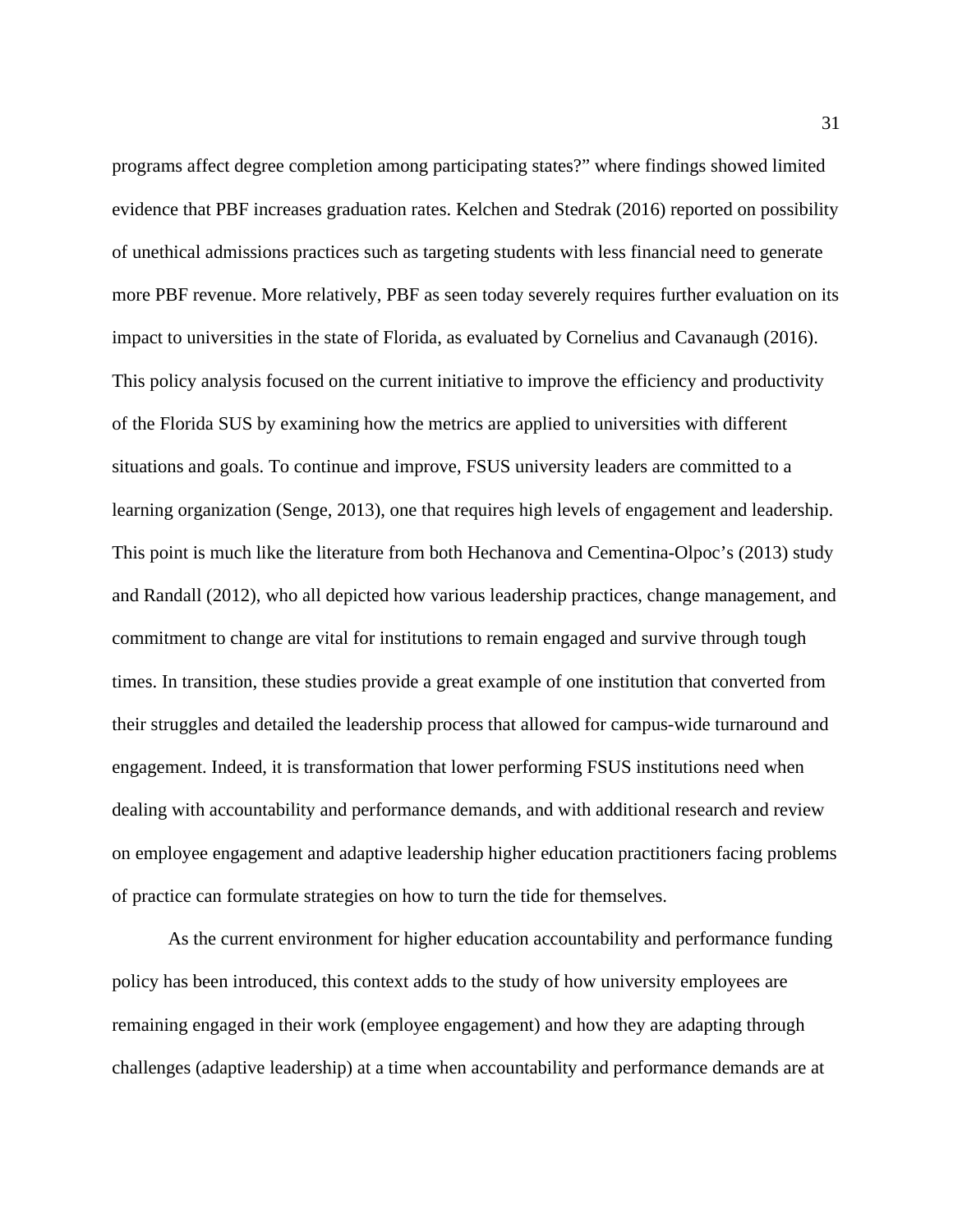their highest. In continuation, it is vital to reference studies that have been responsive in defining, measuring, and approaching employee engagement and adaptive leadership, both as conceptual and practical models used in settings where the aim is to positively drive and support individuals and organizations. Overall, there is special attention to how to engage and lead others through challenges, where the engagement-leadership framework then becomes most notable.

#### <span id="page-32-0"></span>**Employee Engagement**

There is emerging consensus that employee engagement is broadly viewed as a psychological state that individuals experience, and is also conceptualized as a workforce strategy. Bridging together this psychological perspective with a human resource management approach denotes how the term engagement gains traction with the dual promise of enhancing both individual well-being and organizational performance (Truss, Delbridge, Alfes, Shantz, & Soane, 2013). With the potential for engagement from employees to raise levels of performance and profitability being noted in both academia and business, there is an attempt by scholars and practitioners in various disciplines, fields, industries, and sectors to create shared vocabulary and understanding of engagement as a construct. There are interpretations of a few synonymous terms such as "work engagement", "personal engagement", "employee engagement", or "organizational engagement" that all add to the meaning and application of the concept of engagement that is found within social sciences and also within professions like critical organizational management. The concept of engagement therefore catches the attention of both academics and laborers who all contribute to its framework and to the practice of engagement, resulting in a continuous growth in the research and literature. For many, the multiple facets of engagement are featured in literature to explore the way this mindset and approach is regarded as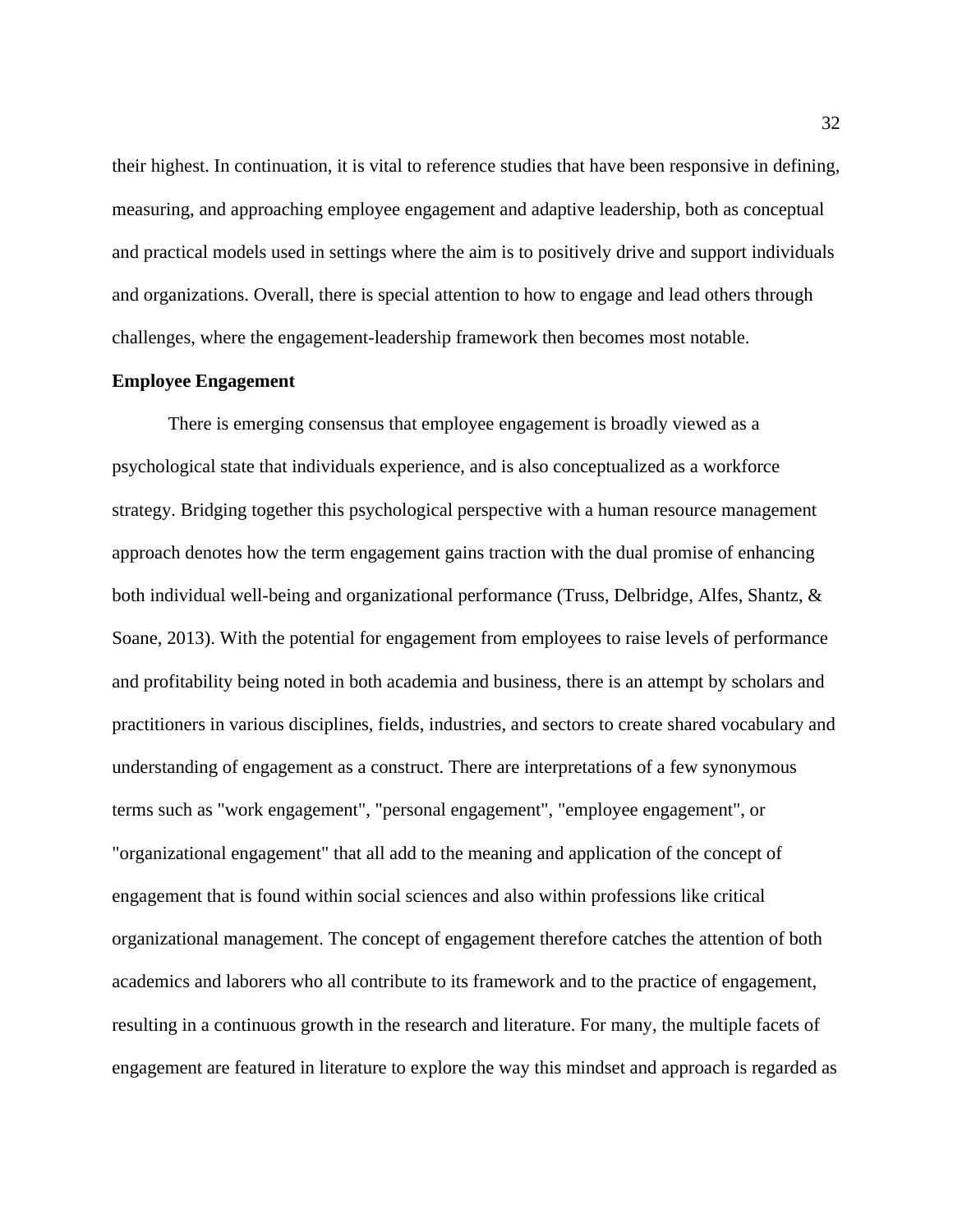a theory in practice, and to provide guidance and techniques for developing people and enhancing workplaces.

To focus on the academic foundation, the roots of engagement prominently lay in the psychology field and explicitly turns the attention to "employee engagement" as the point of study. An academic focus includes additional domains of employee engagement, as this term considers how engagement relates to contextual features and resources of organizations; how engagement is measured and practiced; drivers and outcomes of engagement; and how engagement connects to leadership. But first, with the term employee engagement having variation of basic understanding by others, Truss et al. (2013) asserted a succinct baseline understanding of employee engagement as such:

Kahn's original (1990) research suggested that engagement is the personal expression of self-in-role; someone is engaged with their work when they are able to express their authentic self and are willing to invest their personal energies into their job. Since then, engagement has been defined as the antithesis to burnout (Maslach & Leiter, 1997), as well as a distinctive positive psychological state in its own right, comprising a range of effective, cognitive and, sometimes, behavioral facets, depending on the precise definition adopted (Schaufeli et al., 2002; Soane et al., 2012).

Conceivably then, employee engagement is defined throughout research that attempts to measure how this construct is manifested in various situations, where practitioners aim discover ways to increase engagement within organizations. Scholars develop definitions of engagement from all seminal work completed to construct the term, and Pandey and David's (2013) definition is asserted for the purposes of this research study. As previously introduced, employee engagement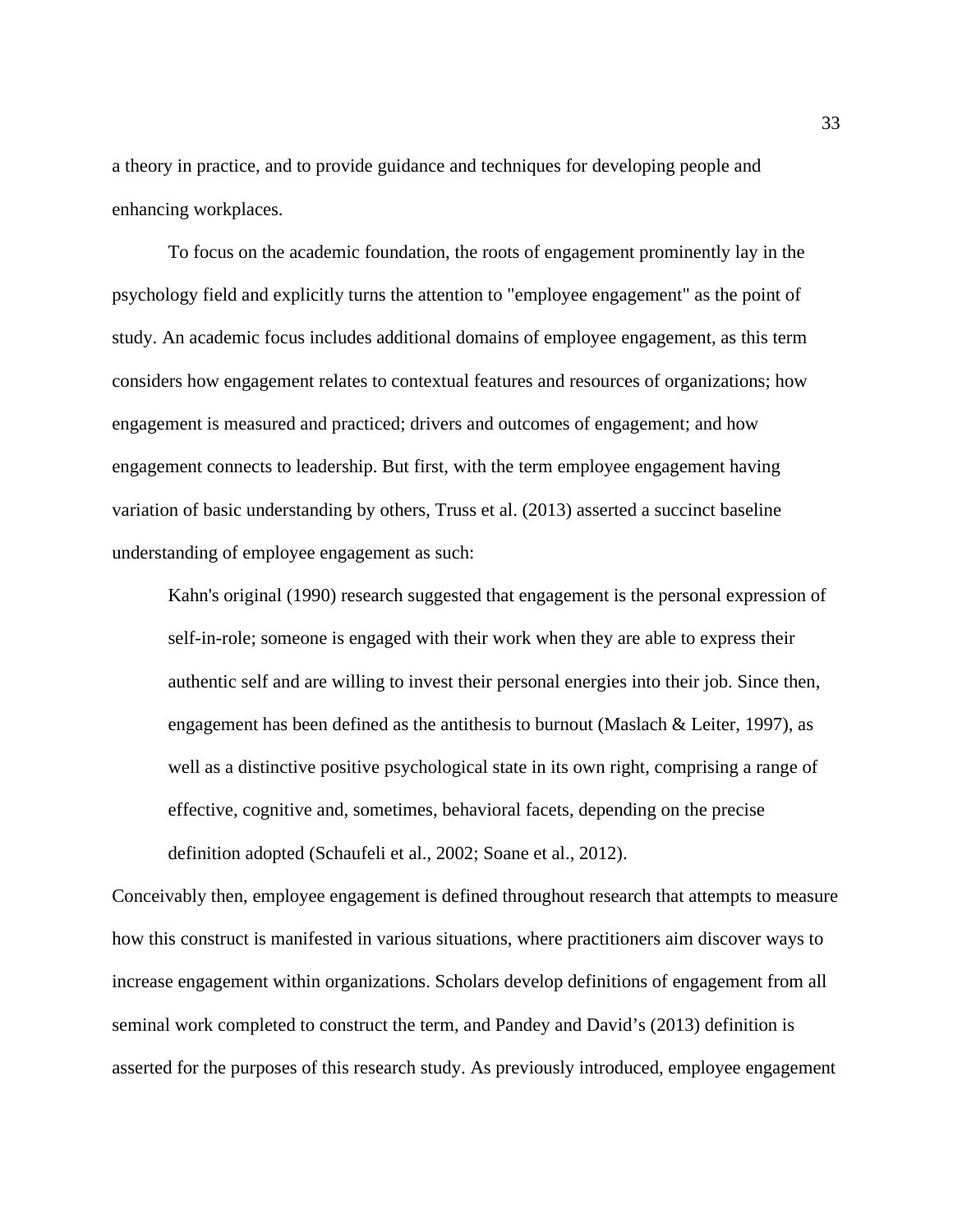is "a condition where the employees are fully engrossed in their work and are emotionally attached to their organization" (p.155) where fully involved employees act in ways that further the interest of the organization. Along with several others, these scholars build upon original findings from William Kahn, who is recognized for constructing the engagement term in the 1900s when studies on how to best manage human capital were at a peak. Moreover, there are three psychological conditions related to engagement: meaningfulness, safety, and availability, in which meaningfulness refers to the intrinsic value attached to performance in the work role, safety pertains to the sense of freedom to be authentic, and availability involves beliefs of having the physical, cognitive, and emotional resources needed to invest in work. Like many others, Pandey and David (2013) were interested in measuring both cognitive and physical aspects of what drives employees' willingness to accomplish both personal and organizational objectives. A few notes they included were:

- Employee engagement is derived from studies of morale or a person's (or group's) willingness to accomplish tasks, objectives, and goals
- High levels of engagement can be achieved in people and in workplaces where there is a shared sense of mission and purpose, connecting people at an emotional level and raising their personal aspirations
- Work obligations are generated through a series of interactions between individuals where there are two-way relationships and people are in a state of reciprocal interdependence (social exchange theory)
- The process of building engagement is a process that never ends, and it depends on the foundation of an enriching work experience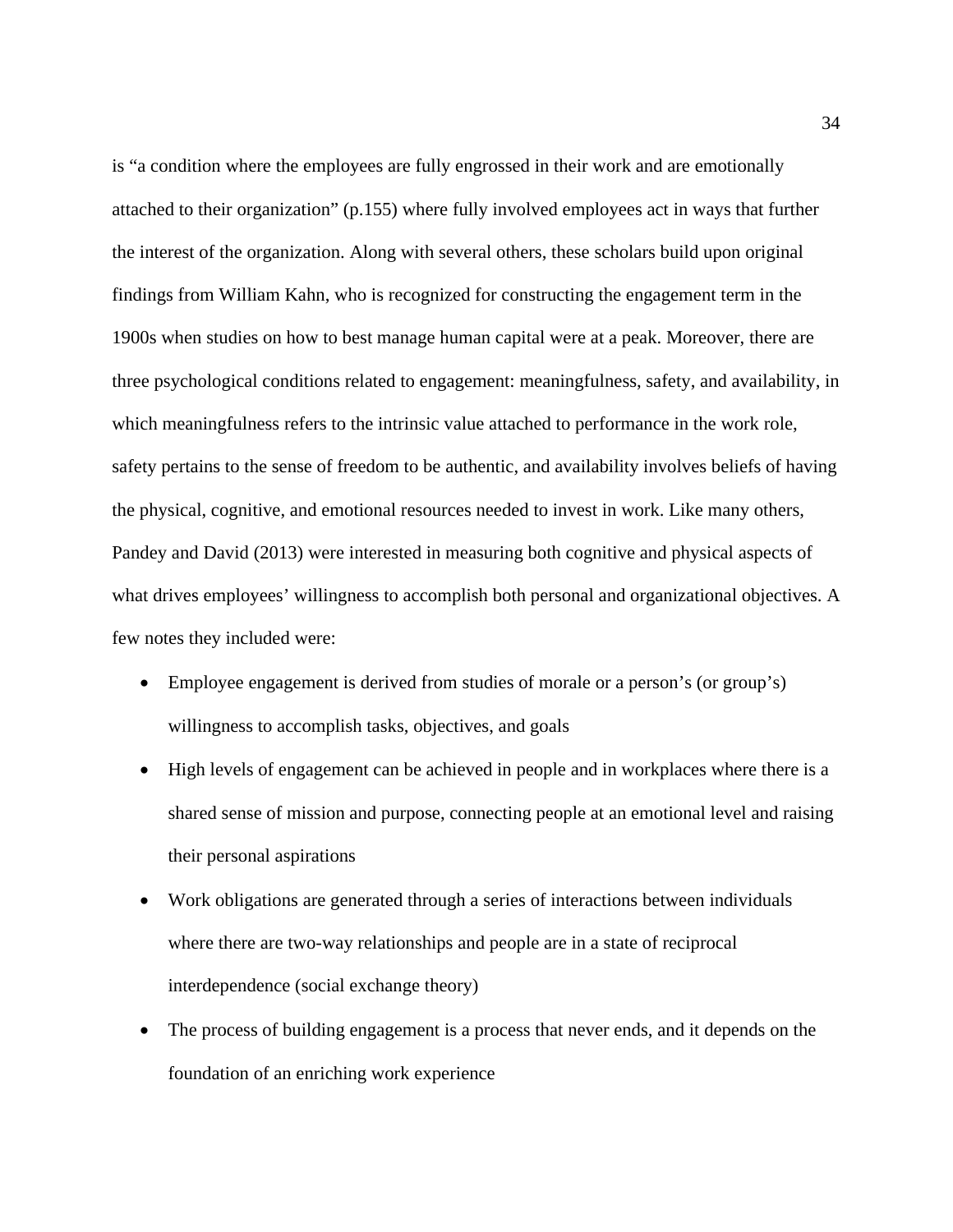- Pay and benefits play a less important role in engaging people in their work
- Engagement can depend on management/leadership style and philosophy; and elements found to be fundamental for engagement are strong leadership, accountability, autonomy, a sense of control over one's environment and opportunities for development
- And, employees must be engaged in productive and challenging tasks in order to keep their focus on maximum output

Studies further framing employee engagement described how this construct relates to the emotional and intellectual commitment employees have to their organizations, the amount of effort exhibited by employees in their jobs, and simply put the passion for work that employees have (Pandey & David, 2013). These ideas stemmed from textbooks on the theory and practice of employee engagement, where additional authors like Wilmar Schaufeli contributed to the development of this concept. Schaufeli's (2013) work is used as opening remarks to define "what is engagement?" outlining how the everyday connotations of engagement refers to involvement, commitment, passion, enthusiasm, absorption, focused effort, zeal, dedication and energy (p. 15). This perspective includes a few definitions of employee engagement in both business, and in academia.

The emergence of engagement in academia is well documented, stressing different aspects of engagement. After a systematic review of over 200+ sources found within the human resource management field, psychology discipline, and management databases, Shuck (2011, as cited in Schaufeli, 2013) derived that engagement has 1) a relation with role performance, 2) a positive nature in terms of employee well-being as opposed to burnout, 3) a relation with resourceful jobs, and 4) a relation with the job as well as with the organization. Schaufeli (2013)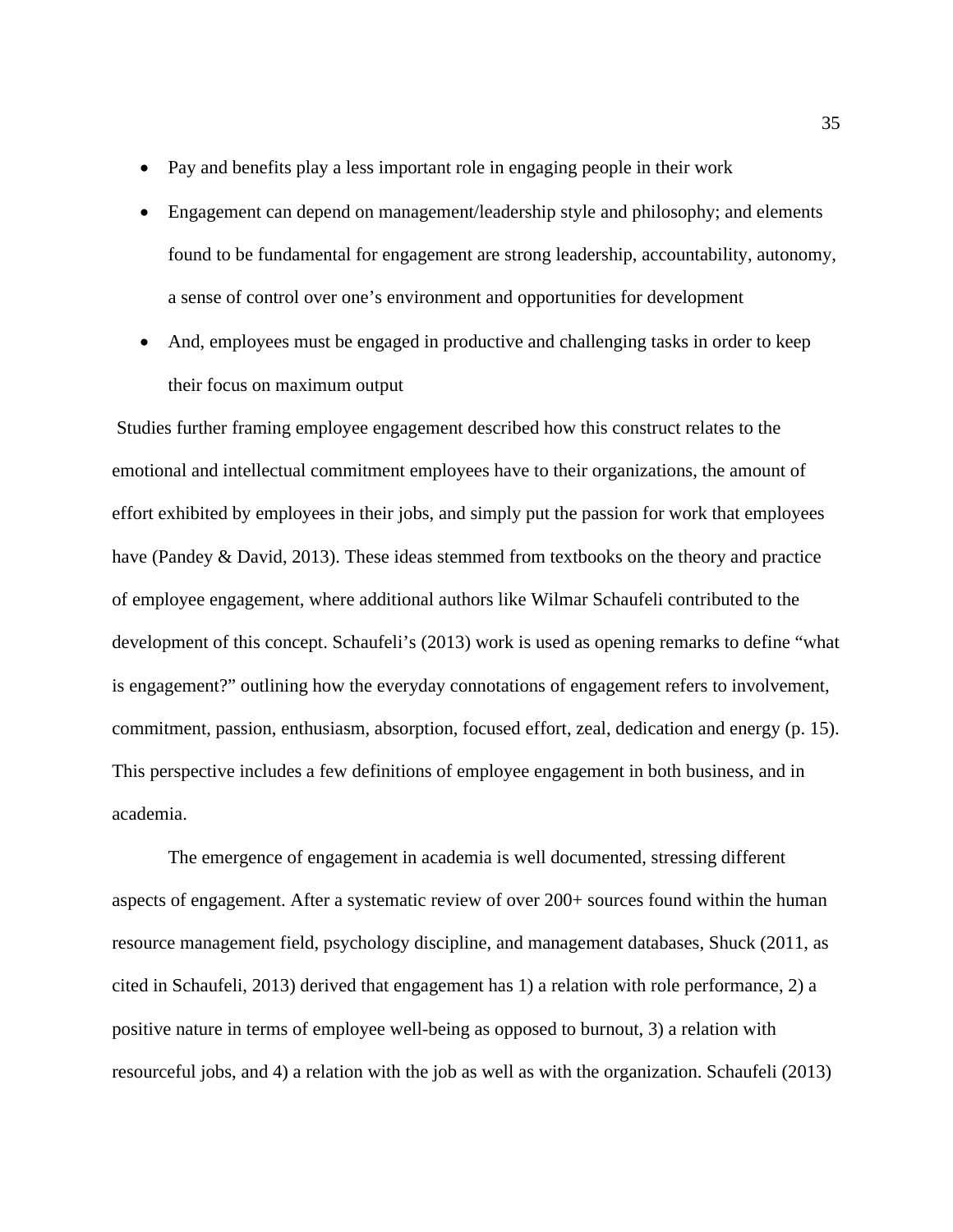also credited work from 2008 performed by Macey and Schneider who shared an exhaustive synthesis of all elements used to define engagement. Their conceptual framework for understanding employee engagement includes trait engagement; state engagement; and behavioral engagement. Employee engagement then, encompasses conscientiousness, trait positive affect proactive personality, satisfaction, involvement, empowerment, extra-role behavior, proactivity, and role expansion. Furthermore, a more condensed model of employee engagement considered the synonymous term work engagement as an experienced psychological state which mediates the impact of job resources and personal resources on organizational outcomes, making engagement a unique construct with distinctions that focus on job-related attitudes, job behaviors, behavioral intentions, certain aspects of employee health and well-being, and personality. These distinctions have a few theoretical underpinnings (I.e. the *needs-satisfying approach*; the *job demands-resources model*; the *affective shift model*; and *social exchange theory*) where taken together demonstrate how employee engagement remains to reflect a genuine and unique mindset that manifests through actions and results in outcomes (Schaufeli, 2013). Together, these perspectives solidify comprehensive approaches to define and assess employee engagement among employees within their workplaces. Also, although efforts to further outline employee engagement are critiqued as attempts to relabel existing notions such as commitment, satisfaction, involvement, and motivation, the term remains necessary to distinguish the relationship employees have with the organization (Schaufeli, 2013). Hence, even more prevalent is the term work engagement that refers to the relationship that employees have with his or her work (p. 15). As it is agreed upon that engagement is a psychological state experienced by employees in relation to their work, this makes the term sufficiently distinct from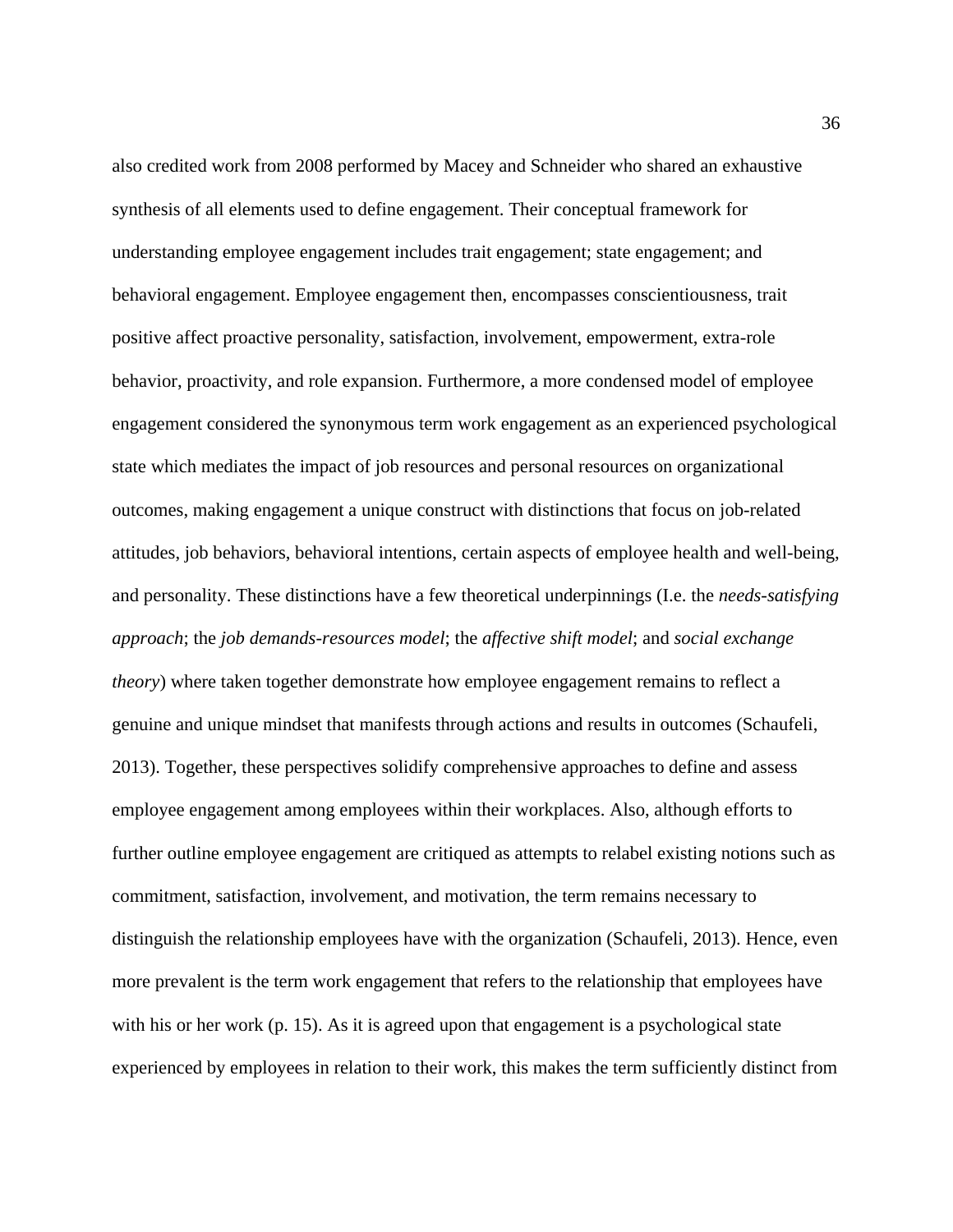satisfaction, motivation, involvement, etc. and makes the term work engagement distinct to this current study (keeping in mind that employee engagement and work engagement are used interchangeably).

#### *Measuring and Assessing Employee Engagement*

While the Gallup Organization (a global analytics and advice firm that helps leaders and organizations solve their most pressing problems focusing on talent, workplaces, and more) became credited for being first to assess perceptions of strong work places in the 1990s, research on engagement blossomed in academia during a positive psychology movement (Schaufeli, 2013). Gallup's developed engagement questionnaire (the  $Q^{12}$ ) is now a tool that contributes to a scientific approach to study optimal human functioning, aiming to discover and promote the factors that allows individuals, organizations, and communities to thrive. Schaufeli (2013) added to this work, adding that the substantial psychological component to employee engagement reveals that employees who are highly engaged have high levels of adaptation, and workers need certain capabilities in order to thrive and to make their organizations survive. Especially worth mentioning here is how this psychological aspect relates to employees engaging with an organization undergoing challenges and change, supporting claims by another champion for successful human resource management and employee engagement, David Ulrich. Schaufeli (2013) cited an important point by Ulrich claiming that employee contribution is a critical business issue when trying to produce more output, and "companies have no choice but to try to engage not only the body, but also the mind and soul of every employee" (p. 16). The need for organizations and institutions to participate in the study of "positively oriented human resource strengths and psychological capacities that can be measured, developed, and effectively managed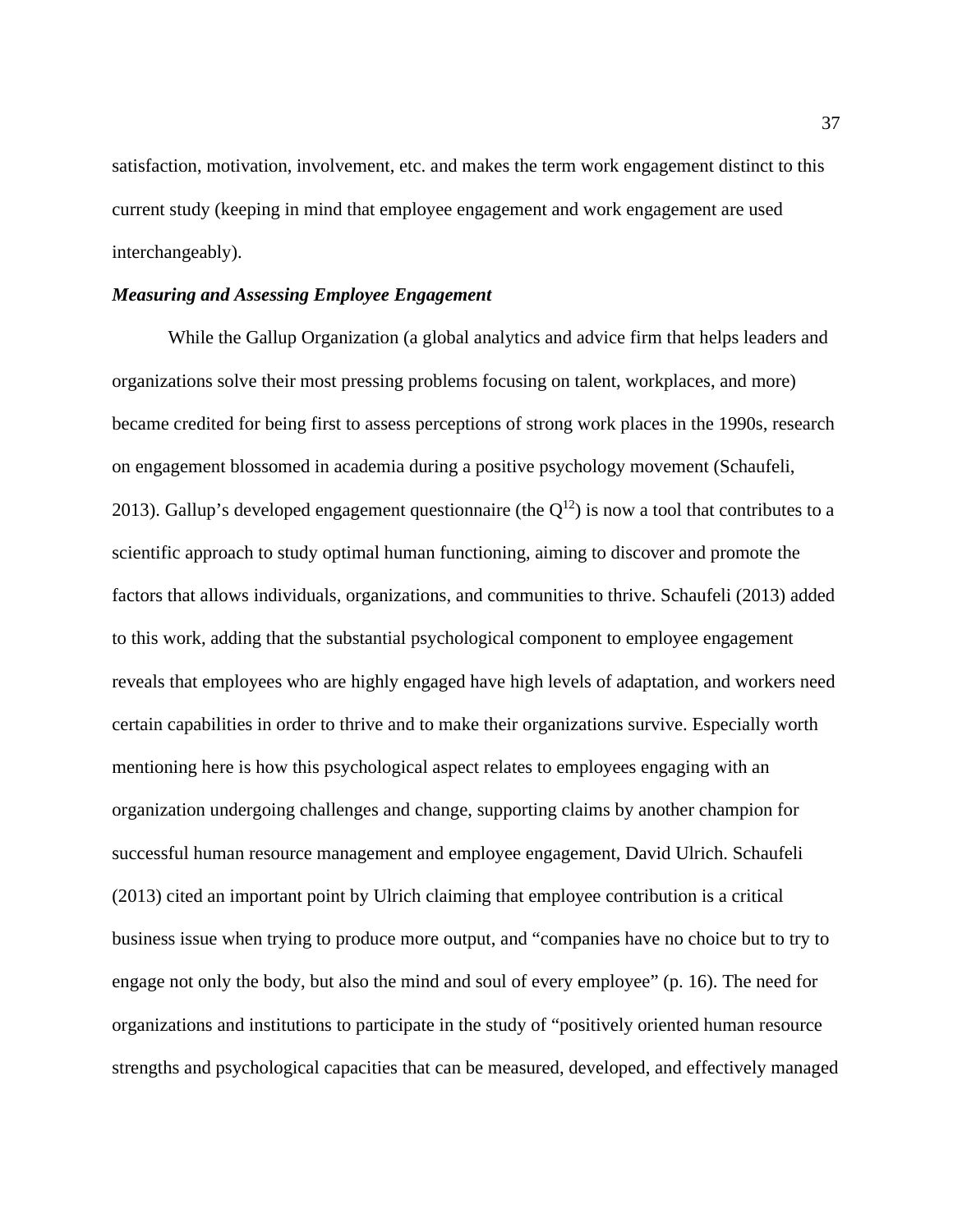for performance improvement in today's workplace" is evident (Luthans, 2002, as cited in Schaufeli & Bakker, 2004, p.3), calling scholars to create effective ways to evaluate engagement within organizations. More so, evaluating and measuring how engagement is practiced by employees is normally completed by merging a 'deficit approach' whereby the focus is on identifying problems and challenges and then working on appropriate solutions, with an 'abundance approach' based on identifying positive, peak experiences and identifying their enablers and drivers (Truss, et al., 2013). Truss and associates mentioned how the evaluation and usage of employee engagement by the practitioner community is based on "a model of staff engagement surveys aimed at identifying levels of engagement across organizational units, followed by a range of interventions designed to raise engagement levels" (p. 10). This fact aligns with the approach of this current study, aiming to measure university employees' perspective of their engagement, considering their organization that is undergoing a challenge. Relatively then, the Utretch Work Engagement Scale (UWES-17) is extensively used in academia to measure engagement, and this current study uses the UWES-17 adding to the body of literature that discusses ways to explore and harness employee engagement at institutions.

Schaufeli and Bakker (2004) developed the UWES-17 to evaluate employee engagement, where work engagement is a positive, fulfilling, work-related state of mind characterized by *vigor, dedication,* and *absorption*. Vigor refers to high levels of energy and resilience, the willingness to invest effort, not being easily fatigued, and persistence in the face of difficulties. Those who exude high levels of vigor usually have much energy, zest, and stamina when working. Dedication refers to deriving a sense of significance from one's work, feeling enthusiastic and proud about one's job, and feeling inspired and challenged by it. Those who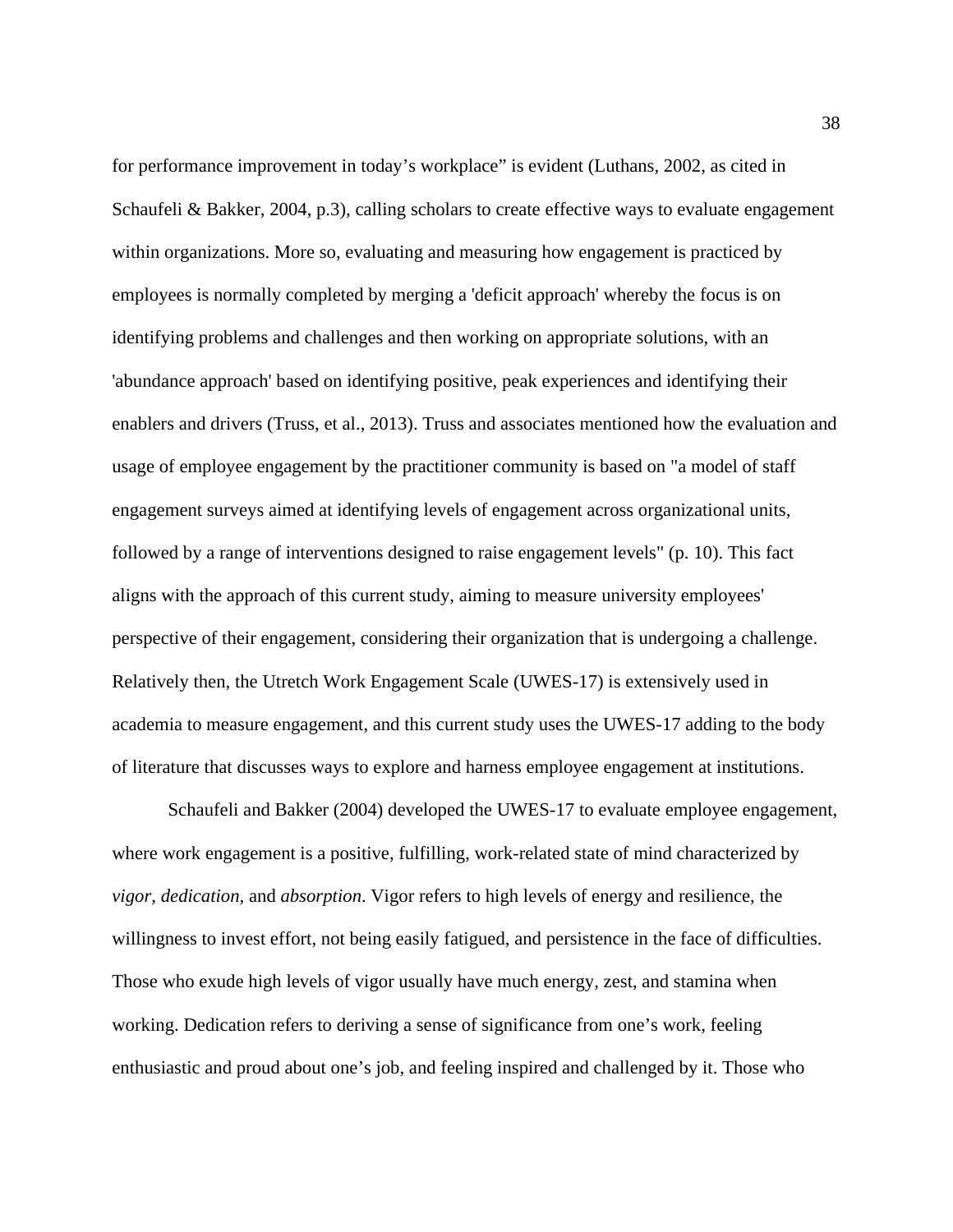exude high levels of dedication strongly identify with their work because it is experienced as meaningful, inspiring, and challenging. Absorption refers to being totally and happily immersed in one's work and having difficulties detaching oneself from it so that time passes quickly and one forgets everything else that is around. Those who exude high levels of absorption feel that they usually are happily engrossed in their work, they feel immersed by their work and have difficulties detaching from it because it carries them away. Collectively, these characteristics become a persistent and pervasive affective-cognitive state that employees display through their actions and contextualizes a way to measure engagement. Furthermore, employee engagement is important to understanding what makes organizations successful, and with respect to employee engagement institutions of higher education aim to support the work being done, increase employees' capacity in their actions, and continue positive engagement. Consequently, employees find ways to manage engagement specially when individuals strive to continue their work while having to adapt through challenges (Pandey & David, 2013). And when there are challenging circumstances, practitioners find it essential to assert leadership as a theory and practice needed to manage how individuals and organizations thrive.

#### **Adaptive Leadership**

Since the 1970s, researchers have noticed that there have been as many definitions to the word *leadership* as there have been individuals attempting to define the term (Stogdill, 1974 as cited in Northouse, 2019; Fiedler, 1971 as cited in Antonakis & Day, 2018). Although leadership (or what leadership is not) may seem identifiable in practice, the phenomena and the study of leadership makes its way through academia as a concept that scholars and practitioners continuously attempt to frame into theory and practice. Leadership is a common topic of interest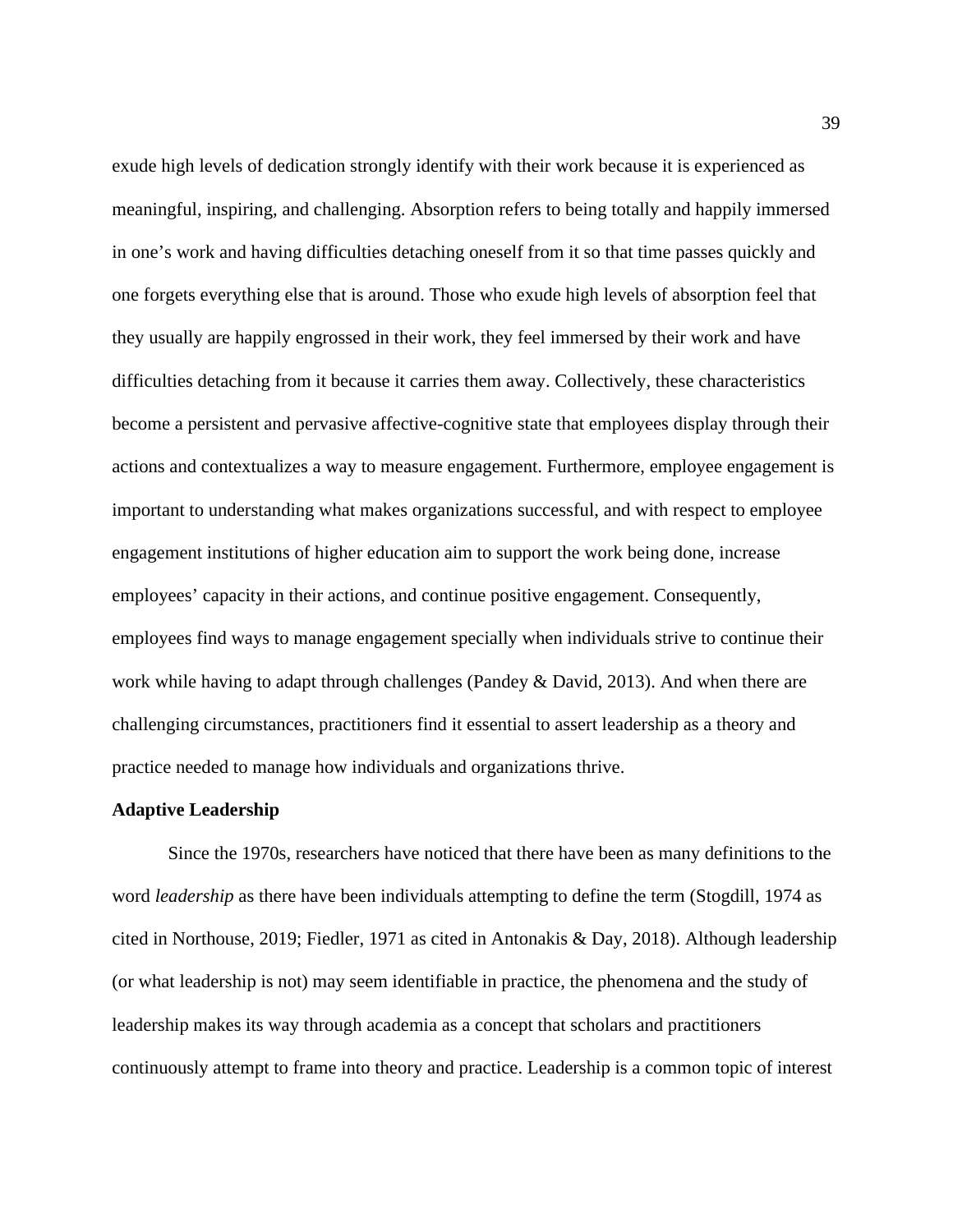in the private and business sectors, global and political affairs, community development and organizational study, K-12 and higher education, and it is common to every trade, field and setting. Today's understanding of leadership has a basic premise of leadership as a process of influence involving people, groups, organizations, communities, and society at large (Bolman  $\&$ Deal, 2017; Antonakis & Day, 2018; Northouse, 2019). Along with numerous other scholars, Northouse (2019) explains how definitions of leadership often begins with intuitive and informal understanding of abstract and baseline concepts that asserts how leadership is about who people are, relationships between others, and what people do. The leadership process is manifested through actions that impacts others on a micro to macro level. Concepts are framed into *leadership theory* (or simply put grounded principles about leadership that are formed through tested beliefs and observation); *leadership models* (or systematic ways to carry out various themes and practices of leadership); and *leadership approaches* (Northouse, 2019; Dugan, 2017). More so, within the twenty-first century there have been various approaches developed capturing how people apply and carry-out a leadership process using various *leadership styles*.

Thus, leadership involves people, or *leaders*, where leadership is paradigmatically derived, socially constructed, inherently values based, and interdisciplinary (Dugan, 2017). A paradigm reflects the basic lens through which a person views the world and consists of concepts, assumptions, values, and practices; and furthermore as leaders look for ways to understand the influx of leadership taxonomies and frameworks the reality of why leadership is essential to human capital becomes evident. Meaning, the interest in leadership "likely stems from the ways in which it evokes issues we care about deeply" (Dugan, 2017, p. 2). For instance, if a person starts a new business, they most likely want to understand what makes their business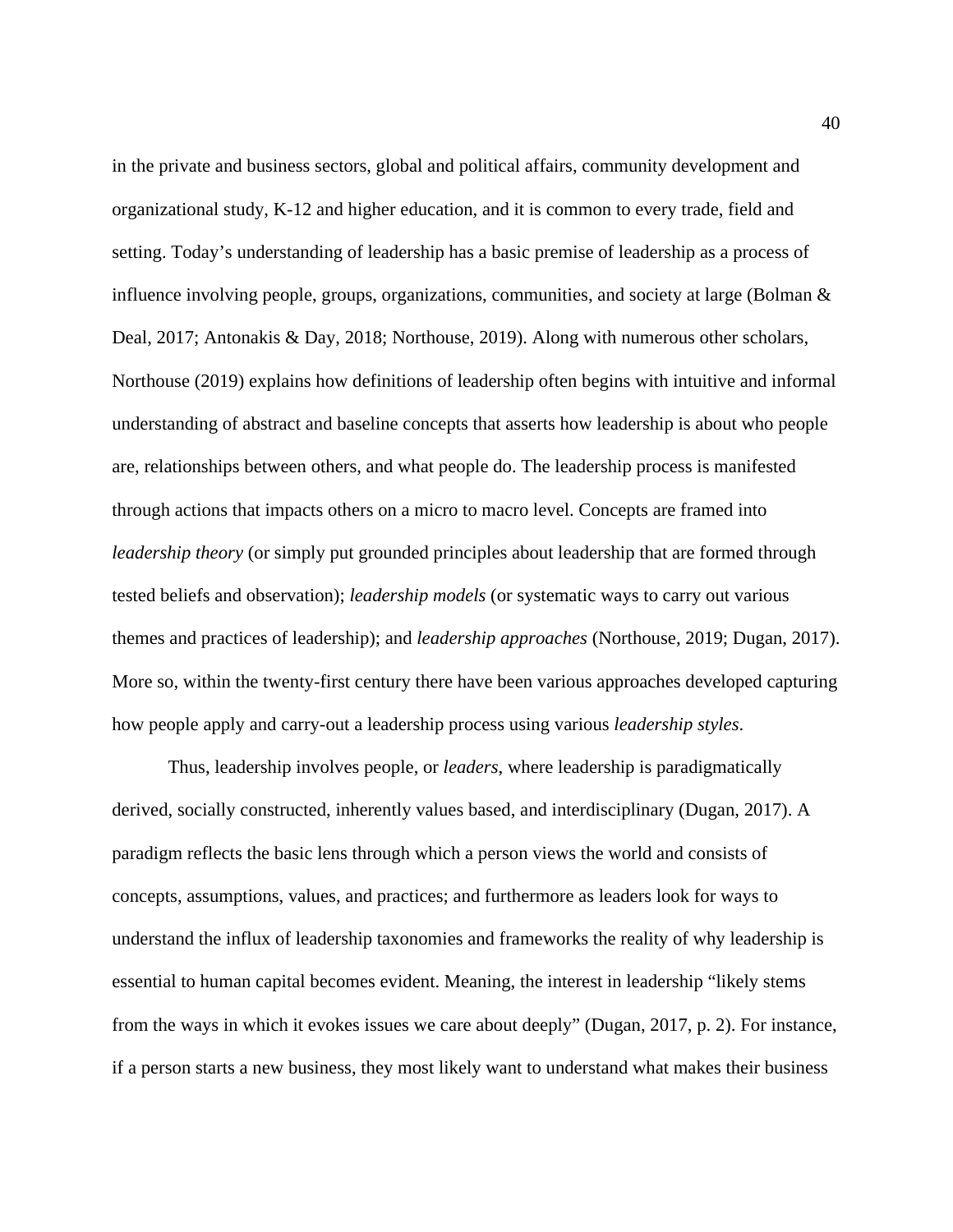successful; or, a person who cares about their environment may gather community members to develop a recycling program; or finally, a person who acknowledges that their place of work is where they spend a great deal of time may explore ways to contribute to a positive culture and working environment. Subsequently, there continuously is a compelling rationale for leadership and how people interpret and assert its underpinnings, and more relatively how the complex process of leadership involves the intricacies of leaders themselves. People study how leaders are developed and how people involve themselves in the expansion of their capacity to be effective in leadership roles and processes, but also, people focus on *leadership development*, where there is emphasis on enhancing the capacity of organizations to engage successfully in leadership tasks (Dugan, 2017). Together, these focal points involve how leaders are capable, motivated, and have *leadership efficacy* to confidently enact or put into action a leadership process that is believed to grow the capacity of both people (including the leader themselves) and organizations. Relatively then, leadership emerges from individuals' spheres of influence, hence merges an individual's personal and micro-level of leadership with a macro-level that considers how an environment impacts the leadership process. Unfortunately, as an impact to both a personal and organizational level of leadership can present itself in harmful ways, scholars and practitioners study how to effectively implement the facets of leadership and put theory into practice (Humphrey, 2014). Specifically, individuals recognize common ways to assert leadership models that can guide others on how to deal with complex challenges and changes that can be detrimental to both the person and organization, where the adaptive leadership model becomes most relevant to the opening remarks on leadership.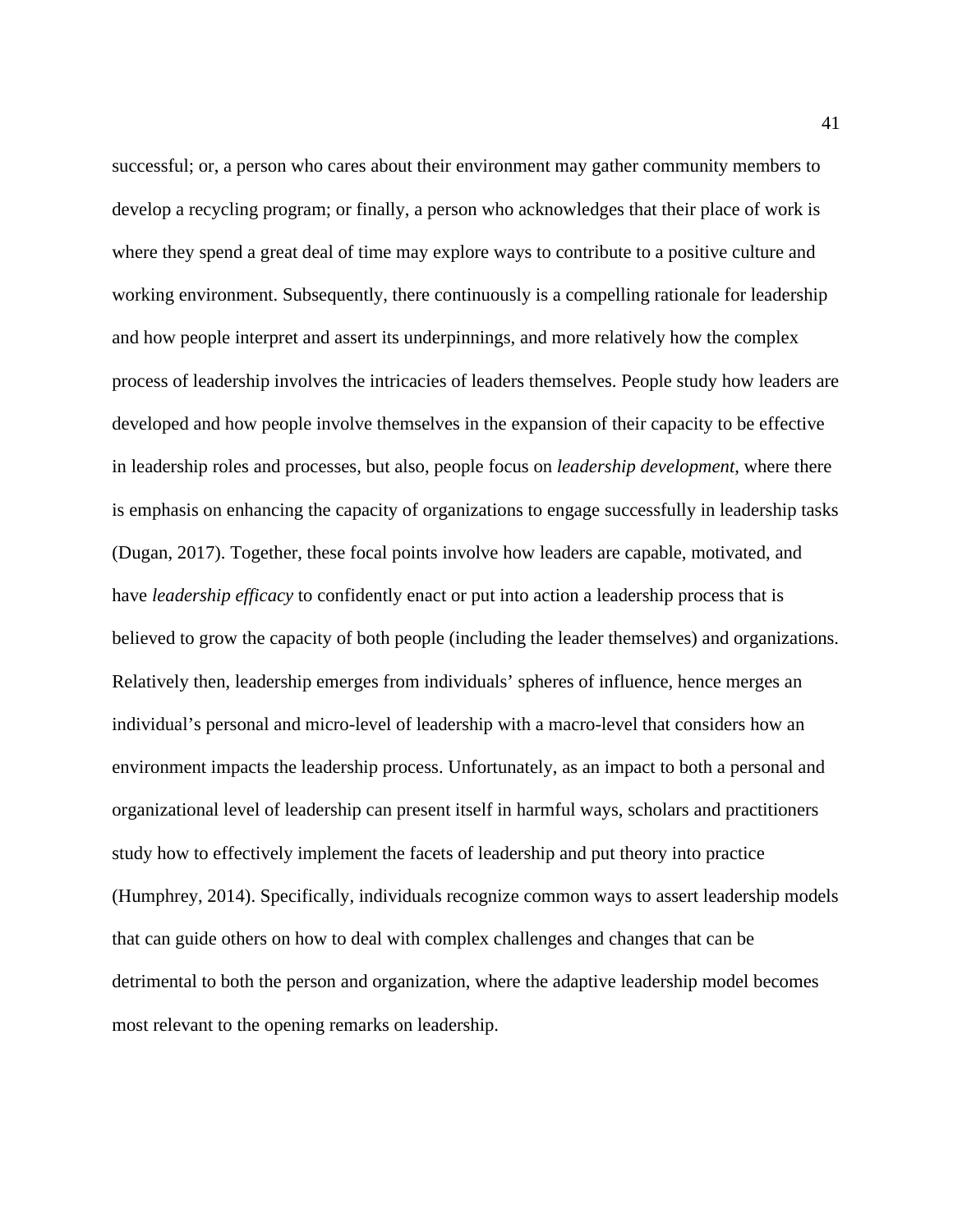Development of the adaptive leadership model emerged largely from the desire to conceptualize how a leader assists others with facing difficult challenges, providing others with the space and opportunity to learn how to deal with inevitable changes they encounter (Northouse, 2019). The adaptive leadership model is also approached with leadership as a process and by definition leadership is "a process whereby an individual influences a group or individuals to achieve a common goal" (p. 5). This definition supports the sentiment that an adaptive leader is not necessarily a person who holds a formal managerial role or has power, but rather, leaders are regarded as those who are able to effect positive change for others (Komives, Wager, & Associates, 2017; Dudley, 2018). Scholars and practitioners believe that leadership is *non-positional* and is a practice for all, where leaders are positioned on all levels of institutions, and all employees have the ability to be a leader and show leadership (Grogran, 2013; Dufour  $\&$ Marzano, 2011). Most relevant to this current study then, as university employees consider effective approaches to support employee engagement at institutions attempting to thrive, an adaptive leadership process may be an imperative strategy to implement at a university that is striving to overcome adversity and perform. An adaptive process consists of a few theoretic components, where adaptive leadership has been grounded by Heifetz (1994) seminal work.

The study of adaptive leadership is defined as "the practice of mobilizing people to tackle tough challenges and thrive" (Heifetz, Grashow, & Linsky, 2009, p.14) and thriving is conceptualized by three major components: *situational challenges*, *leader behaviors*, and *adaptive work* (Northouse, 2019). Heifetz and Linsky (2002) coined adaptive leadership to explain how individuals encourage effective change across multiple levels, including self and in organizations. More so, as a psychiatrist, scholar, and professor, Heifetz completed decades of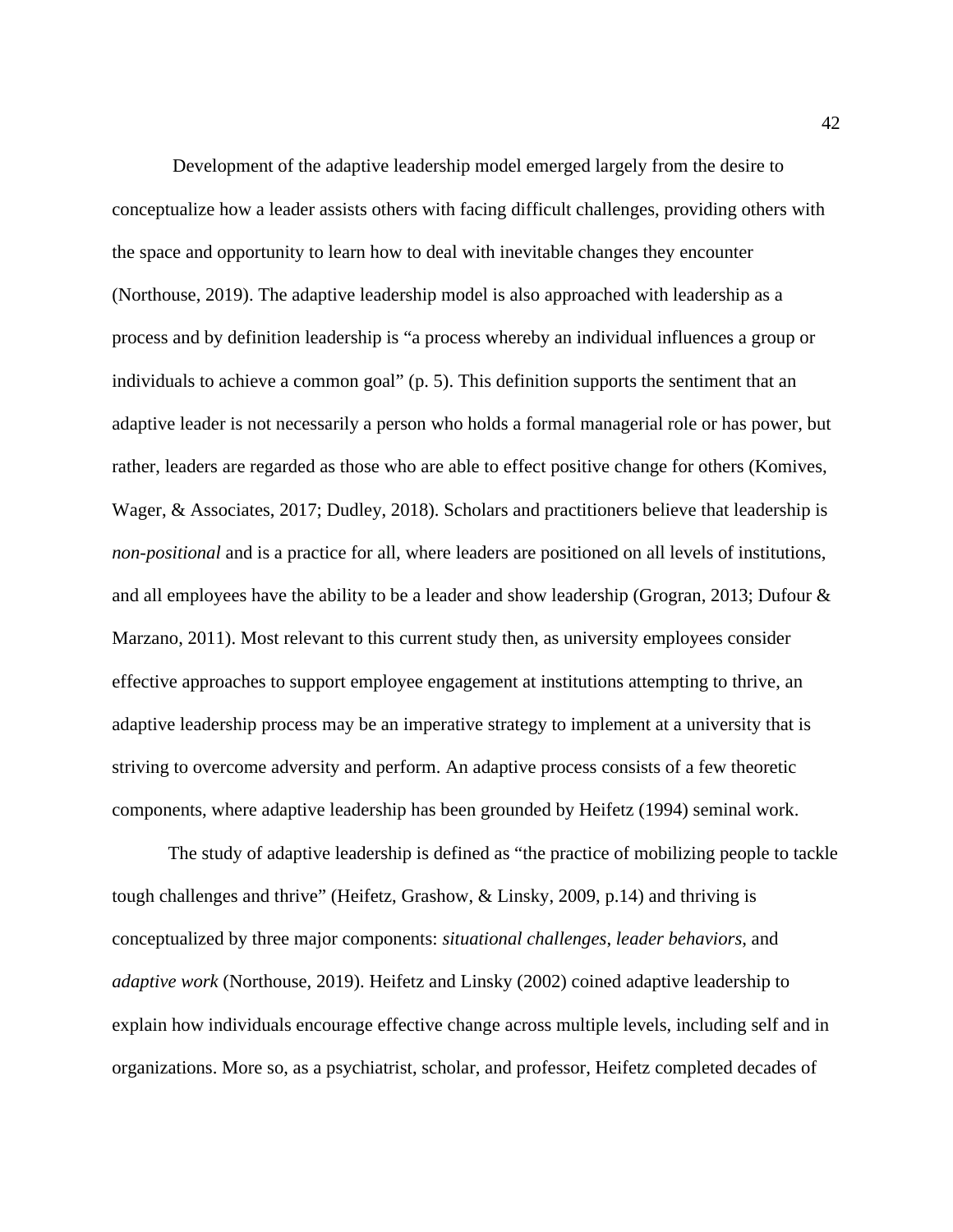research to address questions about leadership, authority, and the challenge of tackling very hard problems, and produced *Leadership Without Easy Answers* to present theory-building on the practical and conceptual framework of adaptive leadership (1994). In summary, Heifetz asserted that in order for individuals, organization, communities, and even society as a whole to progress on any presented challenge, our adaptive leadership capacities need to be promoted. In doing so, there are five assumptions that exist when asserting an adaptive leadership framework: 1) many problems are embedded in complicated and interactive systems, 2) much behavior reflects an adaptation to biological circumstances, 3) problems that conflict with one's values and purposes requires adapting socially, where working through competing values becomes a form of doing the adaptive work, 4) adaptation involves authority relationships and trust in terms of a service orientation, and 5) people accomplish adaptive work in accordance with their emotional capacity and environment. To elaborate on the fourth point, individuals collaborate with others, sharing the challenges that are presented to them in hopes of arriving to a prescriptive solution. Leaders then, are trusted to provide a service and recommend practical ways of fixing problems by applying theory and research. With the assumptions at work, there are strategic principles (or components) of adaptive leadership that Heifetz and his associates have built upon. Accordingly, the three components that summarize the principles and strategies of the adaptive leadership process are as such: The first component of adaptive leadership is to identify *technical and adaptive challenges* (Northouse, 2019). *Technical challenges* are explicit for leaders to authorize known solutions into existing practices; and *adaptive challenges* involve others in asking questions to create answers for unclear problems. The combination of the two includes everyone's input to address clear challenges that have ambiguous resolutions. For any challenge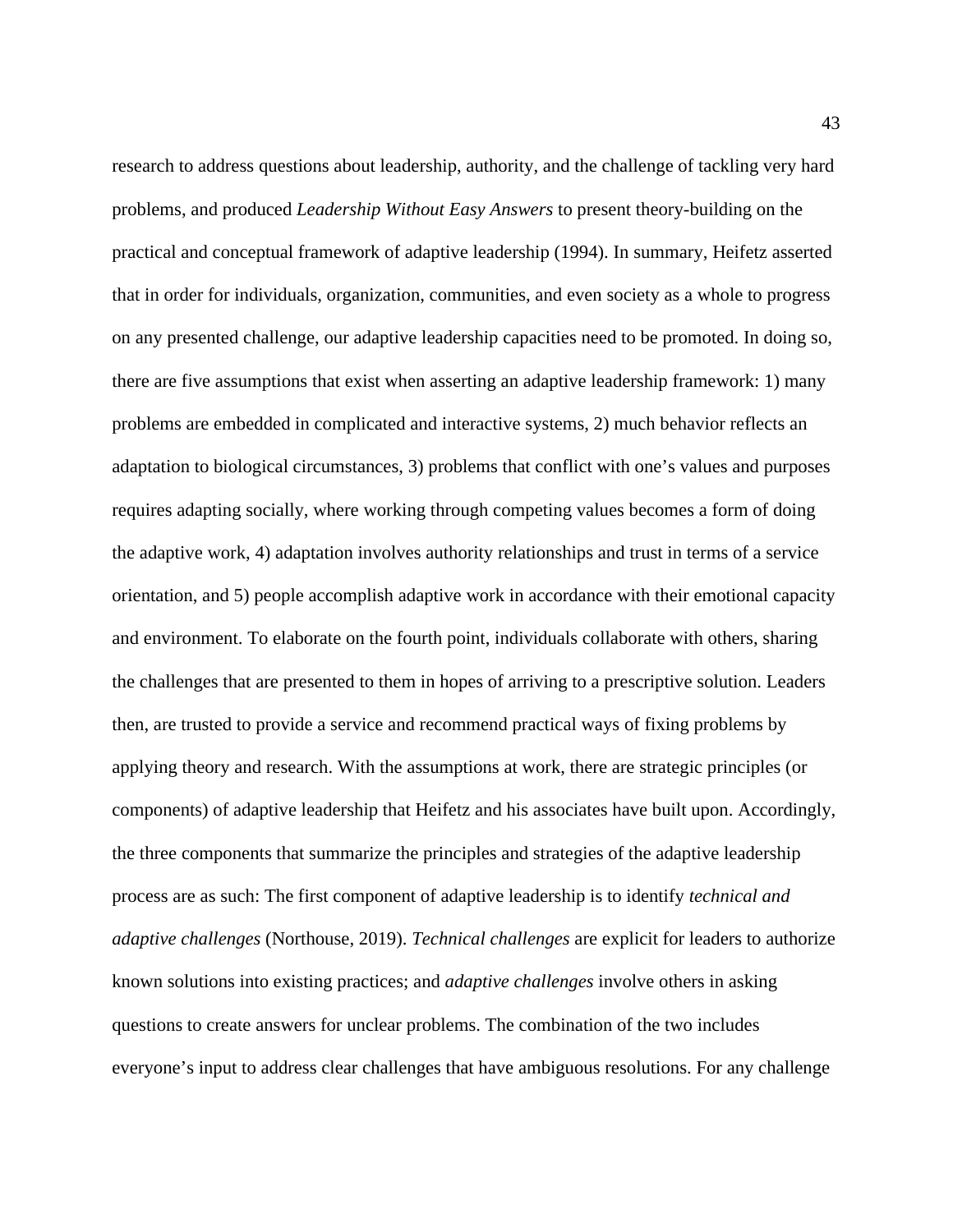identified leaders gain control to create a *holding environment* to interact and perform. The next component of the model, the adaptive work, focuses on how individuals direct their efforts in a safely established setting confronting inevitable changes that accompany them. And finally, at the center of the model are statements that describe six leader behaviors that individuals can exercise, and it is this final component of the model that becomes most important to this study. These leader behaviors contextualize the adaptive leadership process as a measurable construct.

#### *Measuring and Assessing Adaptive Leadership*

Heifetz and his colleagues (1994) established leader behaviors as activities that individuals do, to carry out leadership using an adaptive leadership process. Leader behaviors become the epitome of implementing a strategic approach to survive and thrive, as they present six steps that are straightforward and are outlined for leaders to exercise (Heifetz  $\&$  Linsky, 2002). Furthermore, Northouse (2015) constructed the Adaptive Leadership Questionnaire (ALQ) to assess how individuals perceive and practice these six leader behaviors, and this research study uses the ALQ adding to the body of literature that reveals ways to further explore adaptive leadership. The ALQ accounts for a succinct way to conclude the review of the framework for adaptive leadership, and the six leader behaviors are synthesized as such:

- *Get on the Balcony*. Taking a step back and seeing complexities and interrelated dimensions of a situation, or the bigger picture of challenges that are present with a clear view of reality. An example of this behavior includes forming a group of unofficial constituents to discuss organizational issues.
- *Identify the Adaptive Challenge.* Recognizing adaptive challenges need adaptive solutions and cannot be resolved with technical leadership. Adaptive challenges strike at the core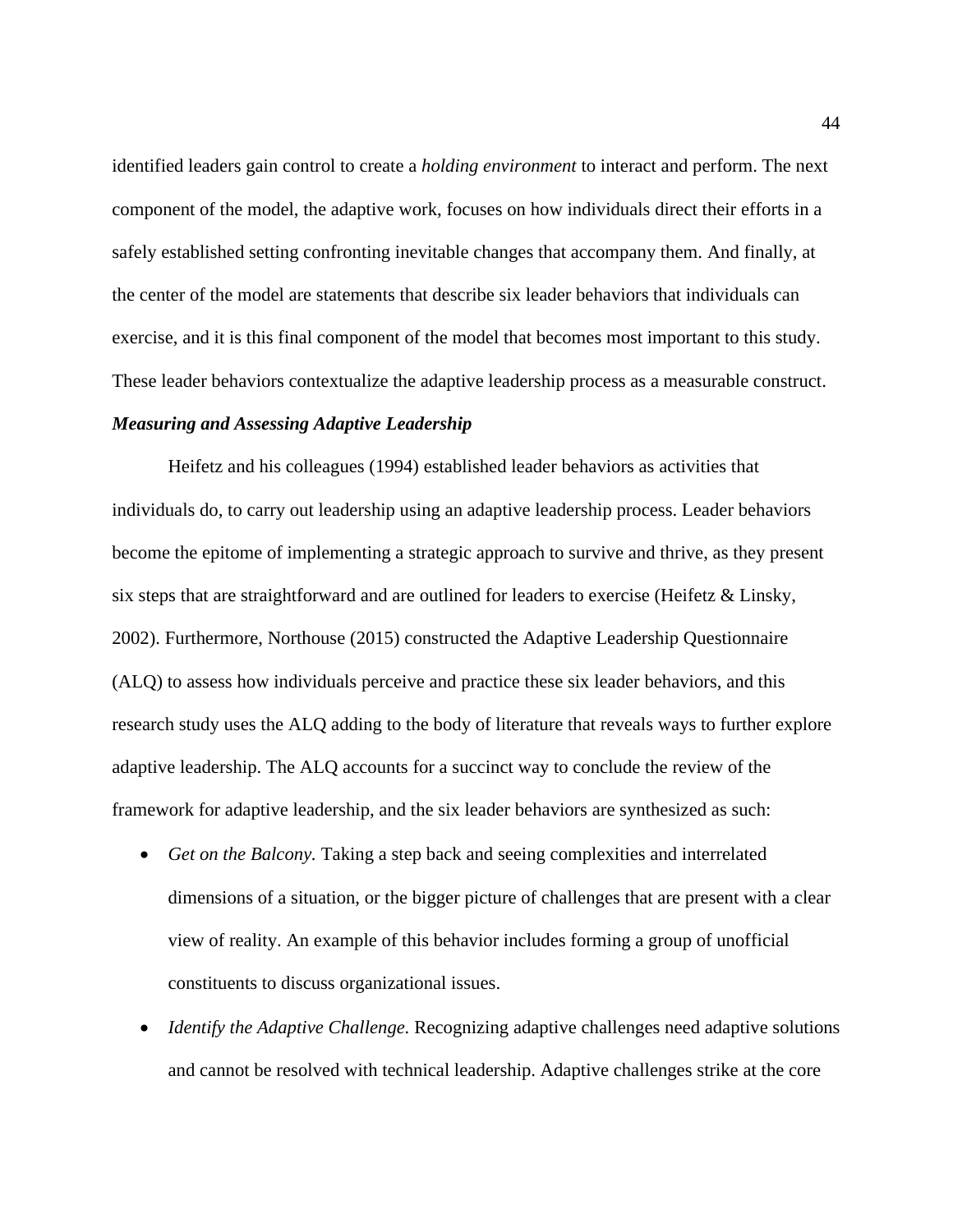feelings and thoughts of others and an example of this behavior is when others do not avoid the emotions and actions of a disgruntled worker who is struggling to face challenges within the organization.

- *Regulate Distress.* Demonstrating confidence and calmness, to provide a safe environment to tackle difficult problems in conflict situations. Psychologically, individuals have a need for consistency, hence leaders should establish a work setting where people have direction and production management to tackle difficult problems. People recognize the need to change but do not become overwhelmed in doing so.
- *Maintain Disciplined Attention.* Getting others to face challenging issues and not letting others avoid difficult problems, where avoidance can be ignoring problems, blaming or attacking others for problems, or working harder on unrelated tasks rather than tasks related to the actual problem. In response, an example of a positive leader behavior that enables others to focus on issues would be conducting staff meetings where "hot" topics are on the agenda and people can safely address the "elephant in the room".
- *Give the Work Back to the People.* Empowering others to think with autonomy to solve their own problems. "For adaptive leaders, giving the work back to the people means empowering people to decide what to do in circumstances where they feel uncertain, expressing belief in their ability to solve their own problems, and encouraging them to think for themselves rather than doing that thinking for them" (Northouse, 2019, p. 270). Essentially, leaders need to be attentive to when to provide direction on how to tackle problems with the input and initiative from others.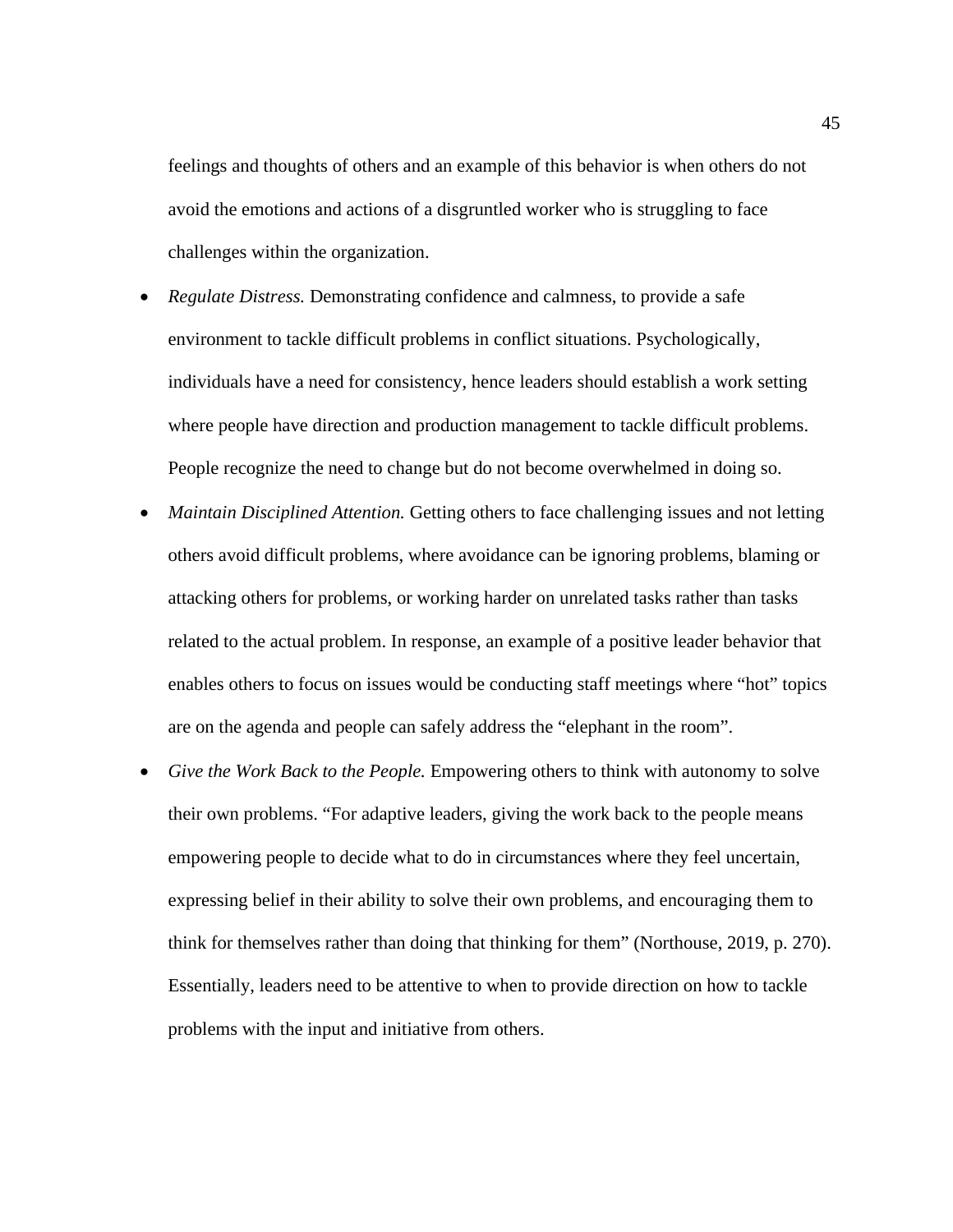• *Protect Leadership Voices From Below.* Opening and accepting unusual and radical contributions from all individuals, especially members that hold "lower" positions. This behavior creates a balance in social equilibrium as adaptive leaders relinquish some control in order for all members of the organization to be fully involved, independent when appropriate, more responsible for their actions, and fully engaged in the adaptive work that their group needs to accomplish.

Collectively, these leader behaviors describe steps leaders can consider to implement an adaptive leadership process. Furthermore, scholars from various disciplines and practitioners from numerous fields attempt to research how adaptive leadership can be approached by others and within institutions, to better understand it as a multifaceted and multidimensional concept, act, and process that contributes to positive development for people and their organizations, and more notably how leadership can be explored in relation to employee engagement.

#### **Engagement-Leadership Framework**

As this research study involves the concept of employee engagement and the practice of adaptive leadership, there have been some studies that are most relevant to the engagementleadership framework. About a decade ago, researchers made it known that the dynamics of workplaces underwent drastic change at the turn of the twenty-first century (Shuck & Herd, 2012). The increased expectation within organizations for employees to engage in authentic, meaningful work resulted in an increased need to create efficient practices to develop organizations. Professions such as human resources management began to explore what the implications were for how leadership development within various types of organizations could affect perspectives and practices of employee engagement. Along with Shuck and Herd (2012)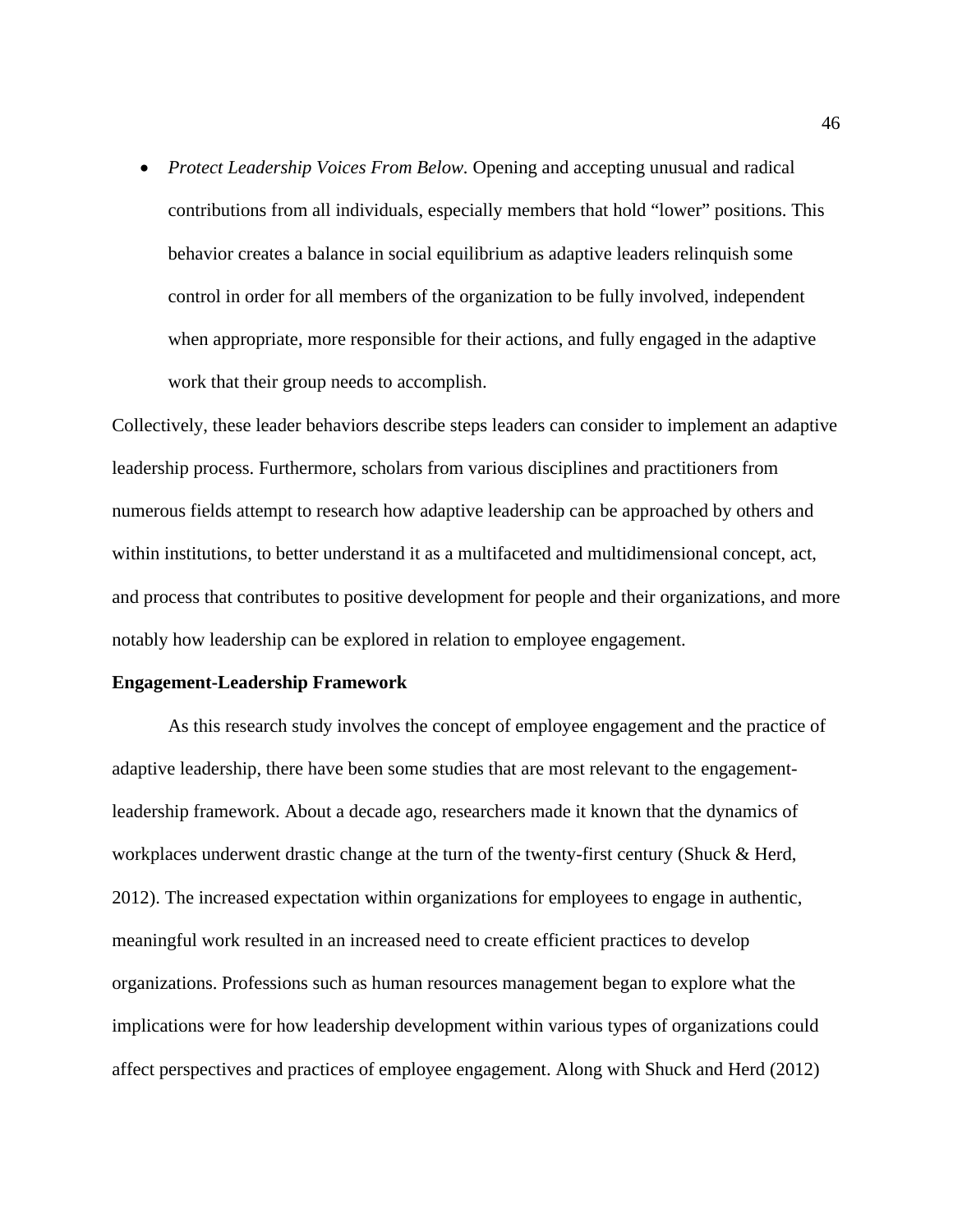researchers began to pay more attention to new visions and models of how to equip employees to meet challenges of an evolving organizational landscape. For instance, in 2011 Serrano and Reichard presented a conceptual argument asserting how leadership strategies were pivotal for overcoming a lack of employee engagement. Their work presented a framework for how leaders can impact employee engagement by considering four practical strategies: Designing meaningful and motivating work; Supporting and coaching employees; Enhancing employees' personal resources; and by Facilitating rewarding and supportive coworker relations. Transitioning from Serrano and Reichard's (2011) work, while research around employee engagement emerged and several reports suggested that leadership was a crucial element to the development of employees and organizations, a gap was found in understanding from empirical studies of what specific leadership theories and practices (or leadership behaviors and styles) were most effective in managing highly engaged institutions. Shuck and Herd (2012) began to fill this gap although their work too presented a conceptual argument for the engagement-leadership relationship. Although, Carasco-Saul, Kim, and Kim (2015) did further the concepts by finally adding a systematic review of empirical research on the engagement-leadership relationship. Together, these two studies from Shuck and Herd (2012) and Kim and colleagues (2015) offer a conclusive way to review the literate on engagement and leadership.

In their study of the convergence and implications for employee engagement and leadership development, Shuck and Herd (2012) used similar definitions that this present research asserts to define and outline these two paradigms, and more so what the conceptual relationship between the two constructs is. More so, they explained how a transformational approach and style of leadership can connect to factors of employee engagement, where their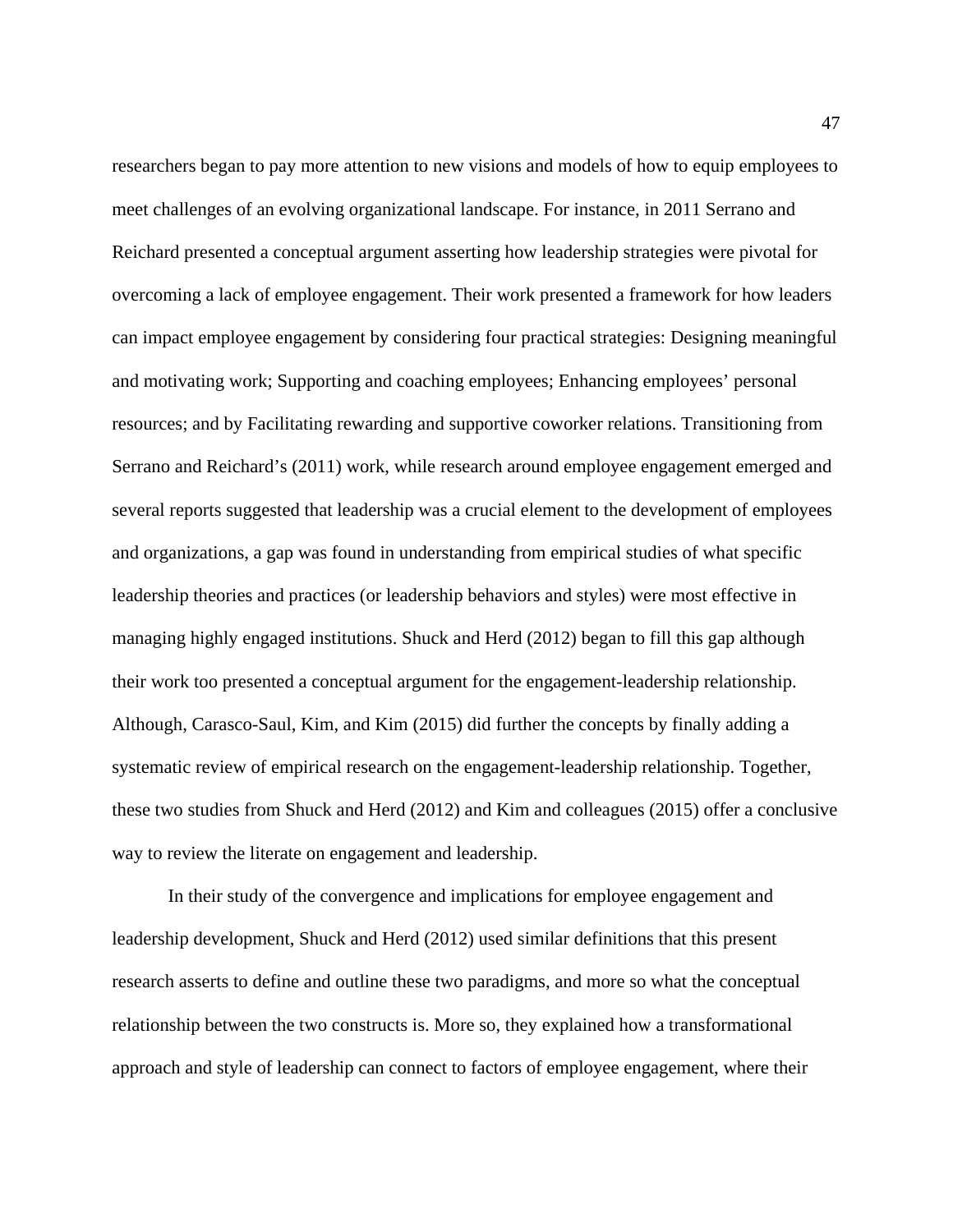goal was to develop a conceptual framework that practitioners can utilize to create guides for human resource management within organizations. The implications suggest that the basis of emotional intelligence is key for developing engagement-focused leaders, and their study offers suggestions on leader behaviors that support people's motivational needs. When needs are met so too are performance outcomes, and overall there is a continuing premise to study leadership in the context of employee engagement. Consequently, to further the premise of an engagementleadership relationship Carasco-Saul and colleagues (2015) performed a systematic review of previous research to address an essential need for scholars and laborers to have a better understanding of engagement and leadership, specially to equip practitioners with tools to combat the most pressing changes and challenges that organizations face. However, of the studies reviewed, there seems to be a lack of research addressing how adaptive leadership behaviors are most relevant to supporting and increasing employee engagement. And specifically, as higher education professionals also attempt to manage the talent and efforts of university employees, there continues to be a need to further understand how adaptive leadership behaviors are most vital in supporting both individual and organizational levels of employee engagement during institutional challenges. Thus, Carasco-Saul and colleagues (2015) recommendations align with this current study, where they assert the need for scholars and practitioners to use grounded scales and surveys to test how specific approaches drive engagement—this present research seeks to fulfill this knowledge gap.

#### **Chapter Summary**

This chapter described the nature of higher education's accountability era while making a connection to how performance-based funding policy is practiced to control university efficiency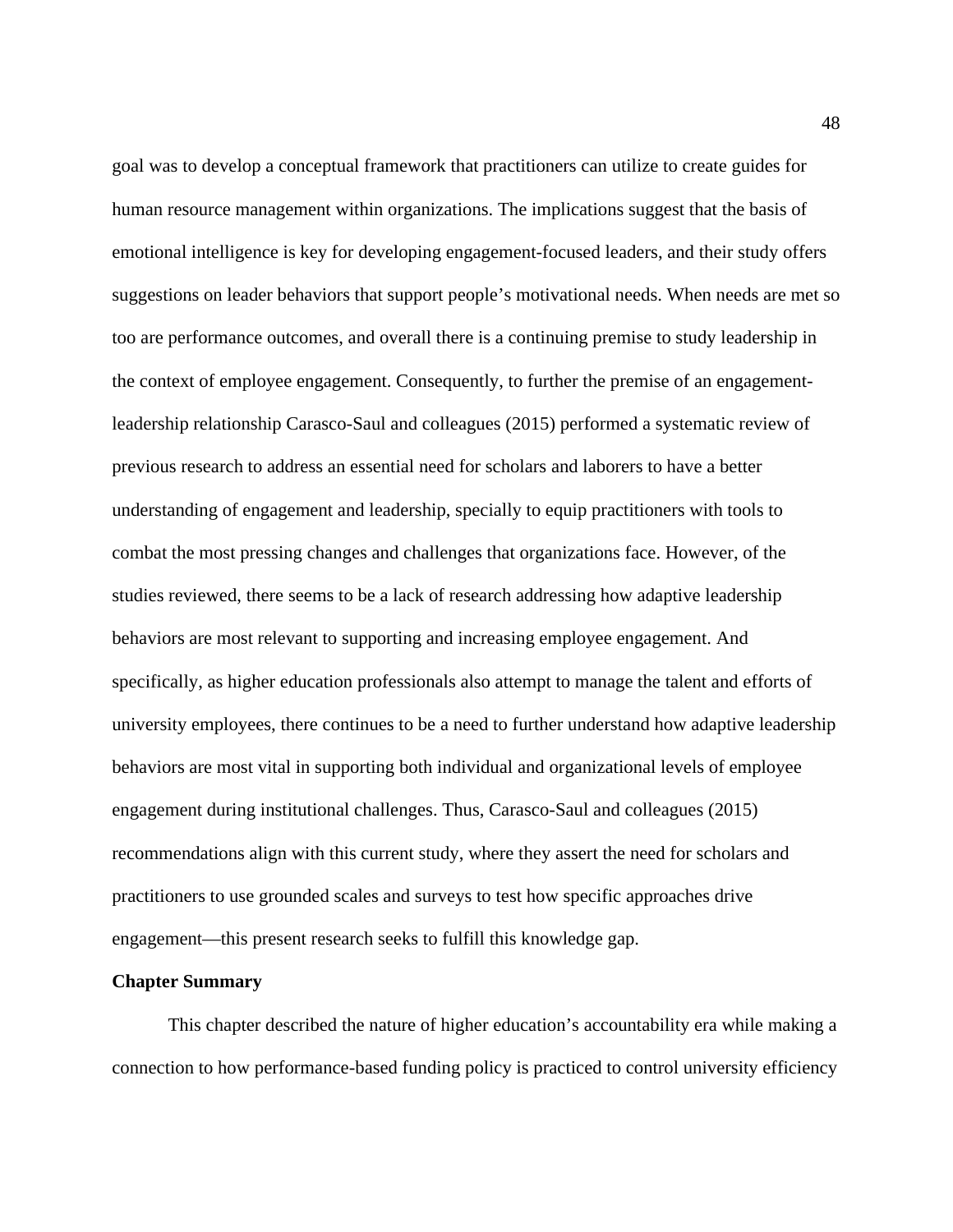and measure institutional success specifically at public state institutions. In describing accountability and performance directives that challenge institutions, this described the environment that may impose on how employees are engaged in their work (employee engagement) and how individuals and organizations are being adaptive through challenges (adaptive leadership). Also, describing challenges in an environment is the first step to considering an adaptive leadership process. Hence, this study exploring the concepts and practices of employee engagement and adaptive leadership advances the argument for the need to consider an engagement-leadership framework especially when strategies that mobilize employees need to be developed. Employee engagement and adaptive leadership are constructs that have been approached as models that can be used in settings where the aim is to positively drive and support individuals and organizations who are working through adversity, thus scholars and practitioners continue to share conceptual and empirical research to measure and assess engagement and leadership in theory and practice. Hence, the next chapter of this study presents the methods and methodology of how this research study was completed on this topic of employee engagement and adaptive leadership.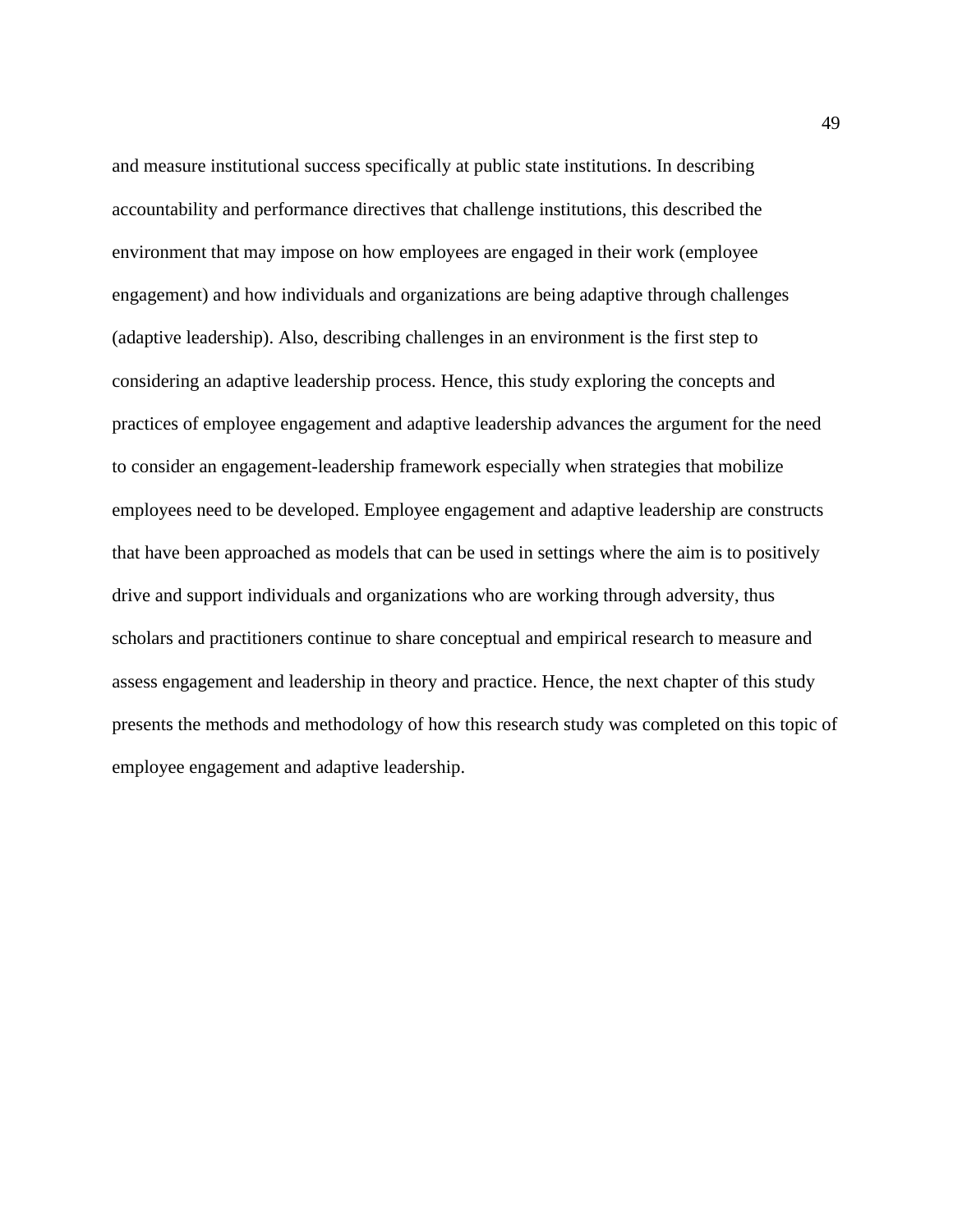#### **Chapter 3: Methodology**

This chapter discusses the method and methodology of this research study that determined the relationship between employee engagement and adaptive leadership. In this case, employees were working at a public state university striving to perform under funding policy that has challenged the institution to remain accountable to higher education and compete for financial resources from the state. Thus, considering employee engagement and adaptive leadership was highly relevant. Two research questions guided this inquiry.

- 1. What is the relationship between the level of employee engagement and adaptive leadership among employees?
- 2. How much of employee engagement can be explained by adaptive leadership when controlling for background characteristics of employees?

Two constructs were measured in this study. The dependent variable was employee engagement and the independent variable was adaptive leadership. For this study employee engagement was defined as "a condition where employees are fully engrossed in their work and are emotionally attached to their organization" (p.155) where engaged employees are involved and energized to do their work and act in ways that further the interest of their organization (Pandey & David, 2013). Employee engagement was further defined according to the instrumentation used for this research study, where the UWES-17 asserts concepts of vigor, dedication, and absorption to measure the engagement construct (Schaufeli & Bakker, 2004). These dimensions of engagement contextualize an overall measure of the variable. Vigor was characterized by high levels of energy and mental resilience while working, the willingness to invest effort in one's work, and persistence even in the face of difficulties. Dedication was being strongly involved in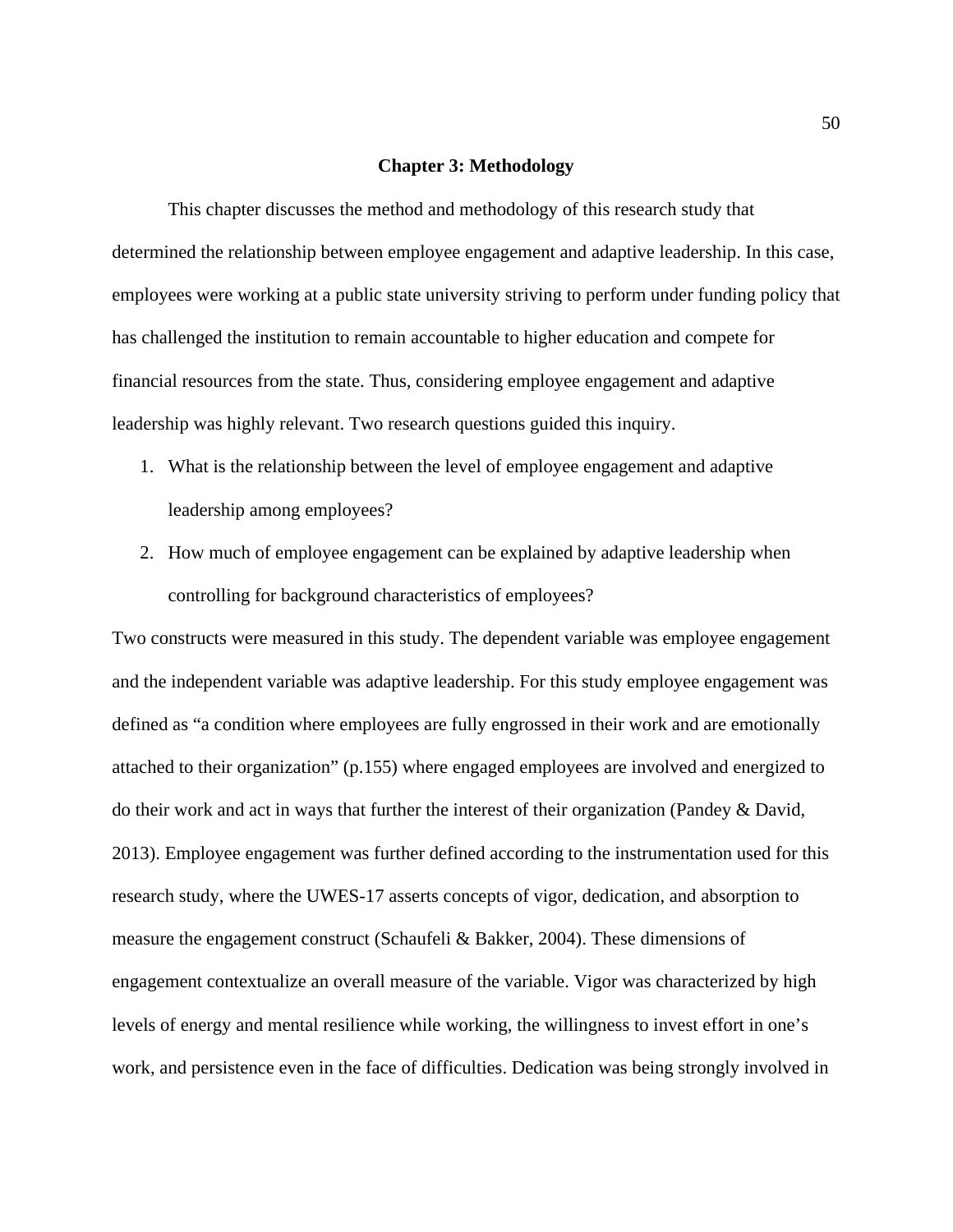one's work and experiencing a sense of significance, enthusiasm, inspiration, pride, and challenge. Absorption was characterized by being fully concentrated and happily engrossed in one's work, whereby time passes quickly and one has difficulties with detaching oneself from work. The independent variable of adaptive leadership was defined as the practice of mobilizing and tackling tough challenges to thrive in an organization (Heifetz, Grashow, & Linsky, 2009) where an individual who executes an adaptive approach focuses on how their self and others do the work they need to do in order to meet the situations they face. Adaptive leadership was also further defined according to the instrumentation used for this study, where the ALQ asserts six leader behaviors that are carried out in the adaptive leadership process (Northouse, 2019). These leader behaviors served as dimensions of adaptive leadership and contextualized an overall measure of the variable, and were described as the ability to 1) Get on the balcony—take a step back and see complexities and interrelated dimensions of a situation, 2) Identify the adaptive challenge—recognize adaptive challenges need adaptive solutions, and cannot be resolved with technical leadership, 3) Regulate distress—demonstrate confidence and calmness, to provide a safe environment to tackle difficult problems in conflict situations, 4) Maintain disciplined attention—get others to face challenging issues and not letting others avoid difficult problems, 5) Give the work back to the people—empower others to think with autonomy to solve their own problems, and 6) Protect leadership voices from below—accept unusual and radical contributions from all individuals, especially members that hold "lower" positions.

It was hypothesized that university employees who perceive themselves as highly engaged will also demonstrate high levels of practicing adaptive leadership behaviors used to thrive in a challenging environment where furthermore, that these two variables would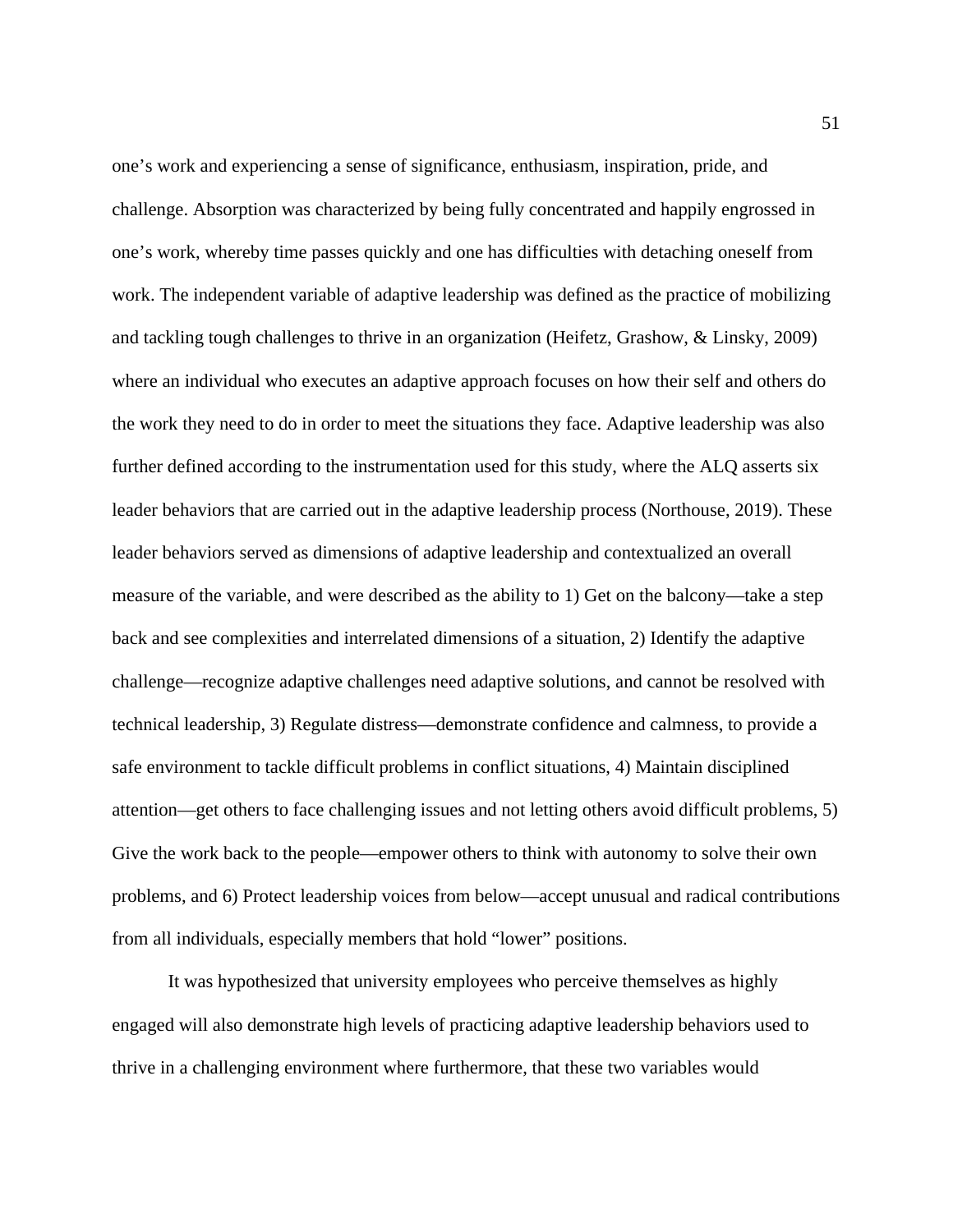demonstrate a significant relationship. More so, it was expected that there was a likelihood that adaptive leadership does have a significant chance of explaining levels of employee engagement where consequently, then there would be implications that increasing adaptive leadership capacity can result in higher levels of engagement. Thus, the aim of this research was to better understand the relationship between employee engagement and adaptive leadership, to provide insight to employees and practitioners who seek to increase levels of engagement while remaining adaptive to succeed with their performance.

### **Design**

This study used a quantitative method to answer the research questions, and the most practical approach to gather and examine data for this study was the use of survey design (Vogt, 2007). Survey design allowed data collection to be completed by emailing an electronic survey to the population of this study. This method of data collection effectively and quickly facilitated access to a large population that was geographically and physically spread out, and also provided a mean for quick response rates (Creswell, 2013). Furthermore, Fowler (2009) asserted that an electronic and computerized survey is optimal because it maintains consistency in responses by controlling the construction and the flow of how participants respond to one question at a time.

## **Instrumentation, Reliability, and Validity**

For this research, the electronic survey took approximately 10-12 minutes to complete (per participant) and consisted of three main parts: (a) employee engagement, (b) adaptive leadership, and (c) employee demographics and background characteristics. The survey instrumentation for this research combined and used two established questionnaires that are grounded and well-known for both proprietary and academic use. The Work & Well-being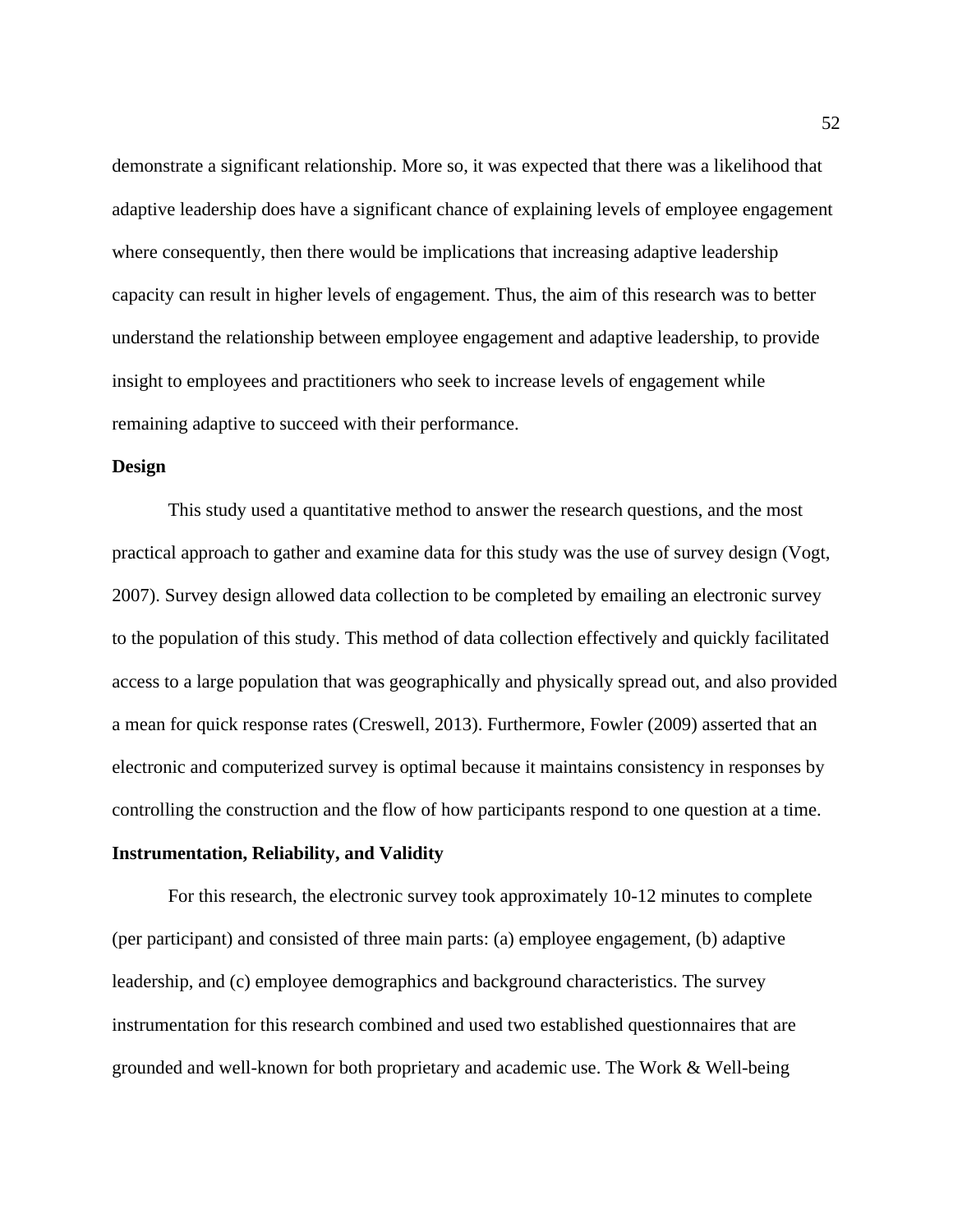Survey (UWES-17) was used to measure employee engagement and consisted of 17 Likert scaled questions/statement items that measured the vigor, dedication, and absorption dimensions and overall variable of employee engagement (Schaufeli & Bakker, 2004, p. 48). Next, the Adaptive Leadership Questionnaire (ALQ) consisted of 30 Likert scaled questions/statement items that measured the six leader behavior dimensions and overall variable of adaptive leadership (Northouse, 2019, p. 285-267). Example statements found on the UWES-17 that measured employee engagement included 1) I am enthusiastic about my job, 2) I feel happy when I am working intensely, and 3) At my work I always persevere, even when things do not go well. Participants responded to each employee engagement item using a 6-point scale of 0 - Never; 1 - Almost never/A few times a year or less; 2 - Rarely/Once a month or less; 3 - Sometimes/A few times a month; 4 - Often/Once a week; 5 - Very often/A few times a week; and 6 - Always/Every day. Example statements found on the ALQ included 1) I have the emotional capacity to comfort others as they work through intense issues, 2) During change, I challenge people to concentrate on the "hot" topics, and 3) I thrive on helping people find new ways of coping with organizational problems. Participants responded to each adaptive leadership item using a 5-point scale ranging from 1 - Strongly disagree to 5 - Strongly agree. More importantly, according to the ALQ scoring protocol (Northouse, 2019) responses to ten of the adaptive leadership statements where to be reverse coded, where the value of 1 - strongly disagree became 5 - strongly agree; 2 - disagree became 4 - agree; 3 remained neutral; 4 - agree became 2 - disagree; and 5 - strongly agree became 1 - strongly disagree. The survey for this research concluded with eight question items capturing employee demographics and background characteristics such as gender, race, age, education, employee title/position, length of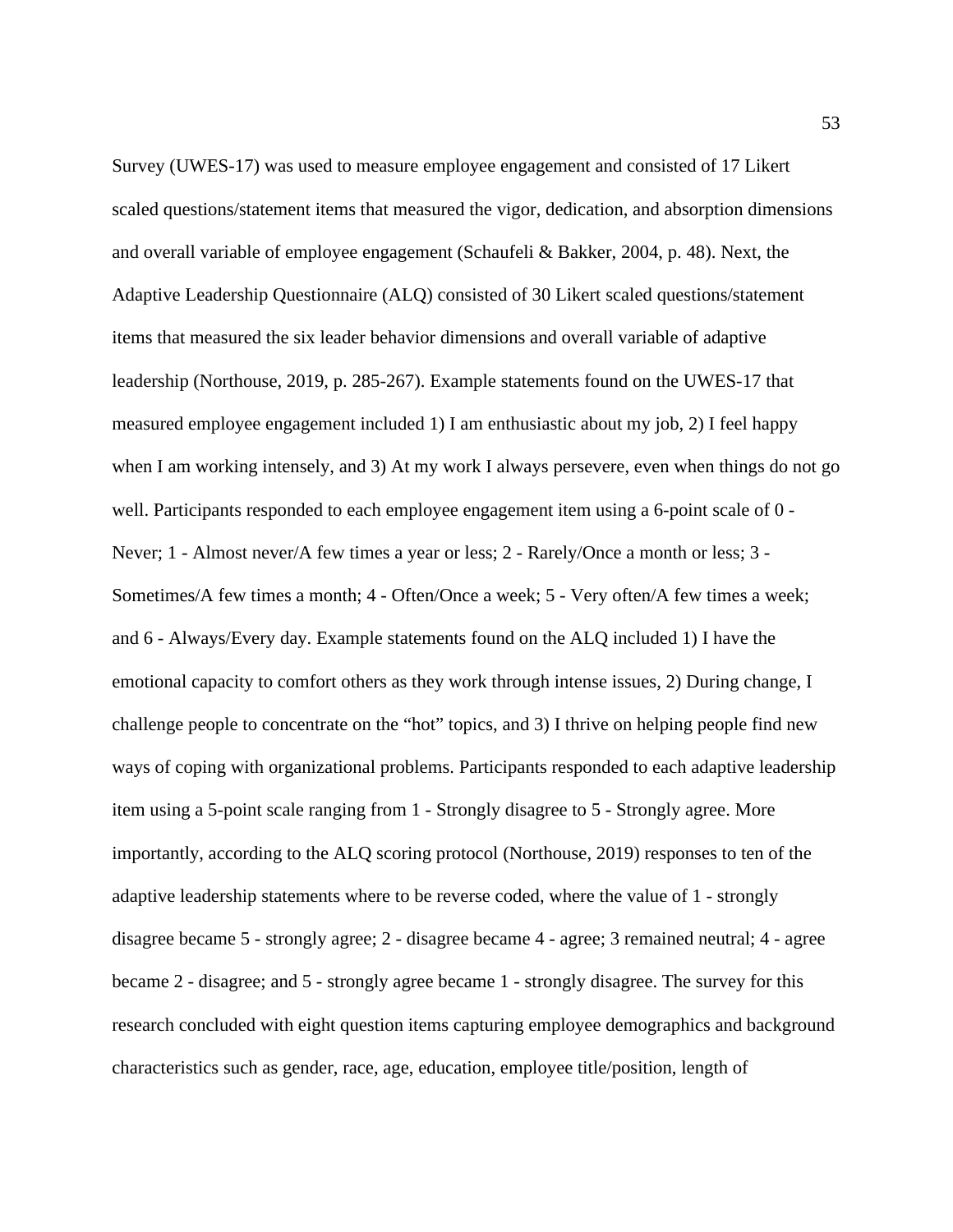employment, and the number of employees participants supervise. These descriptors accounted for the objective to measure and relate engagement and leadership among various university employees who were working under the accountability and performance environment involved in this research. The full list of survey items and the complete instrumentation for this research is included in Appendix A of this study. Furthermore, reliability and validity for this study's instrumentation were considered by the following process.

The first step that distinguished validity within the survey instrument used for this research was that the survey for this study combined and implemented two established questionnaires that are scales that were made to measure employee engagement and adaptive leadership and have been grounded in previous research. More so, Cronbach's alphas were calculated to review the UWES-17 questions/statement items that measured employee engagement and to review the ALQ statements that measured adaptive leadership. This reliability analysis was completed by using data from this study's sample to determine internal consistency between the survey items and determine how well the questionnaires measured the constructs of employee engagement and adaptive leadership. Additionally, Pearson's *r* correlation coefficient(s) were computed to complete significance testing and provide the probability-values (*p*-values determined by two-tailed testing) which determined if the items demonstrated strong correlation to measure the engagement and leadership variables. Finally, for reliability and validity of the instrumentation used for this study there was careful acknowledgment to cut off levels (which also included consideration of effect size indices), and, appropriate G\*Power levels were carefully considered for population and sample size and also selection effects. Further mention of reliability of this study's instrumentation is detailed later in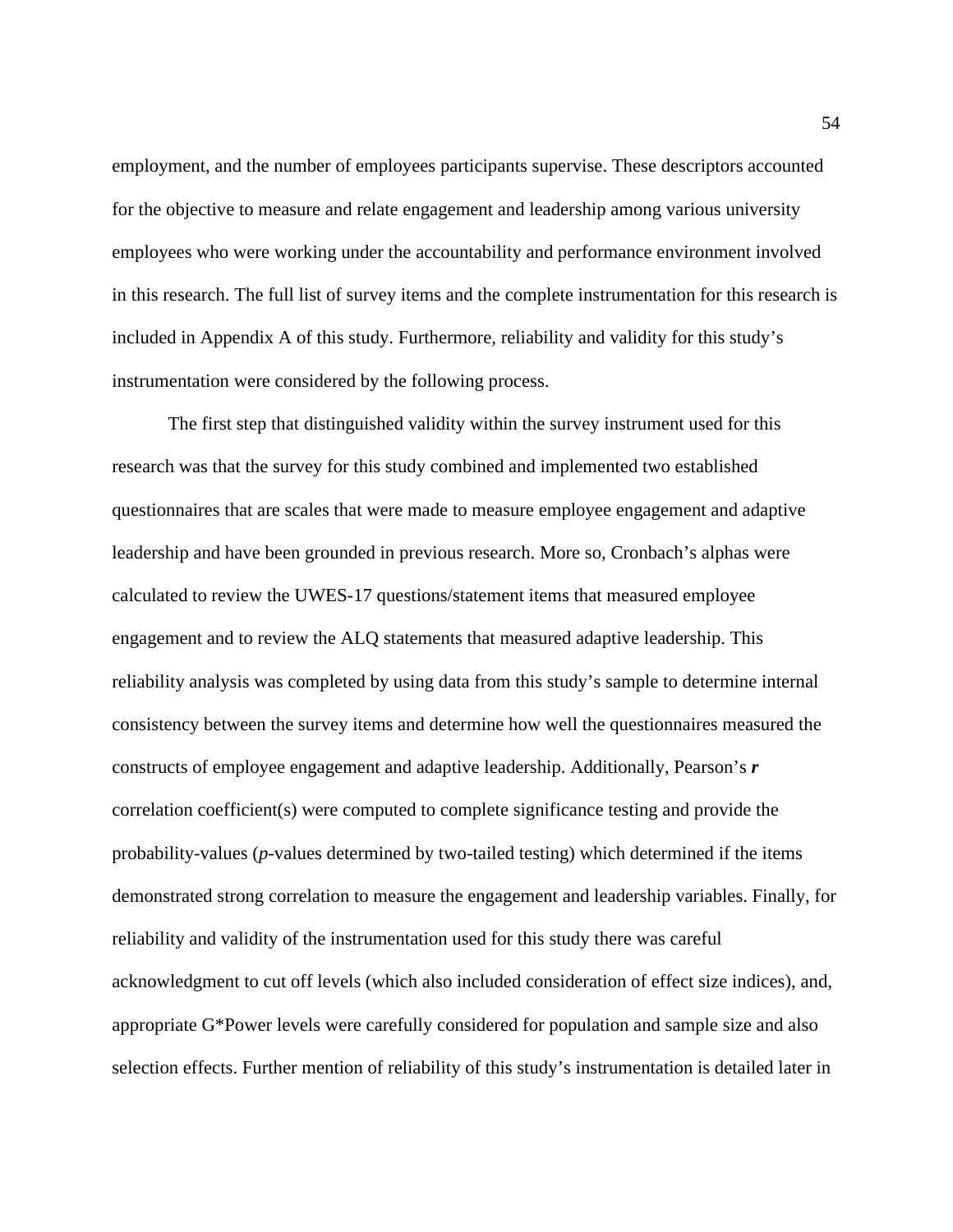this chapter when specifying how data collected from the population and study sample was handled and analyzed.

#### **Population**

As previous research has asserted, employee engagement and adaptive leadership are concepts and strategies that should be considered within organizations to drive successful productivity, where the engagement and leadership of individuals of all backgrounds and who work and serve on all levels of institutions should be mediated and supported (Pandey & David, 2013; Komives, et. al., 2017). More so, leadership is not about holding a certain title or position, thus should be considered and harnessed among all individuals on all levels of institutions and not only among employees with formal managerial titles (Northouse, 2019; Dudley, 2018). As this study was framed around the situation of performance policy used within public state universities to hold institutions accountable to higher education, this study focused on employees of various backgrounds, who were dealing directly with the problem of practice outlined in this research. Relatively, this study surveyed university employees*—*referring to the employees who held administrative roles throughout various levels at the institution. Specifically, the population for this study were Administrative & Professional (A&P) employees and their equivalents at a public state university within Florida's State University System. Referred to as the *University*, this population and the University were selected for this study, as the University is an institution within Florida where performance-based funding policy is in effect. Thus, the University's environment was challenged by accountability and performance constraints which made it relevant to study employee engagement and adaptive leadership. Including A&P employees and their equivalents as the university employees for this study involved a population classified as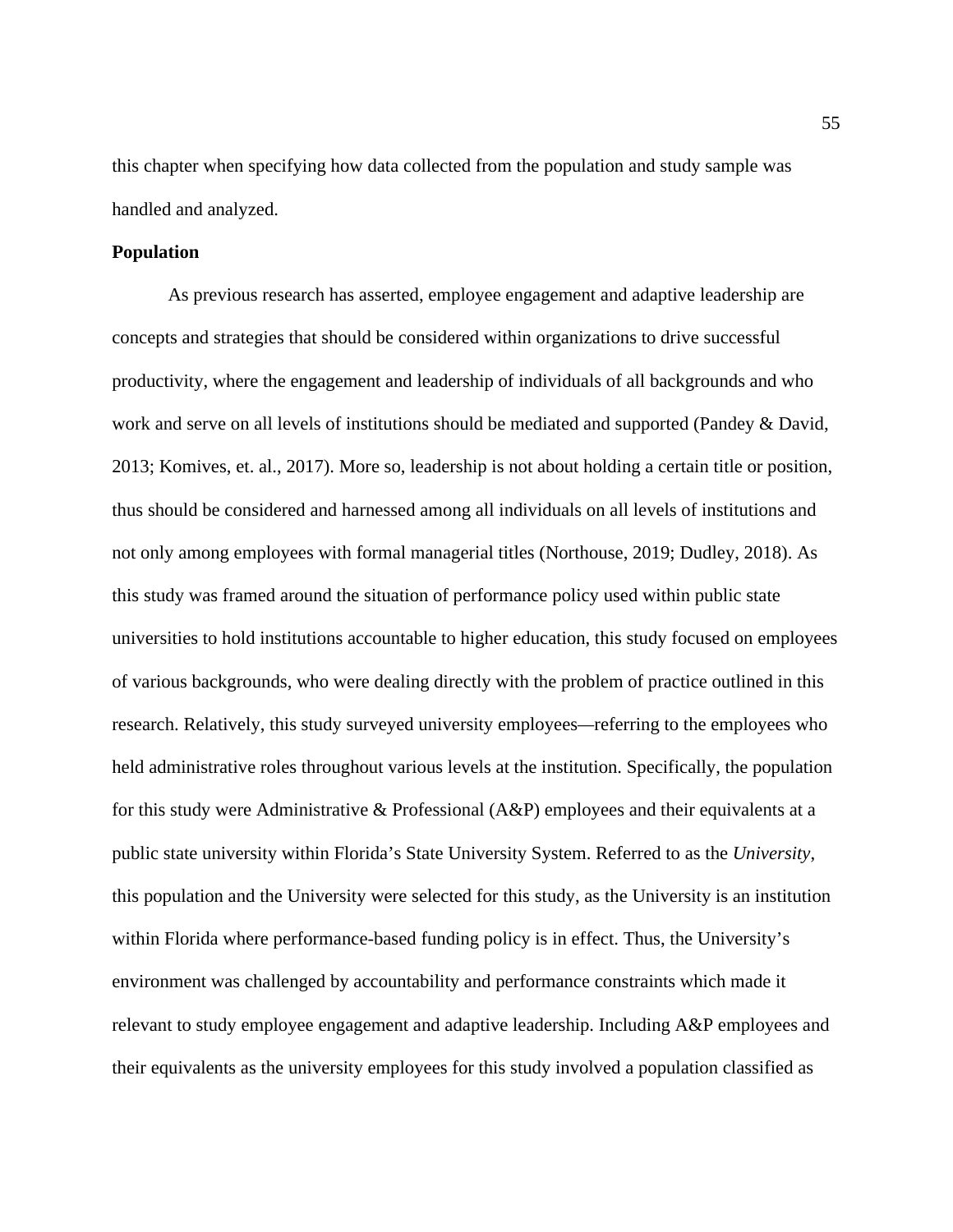frontline workers addressing problems of practice over accountability and performance, as these university employees held roles related to daily university operation, policies, program direction, and had monetary responsibility (UNF, n.d.). Work from these university employees shapes institutional progress in securing funding when the University follows state mandated quality standards, manages various student outcomes, and oversees that university metrics are attained.

These participants for this study were employees such as student affairs practitioners; employees who had administrative and student support roles in areas such as academic advising and undergraduate studies; employees who were non-tenured and were not primarily considered faculty; and employees who worked within centers and departments such as career services, enrollment services and the like, where centers and departments included divisions such as academic affairs with emphasis on roles that were administrative in nature. Moreover, these university employees ranged in rank from entry-level to upper/senior level full-time employees; and characteristics among the population varied in gender, race, age, education, years employed, position/titles, and supervisory roles.

#### **Data Collection**

Prior to data collection, permission to complete this study was obtained from the University's Institutional Review Board (IRB), and a distribution list with only emails of the university employee population pool of about 650-700 individuals was compiled by the Office of Institutional Research. Moreover, a link to the electronic survey was emailed to each participant individually using the distribution feature within the online survey platform used for this study known as Qualtrics. The survey was to remain open for two to four weeks with the aim of receiving 100-250 responses. Participants were able to complete the survey in their own personal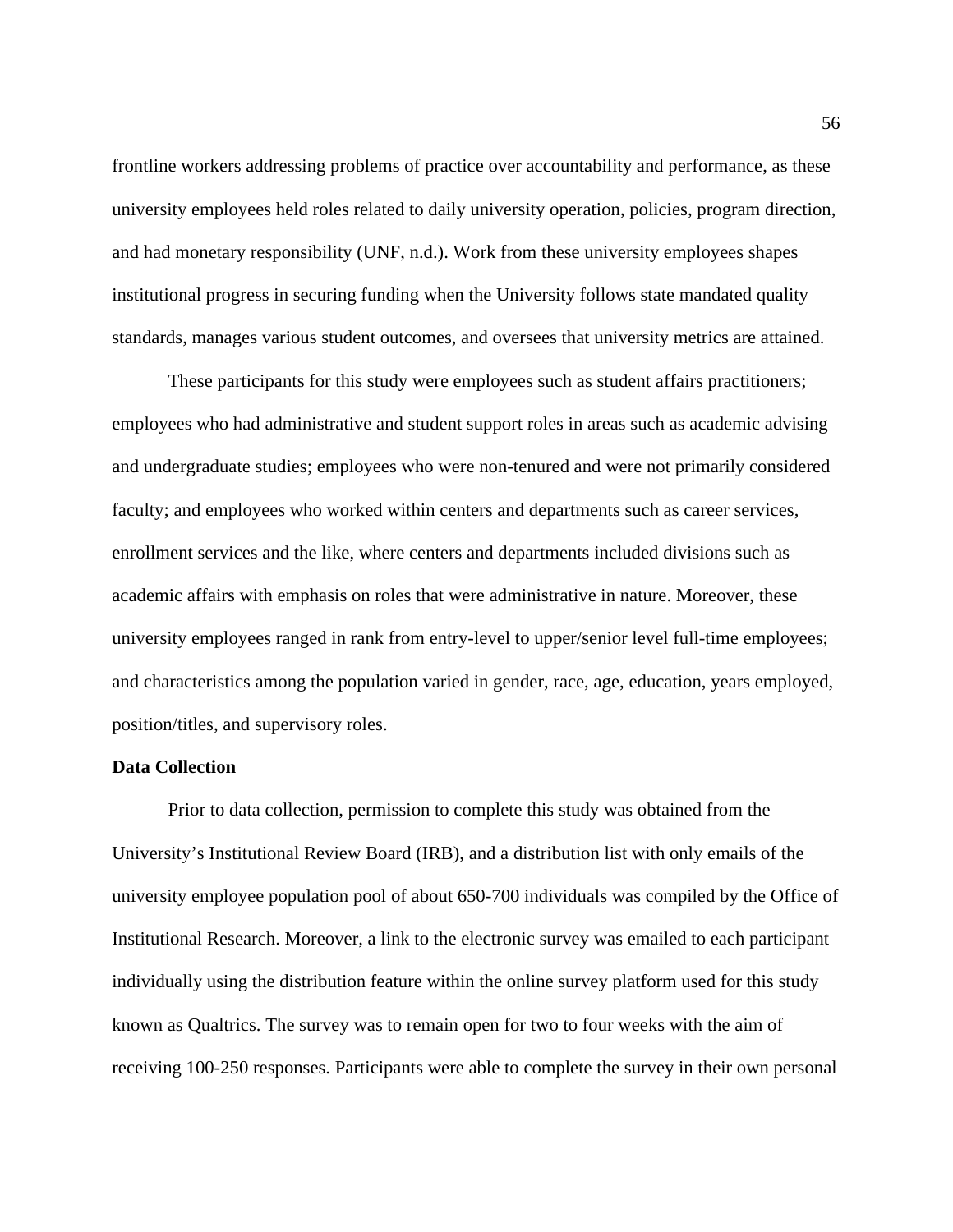settings, on a computer device or even from a mobile device, by accessing their work email where the survey link was sent to. One to two weeks after distributing the survey, and depending on the number of responses received, a reminder email was scheduled to be sent (a part of Qualtrics' email reminder feature) to encourage additional participants to complete the survey. It was planned that the survey would not remain open for no longer than four weeks after first being distributed.

In other regard to data collection, participants' identities were kept (and are to remain) confidential. The survey for this study did not collect sensitive and identifiable information about specific participants, other than IP addresses that were used only when emailing the survey link via Qualtrics' 'invitation only' feature. This method created and used individualized survey links to control for participants' ability to only take the survey once, allowed for the ability to send reminder emails, and created an efficient process to track response rates and survey completion until data collection was complete. Thus, the population distribution list and IP addresses may be the only 'data' that held the most identifiable information and was only used to distribute the survey. More so, data storage and safety monitoring protocols were and (continue to be) followed in accordance with IRB approval for this research, and before completing the survey participants viewed an electronic informed consent which indicated the objective of this research, and data collection and confidentiality protocols for this study. Finally, limitations and delimitations of this study included that the survey was self-administered and additional personal or professional challenges outside of the University's performance environment could have affected how participants answered questions and responded to the survey. With final regard to data collection, a summary of the data collected and the study sample are as followed.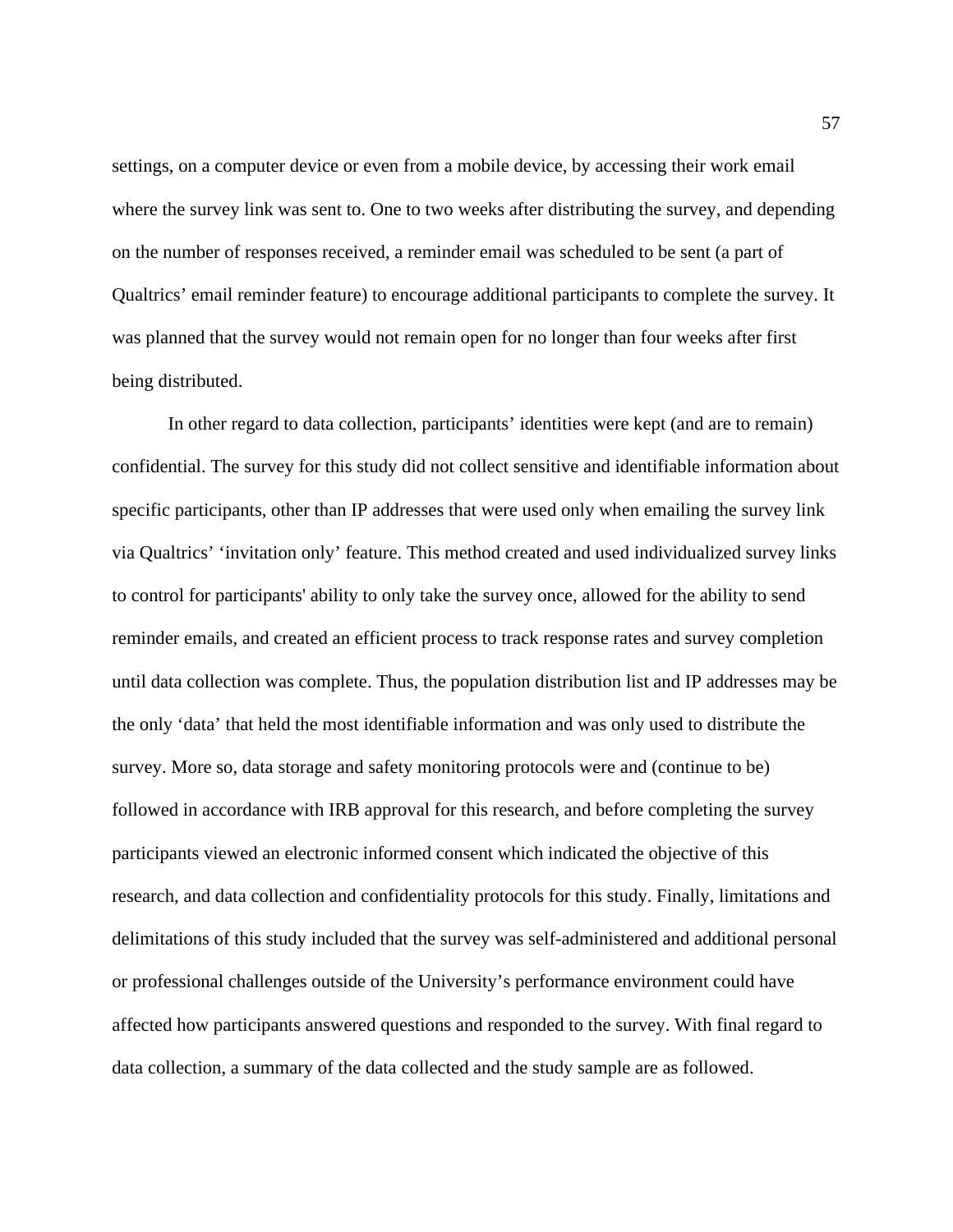#### *Summary of Data Collected and Study Sample*

The survey for this study was sent to 693 Administrative  $\&$  Professional (A&P) and their equivalent staff members as the study population representing university employees. The survey link was sent as individual emails to the population on Monday, March 22, 2021 and within one week 127 participant survey responses were recorded. A reminder email was sent seven days later to 545 recipients who had not yet completed the survey within the first week of data collection, and two weeks from the survey first being distributed 225 participant responses were recorded. The survey closed Thursday, April 15, 2021 thus the survey remained open for approximately three and a half weeks, however the last recorded response was completed on Tuesday, April 6, 2021. Of the 266 surveys started, 248 surveys were recorded, yielding a 36% response rate.

To yield accurate data from the study sample, responses were reviewed for outliers to discard. Specifically, Qualtrics was set-up to automatically record participants' last activity from surveys that were initiated but were still in progress after one week after being started by the participant, thus surveys that were partially completed were initially included in the data collected. 51 survey responses that were not fully completed were discarded. And, after reviewing responses for additional outliers (I.e. duration of time taken to complete the full survey and responses provided by a few participants to answer demographic and background questions that allowed for a short text entry after a participant selected "other") no responses needed to be discarded. Thus, the yielded sample size was n=197. Overall, with a final response rate of 28%, the data collected was indeed sufficient to analyze (G\*Power, n.d.).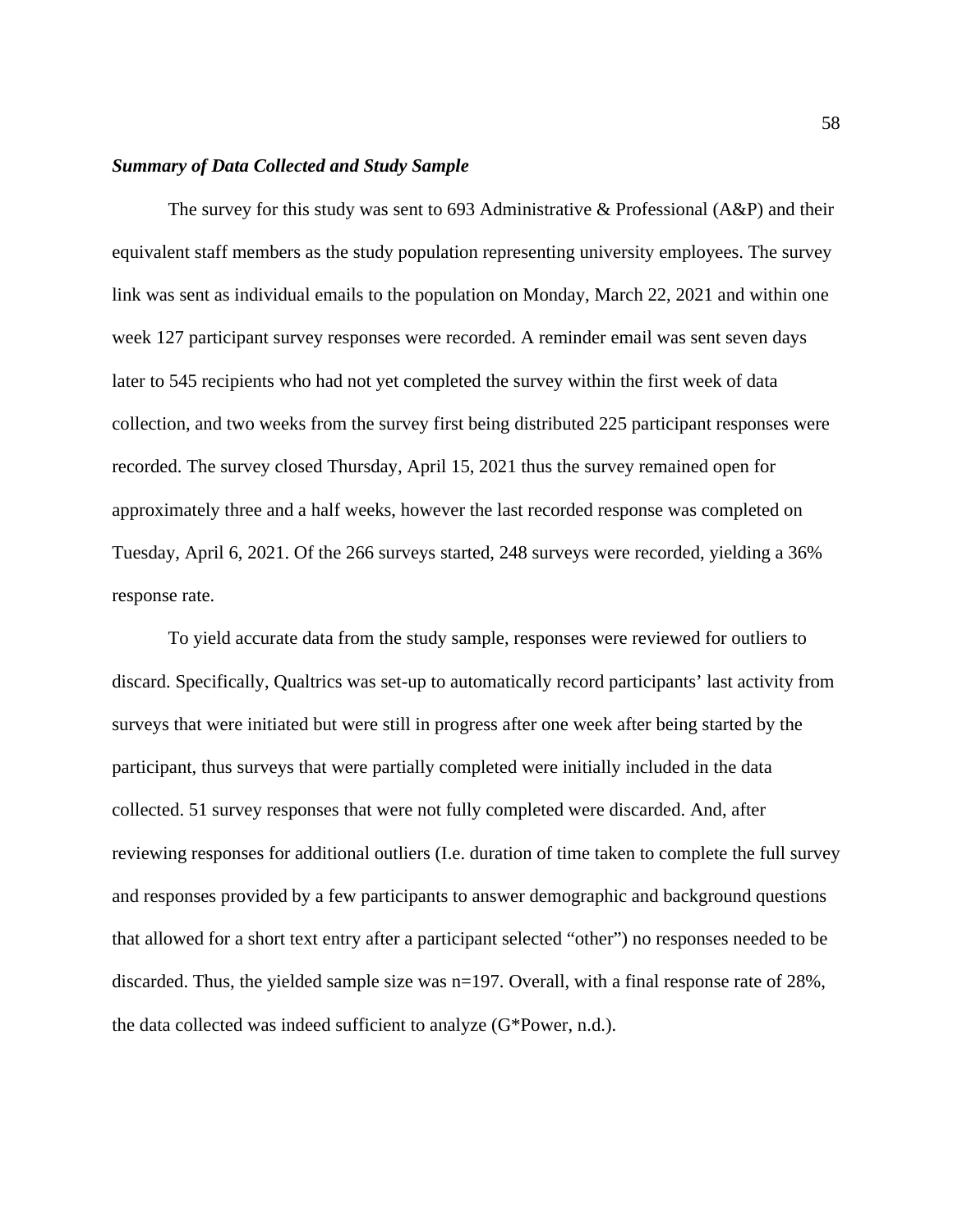### **Data Analysis**

Data was exported and analyzed using the Statistical Package for the Social Sciences (SPSS), which allowed data and results from the survey instrumentation used for this research study to be downloaded from Qualtrics. Data analysis began with descriptive statistics to describe characteristics of the study sample; and to analyze distribution, average measures, and variance of participants' responses for each section of the survey used for this study (Mujis, 2011). For instance, the frequency of categorical factors were calculated and analyzed to describe and account for how many participants were of the same demographic and background characteristics and the study sample. Additionally, mean scores were calculated and analyzed to describe and account for participants' average responses to the questions/statement items for both continuous variables that were measured according to the UWES-17 and ALQ Likert scales. Meaning, responses to the statements measuring employee engagement fell on a scale that ranged from 0 - Never to 6 - Always, every day, so mean scores ranging from 0 to 6 were produced and analyzed to describe on average how the study sample responded to items measuring the engagement variable. More so, analysis was completed to determine how participants described their attitudes towards the vigor, dedication, and absorption dimensions of engagement where essentially the higher the mean score for each statement item, the more frequent participants indicated they felt engagement levels every day or at least a few times a week. Similarly for adaptive leadership, as responses to the statements fell on a scale that ranged from 1 - Strongly disagree to 5 - Strongly agree, and with using the appropriate reverse coding per the ALQ scoring protocol (Northouse, 2019), mean scores ranging from 1 to 5 were produced and analyzed to describe on average how the study sample responded to items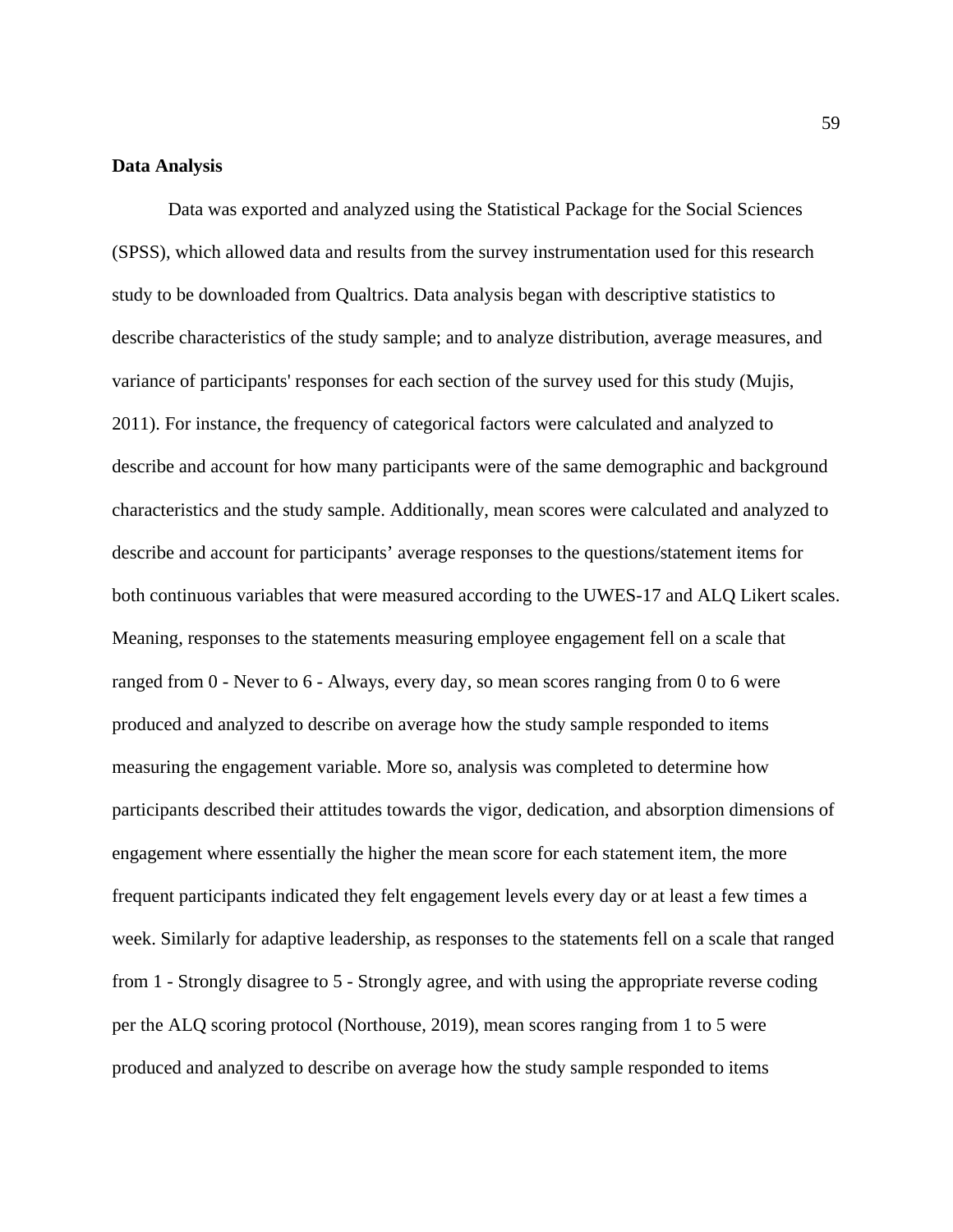measuring the leadership variable. Accordingly, analysis was completed to determine how participants perceived that they practice dimensions of adaptive leadership exuded through leader behaviors, where essentially the higher the mean score was for certain statement items that asked about positive leadership actions, the more frequent participants indicated they felt they exhibit the positive behavior.

After completing data analysis to detail the descriptive statistics that accounted for participants' characteristics and the study sample, and determined participants' average responses to statements measuring employee engagement and adaptive leadership, descriptive statistics were further included in data analysis to determine that the instrumentation for this research study was sound. Using data from this study's sample, reliability, correlation, and significance tests were ran to analyze if questions/statement items that measured employee engagement and adaptive leadership met statistical standards in order to be create variable composite scales and respectfully answer the research questions for this study.

#### *Reliability, Correlation, and Significance Testing*

In order to continue data analysis and answer the research questions for this study, each variable was computed into a composite variable using the questions/statement items from the instrumentation used for this study. First, by using the data collected, reliability analysis producing Cronbach's alphas, and, bivariate correlation analysis producing Pearson's correlations with *p*-values to indicate significance were all ran to test for statistically significant correlations between the items that were to measure both variables. A scale reliability analysis of the 17 statements on the UWES-17 measuring employee engagement was ran to provide an output on the descriptives for the scale, means summaries, and inter-item correlations. Also a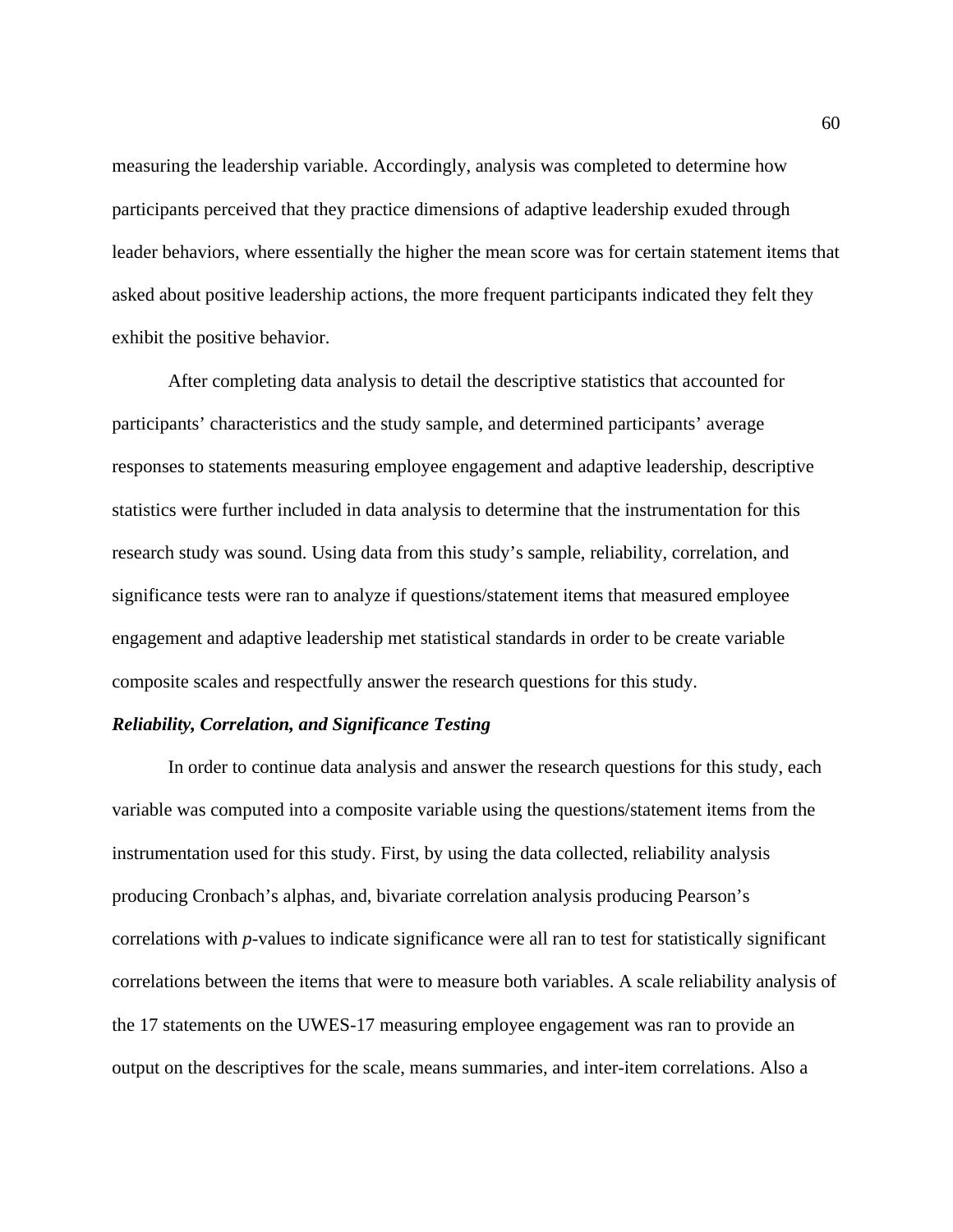correlate bivariate analysis of the 17 engagement items was ran to output Pearson's correlation coefficient(s), two-tailed test of significance (flagging for significant correlations), means, and standard deviations. The same analysis was completed for the 30 questions/statement items on the ALQ measuring adaptive leadership. Consequently, the reliability, correlation and significance between each variable's statement items were analyzed by reviewing the *Inter-Item Correlation Matrix* produced from reliability testing, and by reviewing the *Correlations* table produced from bivariate testing for significance. The objective was to determine how closely items hung together to accurately form a scale to measure each variable. Cronbach's alpha levels between each variable's statement items were analyzed using the following thresholds: alpha scores 0.70 or greater were considered to be strongly correlated; scores between 0.69 and 0.40 were considered to be moderately correlated; anything between 0.39 to 0 was weakly correlated; and, positive correlation values meant items were positively correlated while negative signs meant items were negatively correlated. Also, two-tailed significance were reviewed to determine if statements demonstrated statistical significance at least at the 0.05 level, and there was preference that significance was demonstrated at the 0.001 level or the 0.01 level. Second, as reliability testing consisted of checking for significant correlation between all 17 engagement questions from the study's survey and then all 30 leadership questions from the study's survey, this produced an overall Cronbach's alpha score for each variable. Accordingly, an overall Cronbach's alpha score 0.70 or greater was considered to be reliable to then sufficiently calculate responses to all 17 UWES-17 items and to all 30 ALQ items together into official variable composite scales. Finally, the *Item-Total Statistics* produced from reliability testing detailed what would happen to the overall Cronbach's alpha score for each variable if responses to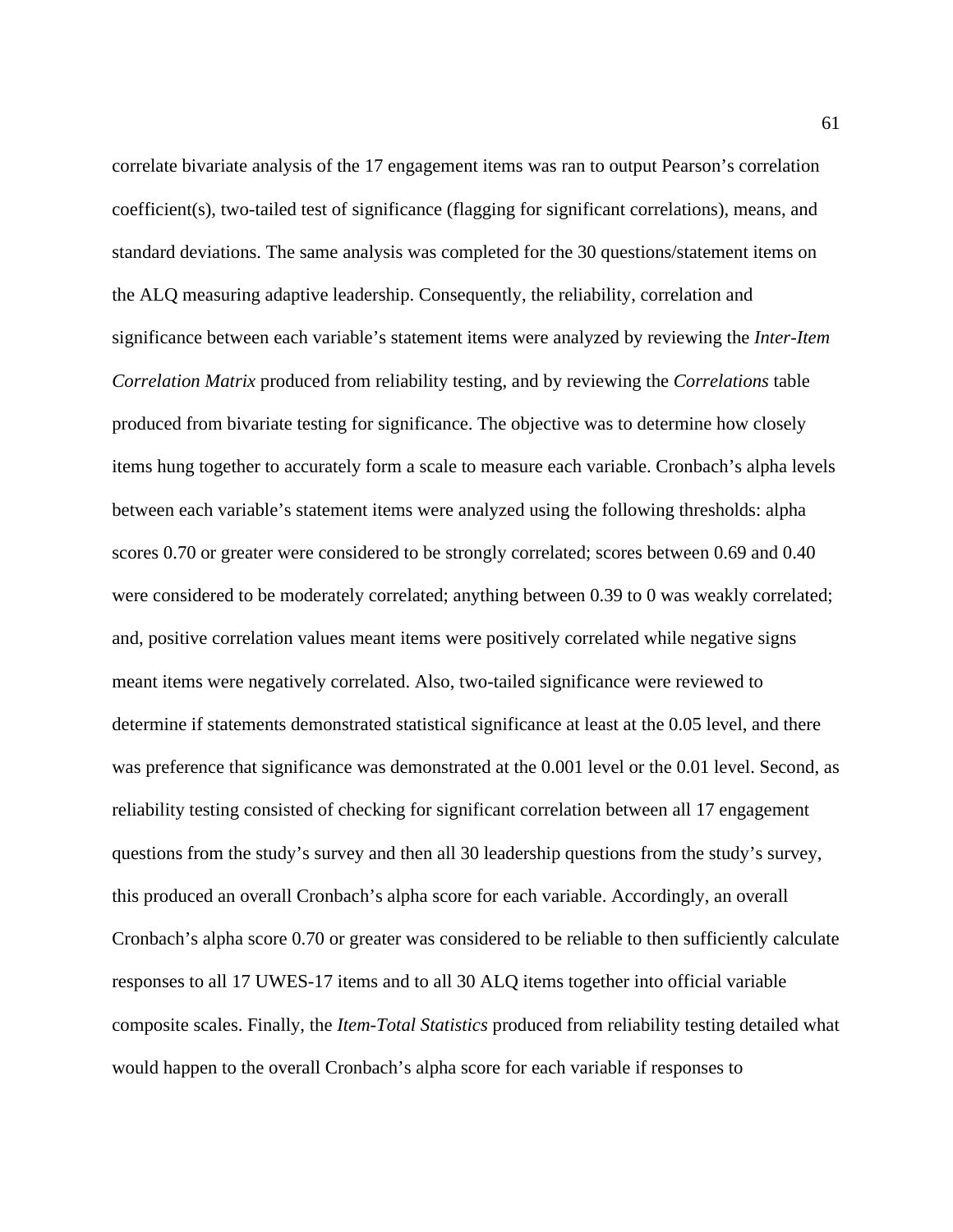questions/statements items were to be removed from analysis, so the total statistics were also reviewed to determine if items needed to be discarded to then yield a stronger correlated composite scale for each variable.

 This methodology for reliability, correlation, and significance allowed for the constructed variables to remain as designated by the authors of the UWES-17 and the ALQ, where the composites were created using an item reduction strategy based on maximum likelihood estimation. And after thorough analysis of the instrumentation used for this study with much respect to reliability testing and scale building, the composite variables were used to further data analysis and determine the relationship and explanation between employee engagement and adaptive leadership by running correlation and regression analysis.

#### *Correlation and Regression*

To answer research question one and determine the association and strength in the relationship between both continuous variables, the data was analyzed by running bivariate correlation, or a Pearson's *r* correlation coefficient (including the *p*-value (two-tailed) testing for significance between the variables, flagging for significant correlation). Specifically, Pearson's correlation coefficient is a measure of the strength of a linear association between two variables and is denoted by *r* where the purpose of running a correlation is to "attempt to draw a line of best fit through the data of variables, and the Pearson's correlation coefficient indicates how far away all the data points are to this line of best fit (or, how well the data points fit this new model/line of best fit)" (Laerd Statistics, n.d. p. 1). More so, for this current research study the Pearson's r that was yielded and demonstrated the relationship between employee engagement and adaptive leadership was evaluated using Laerd statistical norms where *r* could take the range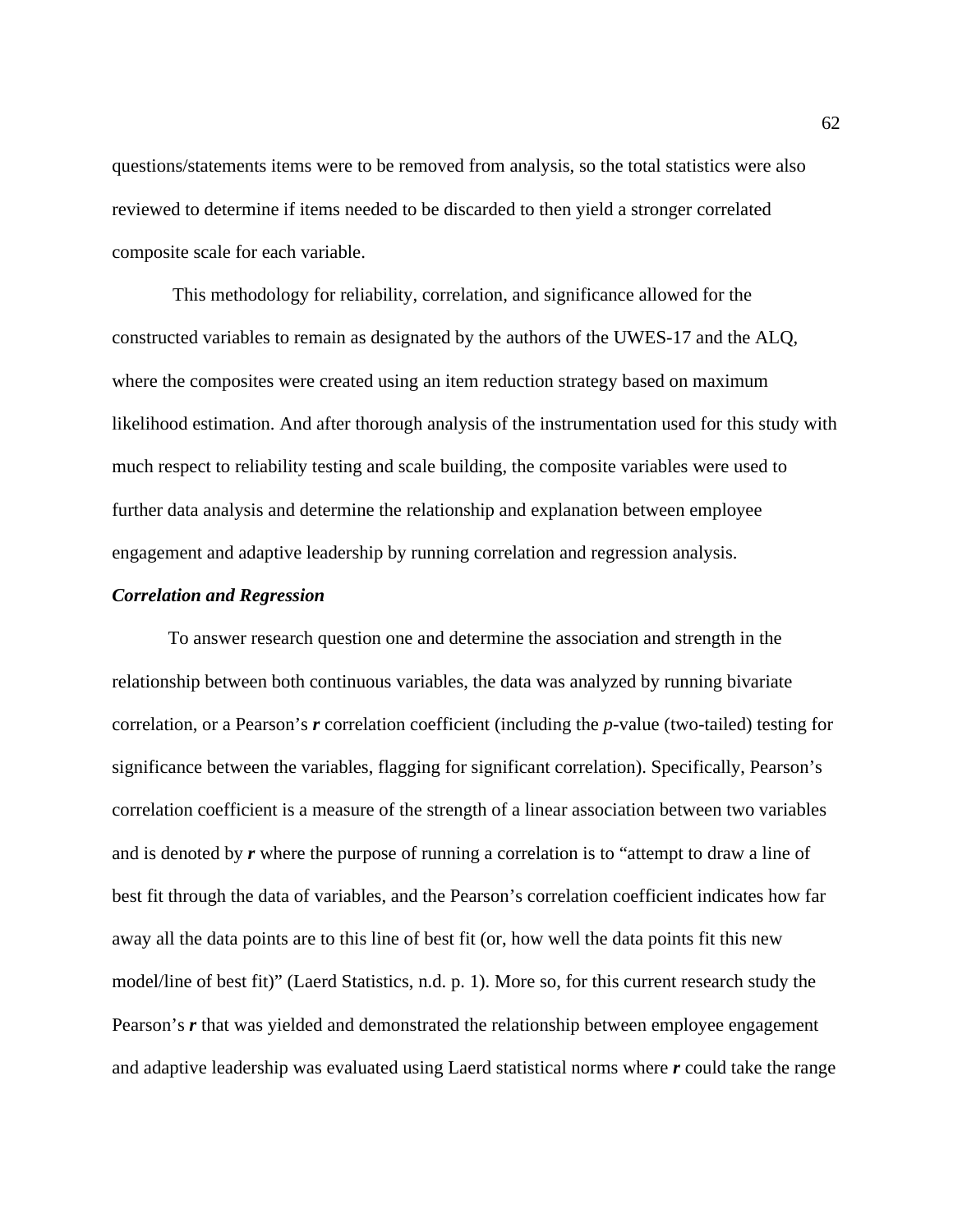of a value from  $+1$  to  $-1$  and the closer the value of r was to  $+1$  the stronger the positive association of the variables. Additionally, statistical norms used for this study asserted that positive *r* values 0.10 to 0.30 were considered as having small strength of association; positive *r*  values 0.31 to 0.50 were considered as having medium strength of association; and positive *r* values 0.51 to 1.00 were considered as having large strength of association. And essentially, a value that did not indicate at least a small association was considered to be an indication that there was no working relationship between the variables.

Answering the first question for this study tested for correlation and significance, to determine the relationship across the employee engagement variable composite scale and the adaptive leadership variable composite scale. After the level and significance of the relationship between engagement and leadership was established, a hierarchical multiple linear regression (or in short, a hierarchical regression model, HRM) analysis was completed to further study and analyze the relationship between the variables and to answer research question two examining the explanation between adaptive leadership and employee engagement after including control variables. More so, a hierarchical regression model accounts for how predictor variables are introduced to a regression analysis model in a series of steps, where a nested-structure is evaluated to determine how the results of the model change after each variable is introduced into the analysis and the change in the increments of variation demonstrates how each predictor variable affects the dependent variable or an outcome after new factors are included (Laerd, n.d.). In other words, HRMs are designed to where the first step of the analysis controls additional variables thus accounts for the possibility that these additional factors contribute to the explanation of the outcome variable more than the main independent variable in question. For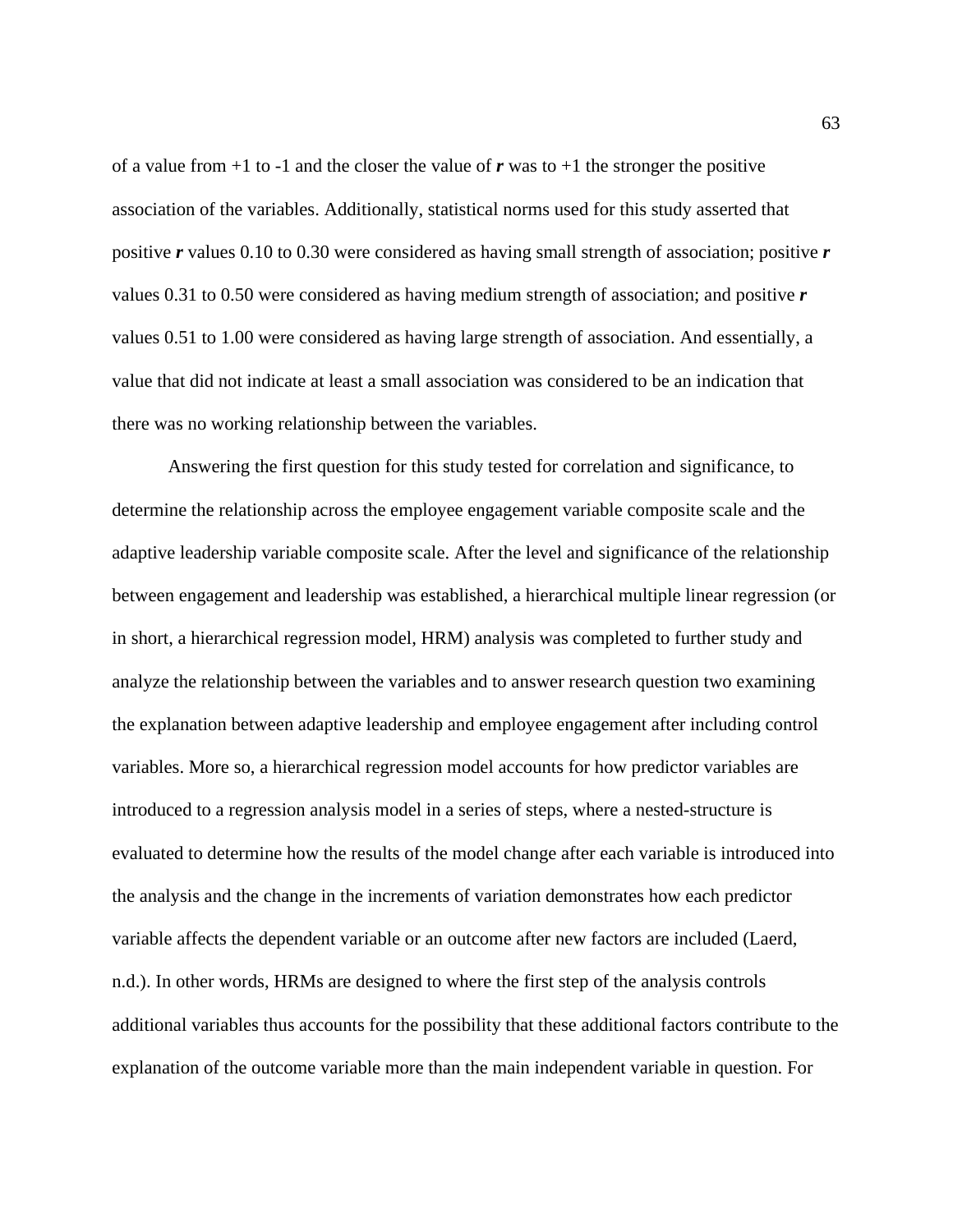this research, the demographic and background characteristics of the study sample were controlled for, which allowed this study to evaluate how adaptive leadership explained employee engagement regardless of employees' characteristics. In doing so, this supported one of the ideologies of this research study that asserted engagement and leadership should be assessed and harnessed among employees on all levels of the University regardless of an employee's status. Relatively, as the demographic and background characteristics of the study sample accounted for gender, race, age, education, job title, number years employed at the University, numbers years working within current department, and how many employees participants supervise, in order to run a regression model data collected and these control variables were first reviewed especially for categorical factors that were not measurable via continuous scales, and, for categorical variables that did not have enough responses from participants of the study. Meaning, values of the control variables were recoded, and dummy variables and reference groups were created as needed in order to run an HRM.

For instance, of the six categories accounting for education level (I.e. some college, Associate's degree, Bachelor's degree, Master's degree, Doctoral degree, and other), three dummy variables were created for the participants who have a Bachelor to Doctoral degree. This was done because 1) there were not enough participants who received lower than a Bachelor's degree and there were not enough participants who listed other for education, but also because 2) as most positions at the University require a Bachelor's degree or higher (UNF, n.d.) this made it appropriate to create three dummy variables for the participants with Bachelor to Doctoral degrees. A similar rationale was approached for the seven groups accounting for job titles and positions. To account for participants representing various staffing levels of the University, three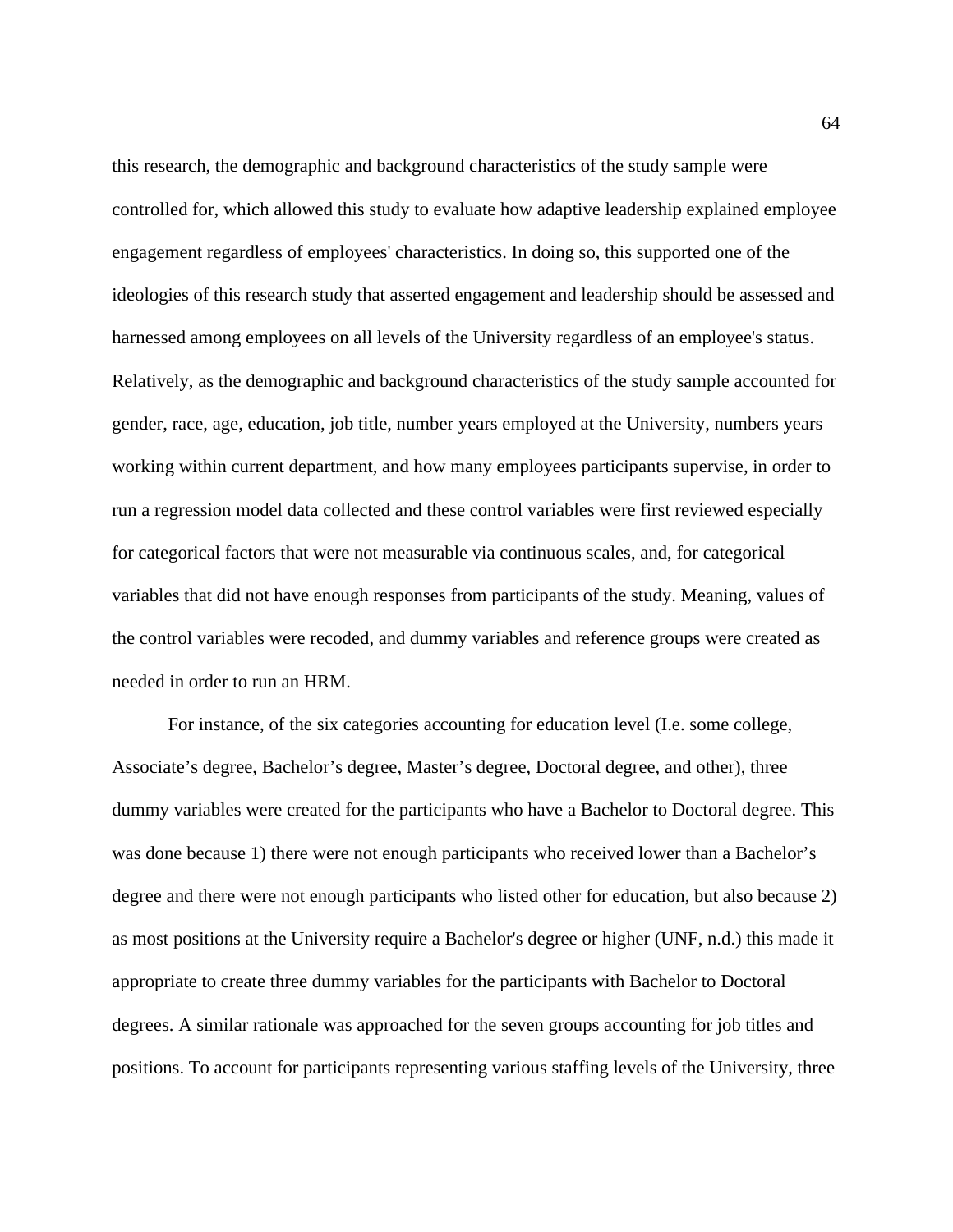dummy variables were created, one for mid-level coordinator/student advisor roles; one for managerial assistant/associate director roles; and one for department head/executive level service roles. And finally, race was also classified as people of color compared to participants who were not people of color, while the (dichotomous) variable of gender was arranged into female and not female.

Next, the multiple regression analysis test procedure from Laerd Statistics (n.d.) was followed to assert a protocol that detailed what statistical options to select to run the regression for this study. Precisely, the following steps were completed to determine how much variation of employee engagement could be explained by adaptive leadership: When running an analysis of linear regression the background characteristic control variables were first transferred as the "Independent(s)" (I.e. step 1 of the model) and then the adaptive leadership variable composite scale was transferred as the "Independent(s)" (I.e. step 2 of the model). Also, the test procedure involved statistical options to be selected to where the output of the composite scales and variables would produce regression coefficients estimates with confidence intervals at the 95% level; a model fit; and *R* square change. Results from the hierarchical multiple linear regression analysis were evaluated to report the findings in Chapter Four of this study. For purposes of this study, the Model Summary with the *R* square values ( $\mathbb{R}^2$  coefficient of determination), *F* statistics, and *F* Change values, and, the *Coefficients* table with the unstandardized coefficient *B* values and the corresponding statistical significance were all analyzed and reported-on. The results from this study were evaluated to see how much variance the control variables had on employee engagement according to the *R* square value of the first model, and then the second **R2** value yielded when adaptive leadership was introduced into the model was evaluated. Most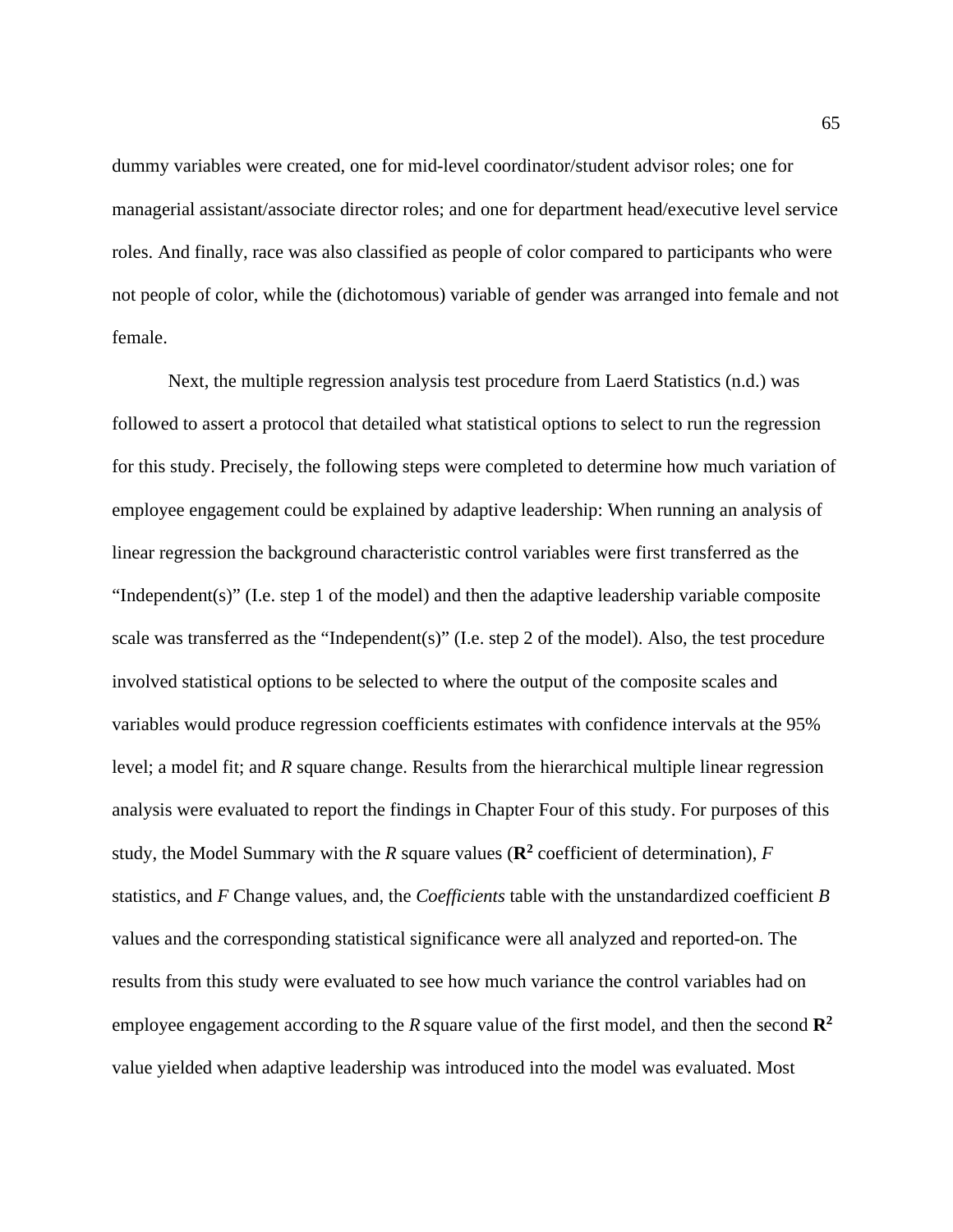importantly, the *F*-values and the change of both models were reviewed for statistical significance. Finally, *B* values with significance were identified and compared from both models to determine how the variance of engagement could be further explained by the coefficients, but especially by leadership when holding and controlling for other variables.

## **Chapter Summary**

This chapter discussed the design; instrumentation, reliability and validity; population; data collection; and data analysis for this research that determined the relationship between employee engagement and adaptive leadership and also determined how levels of employee engagement can be explained by adaptive leadership when controlling for characteristics of participants of the study sample. Consequently, the next chapter of this study reports the results after administering the survey for this research to the population.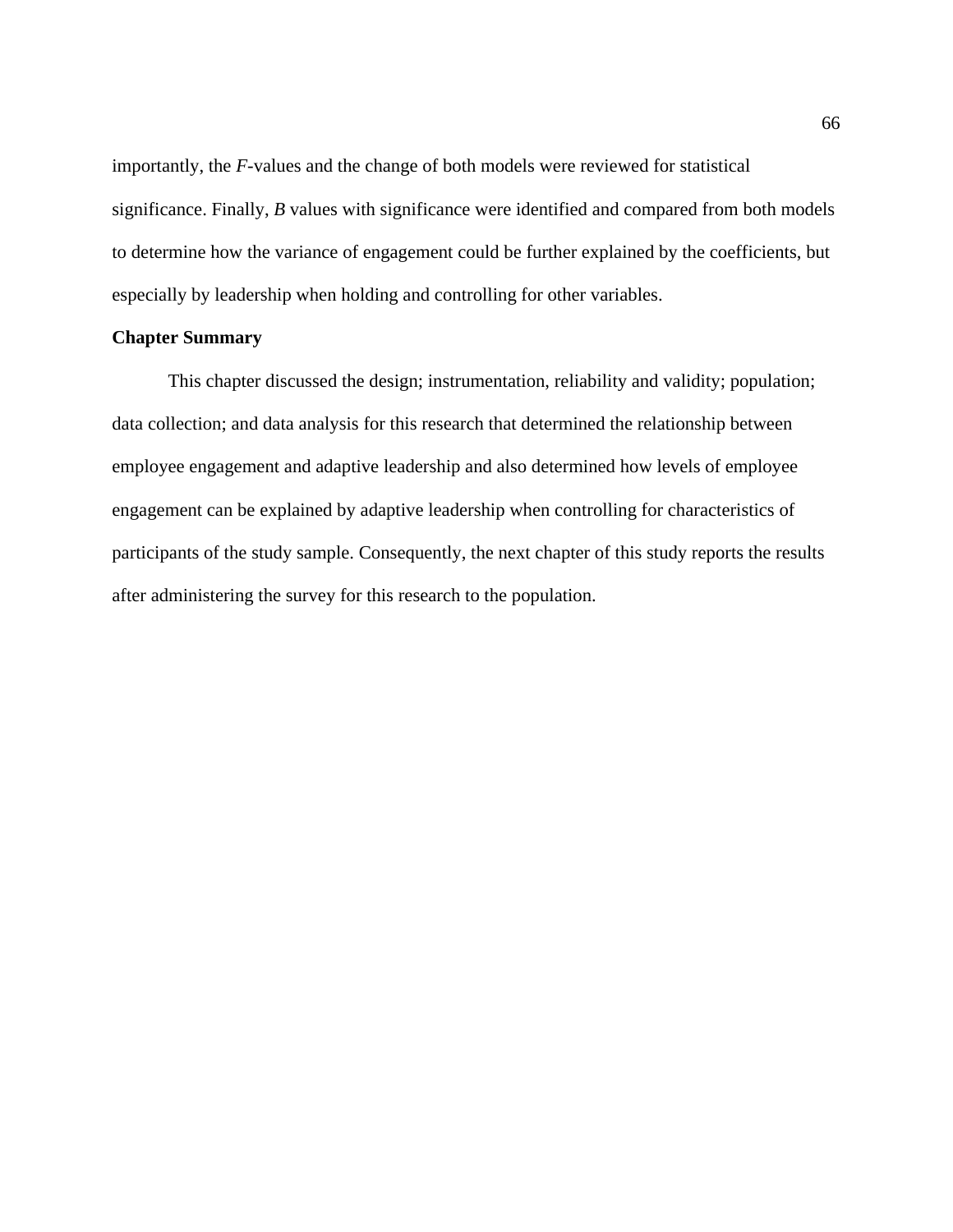#### **Chapter 4: Results**

 This chapter reports the results of this research from the survey given to employees at a public state university where these employees were engaging and adapting in their work while dealing with changing and challenging demands from higher education administration for their institution to remain accountable, and where performance-based funding policy was used to dictate how financial resources were allocated to their University. The overall aim was to consider how to best harness engagement and leadership to drive successful institutional performance, therefore this research study determined the relationship between employee engagement and adaptive leadership, and, how much of engagement could be explained by leadership among university employees when controlling for background characteristics. Results from this study includes: descriptive statistics of employee demographic and background characteristics of the study sample; descriptive statistics for both variables—employee engagement and adaptive leadership; and analysis of the research questions.

Using data collected from the study sample, the following section reports descriptive statistics of the participants all-together, providing characteristics of the sample, and reports results on how participants responded to the statement items from the survey measuring employee engagement and adaptive leadership.

## **Descriptive Statistics: Employee Demographic and Background Characteristics**

The descriptive statistics detail the results of the demographic and background characteristics of the participants from this study and provides a report of the sample from the population surveyed for this research. Specifically, Table 2 details who the participants from this study were. In all, 30% of respondents identified as male and more than double (66%) identified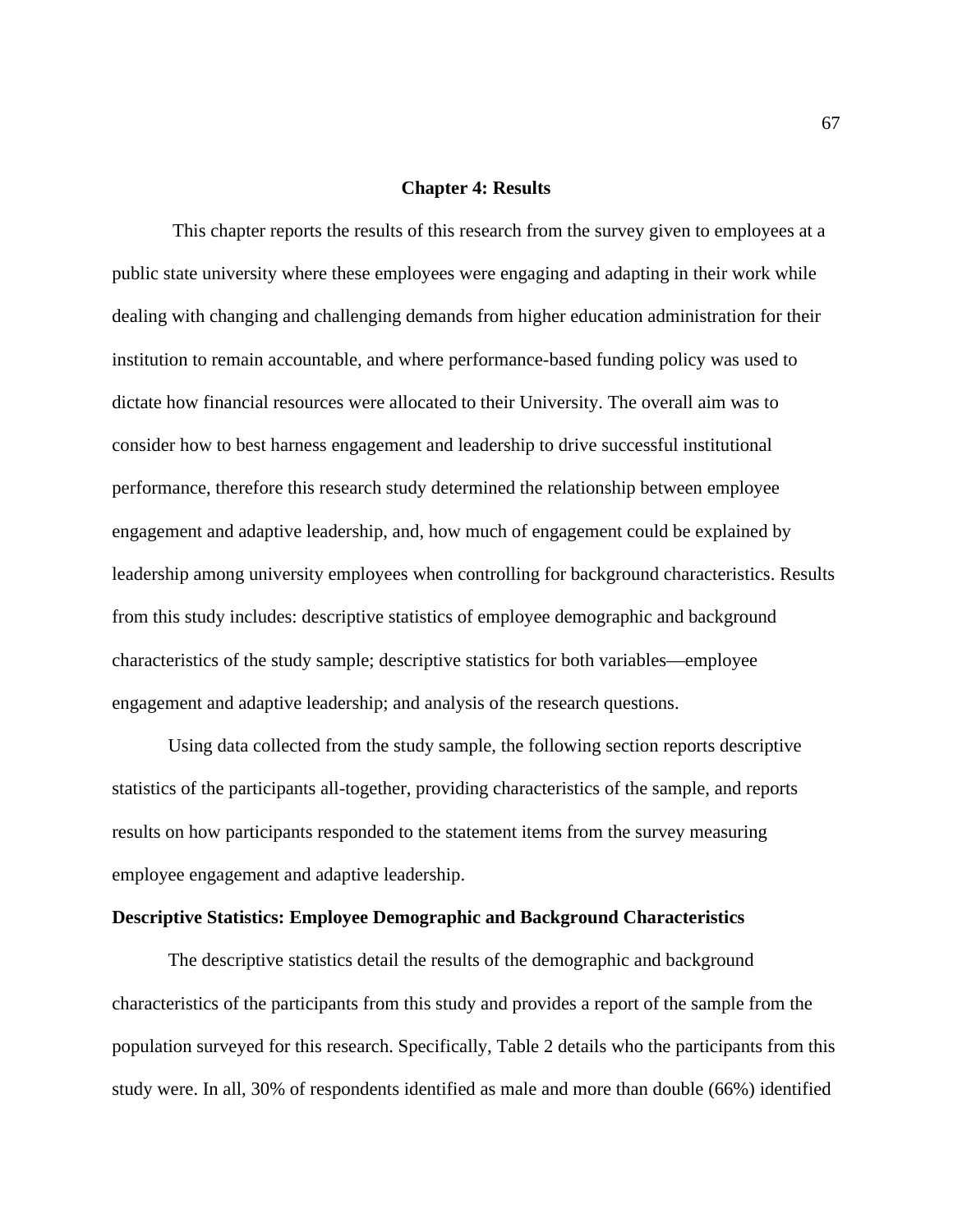as female. And along with gender identity, responses to race/ethnicity were representative of the University's employees (UNF, n.d.), where 71% participants from this study were white/Caucasian. Furthermore, the three largest age ranges that each account for about 25% to 30% of the study sample participants were 26-35 years old, 36-45 years old, and 46-55 years old. Thus, about 75% of participants were between the ages 26 to 55, only a small percentage of participants were older than 66 years of age (4%) and only 2% were 25 years old or younger. Over 60% of participants have obtained graduate degrees or higher, which aligns with most job requirements of these employees needing to have advanced degrees when working in academia (UNF, n.d.).

## **Table 2**

| Descriptive Statistics: Employee Demographic and Background Characteristics |  |  |  |  |
|-----------------------------------------------------------------------------|--|--|--|--|
|-----------------------------------------------------------------------------|--|--|--|--|

| Variable                                  | No. of participants | %    |
|-------------------------------------------|---------------------|------|
| Gender identity                           |                     |      |
| Rather not disclose                       | 7                   | 3.6  |
| Female                                    | 130                 | 66.0 |
| Male                                      | 59                  | 29.9 |
| Other                                     | 1                   | 0.5  |
| Race or ethnicity                         |                     |      |
| Rather not disclose                       | 12                  | 6.1  |
| <b>Black or African American</b>          | 26                  | 13.2 |
| Hispanic or Latino                        | 10                  | 5.1  |
| White                                     | 140                 | 71.1 |
| Asian                                     | 5                   | 2.5  |
| Native American or American Indian        | $\overline{2}$      | 1.0  |
| Native Hawaiian or Other Pacific Islander |                     |      |
| Other                                     | $\overline{2}$      | 1.0  |
| Age                                       |                     |      |
| 18 to 25 years old                        | $\overline{4}$      | 2.0  |
| 26 to 35 years old                        | 60                  | 30.5 |
| 36 to 45 years old                        | 47                  | 23.9 |
| 46 to 55 years old                        | 47                  | 23.9 |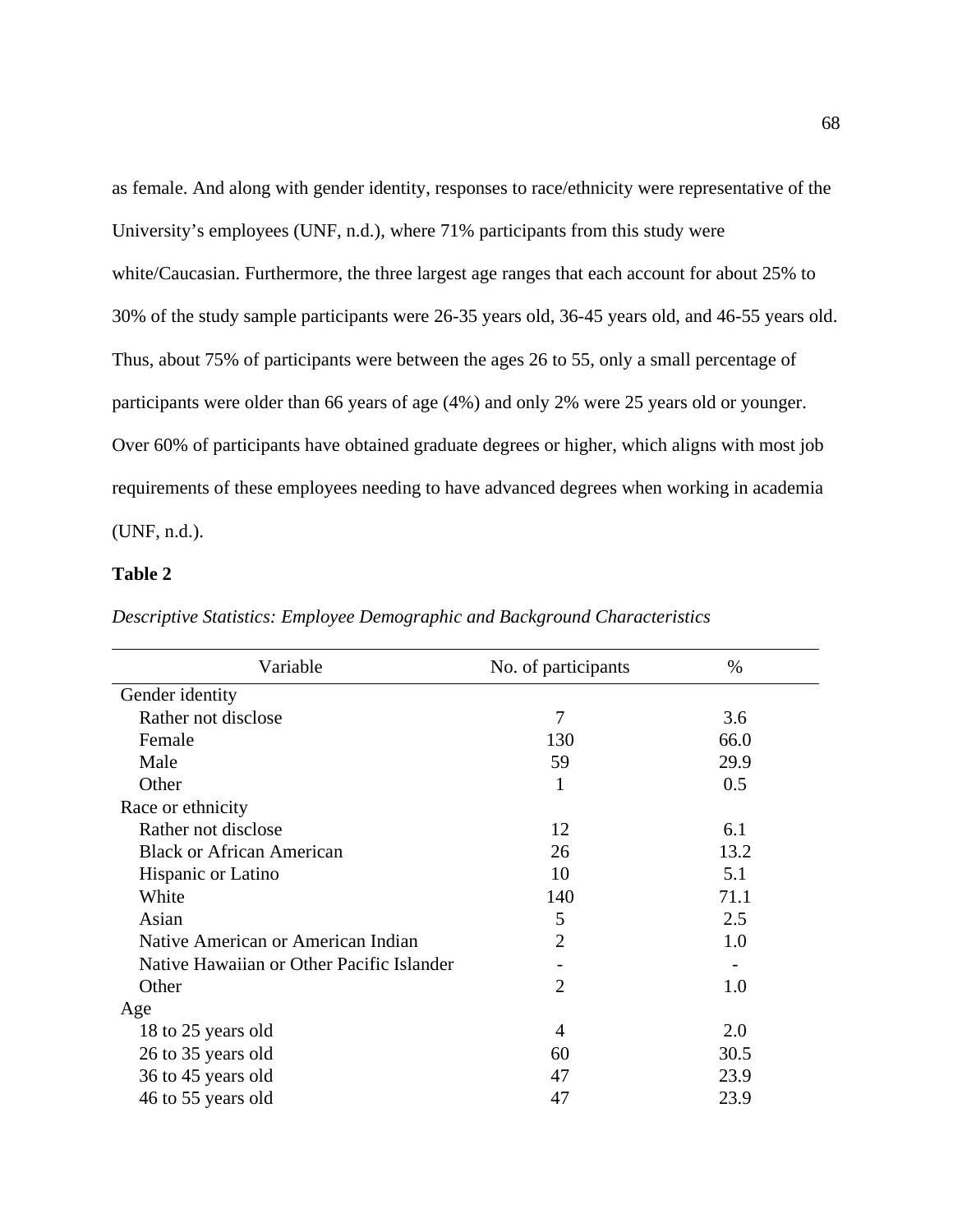| Variable               | No. of participants | $\%$                     |
|------------------------|---------------------|--------------------------|
| 56 to 65 years old     | 31                  | 15.7                     |
| 66 years or older      | 8                   | 4.1                      |
| <b>Education</b> level |                     |                          |
| No college             |                     | $\overline{\phantom{0}}$ |
| Some college           |                     | 1.0                      |
| Associates degree      |                     | 0.5                      |
| Bachelors degree       | 67                  | 34.0                     |
| Masters degree         | 102                 | 51.8                     |
| Doctoral degree        | 22                  | 11.2                     |
| Other                  | 3                   | 1.5                      |

#### *Note.* (n=197)

Table 3 further reports characteristics of the study sample, specifically relating to participants' employment such as years spent working for the University, position title, and how many employees participants supervise. Overall, the majority of the study sample were mid-level employees (I.e. Coordinator/Advisor or Assistant Director) at 108 total participants (55%) while 61 participants (31%) do not supervise others, and the largest group of participants who supervise employees were the 46 employees (23%) who supervise at least 1 to 2 people. Although, there was a fairly even spread when it came to supervising others, as 34 participants (17%) supervise 3 to 5 employees, 20 participants (10%) supervise 6 to 10 employees and 36 participants (18%) supervise 11 or more employees. Also, 41 total participants (21%) were Dean/Director/Department Head to Executive Service level employees, which may be relative to the 131 in total (67%) who were entry-level to mid-level employees. And with 69% total of the sample supervising others, this was especially relevant to consider when measuring engagement and leadership among employees of all levels of the institution and furthermore, years employed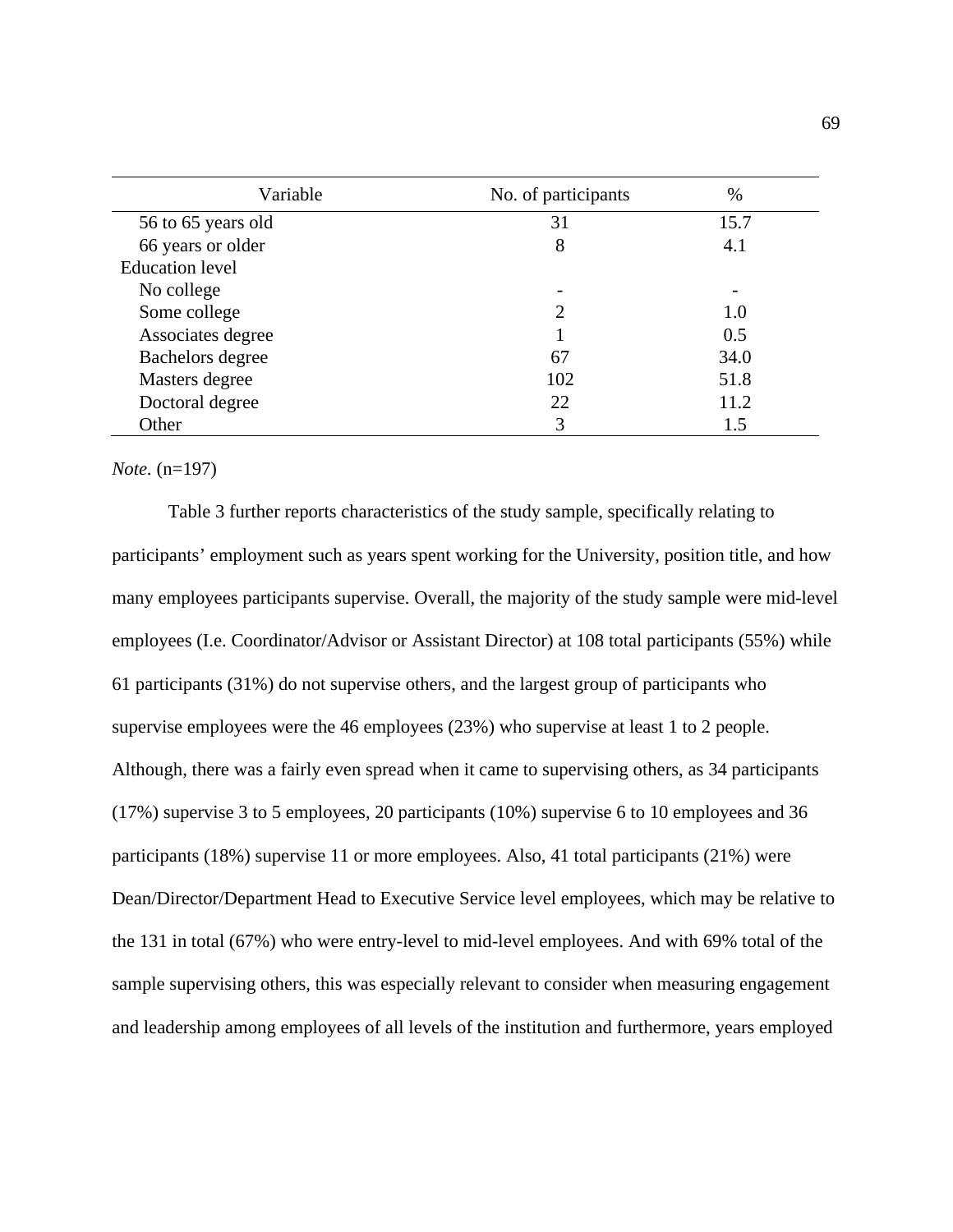at the University can be telling when considering how participants are immersed into their environment (Jamrog, 2004).

Table 3 also demonstrates how of the study sample, most employees have worked at the University for 2 to 5 years (76 participants making up 39%) and the second largest range of years employees have worked at the institution was depicted by 63 participants (32%) who have been with the University for 11 or more years. This trend was also seen for the number of years employees have spent within their current/specific department, where most participants have been stationed within their current department for 2 to 5 years (96 participants making up 49%, almost half of the study sample) and the second largest range of years employees have been in their current department were depicted by 41 participants (21%) who have worked within their current department for 11 years or more. There were 21 participants (11%) who have only been with the institution for 1 year or less which accounted for how participants may be acclimated to the University operations (and how years employed may or may not affect their engagement and leadership) but also in terms of their lingering "day one" enthusiasm for the work they do (Dudley, 2019). There were 90% total participants who have been at the University for at least 2 years or more, which may account for individuals who were privy to accountability demands and PBF policy that have been present and were heavily weighing on their institution's financial resources. Finally, it is interesting to note that there was a lesser amount of participants who have worked at the University for 6 to 10 years and a lesser amount of participants who have been stationed within their current department for 6 to 10 years.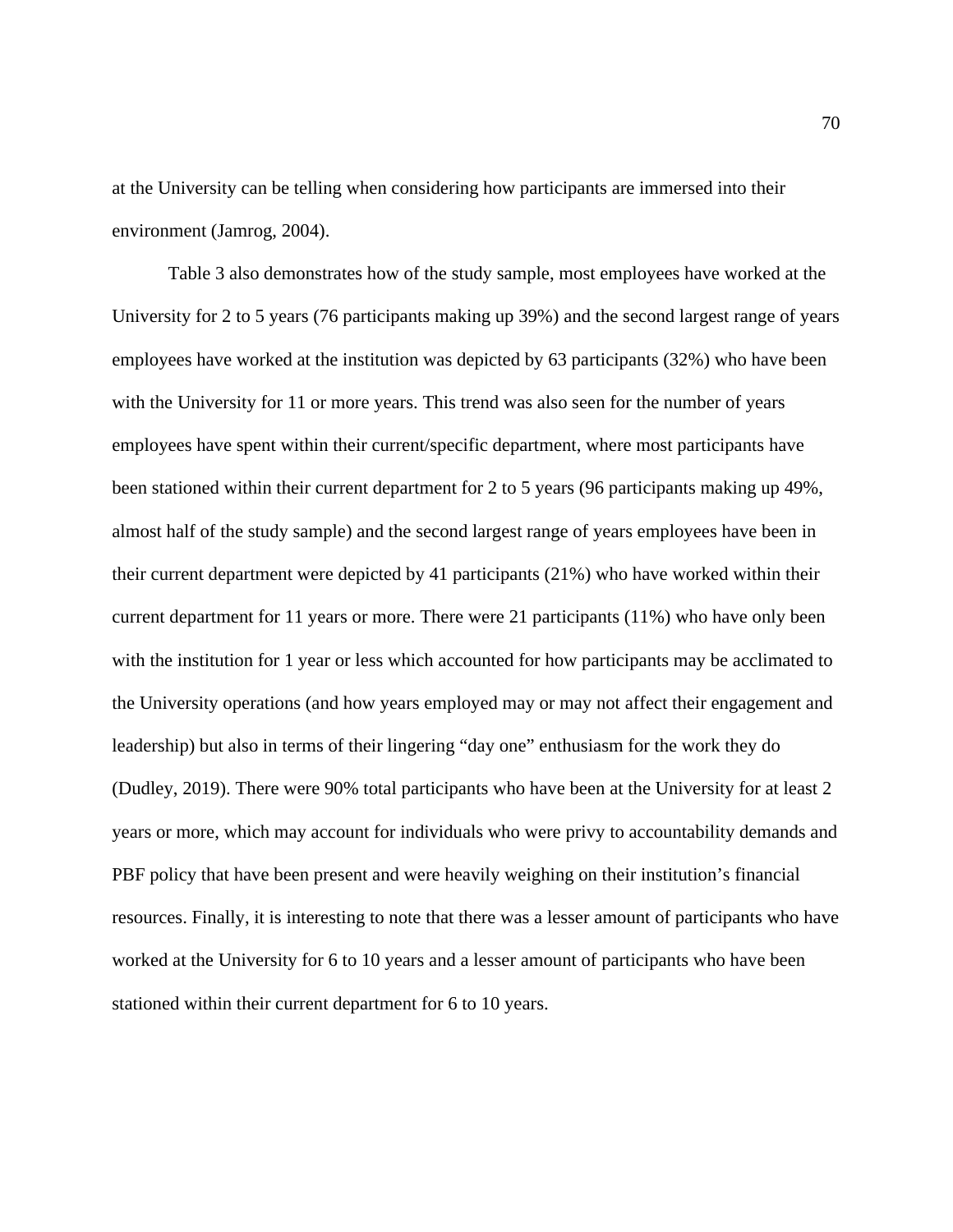# **Table 3**

*Descriptive Statistics: University Employee Background Characteristics*

| Variable                             | No. of participants | $\%$ |
|--------------------------------------|---------------------|------|
| Years employed at the University     |                     |      |
| 0 to 1 year                          | 21                  | 10.7 |
| 2 to 5 years                         | 76                  | 38.6 |
| 6 to 10 years                        | 37                  | 18.8 |
| $11+ years$                          | 63                  | 32.0 |
| Employment/position title/role       |                     |      |
| Specialist/Support Staff             | 23                  | 11.7 |
| Coordinator/Advisor                  | 62                  | 31.5 |
| <b>Assistant Director</b>            | 46                  | 23.4 |
| <b>Associate Director</b>            | 18                  | 9.1  |
| Dean/Director/Department Head        | 33                  | 16.8 |
| Executive Service (AVP/VP)           | 8                   | 4.1  |
| <b>Other Administrative</b>          | 7                   | 3.6  |
| Years employed in current department |                     |      |
| 0 to 1 year                          | 26                  | 13.2 |
| 2 to 5 years                         | 96                  | 48.7 |
| 6 to 10 years                        | 34                  | 17.3 |
| $11+ years$                          | 41                  | 20.8 |
| Number of employees supervised       |                     |      |
| 0 employees                          | 61                  | 31.0 |
| 1 to 2 employees                     | 46                  | 23.4 |
| 3 to 5 employees                     | 34                  | 17.3 |
| 6 to 10 employees                    | 20                  | 10.2 |
| $11+$ employees                      | 36                  | 18.3 |

# *Note.* (n=197)

After reporting descriptive statistics of the participants' demographic and background characteristics all-together, the following results reported are the descriptive statistics demonstrating how the study sample responded to the employee engagement and adaptive leadership variable scales.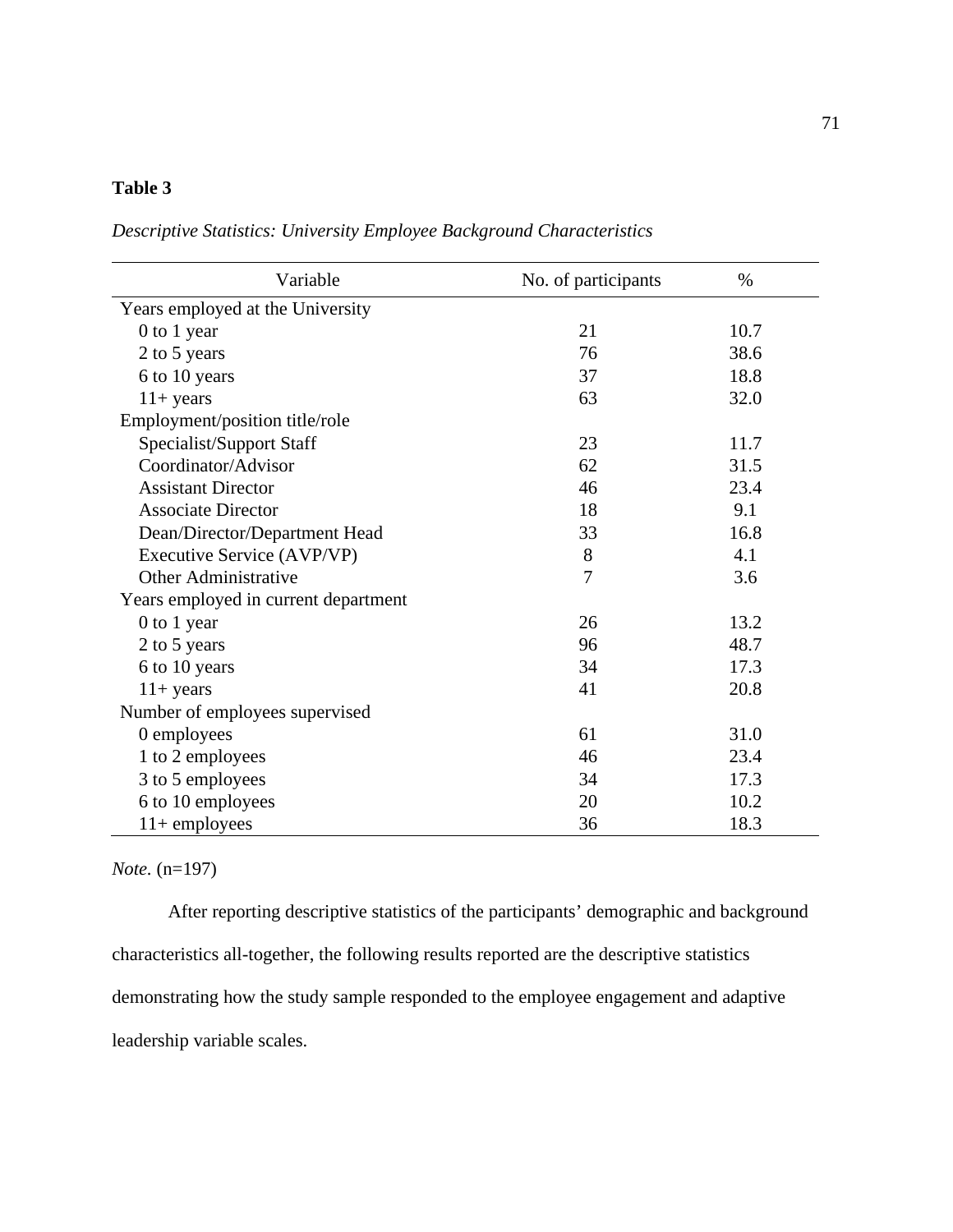# **Descriptive Statistics: Employee Engagement**

The first section of the survey for this study used the Work & Well-being Survey. The UWES-17 had 17 Likert scaled statements that measured employee engagement, and participants responded to each statement using a 6-point scale. Table 4 reports the descriptive statistics (mean scores) for how the participants responded to the UWES-17 statement items. The results report how participants described their attitudes towards dimensions of engagement (I.e. vigor, dedication, and absorption), where essentially the higher the mean score, the more frequent participants indicated they felt engagement levels every day or at least a few times a week. Overall, with statements capturing how participants feel energized, inspired, and immersed in their work, for the majority of the survey participants' average response to 14 statement items were 4 - Often/Once a week. Also, the only one item to receive an average score above a 4 demonstrated how participants seem to have feelings of pride in their work very often, if not a few times a week, where the mean score to the statement of dedication "I am proud of the work that I do" was a 5.28. Furthermore, the only two items with an average response rate below a 4 related to absorption, were participants indicated that they only sometimes forget about everything else around them while working (3.65) and find it difficult to detach from work  $(3.62)$ .

### **Table 4**

*Descriptive Statistics: Employee Engagement Mean Scores from Work & Well-being Survey*

| Variable Item                                          | M    | SD   |
|--------------------------------------------------------|------|------|
| At my work, I feel bursting with energy.               | 4.05 | 1.14 |
| I find the work that I do full of meaning and purpose. | 4.85 | 1.19 |
| Time flies when I'm working.                           | 4.65 | 114  |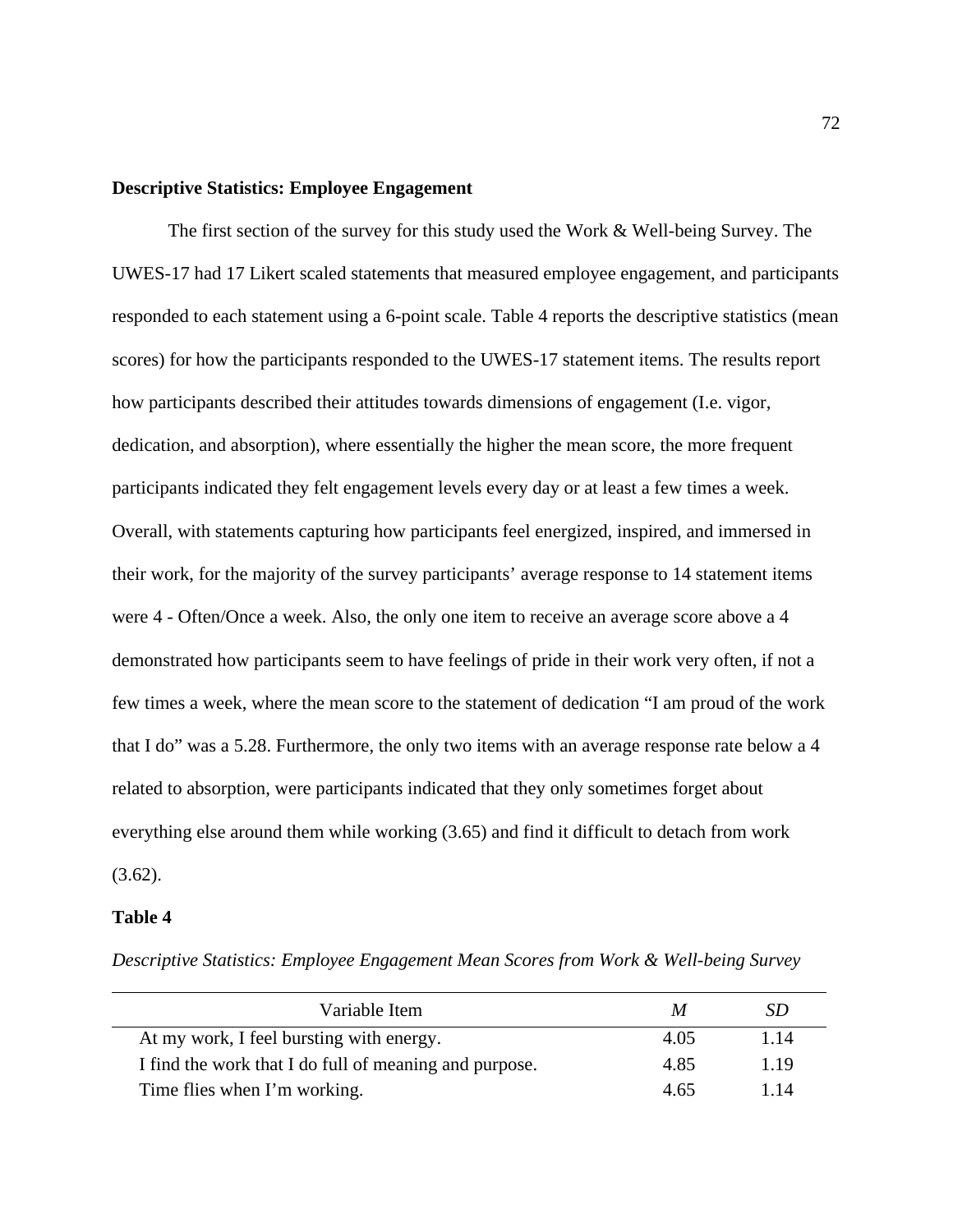| Variable Item                                                  | M    | SD   |
|----------------------------------------------------------------|------|------|
| At my job, I feel strong and enthusiastic.                     | 4.49 | 1.16 |
| I am enthusiastic about my job.                                | 4.64 | 1.30 |
| When I am working, I forget everything else around me.         | 3.65 | 1.59 |
| My job inspires me.                                            | 4.31 | 1.36 |
| When I get up in the morning, I feel like going to work.       | 4.04 | 1.47 |
| I feel happy when I am working intensely.                      | 4.59 | 1.11 |
| I am proud of the work that I do.                              | 5.28 | 0.86 |
| I am immersed in my work.                                      | 4.74 | 1.06 |
| I can continue working for very long periods at a time.        | 4.82 | 1.09 |
| To me, my job is challenging.                                  | 4.51 | 1.29 |
| I get carried away when I'm working.                           | 4.07 | 1.33 |
| At my job, I am very resilient, mentally.                      | 4.64 | 1.18 |
| It is difficult to detach myself from my job.                  | 3.62 | 1.71 |
| At my work I always preserve, even when things do not go well. | 4.94 | 0.97 |

### *Note.* (n=197)

Similar to employee engagement, the descriptive results for how participants responded to the adaptive leadership statement items are reported next.

# **Descriptive Statistics: Adaptive Leadership**

The second section of the survey for this study used the Adaptive Leadership Questionnaire (ALQ) which consisted of 30 Likert scaled statements that measured adaptive leadership. Participants responded to each statement item using a 5-point scale. Table 5 reports the descriptive statistics (mean scores) for how the participants responded to the ALQ items. Also, to offer comprehensive description on how participants responded to the 30 adaptive leadership items the results for the 30 statements are shared per the six leader behaviors, as these behaviors were the dimensions of adaptive leadership that were outlined in previous chapters of this study to further define and contextualize this concept and variable used for this research.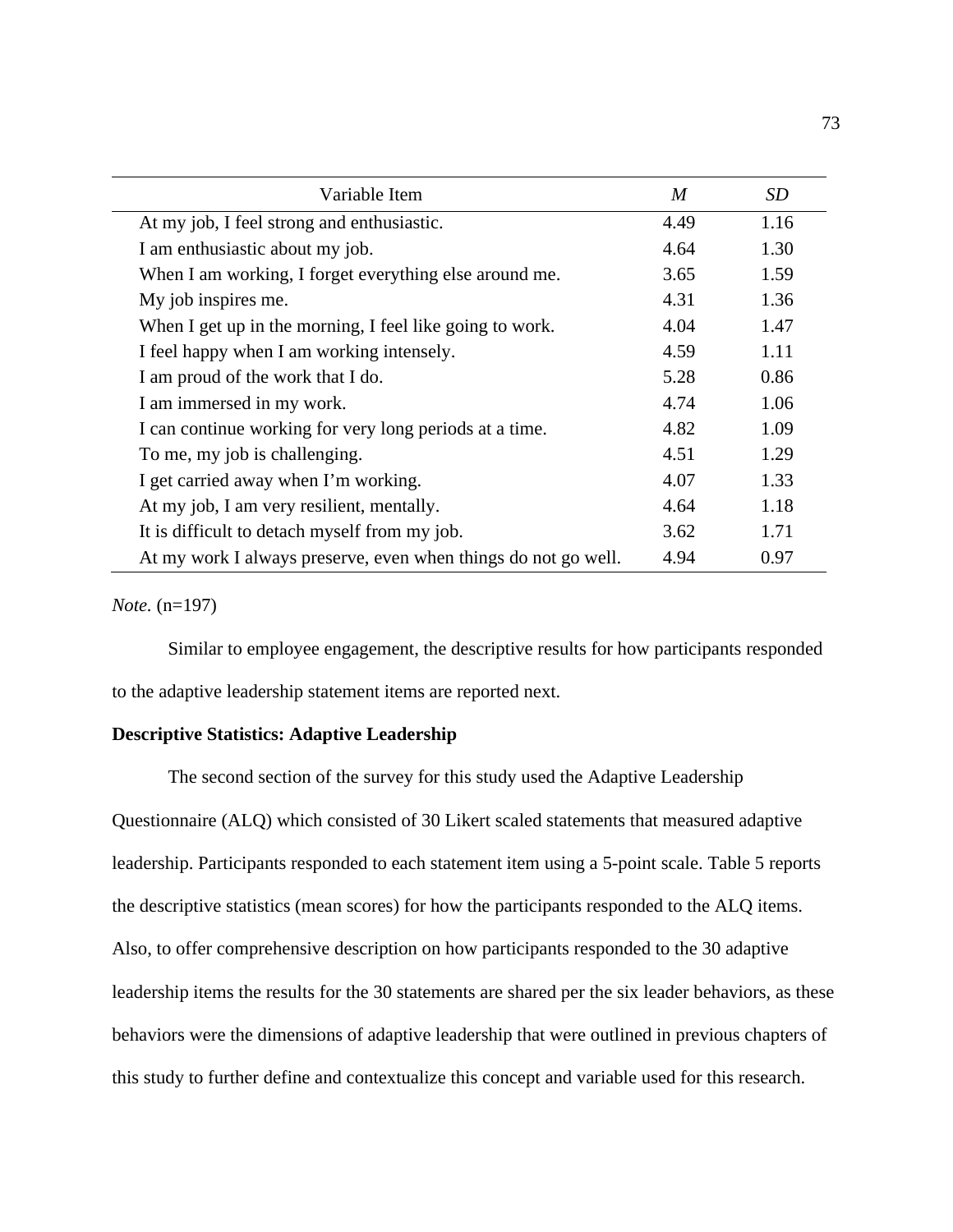Overall, with statements capturing how participants exude the dimensions of adaptive leadership by practicing adaptive leader behaviors, participants' average responses/mean scores ranged from 3 - neutral to 4 - agree for just about all 30 statements except for five items. These five exceptions where participants' average responses were below 3 - neutral were only relevant to statements related to two leader behaviors: Identify the adaptive challenge (which had three of the five exceptions/the majority of the lowest mean scores—2.38, 2.54, & 2.86); and Give the work back to the people (which had the lowest mean score of all, 1.93 and another low mean score of 2.74). With Identify the adaptive challenge having the lowest mean scores, on average participants disagreed with three of the five statements related to that leader behavior. However, although Give the work back to the people had the lowest mean score of all (1.93) where participants strongly disagreed with "When people look to me to solve problems, I enjoy providing solutions", this leader behavior also had the most variation as remaining statement items related to this behavior received 3 to 4, keeping with the overall average response trend of neutral to agree. Relatively, statements related to three leader behaviors received average responses of 3 to 4 only: Get on the balcony; Regulate distress; and Protect leadership voices from below, where Protect leadership voices had the two highest mean scores. For instance, "During times of difficult change, I welcome the thoughts of group members with low status" received the highest mean score of 4.41 when compared to all other items across the ALQ. But also, Regulate distress is the only behavior where participant responses to three of the five statements relative to this leader behavior ranged in 4 (4.00, 4.04, & 4.02), thus this behavior had items with the most mean scores in the 4 - agree range. Finally, statement items related to the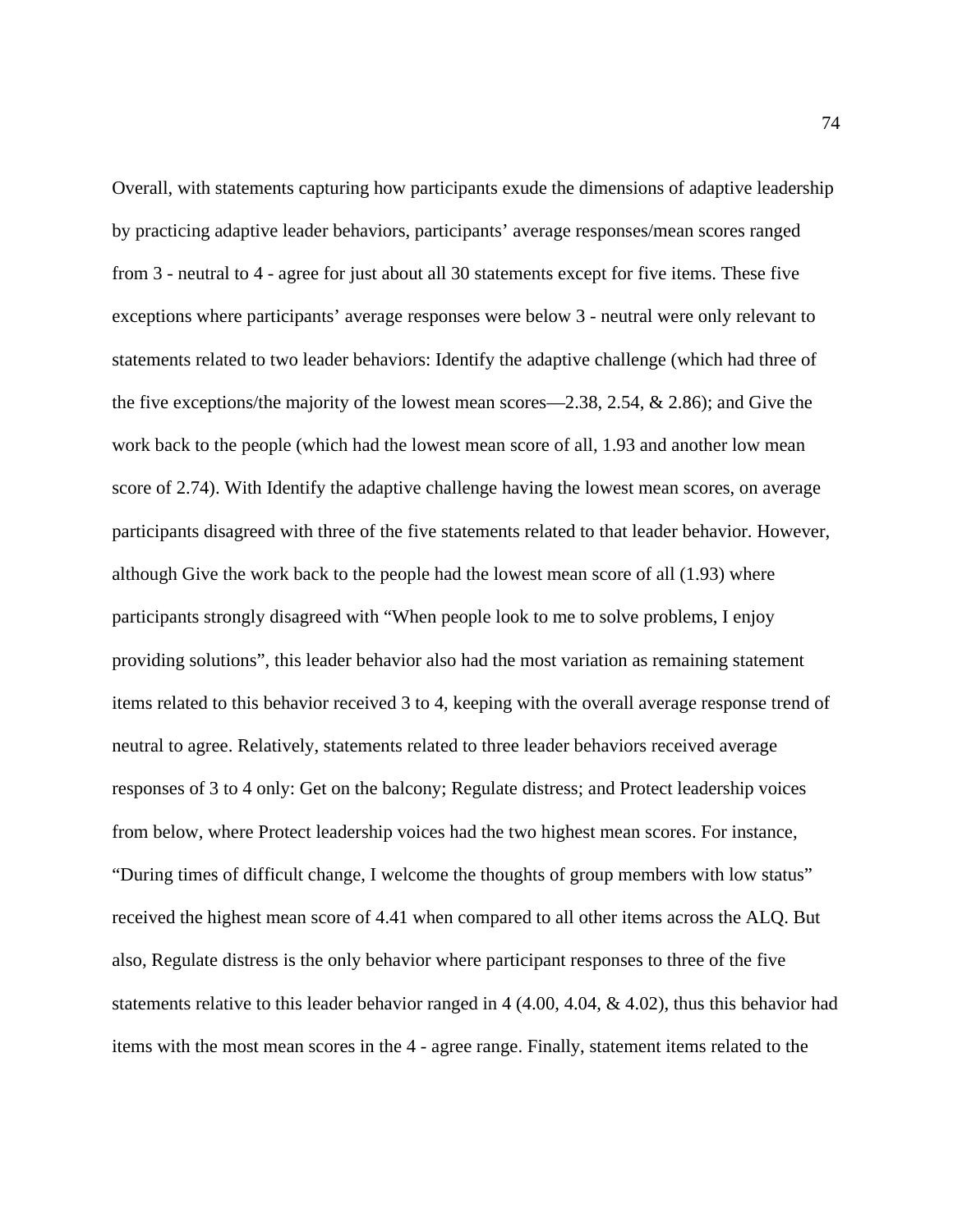remaining leader behavior, Maintain disciplined attention were the only items to have received

responses in the neutral range only.

# **Table 5**

*Descriptive Statistics: Adaptive Leadership Mean Scores from Adaptive Leadership* 

*Questionnaire* 

| Variable Item                                                                                                                     | $\boldsymbol{M}$  | SD   |
|-----------------------------------------------------------------------------------------------------------------------------------|-------------------|------|
| Get on the balcony                                                                                                                |                   |      |
| When difficulties emerge in our organization, I am good at<br>stepping back and assessing the dynamics of the people<br>involved. | 4.11              | 0.69 |
| In difficult situations, I sometimes lose sight of the "big"<br>picture."                                                         | 3.56 <sup>a</sup> | 1.00 |
| When I disagree with someone, I have difficulty listening to<br>what the person is really saying.                                 | $3.81^{a}$        | 0.88 |
| In challenging situations, I like to observe the parties involved<br>and assess what's really going on.                           | 4.15              | 0.70 |
| In a difficult situation, I will step out of the dispute to gain<br>perspective on it.                                            | 3.66              | 0.80 |
| Identify the adaptive challenge                                                                                                   |                   |      |
| When events trigger strong emotional responses among<br>employees, I use my authority as a leader to resolve the<br>problem.      | $2.38^{a}$        | 0.88 |
| When people are struggling with value questions, I remind them<br>to follow the organization's policies.                          | $2.54^{a}$        | 0.88 |
| When others are struggling with intense conflicts, I step in to<br>resolve the differences.                                       | 2.86 <sup>a</sup> | 0.85 |
| I encourage people to discuss the "elephant in the room."                                                                         | 3.73              | 0.89 |
| I thrive on helping people find new ways of coping with<br>organizational problems.                                               | 3.83              | 0.87 |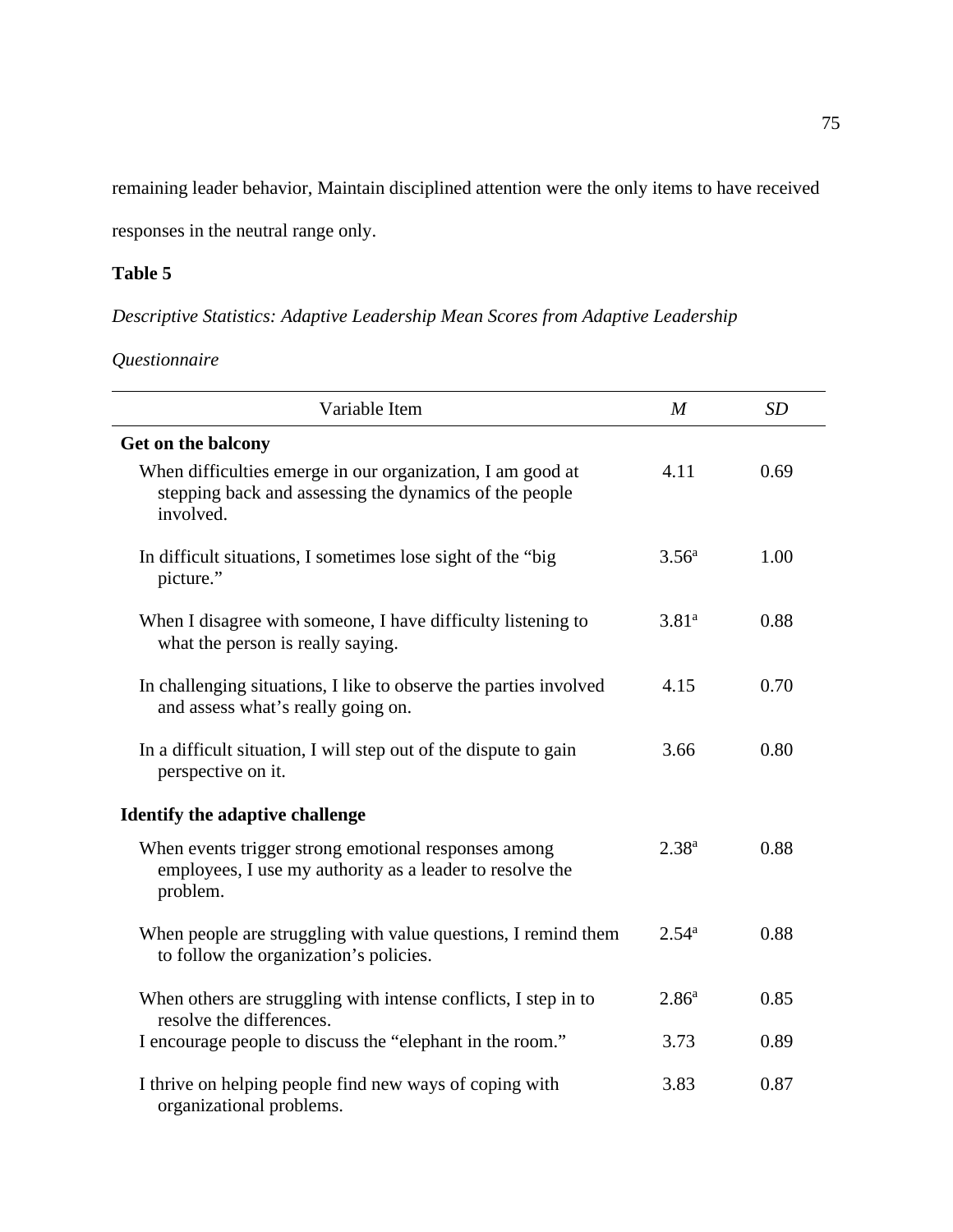| Variable Item                                                                                                              | $\boldsymbol{M}$ | <b>SD</b> |
|----------------------------------------------------------------------------------------------------------------------------|------------------|-----------|
| <b>Regulate distress</b>                                                                                                   |                  |           |
| When people feel uncertain about organizational change, they<br>trust that I will help them work through the difficulties. | 4.00             | 0.81      |
| When people begin to be disturbed by unresolved conflicts, I<br>encourage them to address the issues.                      | 3.97             | 0.75      |
| I have the emotional capacity to comfort others as they work<br>through intense issues.                                    | 3.95             | 0.86      |
| People recognize that I have confidence to tackle challenging<br>problems.                                                 | 4.04             | 0.84      |
| People see me as someone who holds steady in the storm.                                                                    | 4.02             | 0.76      |
| <b>Maintain disciplined attention</b>                                                                                      |                  |           |
| In complex situations, I get people to focus on the issues they<br>are trying to avoid.                                    | 3.69             | 0.82      |
| During change, I challenge people to concentrate on the "hot"<br>topics.                                                   | 3.20             | 0.80      |
| When people try to avoid controversial organizational issues, I<br>bring these conflicts into the open.                    | 3.27             | 0.94      |
| I think it is reasonable to let people avoid confronting difficult<br>issues.                                              | $3.63^{\rm a}$   | 0.88      |
| In an effort to keep things moving forward, I let people avoid<br>issues that are troublesome.                             | $3.46^{\rm a}$   | 0.84      |
| Give the work back to the people                                                                                           |                  |           |
| When employees are struggling with a decision, I tell them what<br>I think they should do.                                 | $2.74^{\rm a}$   | 0.98      |
| When employees look to me for answers, I encourage them to<br>think for themselves.                                        | 3.50             | 0.92      |
| I encourage employees to take initiative in defining and solving<br>problems.                                              | 4.23             | 0.64      |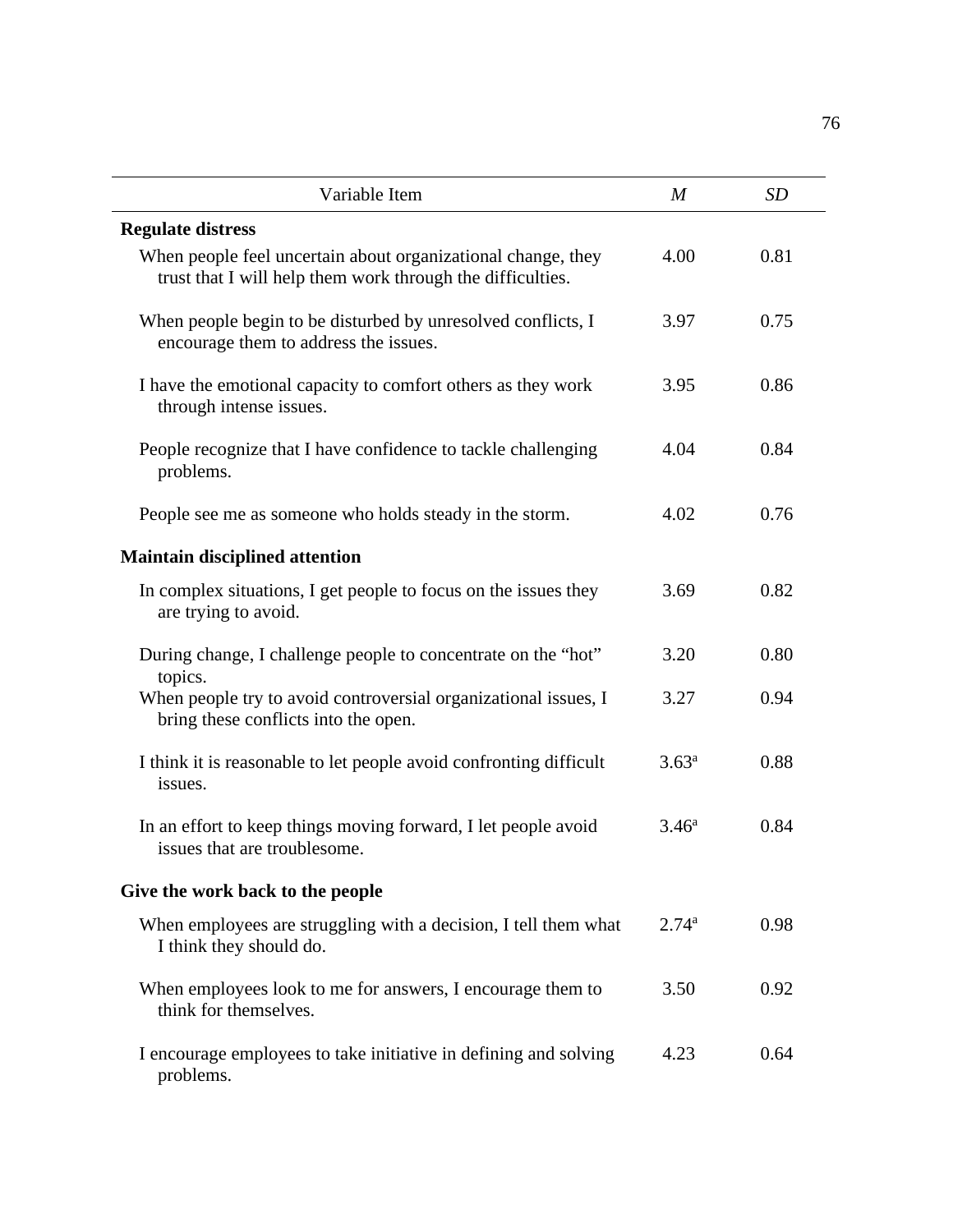| Variable Item                                                                                     | $\boldsymbol{M}$  | <i>SD</i> |
|---------------------------------------------------------------------------------------------------|-------------------|-----------|
| When people look to me to solve problems, I enjoy providing<br>solutions.                         | 1.93 <sup>a</sup> | 0.65      |
| When people are uncertain about what to do, I empower them to<br>decide for themselves.           |                   | 0.68      |
| <b>Protect leadership voices from below</b>                                                       |                   |           |
| During times of difficult change, I welcome the thoughts of<br>group members with low status.     | 4.41              | 0.72      |
| Listening to group members with radical ideas is valuable to<br>me.                               | 3.85              | 0.88      |
| I am open to people who bring up unusual ideas that seem to<br>hinder the progress of the group.  | 3.44              | 0.92      |
| I have an open ear for people who don't seem to fit in with the<br>rest of the group.             | 4.24              | 0.65      |
| To restore equilibrium in the organization, I try to neutralize<br>comments of out-group members. | $3.04^{\rm a}$    | 0.86      |

*Note.* (n=197).

<sup>a</sup> the value that resulted from reverse scoring the original response value given by participants,

based on ALQ scoring protocol (Northouse, 2019)

After reporting descriptive statistics that detailed how the study sample responded to the statements measuring the employee engagement and adaptive leadership variables, the following are the results from determining that the instrumentation for this research study was sound and that items within the UWES-17 and ALQ were statistically reliable to officially calculate into variable composite scales. Reliability testing and composite scale building included inter-item reliability, Pearson's correlation, and significance testing, following the methodology outlined previously in Chapter Three.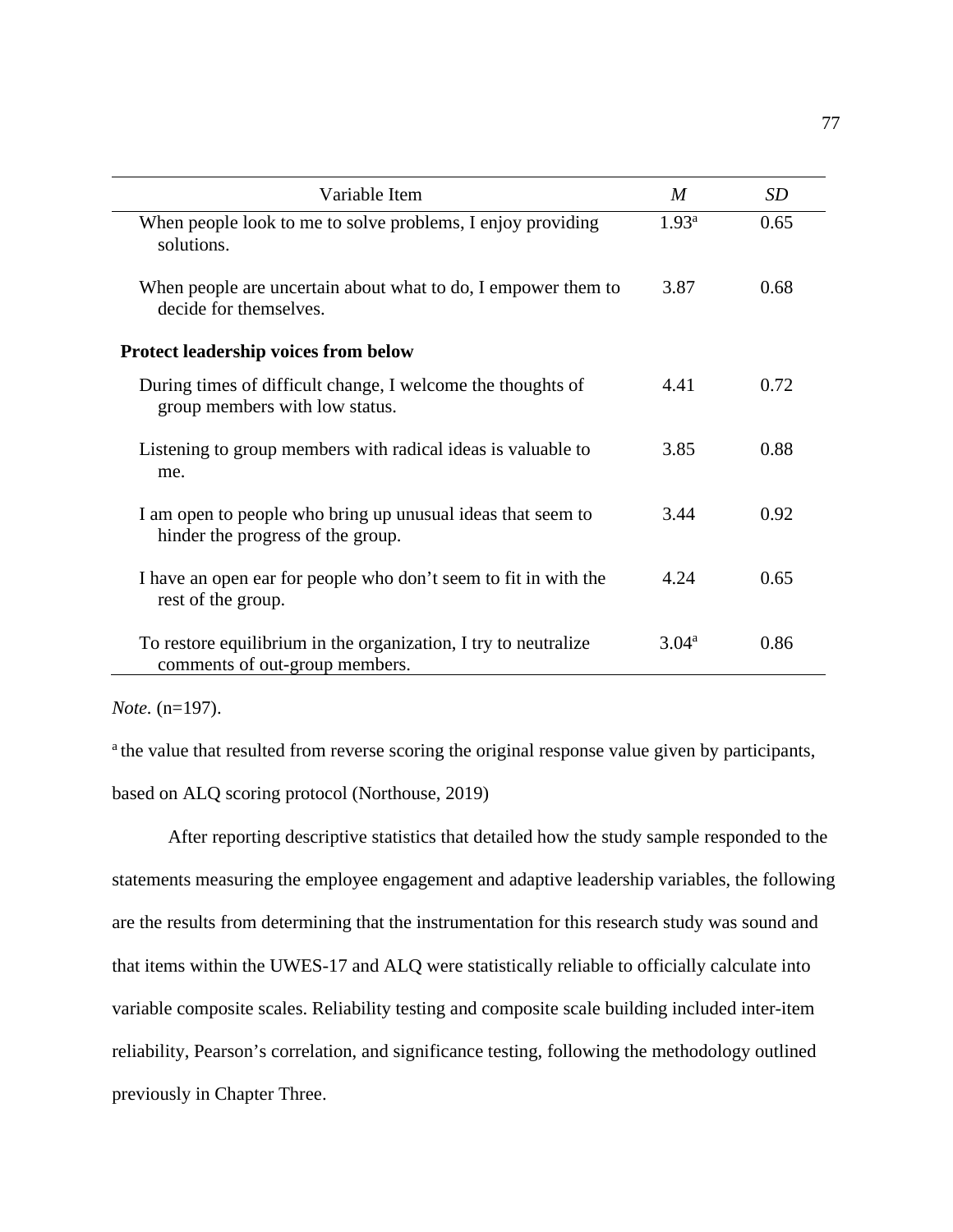# **Reliability Testing and Composite Scale Building**

Reliability statistics producing Cronbach's alpha scores and bivariate correlation detailing statistical significance were generated to test whether the individual items within each variable scale had inter-item correlation to be accurately grouped together into a calculated composite scale. In summary, for both the employee engagement and adaptive leadership variables the overall threshold used to evaluate a Cronbach's alpha as a strong correlation was 0.70 or greater, with preferred significance (*p*-values) at the 0.001 level (two-tailed). The following narrative describes the variables and their items, pertaining to each variable's internal reliability.

All 17 statements from the UWES-17 were analyzed and calculated into one variable composite scale—*Employee engagement*. The results from the inter-item correlation reliability analysis and the significance level notations produced from analyzing Pearson's correlations and *p*-values (two-tailed) of statement items on the UWES-17 are summarized as: The Employee engagement composite variable Cronbach's alpha of 0.92 had a mean score of 4.47 (0.84 *SD*  where n=197); more than half of the inter-item correlations were moderate (ranging from 0.40 to 0.69); and of the 136, every inter-item correlation was significant at the 0.001 level except for 15 correlations (six correlations were significant at the 0.01 level; two correlations were significant at the 0.05 level; and only seven correlations did not demonstrate significance). Also, if statements were to be removed from this overall Employee engagement scale, the Cronbach's alpha would decrease rather than increase, therefore this allowed for the composite scale to be calculated using all 17 statement items from the UWES-17 to create an overall total variable scale for how the study sample faired in employee engagement. Next, all 30 statements from the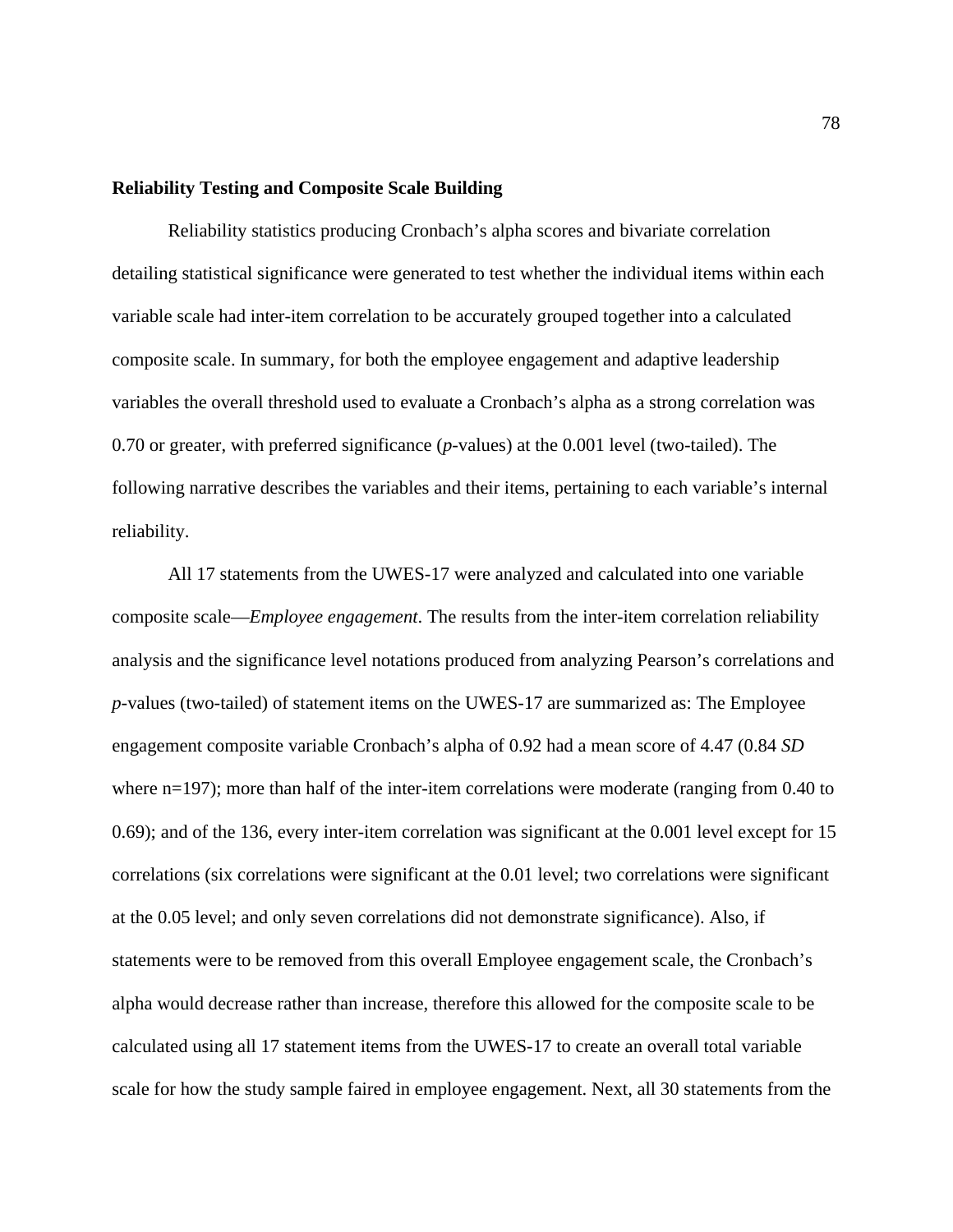ALQ were analyzed and calculated into one variable composite scale—*Adaptive leadership*. The Adaptive leadership composite produced a Cronbach's alpha of 0.76; with a mean score of 3.57 (0.29 *SD* and n=197). At least 124 of the inter-item correlations were moderate (ranging from 0.40 to 0.69); and of the numerous correlations, over 94 inter-item correlations were significant at the 0.001 level. Coincidently, according to the Item-Total Statistics, there were only four statements that if deleted the result would be a slightly higher Cronbach's alpha for the Adaptive leadership composite scale, but the alpha score would only increase by less than 0.05, thus this composite scale was calculated using all 30 statement items from the ALQ to create an overall total variable for how the study sample faired in adaptive leadership.

After thorough analysis and respect to reliability testing and composite scale building, both variables for this research study were measured using each variable's calculated composite scale (an overall employee engagement composite scale and an overall adaptive leadership composite scale) to determine the relationship and explanation of variance between engagement and leadership. The results of analysis to the first question for this current study are detailed next.

#### **Correlation Analysis: How Employee Engagement Relates to Adaptive Leadership**

Bivariate data analysis consisted of running Pearson's *r* correlation coefficient (testing for two-tailed significance) to address the first question of this research study (What is the relationship between the level of employee engagement and adaptive leadership?) As previously mentioned, for this current study results were evaluated by Laerd (n.d.) statistical norms that asserted the closer the value of  $r$  was to  $+1$  then the stronger the positive association of the variables were, and the results were analyzed by evaluating positive *r* values 0.31 to 0.50 as having medium strength of association.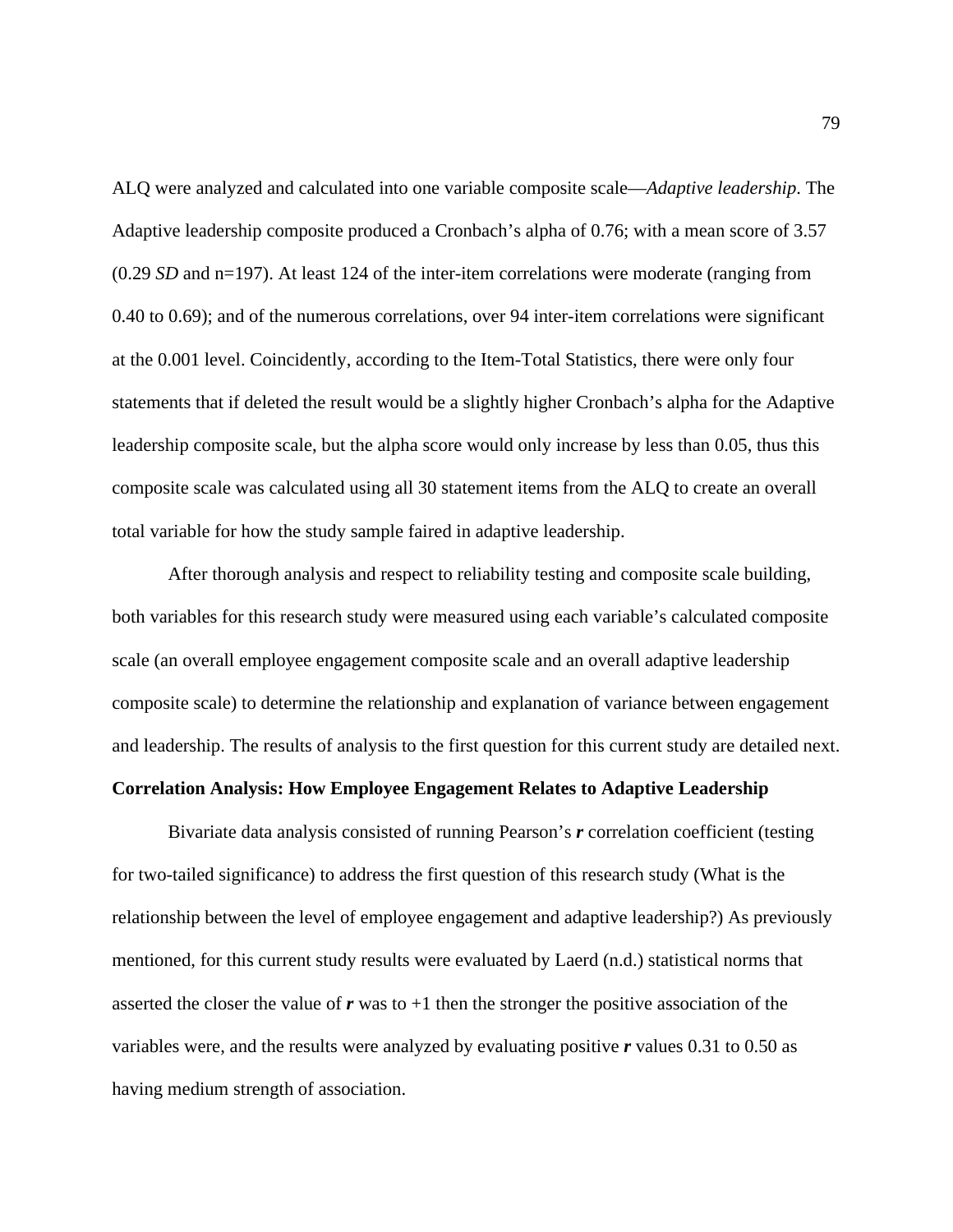Hence, the results indicated that when considering all statement items from the UWES-17 and from the ALQ, employee engagement and adaptive leadership demonstrated a medium association. This moderate correlation across the overall composite scale Employee engagement and the overall composite scale Adaptive leadership had an *r* value of 0.32 with significance at the 0.001 level. In other words, there was a statistically significant relationship that was demonstrated, indicating that engagement and leadership were moderately correlated and the strength of the relationship across the variables can be described as suitably meeting a "best fit line" representing the closeness of the correlation. Overall, employee engagement and adaptive leadership seemed to have a significant association, and the implications to this correlation are discussed in Chapter Five of this study, especially as it pertains to the second research question of this research. Accordingly, as the relationship between employee engagement and adaptive leadership can be described as moderate, this correlation allowed for further data analysis and reporting of running a regression model to determine how adaptive leadership explains the variance of employee engagement and to isolate the affect leadership had on engagement when controlling for background characteristics.

# **Regression Analysis: How Employee Engagement is Predicted by Adaptive Leadership**

A hierarchical multiple linear regression analysis was completed to determine how much variation of employee engagement could be explained by adaptive leadership. The results from the regression models were favorable with an overall model that was fit and demonstrated significant functionality. The  $\mathbb{R}^2$  yielded from the first step of the regression analysis (I.e. model one) was 0.231 and was statistically significant, thus the demographic and background characteristics of the study sample explained 23% of the variation of employee engagement. As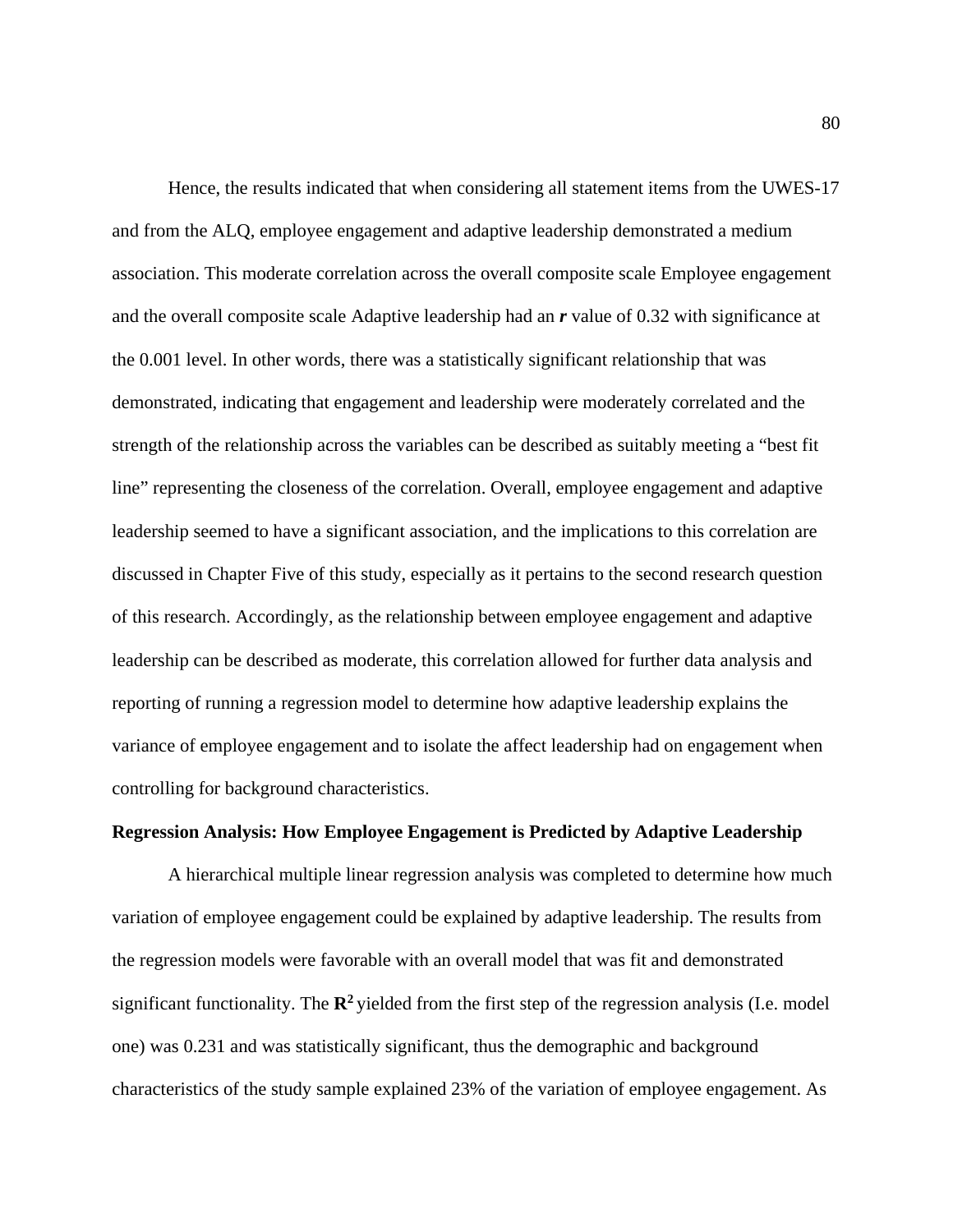step one from the HRM yielded a decent model with just the control variables in and of themselves, model two advanced these findings with an even better model where all of the scores improved. Step two from the HRM yielded an even higher *R* square value of 0.288 that was suitably statistically significant. This meant that even after accounting for various background factors of participants of the study sample, an additional 5%, or, almost 30% of the variance in employee engagement could be explained by adaptive leadership. Most notably, there was statistical significance at the 0.001 level for the **R2** value of both model one and model two. Also, the *F* change that increased by 10 points from steps one to two depicted how the change in the *R* square from model one to model two was too significant. Overall, it was obvious that just by the way people are/ participants' background characteristics told a lot about how they might be engaged as employees, but when the adaptive leadership component was included there was an even better set of predictors of people's engagement as employees. In other words, regardless of participants' characteristics, adaptive leadership was above and beyond a high predictor of employee engagement. These results demonstrated that there was something interesting and important taking place with adaptive leadership as it related to employee engagement. And with over a quarter of the variance in employee engagement being explained by adaptive leadership (and participants' characteristics), the *B* coefficients also demonstrated promising results.

After comparing the results from the partial model (I.e. step one of the HRM consisting of the control variables only) to model two, there were no changes in any of the coefficient values from steps one to two that warrant discussion. More so, only values that demonstrated statistical significance are worth mentioning before reporting final results of the adaptive leadership variable of interest. The only two control variables with *B* values from both model one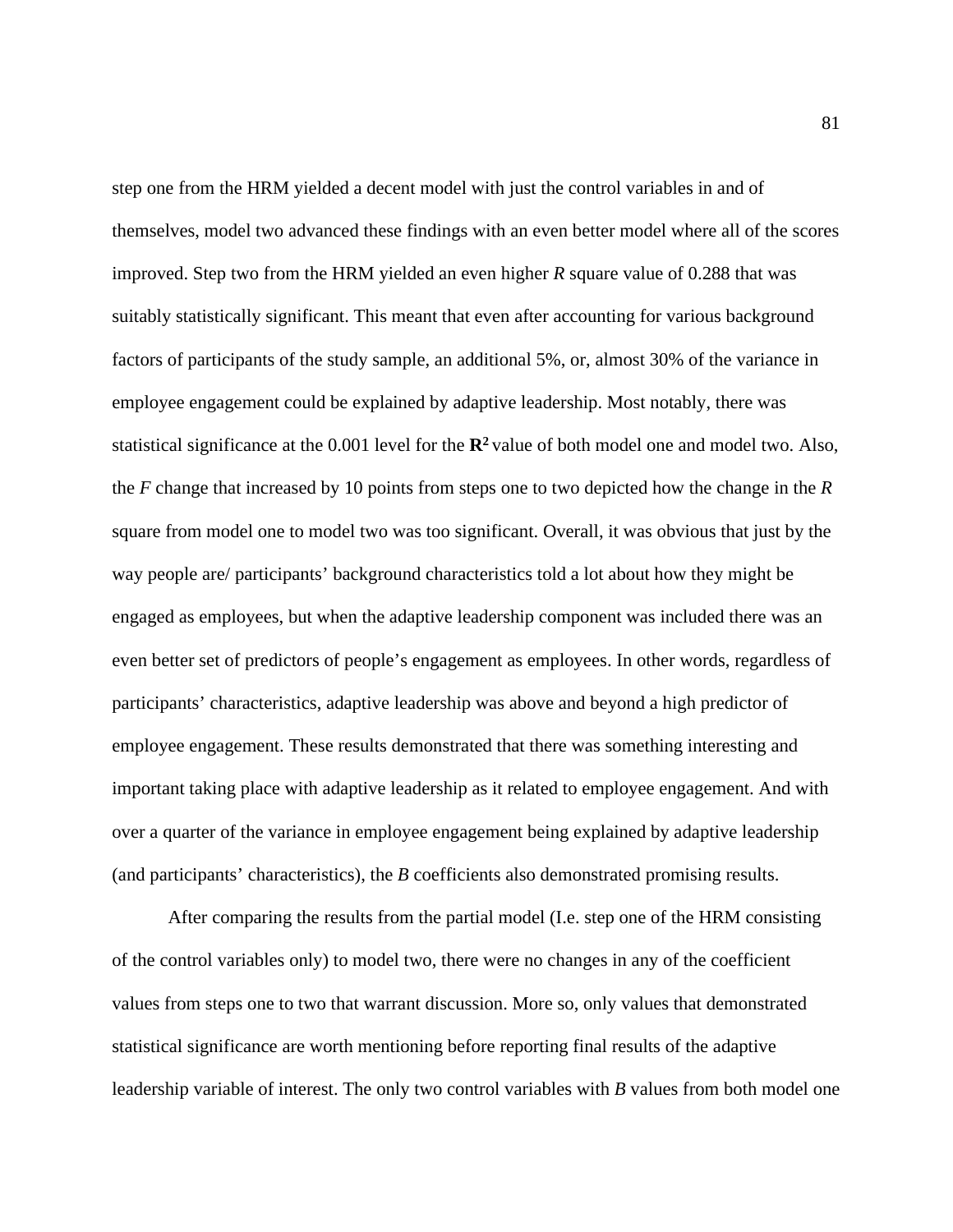and model two that demonstrated statistical significance as predictors of engagement were age and job title/position. Specifically, for job title/position a significant *B* value was only yielded for the participants who were mid/coordinator level. When holding all other variables constant, the results were as follows: As age increased, this background variable accounted for a 0.26 increase and explanation of employee engagement; and with a -0.47 *B* value, participants who were mid/coordinator level had less engagement. In other words, the older participants of this sample were, the higher their level of engagement was; and participants of mid-level status were less engaged (or had the least amount of engagement) when compared to people who were not mid/coordinator level. For every one-unit change in employee engagement, there was an additional predictive value of 0.26 age-units. Thus, the coefficient value indicated that age demonstrated a minor contribution with a general pattern that was relatively small but a significant predictor of engagement among the sample. For employee job title/position, being a mid-level/coordinator employee was a significant predictor of having a lower amount of engagement. However, as participants' characteristics were appropriately recoded and arranged into dummy variables (per the methodology outlined in Chapter Three of this study) and as there were only two categorical factors that demonstrated significant prediction of engagement, this meant that overall characteristics alone were not significant in predicting engagement. These results were favorable as the idea behind this current research was that engagement and leadership should be harnessed among *all* people, leading to the final and most significant report of the results.

The variable that yielded the largest statistically significant predictive power in explaining employee engagement was the variable of interest, adaptive leadership. For every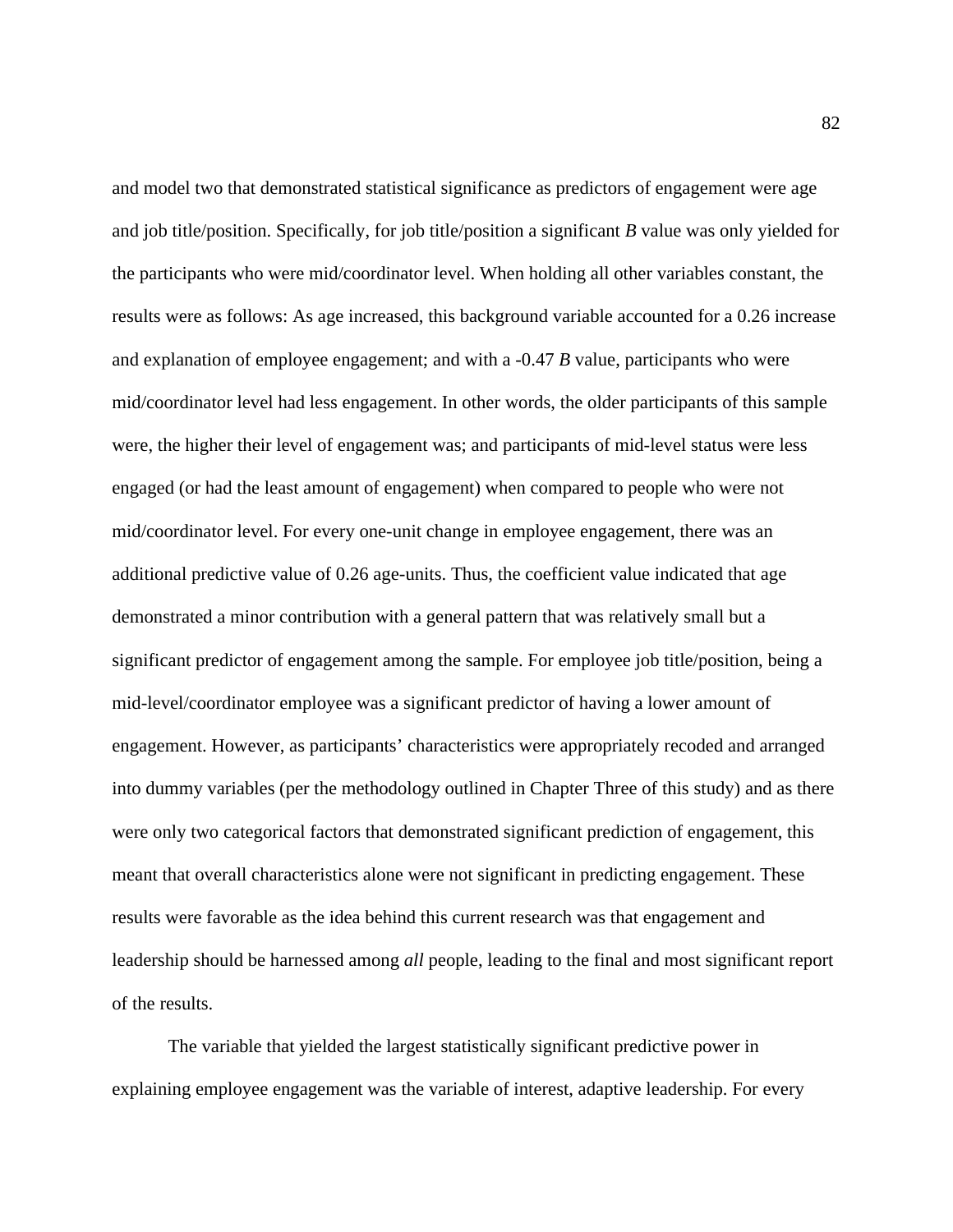one-unit increase in adaptive leadership, the model predicts a 0.72-point increase in employee engagement, and this effect demonstrated statistical significance. The adaptive leadership coefficient value of 0.72 was higher than the remaining *B* values of both models, hence when reviewing and comparing all other *B* values (I.e. the control variables), adaptive leadership was the biggest predictor that was significant. In other words, when controlling for other factors that could affect employee engagement, participants who had higher levels of adaptive leadership were more likely to have higher levels of employee engagement. And although the leadership variable was the strongest predictor and most significant, it was not likely that this variable was taking over the explanatory power of alternate variables especially as there was not a change in significant variables from models one to two aside from additional power added from adaptive leadership. Consequently, when controlling for "everything that is not adaptive leadership" the two main variables of this research study, engagement and leadership demonstrated a connection. This result enhanced the aim of this study and warrants the exclamation that it was not by chance that adaptive leadership relates and explains employee engagement. Moreover, the regression analysis from this study furthered points made during initial data analysis that first described the correlation between engagement and leadership. Meaning, when focused on the relationship between employee engagement and adaptive leadership, the hierarchical multiple linear regression modeled how participants' characteristics did (or, did not) significantly influence the relationship leadership had on engagement. When considering adaptive leadership, there was a unique contribution to employee engagement, which was the relationship factor that was the strongest and most relevant in this study.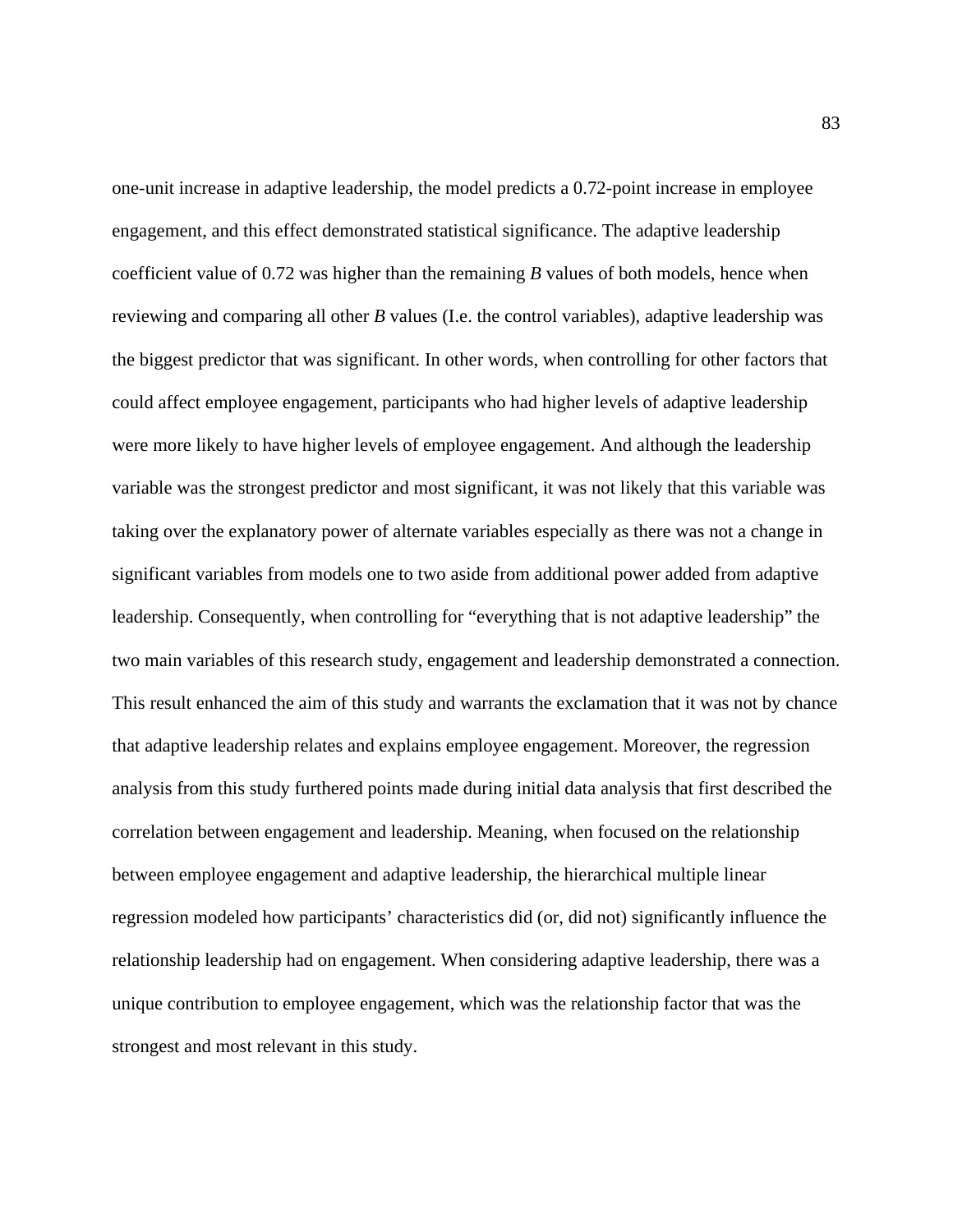Finally, Table 6 shows the results from the HRM and the significant findings that were shared. Moving forward the interpretation of the results, implications and consideration for future research are shared in the next and final Chapter Five of the study.

# **Table 6**

*Hierarchical Multiple Linear Regression Analysis Results Explaining the Variance for Employee Engagement* 

| Employee                     |                       | Model 1                  |                          | Model 2               |                   |                  |             |
|------------------------------|-----------------------|--------------------------|--------------------------|-----------------------|-------------------|------------------|-------------|
| Engagement                   | $\boldsymbol{B}$      | SE B                     | $\boldsymbol{p}$         | B                     | SE B              | $\boldsymbol{p}$ | $\Delta F$  |
| Step 1                       |                       |                          |                          |                       |                   |                  | $5.574***$  |
| Constant                     | 3.51                  | 0.31                     | 0.00                     | 1.08                  | 0.69              | 0.12             |             |
| Gender <sup>a</sup>          | 0.16                  | 0.12                     | 0.17                     | 0.18                  | 0.11              | 0.13             |             |
| Race <sup>b</sup>            | $-0.01$               | 0.13                     | 0.93                     | 0.03                  | 0.13              | 0.84             |             |
| Age                          | $0.28^{\ast\ast\ast}$ | 0.06                     | 0.00                     | $0.26^{\ast\ast\ast}$ | 0.05              | 0.00             |             |
| Education BA (ref) $\degree$ |                       |                          |                          |                       |                   |                  |             |
| Education MS <sup>c</sup>    | 0.10                  | 0.12                     | 0.42                     | $-0.03$               | 0.12              | 0.79             |             |
| Education Doc. <sup>c</sup>  | 0.04                  | 0.19                     | 0.82                     | $-0.06$               | 0.19              | 0.76             |             |
| No. years at university $d$  | $-0.03$               | 0.09                     | 0.76                     | $-0.03$               | 0.09              | 0.76             |             |
| Position mid-coordinator     | $-0.47**$             | 0.14                     | 0.00                     | $-0.44***$            | 0.14              | 0.00             |             |
| Position managerial role     | $-0.25$               | 0.14                     | 0.07                     | $-0.23$               | 0.14              | 0.10             |             |
| Position DDD-exec. (ref) $e$ | $\qquad \qquad -$     | $\overline{\phantom{0}}$ | $\overline{\phantom{a}}$ | $\qquad \qquad -$     | $\qquad \qquad -$ |                  |             |
| No. years within dept. $d$   | $-0.06$               | 0.10                     | 0.58                     | $-0.06$               | 0.10              | 0.54             |             |
| Supervisory role f           | 0.02                  | 0.04                     | 0.67                     | 0.00                  | 0.04              | 0.95             |             |
| Step 2                       |                       |                          |                          |                       |                   |                  | $15.005***$ |
| Adaptive Leadership          |                       |                          |                          | $0.72***$             | 0.19              | 0.00             |             |
| Model $R^2$                  | .231                  |                          |                          | .288                  |                   |                  |             |
| Degrees of freedom           | 10                    |                          |                          | 11                    |                   |                  |             |
| $F$ statistics               | $5.574***$            |                          |                          | $6.813***$            |                   |                  |             |

*Note.* (n=197). *B* = unstandardized beta; *SE B* = standard error for the unstandardized beta;  $R^2$  =

R Square;  $\Delta F = F$  Change.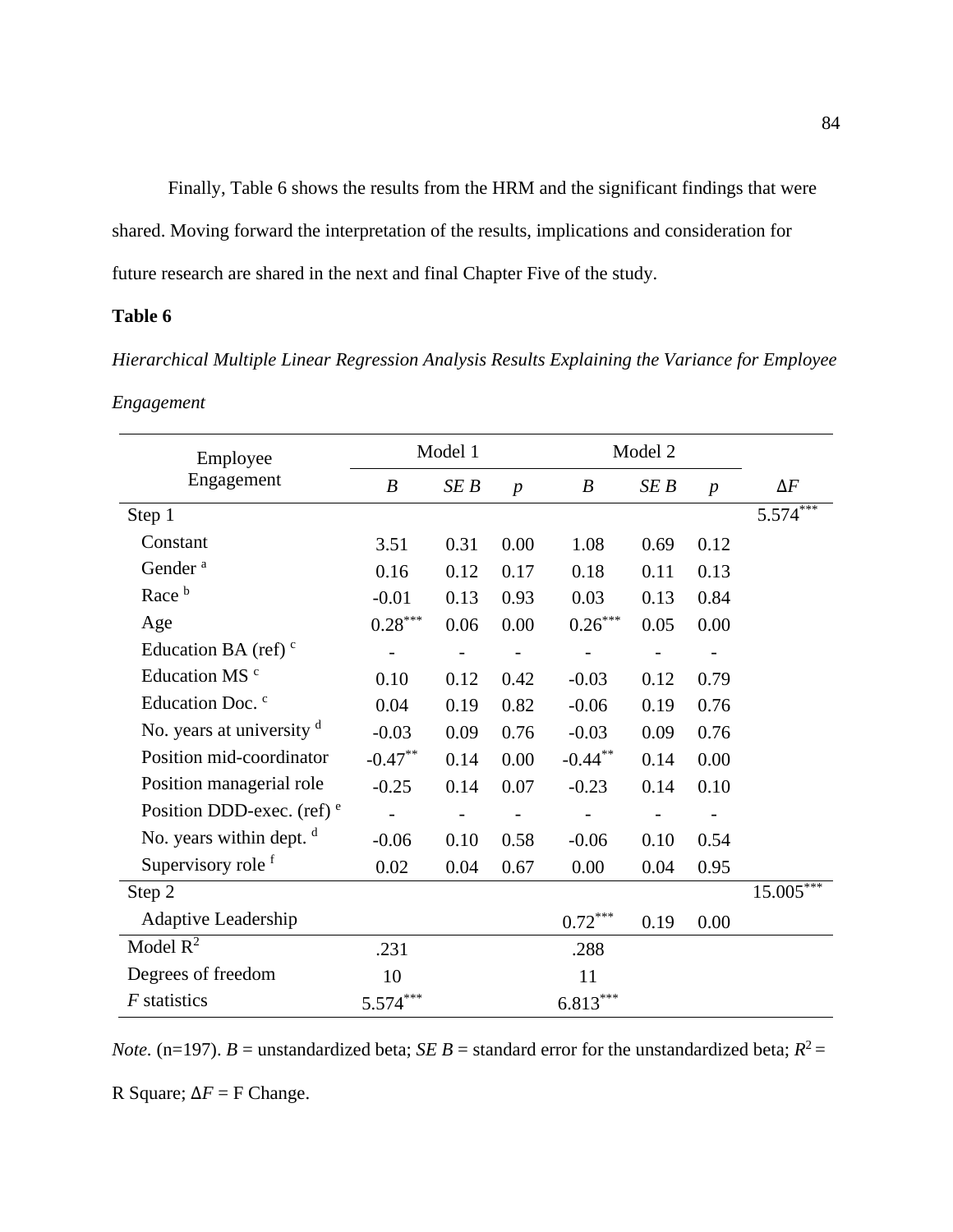<sup>a</sup> Gender = accounts for two groups of gender identity,  $1 =$  female and  $0 =$  not female. <sup>b</sup> Race = accounts for two groups of races,  $1 =$  people of color and  $0 =$  not people of color. <sup>c</sup> Education BA was the reference category of participants who have earned a Bachelor's degree; Education MS was  $1 =$  participants who have earned a Master's degree and  $0 =$  those who do not have/do not only have a MS degree; Education Doc. was  $1 =$  participants who have earned a Doctoral degree and  $0 =$  those who do not have a Doctoral degree. <sup>d</sup> No. years = referred to number of years participants have been employed at the University and within their current working department. e Position DDD-executive was the reference category of participants who were Dean/Director/Department Head or AVP/VP Executive level employees. <sup>f</sup> Supervisory role = accounted for participants who supervise other employees within the University.

\*\*  $p < 0.01$ . \*\*\*  $p < 0.001$ .

# **Chapter Summary**

This chapter reported the results of the data collected during this research of the descriptive statistics that described the participants of the study sample and the results of Pearson's bivariate correlations to determine and analyze a statistically significant relationship between two variables measuring dimensions of employee engagement and adaptive leadership. Overall, the results indicated that employee engagement and adaptive leadership did have a moderate relationship, and furthermore a hierarchical multiple linear model demonstrated very successful results from the regression analysis. An HRM had the statistical ability to handle control variables and isolate the effect between the two variables in question. Hence, even after accounting for background characteristics of participants from the study sample, adaptive leadership on its own was an additional bonus predictor explaining the variance of employee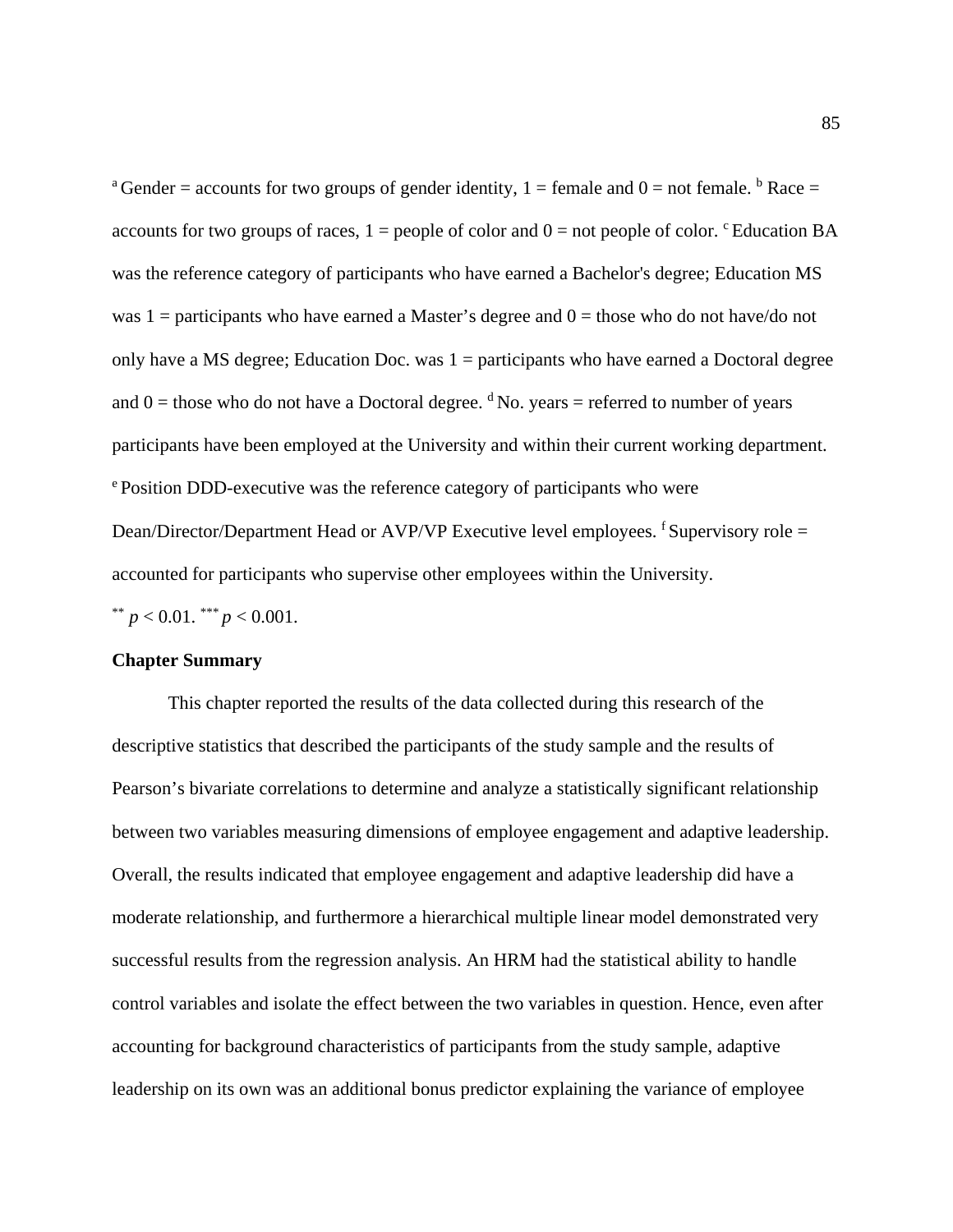engagement. The next and final chapter of this study discusses how the results of this research were interpreted and asserts implications for future directions on engagement and leadership.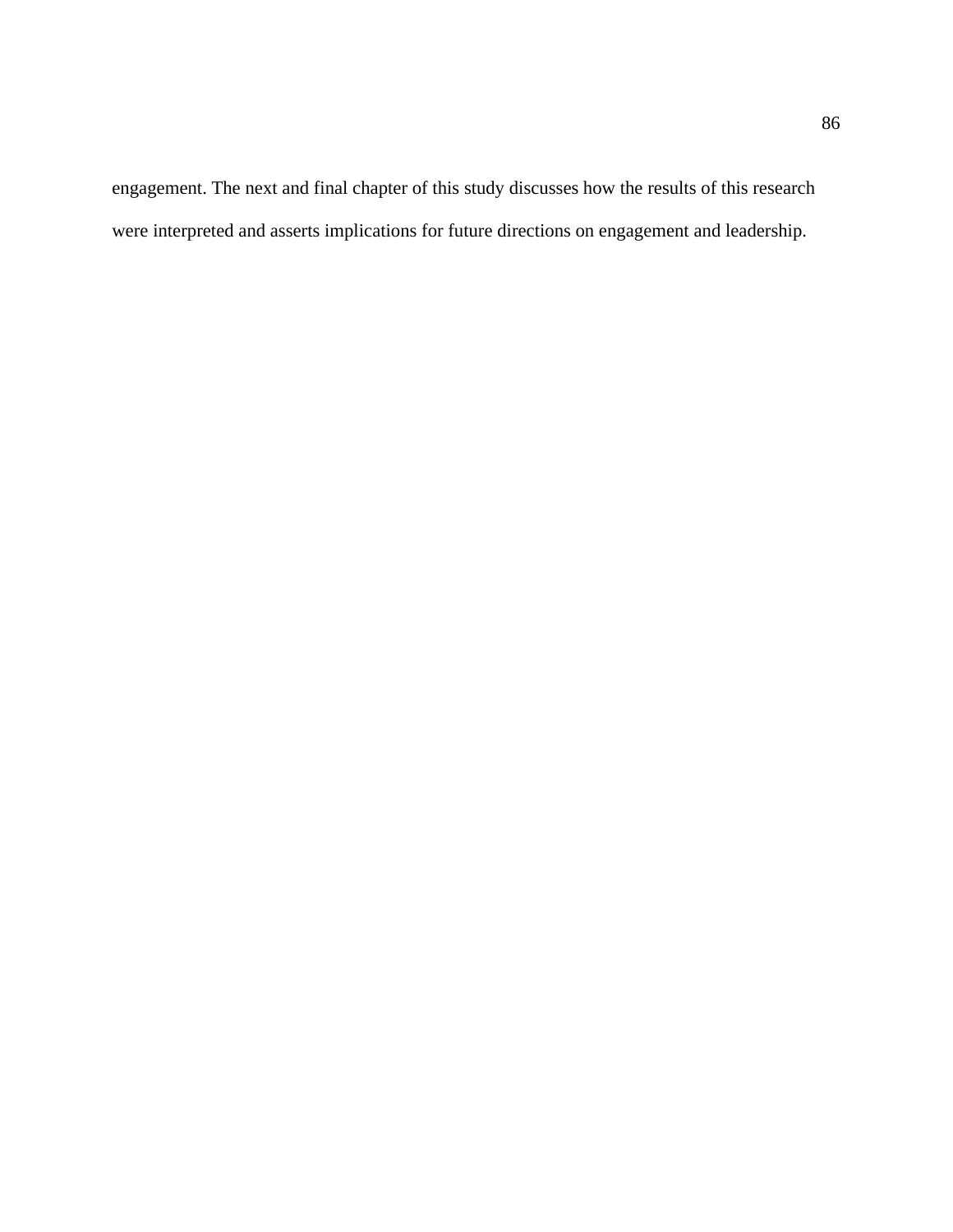### **Chapter 5: Discussion**

Over the past few decades public American universities experienced a drastic decrease in the financial support that they received from their state, where less state support resulted in institutions increasing the cost of college that students and their families became responsible for paying (Thelin, 2011). The rising cost of a public college education prompted higher education governing boards to implement accountability practices such as performance-based funding policy to ensure universities were effectively and efficiently meeting the needs of students. Accountability and performance measures have pressured institutions to remain productive, where it was relevant to consider how university employees were remaining engaged with the work that they do but also how employees were being adaptive to demanding challenges presented to them. More so, research has shown that higher employee engagement levels lead to higher levels of productivity within organizations (Bouckenooghe, Devos, & Van den Broeck, 2010; Nimon & Zigarmi, 2015), and literature has shown how employees exude leadership has been crucial to the performance of individuals and their organizations (Bolman & Deal, 2017; Humphrey, 2014). Furthermore, the adaptive leadership model was developed (Heifetz, et. al., 2009) for scholars and practitioners to consider ways that individuals can practice leader behaviors that mobilize themselves to tackle tough challenges and thrive in any situation. Relatively, as higher education's accountability and performance measures have challenged universities (Heller, 2011) and as there was a negative impact to a public state university within the state of Florida (FSUS, n.d.), it was essential to explore the constructs of employee engagement and adaptive leadership. Hence, the purpose of this study was to determine the relationship of employee engagement and adaptive leadership where two research questions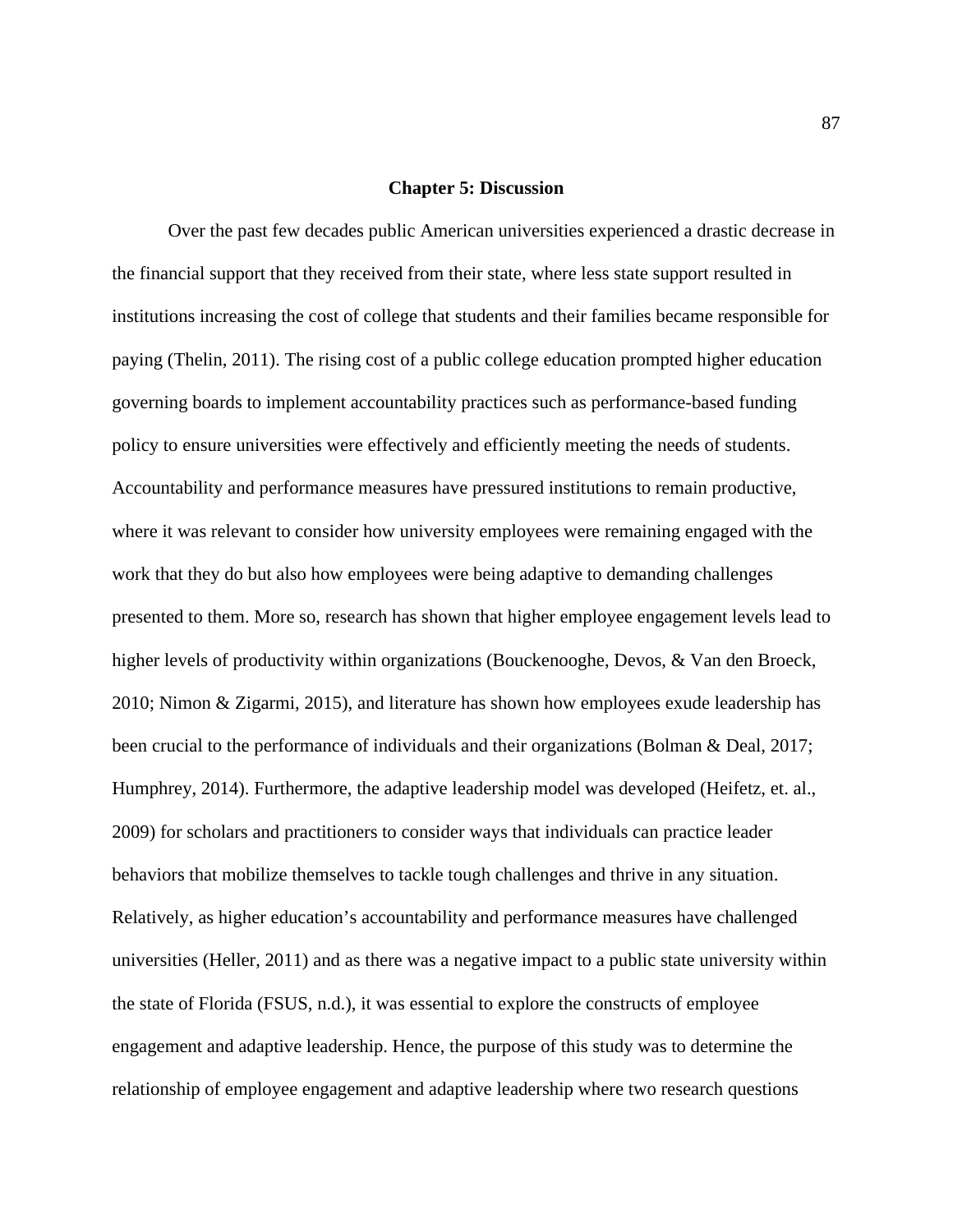guided this inquiry: 1) What is the relationship between the level of employee engagement and adaptive leadership among employees? and 2) How much of employee engagement can be explained by adaptive leadership when controlling for background characteristics of employees? This research study assessed the efforts of university employees, and specifically how employee engagement and adaptive leadership could be understood and implemented as models and workforce strategies to drive successful performance within institutions. Also, this study informs key stakeholders (including university employees themselves) who are interested in implementing efficient university performance measures and who are interested in increasing engagement among university employees while using effective leadership strategies for the betterment of higher education administration. In result, this final chapter of this research study further explores the findings from this study; discusses applications of the findings; and recommends direction for future research.

# **Findings from Research Questions and Implications**

To answer the first research question of this study, a Pearson's correlation analysis was completed and analyzed to determine the strength of the relationship between the two variables employee engagement and adaptive leadership. The analysis and results indicated that together, engagement and leadership demonstrated a medium correlation with a Pearson's *r* of 0.32 significant at the 0.001 level. Although both constructs can each be considered a positive workforce strategy (Pandey & David, 2013; Mrig & Sanaghan, 2019), engagement and leadership were only moderately related thus could be further analyzed and explained as separate constructs that could then be framed together. Hence, the second research question of this study involved completing a hierarchical multiple linear regression, where step one of the model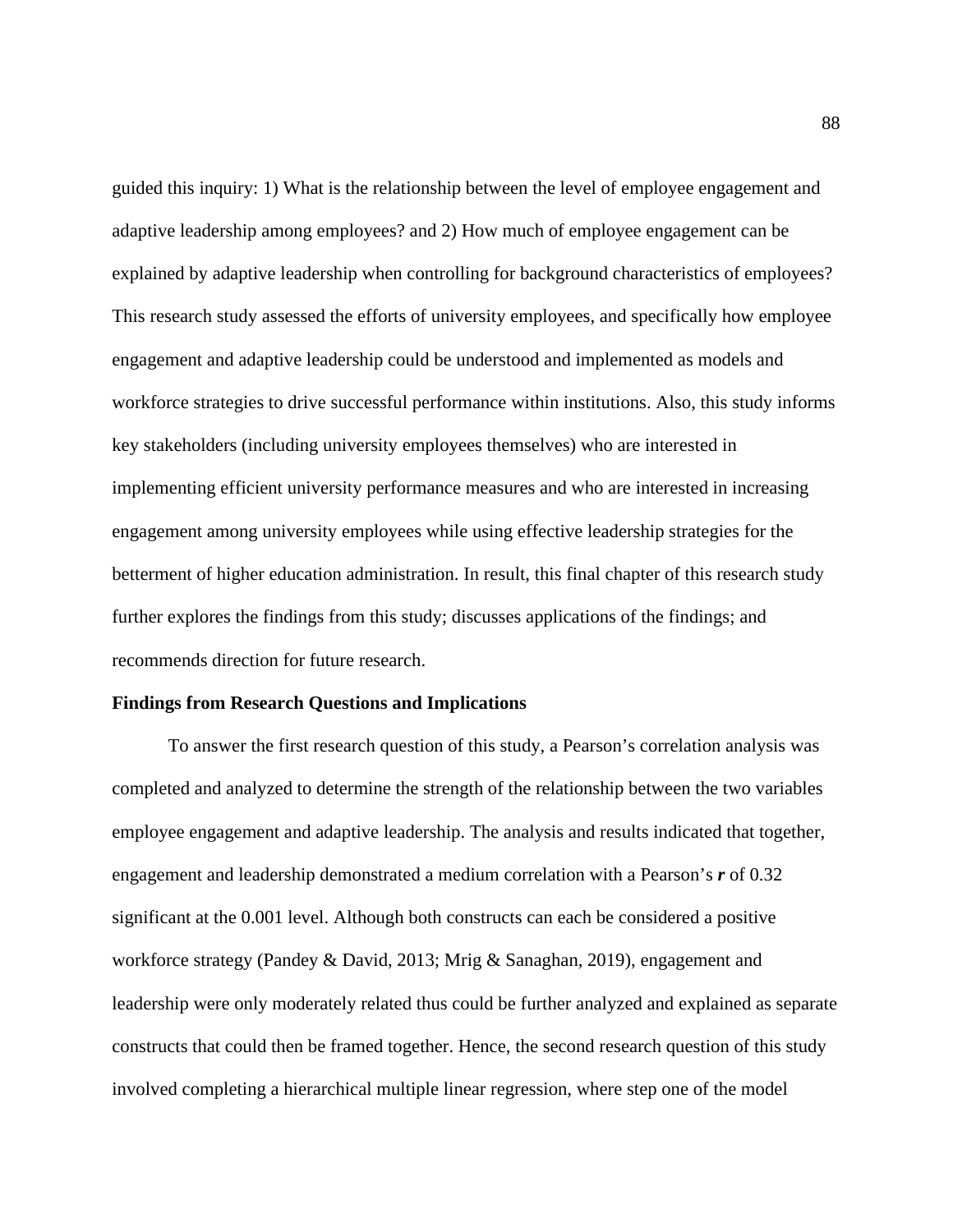considered how demographic and background characteristic control variables may have explained employee engagement and then step two of the model introduced the main variable in question, adaptive leadership. The regression analysis demonstrated a statistically significant model fit, where control variables alone explained 23% of the variance in engagement, and the **R2** of the second model was even more statistically significant. Along with including characteristic factors, it was found that adaptive leadership explained more than a quarter of employee engagement with an  $\mathbb{R}^2$  of 0.289. More importantly, the coefficient values indicated that only two control variables demonstrated significance in predicting employee engagement (age and a mid-level job title), but the highest predictor variable that had the most statistical power in predicting employee engagement was indeed adaptive leadership. As such, the discussion focuses on the isolated effect between engagement and leadership, while recommendations for future research are drawn from the appearance of additional significant variables to study further.

Of the study sample, as adaptive leadership increased, employee engagement increased by 0.72, and this increase was statistically significant at the 0.001 level. Moving forward, the results of this study and attention to previous literature can now add to the topic of this completed research study, regarding how university employees may foster employee engagement and use adaptive leadership to solve problems of practice with the aim of managing productivity and reaching outcomes, striving in performance, remaining accountable, and ultimately receiving financial state support. The implications to discuss from the findings involves synthesizing practical levels of both engagement and leadership that were manifested during this study and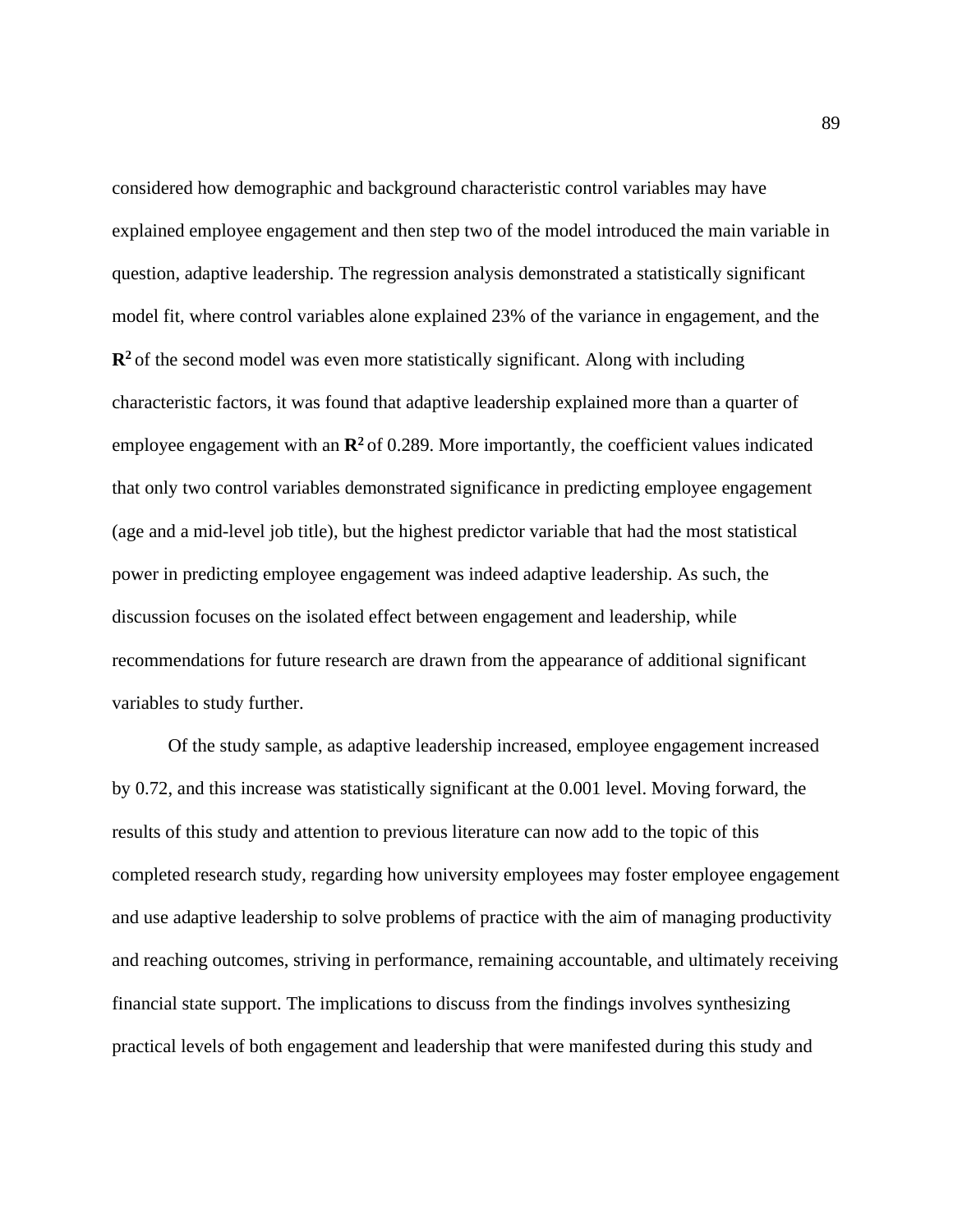suggests how the results are meaningful according to the University environment and the employees of this study.

# *Implications of Practical Levels of Employee Engagement*

The first section of the survey for this study consisted of 17 questions/statement items that measured the first construct of this research, employee engagement. For this study, employee engagement was further contextualized by concepts of vigor, dedication, and absorption, and participants' responses to the 17 Likert scaled engagement items produced descriptive statistics (specifically mean scores) ranging from 0 - Never to 6 - Always/Every day. Accordingly, for data analysis the mean scores were analyzed and reported-on to describe the frequency and average responses participants selected to answer to the engagement statements. Now, these mean scores can be further synthesized to draw implications on how the study sample assessed their practical levels of being in a positive, fulfilling, work-related state of mind that is a persistent and pervasive affective-cognitive state not focused on any particular object, event, individual, or behavior—otherwise known as an engaged employee. Relatively, the implications of how the study sample faired on their levels of employee engagement are relevant to previous literature that established norms on how to discuss and interpret the results after administering the UWES-17.

Schaufeli and Bakker (2004) developed the engagement scale to provide scholars and practitioners with an instrument that can measure and assess the vigor, dedication, and absorption dimensions and the overall variable of employee engagement. Specifically, their seminal research established scoring norms that uses the mean scores and scoring percentages to interpret participants responses into very low, low, average, high, and very high categories of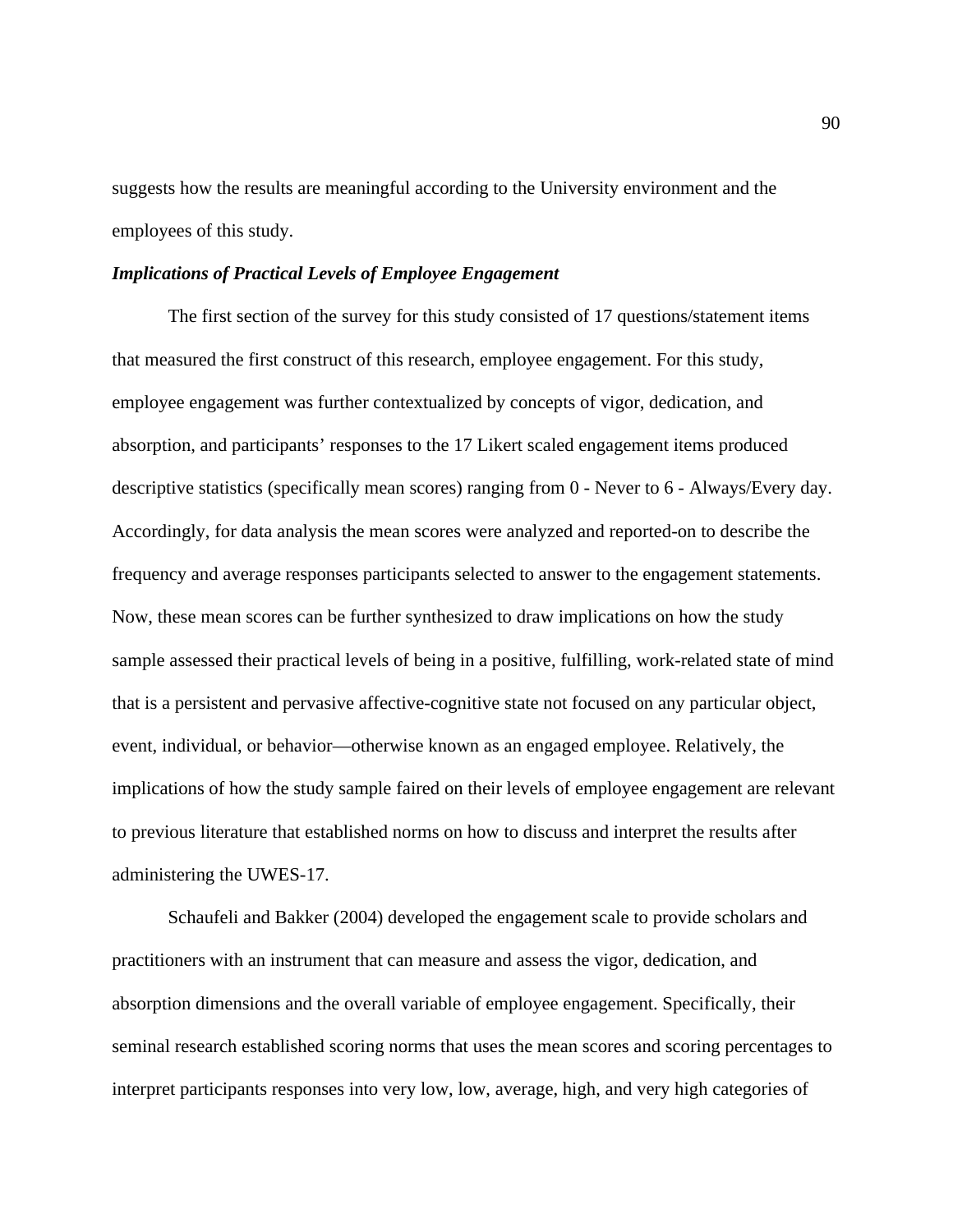employee engagement. Aligning with seminal research, overall participants of this study were found to be average in their levels of employee engagement (Schaufeli & Bakker, 2004). And as vigor referred to energy, resilience, willingness, and persistence; dedication referred to enthusiasm, pride, meaning, and inspiration; and absorption referred to being happily immersed in work, the results imply that on average participants preserved and persisted in the work that they do despite their challenges.

These average levels of employee engagement were consistent with previous research that demonstrated staff who hold administrative roles within organizations and student affairs professionals tend to be moderately engaged within their respective environments (Shuck, 2010; Hempfling, 2015). Furthermore, using the data from this research study, implications of an average engagement level for participants of this study sample who are working under performance directives are plausible especially when acknowledging the recent efforts made from the University associated with this study. Specifically, over the past few years the University has instilled numerous processes to align the efforts of staff where for instance published annual reports now demonstrate sections directed to the performance-based funding metrics while events hosted for students are now designed to target specific outcomes that increase student success (UNF, n.d.). These implications and context begin to inform ways that university employees can apply the findings of this research. For example, employees would benefit from streamlining processes that capture efforts that are being taken to ensure departments across the University are adhering to the funding metrics. Ideally, having a template that employees should use when creating and hosting student events, or, investing in an integrative enterprise management system that tracks and reports business intelligence and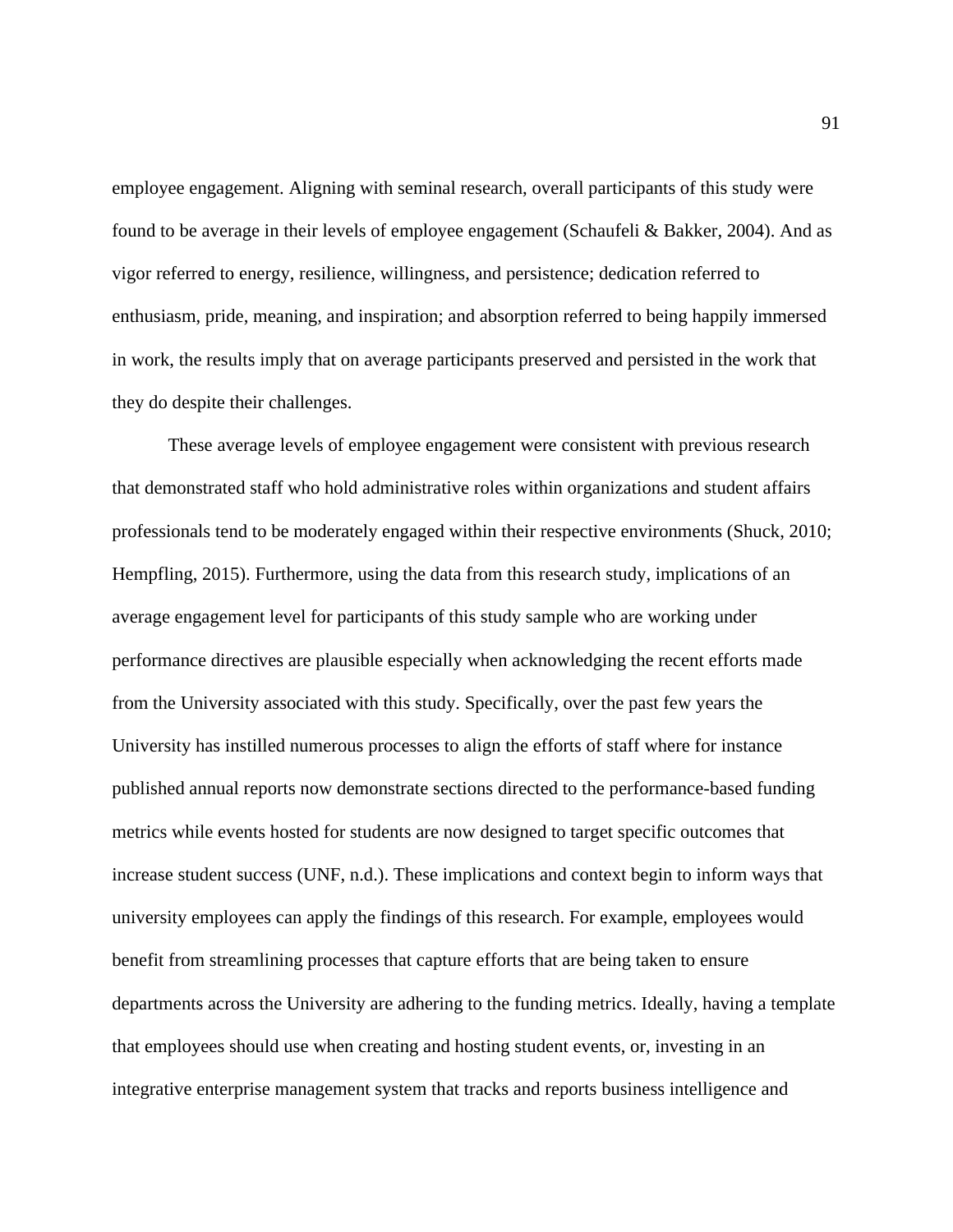student data on matters concerning academic advising and how students are progressing towards graduation for instance, are just a couple of ways university practitioners can increase their intentionality with ensuring their efforts align with the target performance for their institution. Furthermore, these implications on employee engagement relate to the implications of adaptive leadership.

# *Implications of Practical Levels of Adaptive Leadership*

The second section of the survey for this study consisted of 30 questions/statement items that measured the second construct of this research, adaptive leadership. For this study, adaptive leadership was further contextualized by practical leader behaviors that individuals can perform, and participants' responses to the 30 Likert scaled leadership items produced descriptive statistics (specifically mean scores) ranging from 1 - Strongly disagree to 5 - Strongly agree. Accordingly, for data analysis the mean scores were analyzed and reported on to describe the frequency and average responses participants selected to answer to the leadership statements. Now, these mean scores can be further synthesized to draw implications on how the study sample assessed their practical levels of being able to see complexities, identify challenges, regulate calmness, maintain attention, empower others, and accept contributions from all colleagues—otherwise known as an adaptive leader. Relatively, the implications of how the study sample faired on their levels of adaptive leadership are relevant to previous literature that established norms on how to discuss and interpret the results after administering the ALQ.

Northouse (2019) developed the leadership scale to provide scholars and practitioners with an instrument that can measure and assess the six leader behaviors that individuals should implement into practice to demonstrate the dimensions of the adaptive leadership model.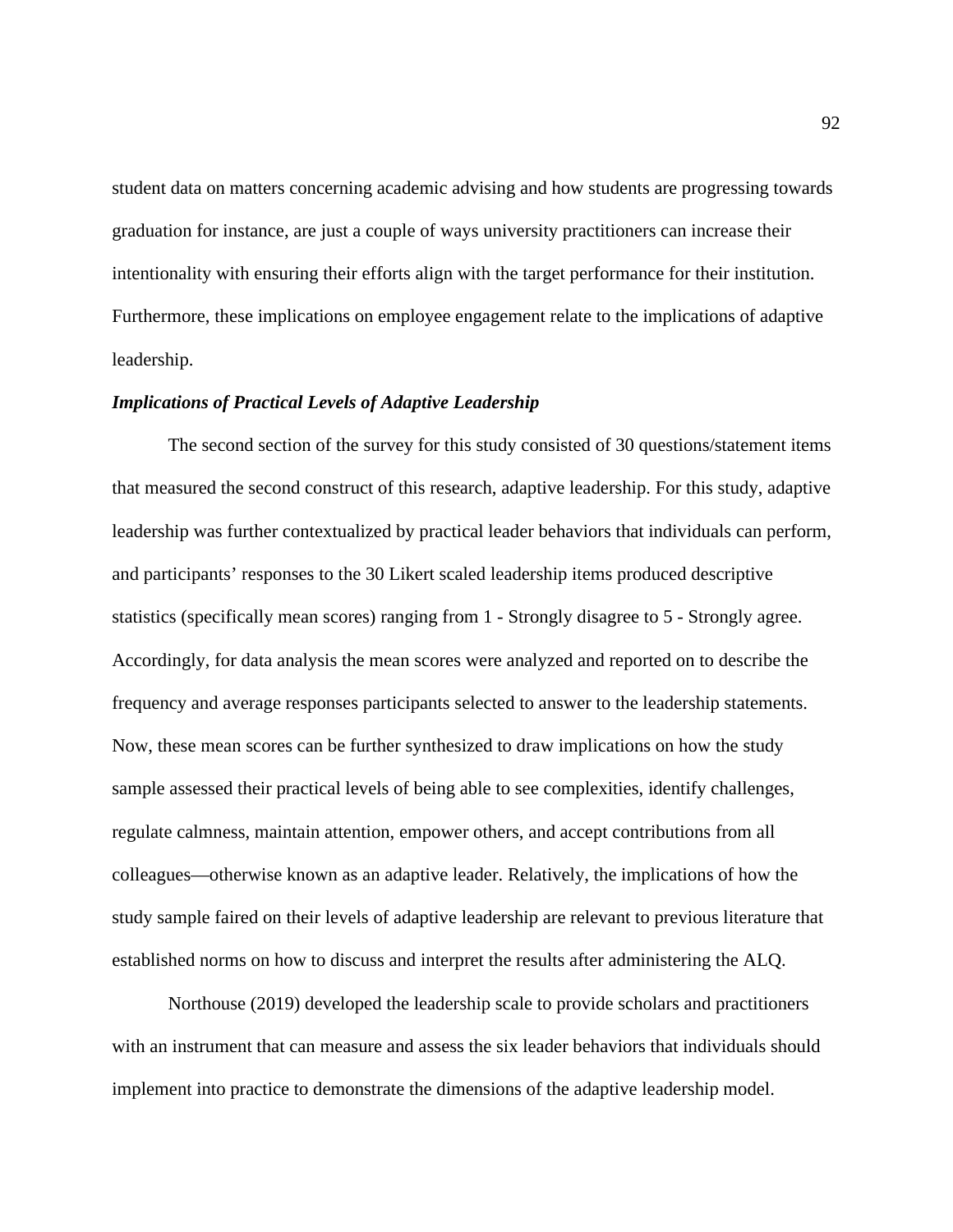Specifically, the seminal research established scoring norms that uses the summed mean scores and scoring percentages to interpret participants responses into a high range, moderately high range, moderately low range, and low range. Aligning with seminal research, overall participants of this completed study were found to be moderately high in their inclination to exhibit adaptive leadership behaviors (Northouse, 2019). Having a moderately high score in adaptive leadership speaks to participants' skill in engaging an emotional capacity that gives individuals the ability to work thru challenges, and based on the results of this study it can be implied that this skill can be related to participants' emotional commitment exuded through their employee engagement. Furthermore, having a moderately high score in leader behavior actions that demonstrate how participants are maintaining disciplined attention can also relate to employee engagement, as this behavior speaks to how participants have the ability to remain focused and concentrate on organizational issues. Also, it can be implied that university employees who were moderately high in their adaptive leadership also have the ability to see the bigger picture and welcome ideas from all peers especially while the organization is undergoing issues.

Overall, the study sample appeared to have a thriving adaptive leadership capacity and previous studies have demonstrated that when individuals deploy adaptive leadership energy and involvement levels increase, communication increases, and shared responsibility makes work more meaningful (Serrano & Reichard, 2011; Shuck & Herd, 2012). Additionally, the synthesis and implications of the levels of engagement and leadership, and the relationship yielded from this study become more impactful given additional context of the challenging environment that participants of this study were involved in. For instance, employees working at the University involved in this study were working against performance metrics that were counterintuitive to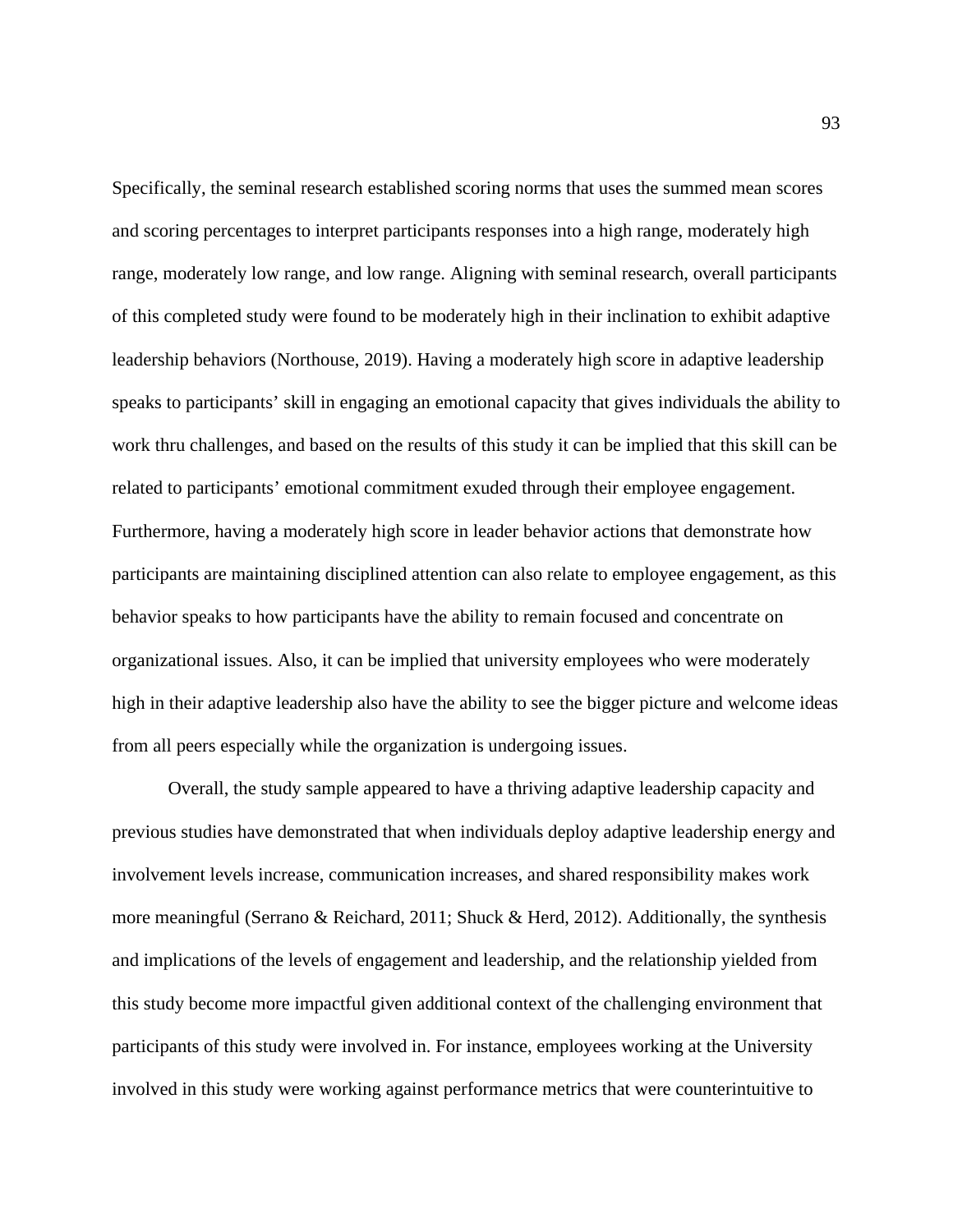their University mission and purpose (Cornelius & Cavanaugh, 2016). And as a smaller, regional institution, the University had to compete with larger, research I, flagship institutions where it seemed as if the competition was destined to succeed when performance-based funding was implemented into the state university system. Being an employee at the University associated with this study meant that participants may have been engaged in numerous on-going meetings, University-wide Town Hall conversations, and these employees would have especially seen changes in practices of requirements to document and chart their efforts to ensure student outcomes were attained. Hence, this context makes it more plausible, to why university employees are adaptive in their environment. With average and moderate levels of both engagement and leadership, the findings from this study can be interpreted into applicable action items that employees should explore and discuss.

# **Application of the Findings**

This study suggested that adaptive leadership is a significant predictor of employee engagement. With this information, it is imperative that university employees apply these findings to their working environment with the intention of remaining engaged and adaptive through change and challenge presented to them. More so, there have been studies that imply what factors increase levels of engagement (Pandey & David, 2013; Truss, et. al., 2013), however the application of the findings from this research can be narrowed down on how to embed an adaptive leadership model into institutions seeking to thrive. There are key examples of what an adaptive leadership model could resemble given the context of this study, where these next suggestions provide a reasonable protocol that employees can follow to instill meaningful practices into the work that they do.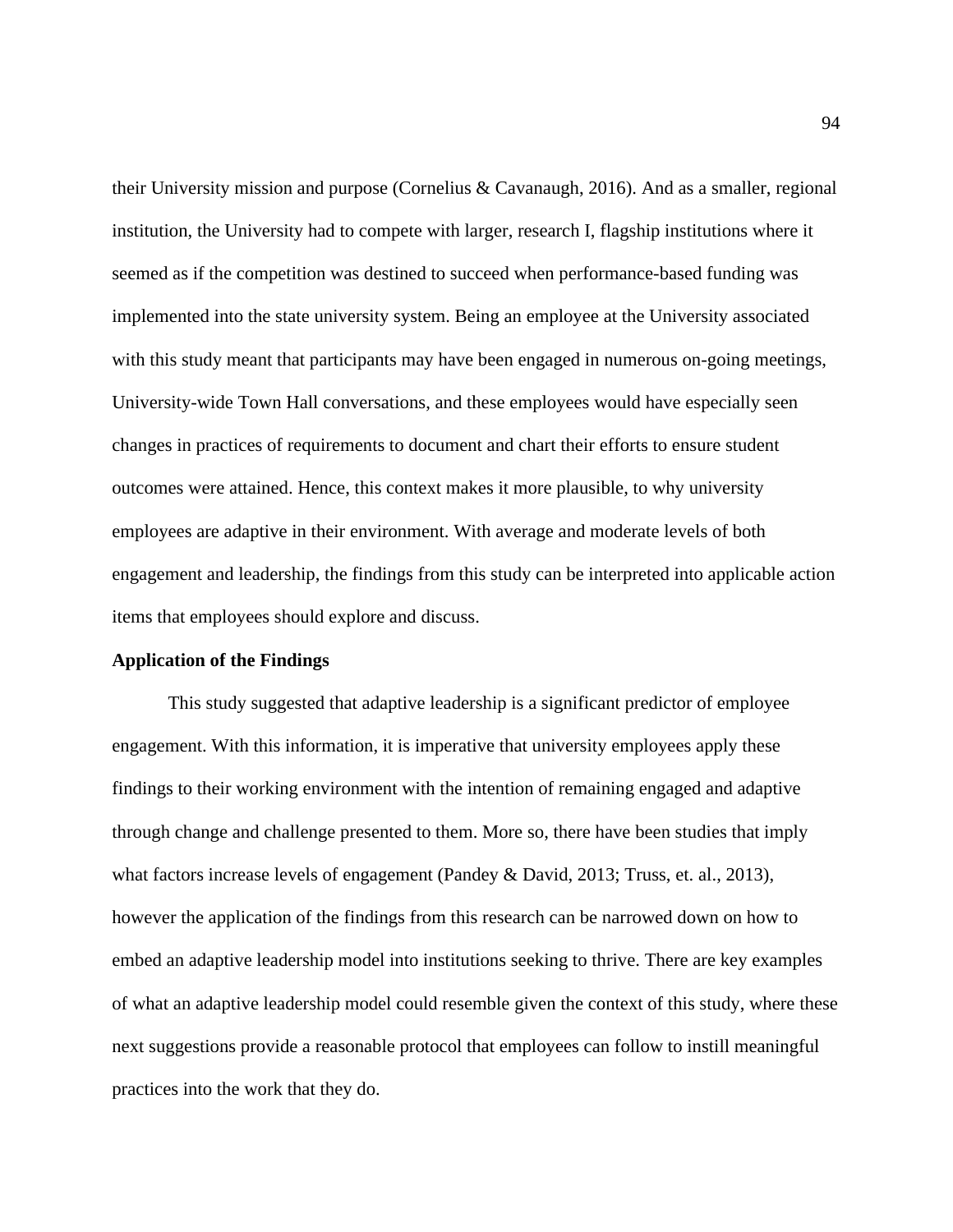As it has been found that adaptive leadership predicts employee engagement, university practitioners and administration would benefit from the creation of a workforce training program on the adaptive leadership technique. An adaptive leadership training program would be centered around Heifetz and his associates' work (1994, 2002, 2009) and the framework for this study. This research asserted how leadership is not seen as a practice for only individuals with formal managerial roles to implement, hence an adaptive leadership model engages all employees within the institution. Department heads across the University can be provided with continual updates such as data bytes, that reports the status of how the University is fairing on the performance metrics. These data bytes should facilitate staff monthly meetings, where colleagues are able to connect how the University's measures informs their daily efforts in the services that they offer students and the administrative work that is done. During meetings and collaborative conversations, employees can provide input and set shared goals on bi-annual and annual objectives. Furthermore, these goals can be shared on a transparent platform, where department heads across the university can coordinate efforts across the campus to ensure the efforts remain cohesive and accountable productivity is maximized.

 Additional to having employees consume University status reports and contribute to solutions and shared goals, embedding an adaptive leadership training program specifically involves a series of workshops that staff can facilitate and attend. For instance, employees can participate in exercises where participants list and assess any challenges that are presented in their specific department, but also challenges across the University. Employees can participate in exercises where they are charged with providing specific examples of the challenge presented to them following the six leader behaviors of the adaptive leadership model. Moreover, resources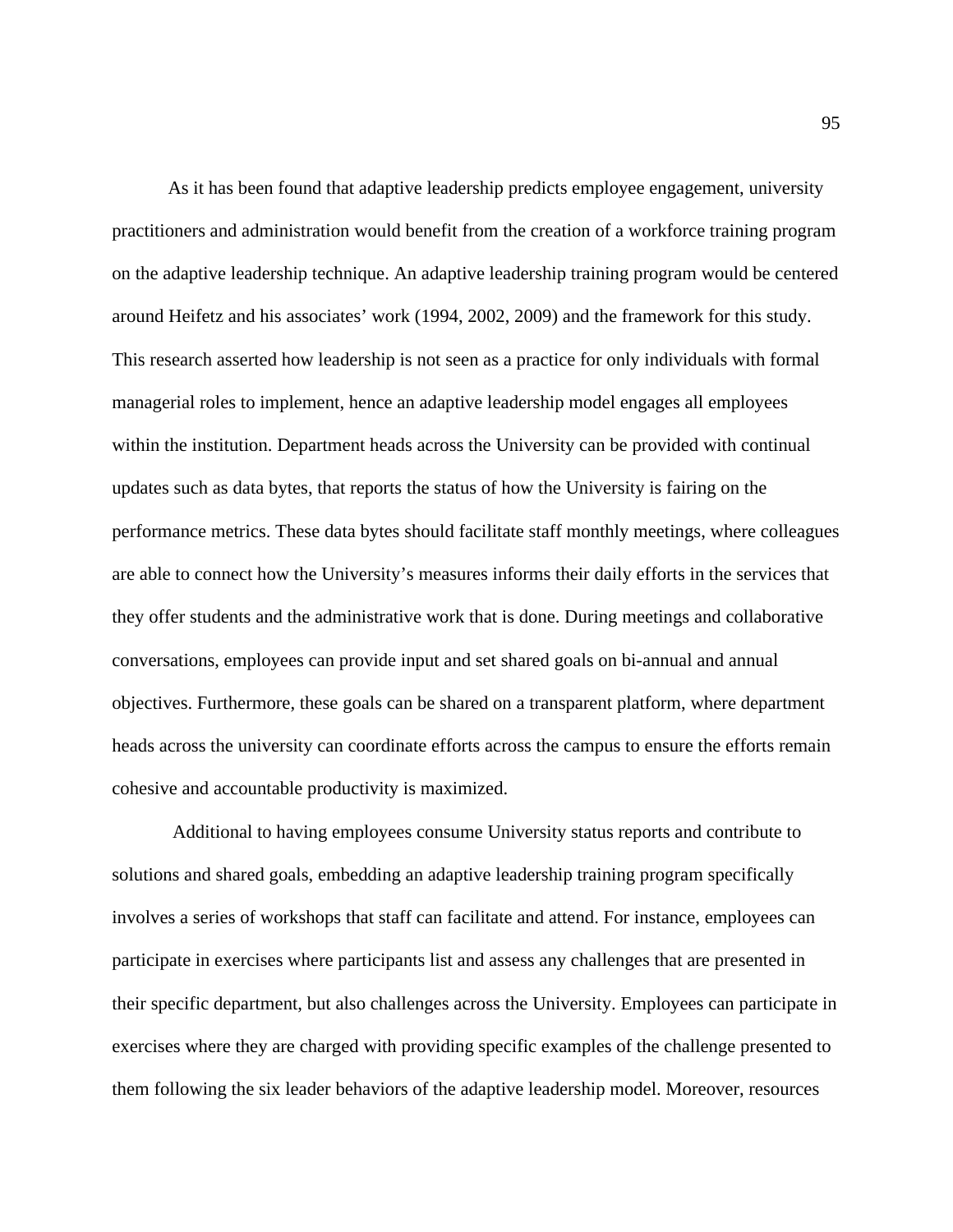should be provided at these workshops, where for instance employees can complete engagement and leadership assessments (such as the UWES-17 and the ALQ), to provide anecdotal measures of their engagement and leadership perceptions and reflect on their current success and impact made within their department from the work that they do.

Finally, a program that embeds an adaptive leadership approach should include mentoring opportunities for university employees to connect with colleagues that have formal managerial titles (and connections can even be made to the students that employees are motivated to serve). Research has shown that when individuals are mentored on best-practices and when upper administration authentically supports the work that employees do there is an increase in levels of motivation, and personal and professional achievement (Northouse, 2019; Ohlson, Buenaño, & Gregg, 2021). A mentoring program that focused on the leadership development of employees may also improve other areas such as the overall professional development of university employees and human resource management. Employees can be commissioned with taking ownership of their leadership learning and practice, while also assessing and reacting to effective leadership strategies that fuels their desire to perform and strive (Humphrey, 2014). All together, these suggestions for how the results and implications of this completed research can be applied to university settings appeals to university employees who seek practical strategies that are implemented into workplace settings to cultivate a positive and successful working environment and enhance the overall profession of higher education administration.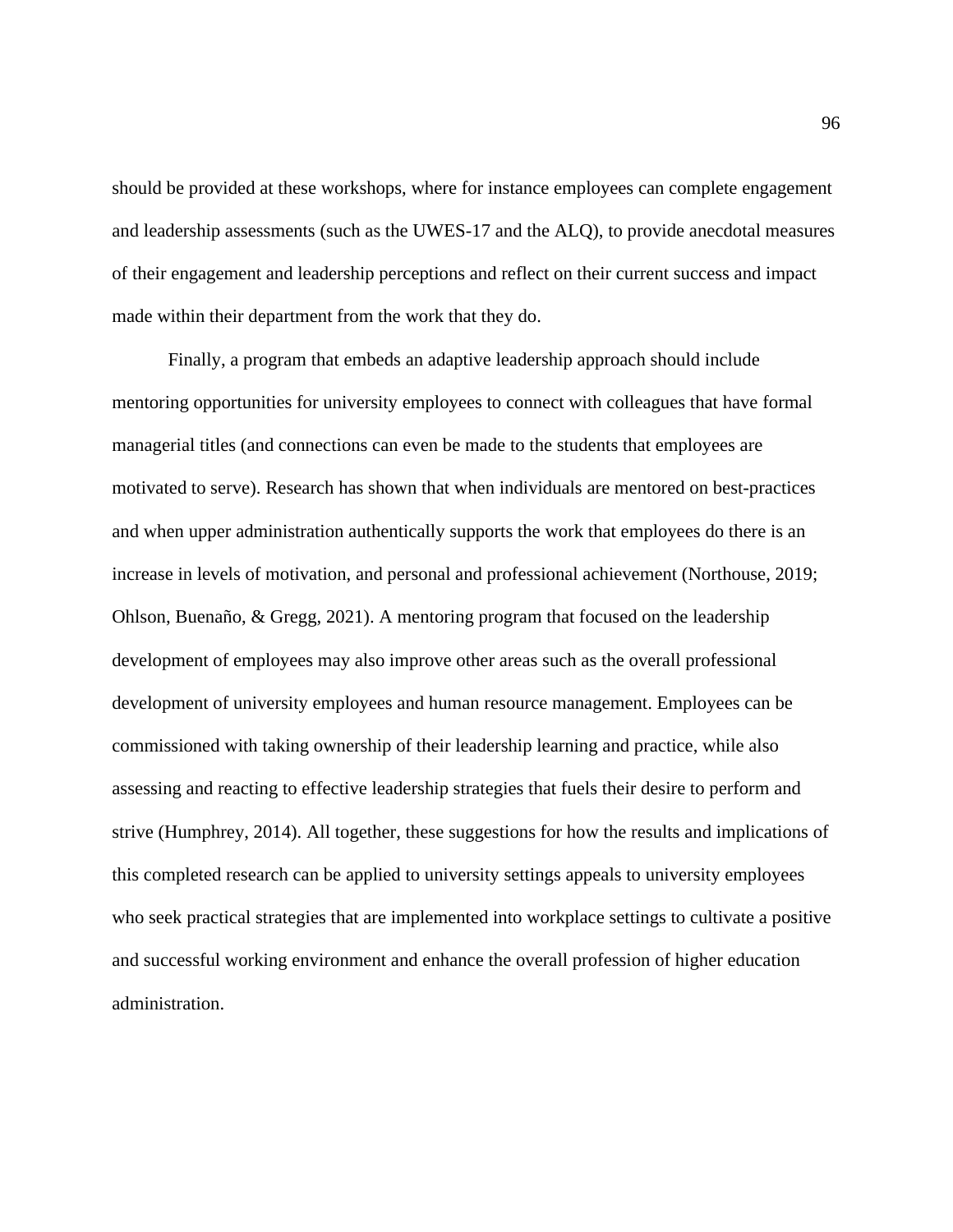# **Recommendations for Future Research**

The introduction to this topic on accountability and performance in higher education, the literature reviewed, and the completion of this study that measured employee engagement and adaptive leadership lead to four recommendations for future research.

Within this study, the demographic and background characteristics of the study sample served as control variables when running a regression model in order to align with this study's overall aim of describing how adaptive leadership explains employee engagement regardless of employees' characteristics. This methodology supported the idea that engagement and leadership should be assessed and harnessed among all university employees, for higher education administrators, stakeholders, and university leaders to consider ways to increase engagement and leadership for institutional success. Subsequently, a major recommendation for future research is to consider advanced inferential data analysis that measures and reports group differences between the university employees to determine how/if employee engagement and adaptive leadership are manifested differently depending on an individual's characteristics. For instance, to test for group differences across types of employees based-off of peoples' characteristics, oneway ANOVAs (or an equivalent non-parametric test for non-linear data) may be completed, or independent samples t-test for employee groups (e.g., managerial level employees compared to non-managerial level employees) may be completed. This first recommendation aligns with the results of this completed study, especially as two demographic control variables emerged as having significant effects with engagement. Moreover, additional research and analysis will further the implications and application of this study, to determine how engagement and leadership workforce strategies and training exercises may be catered to meet the various needs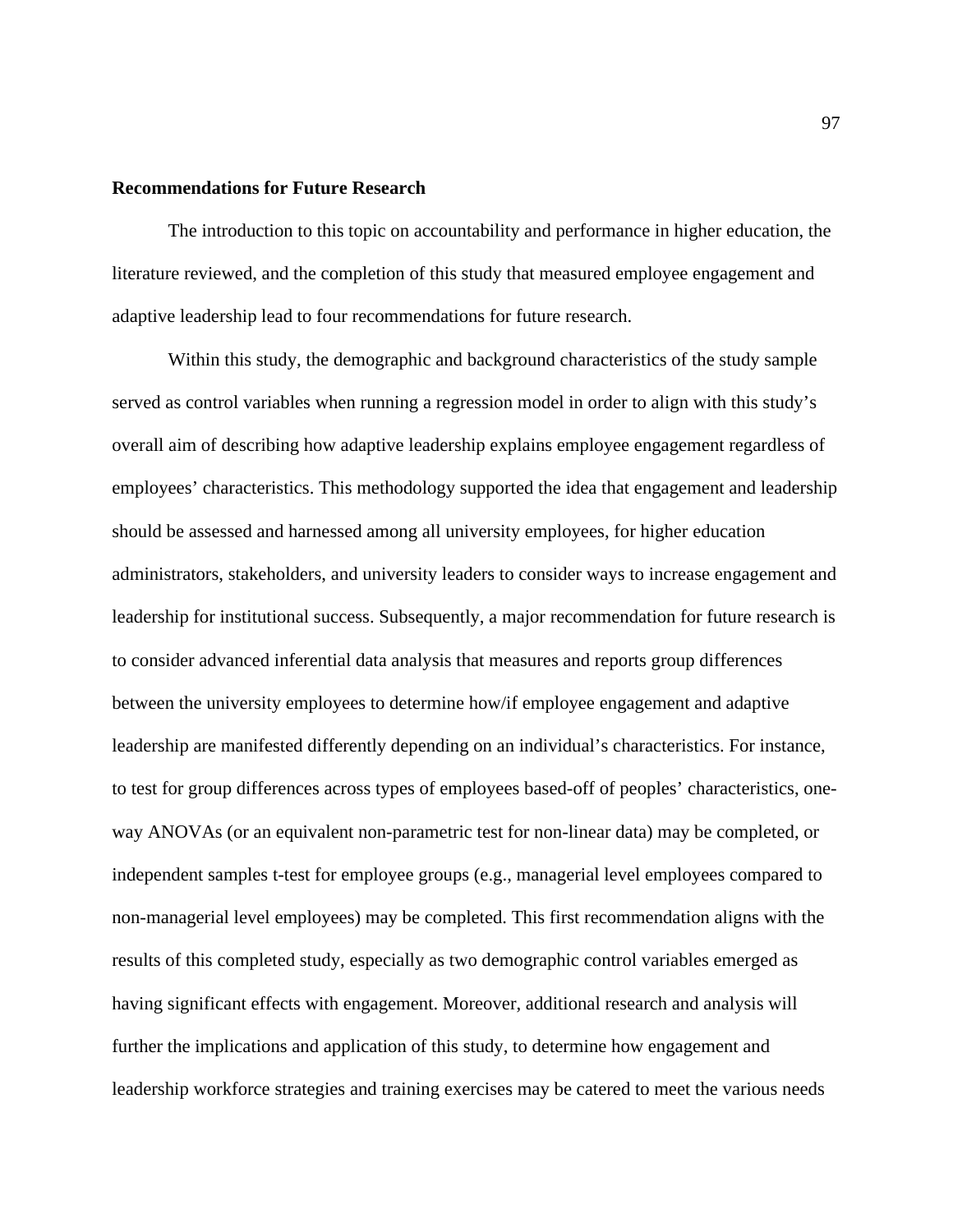of various employees with the desire for all university employees to resonate with adaptive leadership practices and reach shared goals with all colleagues of their institution. Relatively, additional research can expand to include other university groups such as faculty-based roles, part-time positions, and support staff. As university efforts completed by all employees on various levels should remain cohesive, including more groups of employees that represent additional facets of university work and administration will be beneficial for future research.

The second recommendation resulting from this research study also considers additional inferential analysis. Specifically, both the engagement questionnaire and the adaptive leadership questionnaire used for this study measure different dimensions of engagement and leadership. According to the questionnaires, these dimensions such as engagement's vigor, dedication, and absorption, and adaptive leadership's six leader behaviors each have a number of statement items that relate to the specific dimensions defined in this study. Hence, there is opportunity to enhance the instrumentation used for this study by compiling subsections that measure the dimensions of engagement and leadership even further and more-so, distinctly. This methodology creates the opportunity to add sub-variables to future research, thus scholars and practitioners can further contextualize how employee engagement and adaptive leadership can be measured and explained. Also, this recommendation aligns with the implications and application of this completed study. University employees can further understand what aspects of engagement and leadership to enhance more and implement targeted strategies to increase levels of vigor and dedication for instance. Or, employees can aim to increase communication within the institution to ensure employees are aware of presented challenges and updates, and that employees on all levels are a part of solutions.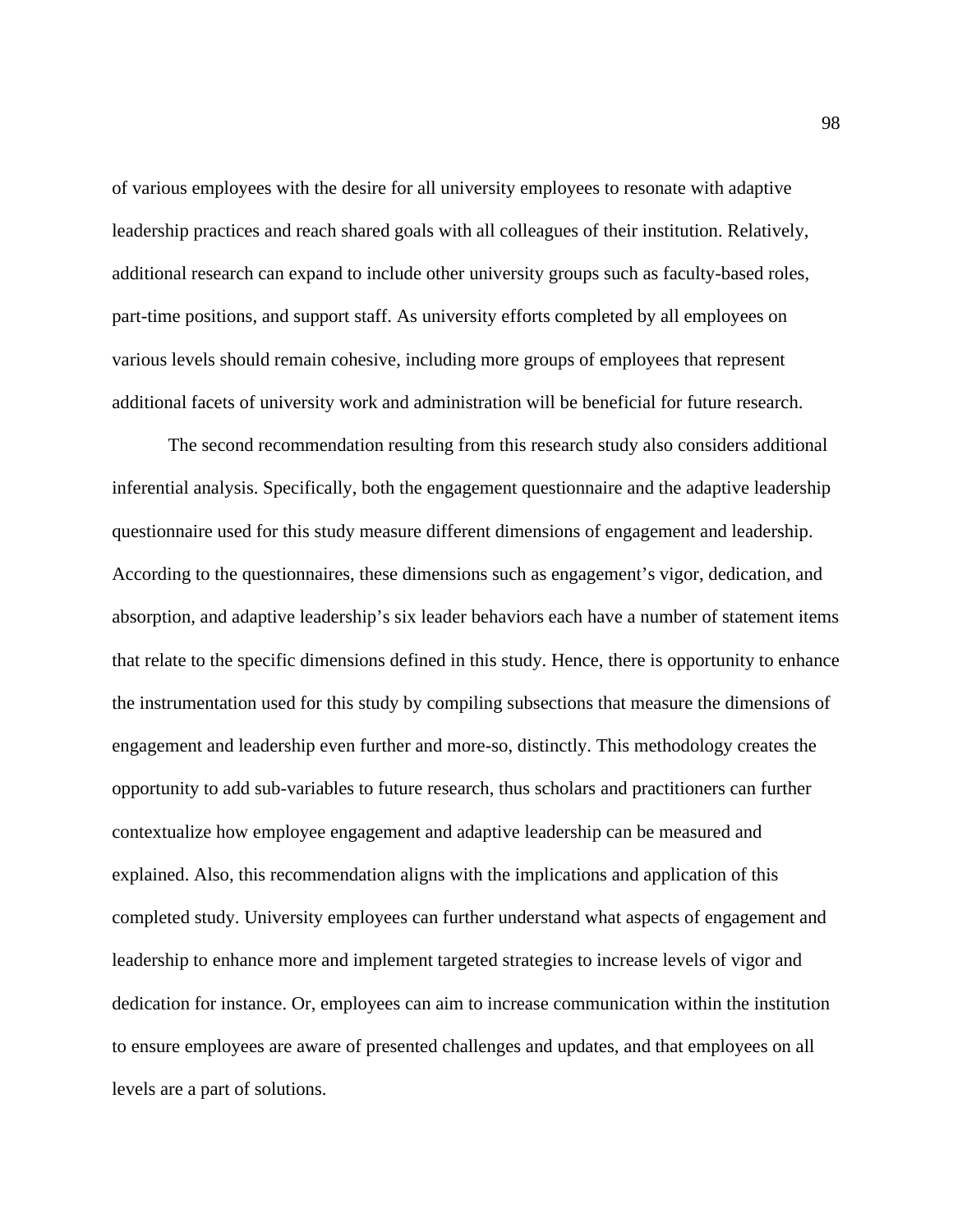This research study explored employee engagement and adaptive leadership under the context of higher education's accountability and performance demands. Moving forward, there is opportunity for additional studies to further the research on engagement and leadership under different context or challenges presented to university employees. Furthermore, there is much opportunity for additional leadership styles to be considered, measuring how the various leadership approaches that are commonly known in the field of leadership education (I.e. transformational leadership; servant leadership; authentic leadership) may relate-to and/or predict employee engagement levels. As previous research has indicated, understanding, assessing, and implementing various effective leadership styles has a large impact on how employees are driven within their workplaces (Pandey & David, 2013; Humphrey, 2014). And as employees may manifest engagement and levels in different ways and at different times, having more understanding of how various leadership patterns fit into the model of engagement and leadership can be of essence for future research. With this recommendation, the objective of future research can continue to adhere to the desire and need to increase engagement levels within institutions, and further asserts just how much leadership is vital to the increase of productivity among both individuals and organizations as a whole (Bolman & Deal, 2017; Grogran, 2013; Dufour & Marzano, 2011).

In addition to adding and exploring various leadership approaches and models that may relate to employee engagement to future research, the final recommendation for future research also involves connecting to other possible facets related to this topic. This final recommendation brings the discussion on engagement and leadership in full circle and offers a holistic connection to the topic of interest. Meaning, there is discourse regarding how performance policy has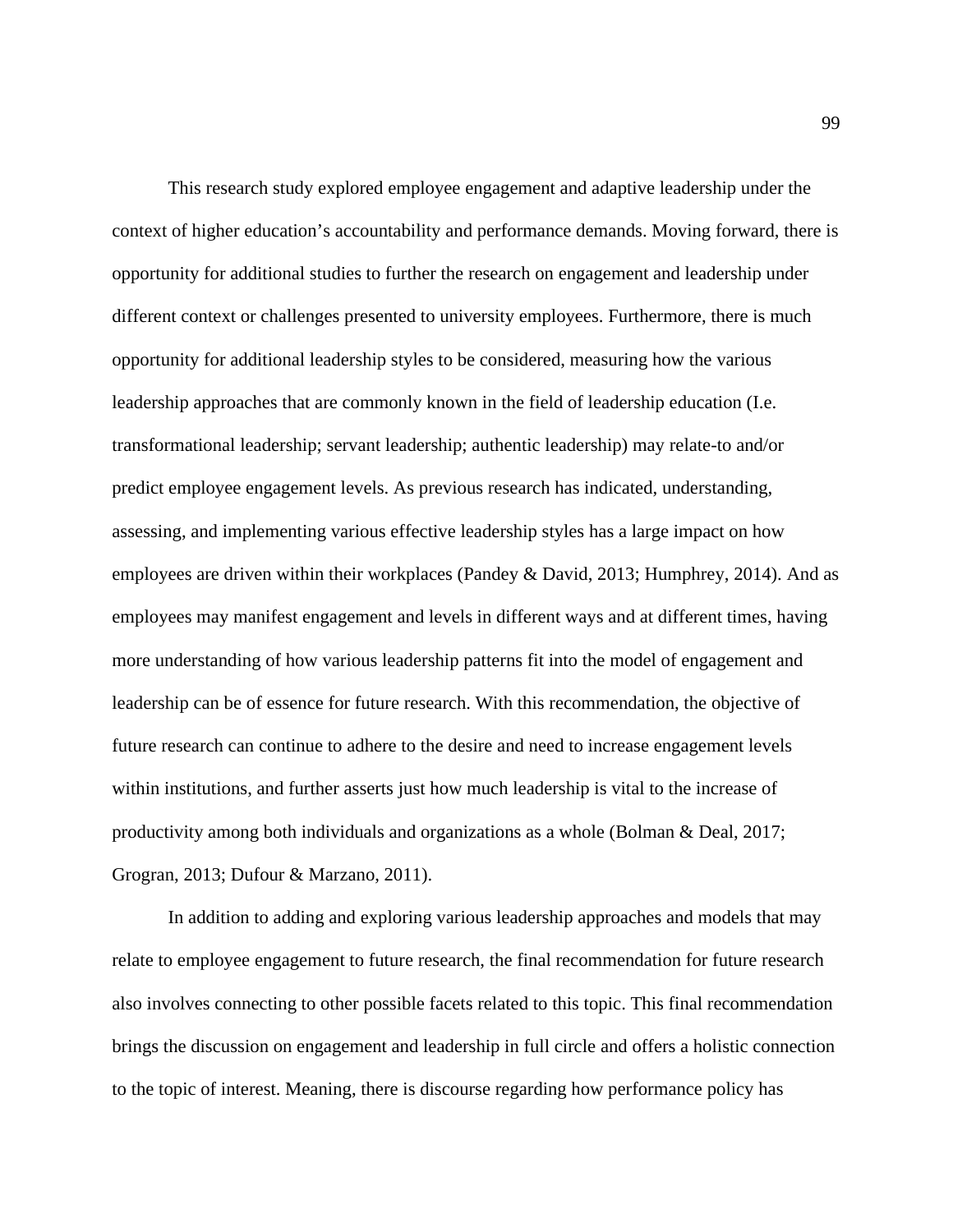improved (or derailed) how institutions are approaching mandated university metrics (Kelchen & Stedrak, 2016; Tandberg & Hillman, 2014). Therefore, it is recommended that stakeholders and administrators begin to explore ways to research this phenomenon of accountability and performance. Constructively, there is room to not only design studies that measures the impact of how university employees perceive accountability and performance directives, but also advanced analysis can be completed to determine if connections can be drawn to university outcomes such as student graduation and retention rates. This final recommendation can be advanced farther, where scholars and practitioners can also explore additional methodologies and conduct crosssectional and/or longitudinal studies that introduce data collected from similar and/or varying populations and institutions where performance-based funding policy is in effect. Also, this final recommendation can incorporate the aforementioned recommendations from this study, where for instance a cross-sectional study can also evaluate how different groups of university employees perceive and demonstrate the specific dimensions and possible sub-variables of engagement and leadership.

Overall, the recommendations for future research will add to the study of employee engagement and adaptive leadership. These recommendations promote the theory and practice of these constructs while offering practitioners strategic methods to approach future research on engagement and leadership. Continuing research on this topic will positively affect university employees on a professional and practical level. More importantly, this work evokes university employees on a personal level representing the continuous nature and process of engagement and leadership.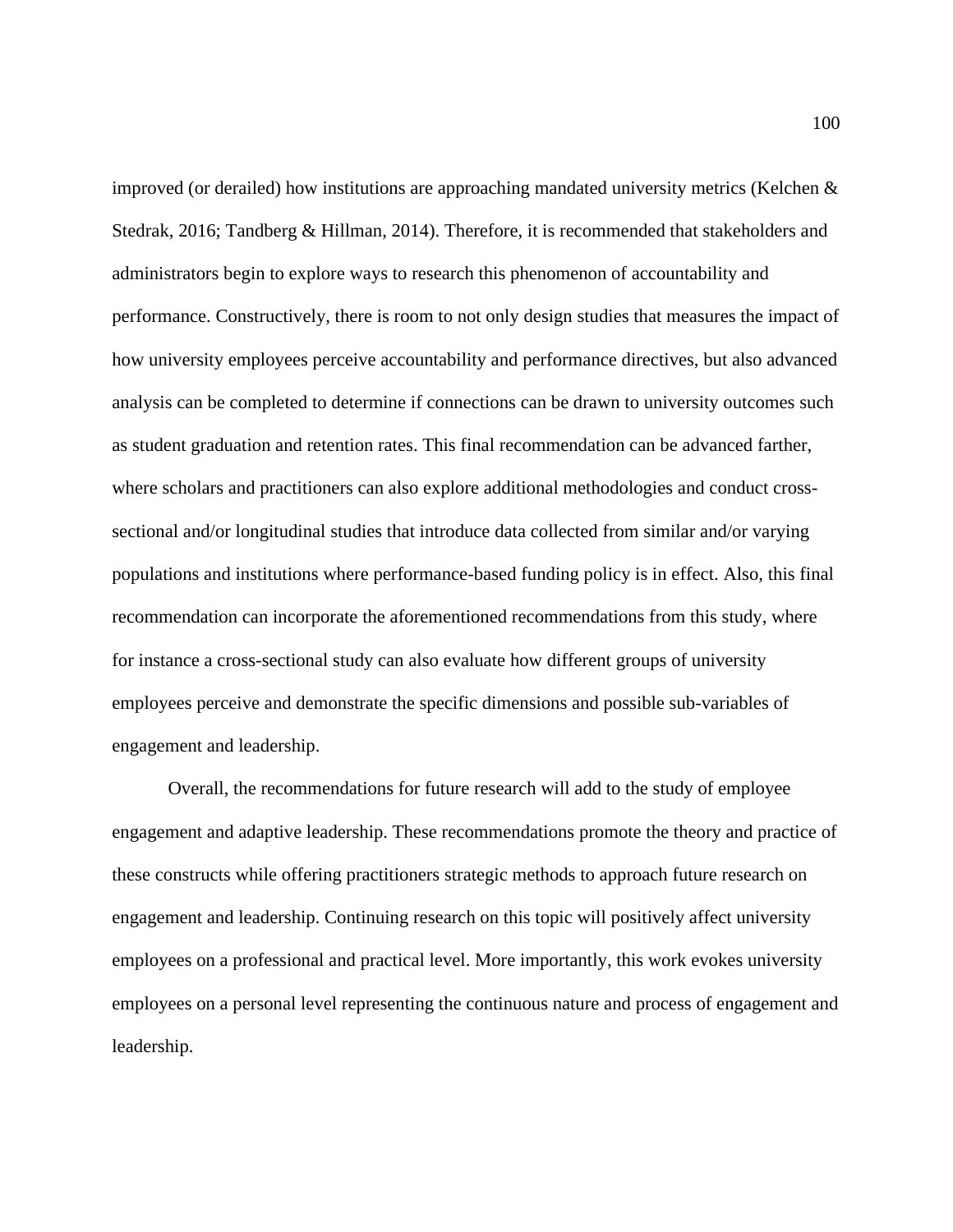# **Conclusion**

Back in 2015, the Board of Governors for the state of Florida implemented new funding policy within its public state university system, as a mechanism to hold institutions accountable to their performance. According to the performance-funding policy, lower performing institutions were at risk of losing state funding if university metrics were not met. This challenging accountability and performance environment can cause much strife within lowerperforming institutions, where it was relevant to explore positive workforce strategies that keep university employees engaged in the work that is needed to get the job done while keeping employees adaptive to challenges presented to them. Thus, this research study asserted the concepts and practices of employee engagement and adaptive leadership, as two constructs that can drive institutional success. This study used the Work & Well-being Survey (UWES-17) and Northouse's Adaptive Leadership Questionnaire to present a quantitative study of an engagement-leadership framework among participants at a public state university. This study presented a correlation analysis and hierarchical multiple linear regression (or in short, a hierarchical regression model, HRM) to explore the relationship between employee engagement and adaptive leadership. Results indicated a moderate relationship between the two constructs, and adaptive leadership was indeed a significant predictor of employee engagement. In this case the implications lead to four recommendations for future research. Overall, it is imperative that employees on all levels of organizations are engaged in their work, and more so that leadership capacity is fully harnessed within institutions. And as the model of adaptive leadership prescribes practical leader behaviors that can be exuded by individuals of all backgrounds and of various job roles within the institutions, it is most relevant to consider how these adaptive actions of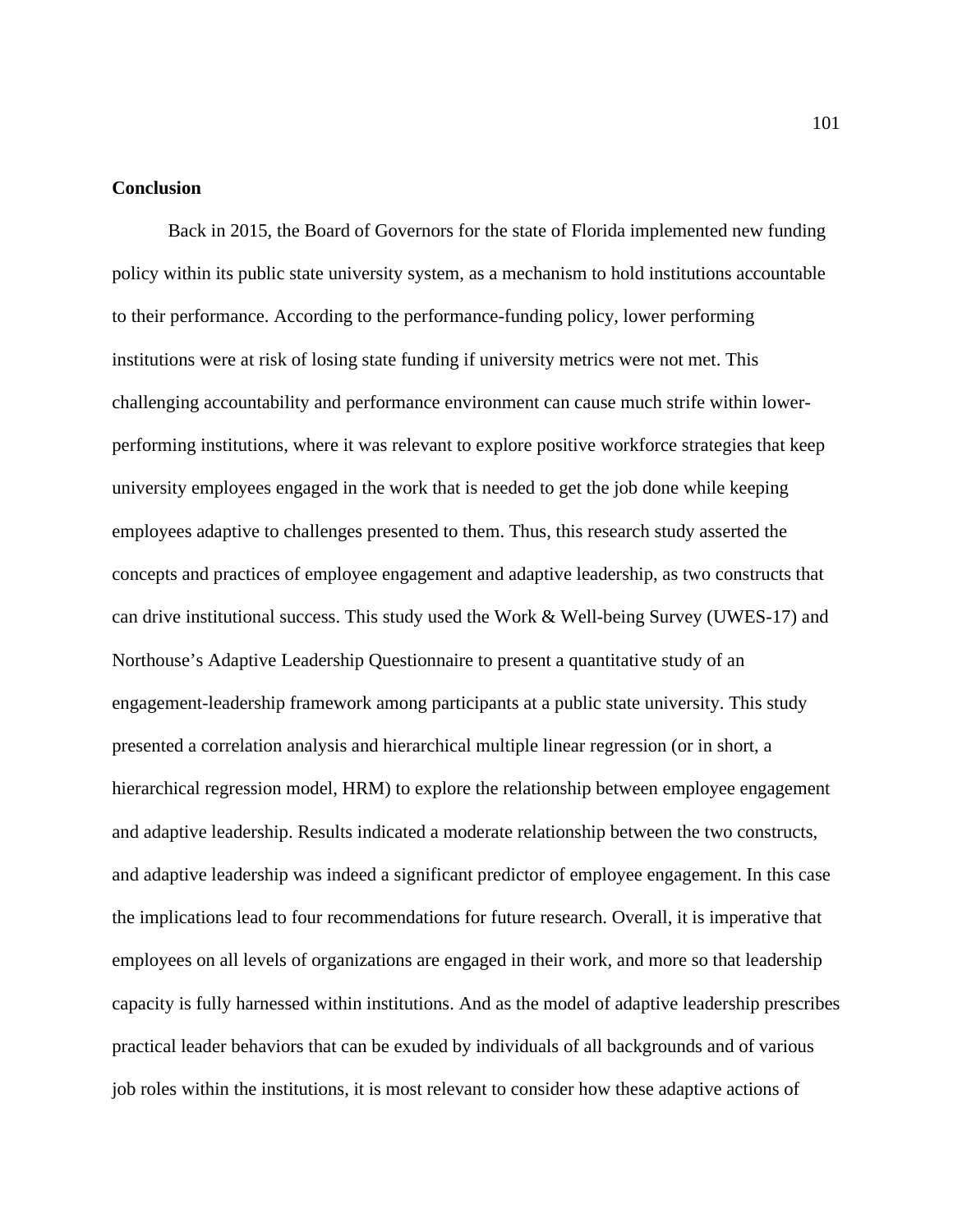employees are related to higher levels of engagement with the aim to drive success.

Conclusively, findings from this study validated the need for practitioners to facilitate effective workforce strategies that focus on implementing leadership practices for all employees to engage in for the sake of accountability, performance, and the like.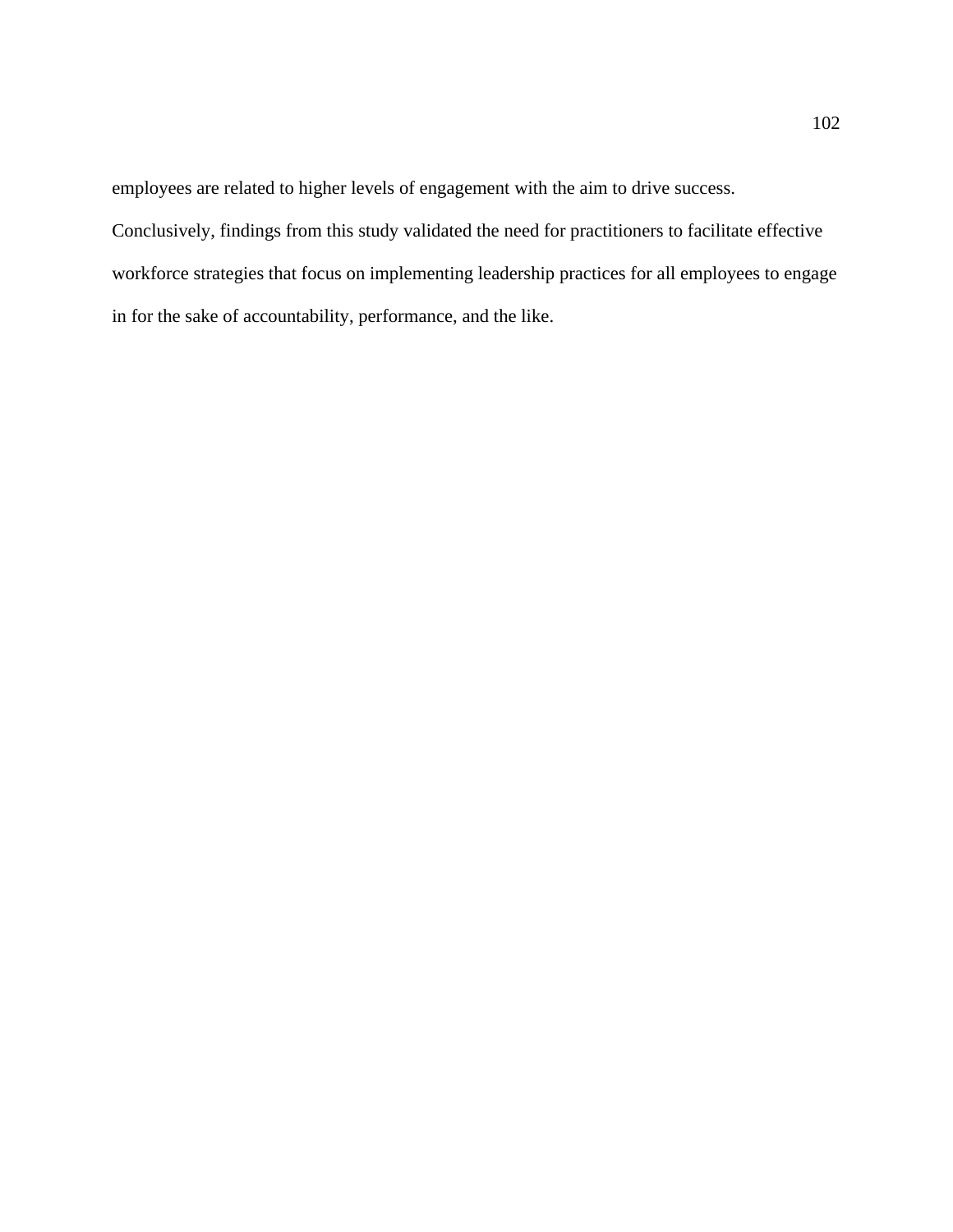### **References**

- Antonakis, J., & Day, D. V. (Eds.) (2018). *The nature of leadership* (3rd ed.). Thousand Oaks, CA: Sage Publications.
- Bolman, L. G., & Deal, T. E. (2017). *Reframing organizations: Artistry, choice, and leadership*  (6th ed.). San Francisco: John Wiley and Sons/Jossey-Bass.
- Bouckenooghe, D., Devos, G., & Van den Broeck, H. (2010). Organizational change questionnaire–climate of change, processes, and readiness: Development of a new instrument. *The Journal of Psychology, 143(*6), 559-599. DOI: 10.1080/00223980903218216
- Carasco-Saul, M., Kim, W., & Kim, T. (2015). Leadership and employee engagement: Proposing research agendas through a review of literature. *Human Resource Development Review*, *14*(1), 38-63. DOI:10.1177/1534484314560406
- Cornelius, L. M., & Cavanaugh, T. (2016). Grading the metrics: Performance-based funding in the Florida State University System.*Journal of Education Finance, 42*(2), 153-187.
- Creswell, J. W. (2013). *Qualitative inquiry & research Design: Choosing among five approaches* (3rd ed.). Thousand Oaks, CA: Sage Publications.
- Daniels, J. R. (2016). An exploratory comparative case study of employee engagement in Christian higher education. *Christian Higher Education, 15*(3), 126-139.
- Dudley, D. (2018). *This is day one: A practical guide to leadership that matter.* New York, NY: Hachette Books.
- Dufour, R., & Marzano, R. J. (2011). *Leaders of learning: How district, school, and classroom leaders improve student achievement.* Bloomington, IN: Solution Tree Press.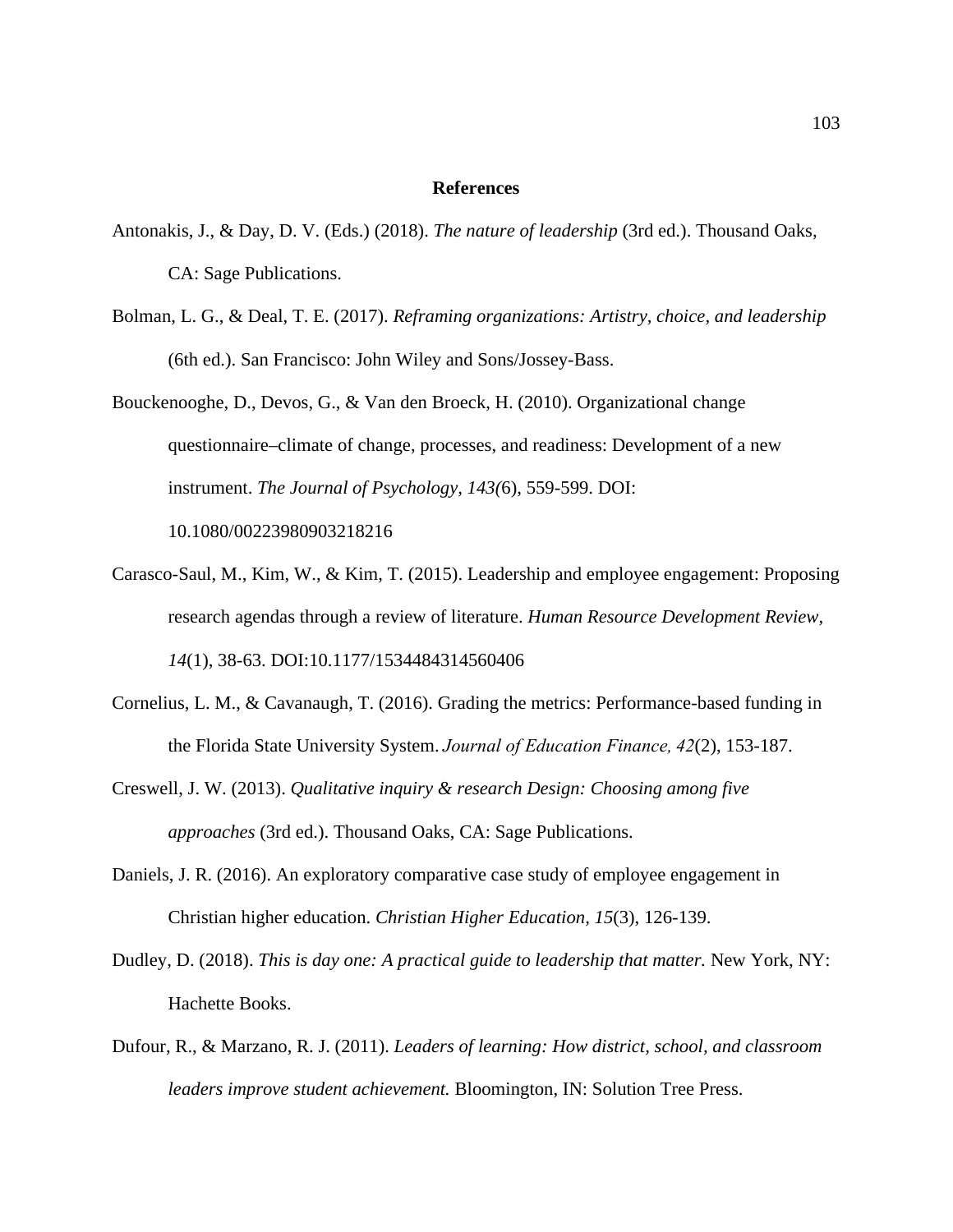- Dugan, J. P. (2017). *Leadership theory: Cultivating critical perspectives.* San Francisco, CA: Jossey-Bass.
- Fowler, F. (2009). *Survey research methods.* Thousand Oaks, CA: Sage Publications.
- Gallup. (n.d.). *Workplace insights.* https://www.gallup.com/workplace/insights.aspx.
- Grogan, M. (Ed.) (2013). *The Jossey-Bass reader on educational leadership.*  San Francisco, CA: Jossey-Bass.
- Hechanova, R., & Cementina-Olpoc, R. (2013). Transformational leadership, change management, and commitment to change: A comparison of academic and business organizations. *Asia-Pacific Education Researcher, 22*(1), 11-19.
- Heifetz, R. A. (1994). *Leadership without easy answers.* Cambridge, MA: The Belknap Press of Harvard University Press.
- Heifetz, R. A., & Linsky, M. (2002). *Leadership on the line: Staying alive through the dangers of leading.* Boston, MA: Harvard Business School Press.
- Heifetz, R. A., Grashow, A., & Linsky, M. (2009). *The practice of adaptive leadership: Tools and tactics for changing your organization and the world.* Boston, MA: Harvard Business Press.
- Hempfling, M. S. (2015). *Happiness, work engagement, and perception of organizational support of student affairs professionals* (ohiou1448921845.) [Doctoral dissertation, Ohio University]. OhioLINK Electronic Theses & Dissertation Center.
- Heller, D. E. (Ed.) (2011). *The states and public higher education policy: Affordability, access, and accountability.* Baltimore, MD: The John Hopkins University Press.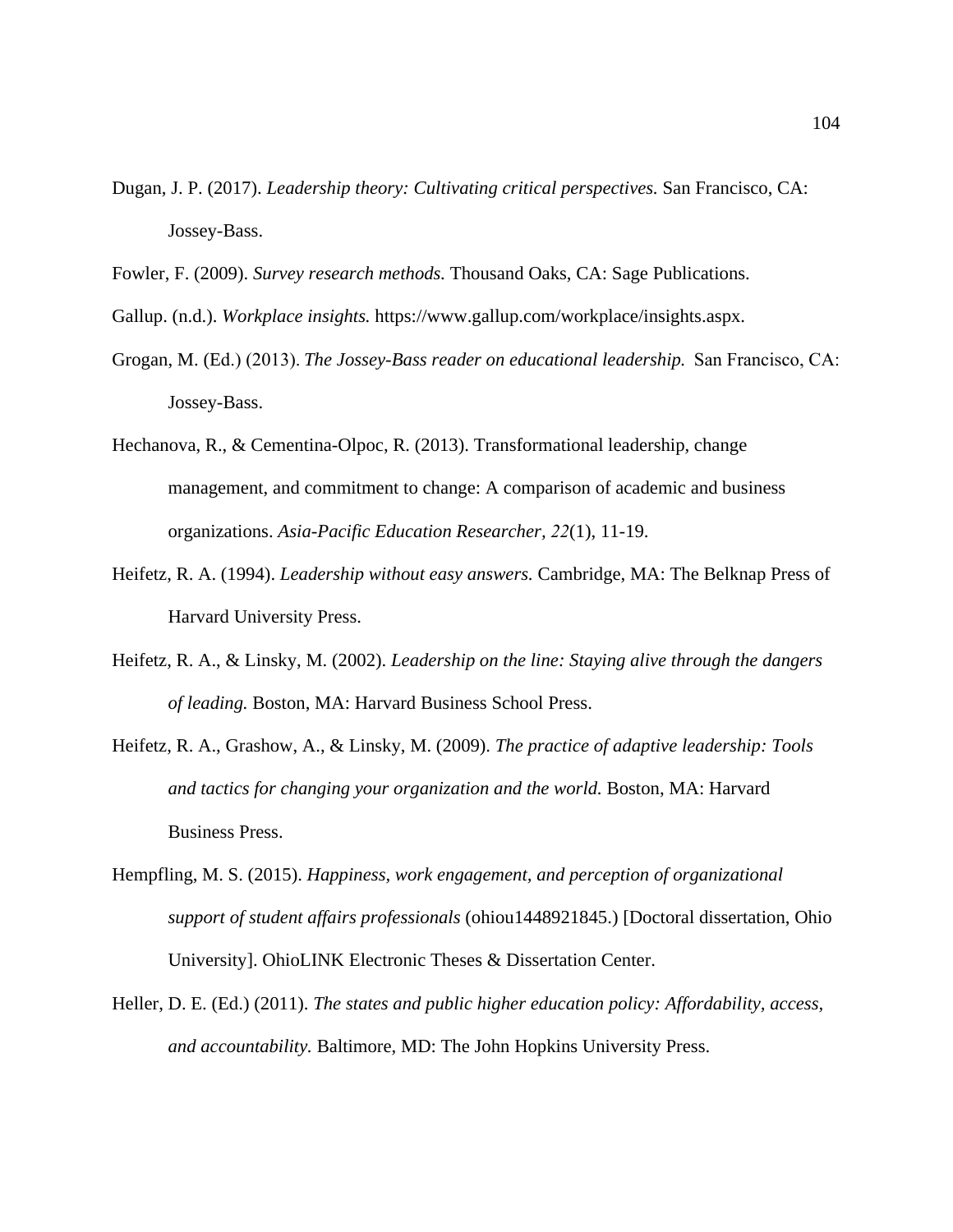- Humphrey, R. H. (2014). *Effective leadership: Theory, cases, and applications.* Thousand Oaks, CA: Sage Publications.
- Jamrog, J. (2004). The perfect storm: The future of retention and engagement. *Human Resource Planning 27*(3), 26-33.
- Kelchen, R., & Stedrak, L. (2016). Does performance-based funding affect colleges' financial priorities?*Journal of Education Finance, 41*(3), 302-321.
- Kelchen, R. (2018). *Higher education accountability*. Baltimore, MD: Johns Hopkins University Press.
- Komives, S. R., Wager, W., & Associates (2017). *Leadership for a better world: Understanding the social change model of leadership development.* San Francisco, CA: Jossey-Bass.

Kotter, J. P. (2012). *Leading change*. Cambridge, MA: Harvard Business Review Press.

- Laerd Statistics (n.d.). *Multiple regression analysis using SPSS statistics.* https://statistics.laerd .com/spss-tutorials/multiple-regression-using-spss-statistics.php#procedure
- Laerd Statistics (n.d.). *Pearson product-moment correlation.* https://statistics.laerd.com /statistical- guides/pearson-correlation-coefficient-statistical-guide.php
- Layzell, D. (2007). State higher education funding models: An assessment of current and emerging approaches. *Journal of Education Finance, 33*(1), 1-19.
- Mrig, A., & Sanaghan, P. (2019). *The future of higher education: Will higher education seize the future or fall victim to it?* Retrieved from Academic Impressions, Denver, CO, website: https://www.academicimpressions.com/wp-content/uploads/2018/10/future-of-highereducation.pdf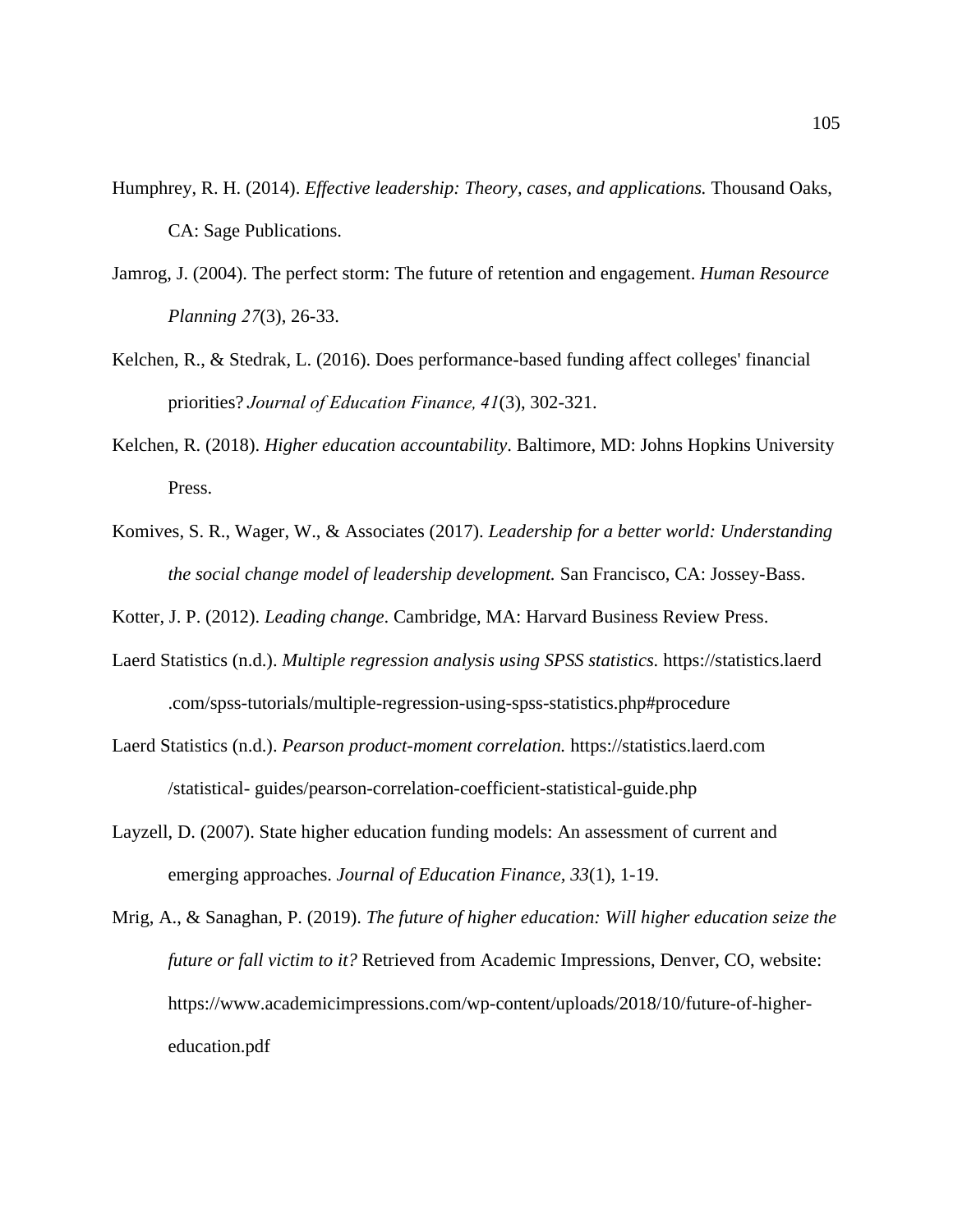- Muijs, D. (2011). *Doing quantitative research in education with SPSS* (2nd ed.). Thousand Oaks, CA: Sage Publications.
- Nimon, K., & Zigarmi, D. (2015). Development of the work intention inventory short-form. *New Horizons in Adult Education & Human Resource Development, 27*(1), 15-28.
- Northouse, P. G. (2015). *Leadership: Theory and practice* (7th ed.)*.* Thousand Oaks, CA: Sage Publications.
- Northouse, P. G. (2019). *Leadership: Theory and practice* (8th ed.)*.* Thousand Oaks, CA: Sage Publications.
- Nwosu, P., & Koller, J. (2014). Strategic planning and assessment in an outcomes-based funding environment. *Planning for Higher Education, 42*(3), 58-72.
- Ohlson, M., Buenaño, A., & Gregg, E. (2021). Ready to serve: Community-based leadership learning through a student-athlete mentorship program. *Journal of Education and Recreation Patterns*, *2*(1), 21-29.
- Pandey, S., & David, S. (2013). A study of engagement at work: What drives employee engagement? *European Journal of Commerce and Management Research, 2*(7), 155-161.
- Randall, L. (2012). Transforming a university: A study of process leadership. *Academy of Educational Leadership Journal, 16*(2), 1-20.
- Schaufeli, W. B. (2013). What is engagement? In C. Truss, K. Alfes, R. Delbridge, A. Shantz, & E. Soane (Eds.), *Employee Engagement in Theory and Practice* (pp. 15- 35). [eBook edition]. Routledge. https://doi.org/10.4324/9780203076965
- Senge, P. M. (2006). *The fifth discipline: The art & practice of the learning organization*. New York: Doubleday.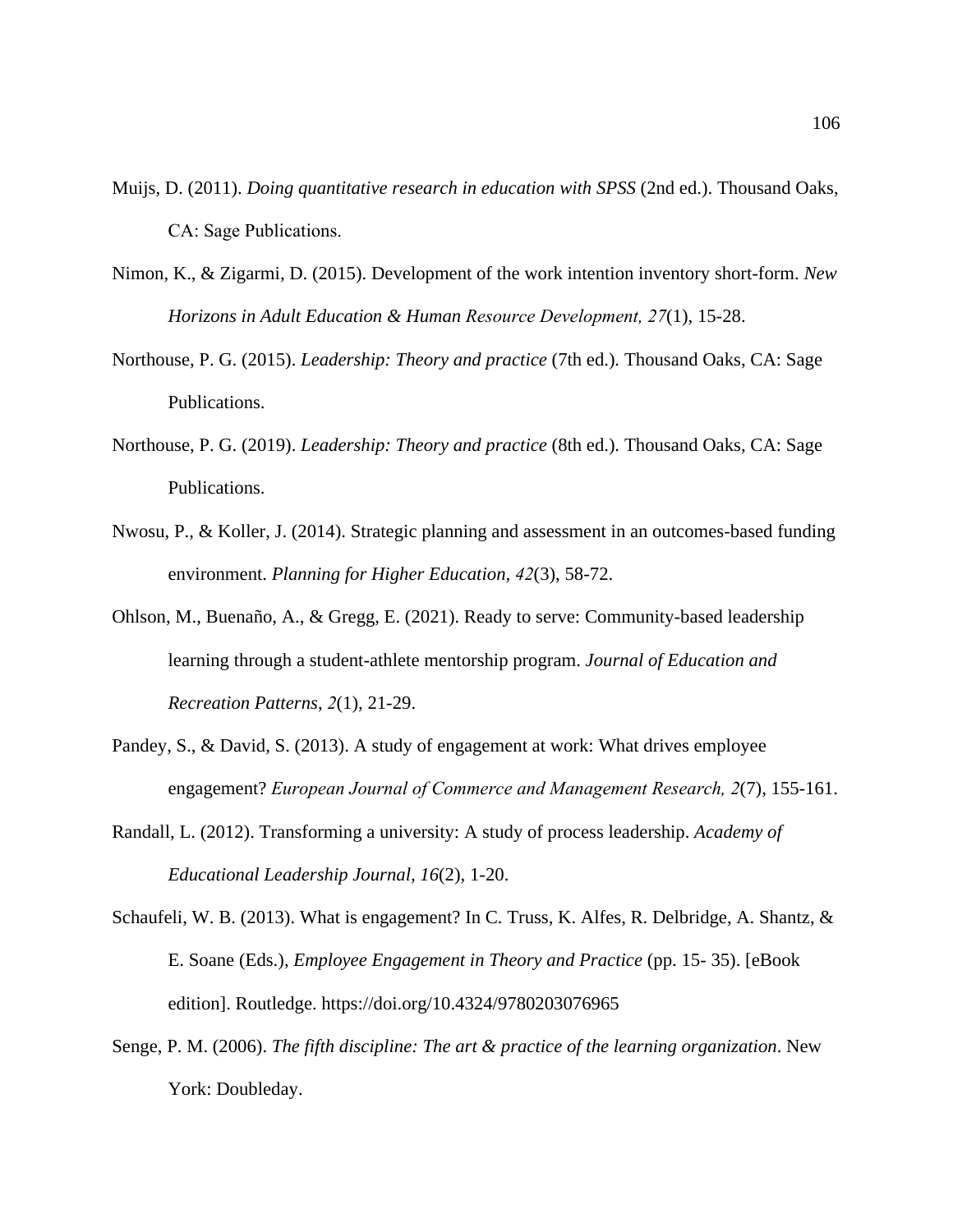Serrano, S. A., & Reichard, R. J. (2011). Leadership strategies for an engaged workforce. *Consulting Psychology Journal: Practice and Research*, *63*(3), 176–189. DOI: https://doi.org/10.1037/a0025621

- Shuck, M. B. (2010). *Employee Engagement: An examination of antecedent and outcome variables* (FI10080415.) [Doctoral dissertation, Florida International University]. FIU Digital Commons Electronic Theses and Dissertations.
- Shuck, M. B., & Herd, A. M. (2012). Employee engagement and leadership: Exploring the convergence of two frameworks and implications for leadership development in HRD. *Human Resource Development Review, 11*(2), 156-181. DOI:10.1177/153448431243 8211
- State University System of Florida. (n.d.). *Performance-based funding.* https://www.flbog.edu /finance/performance-based-funding/
- Tandberg, D., & Hillman, N. (2014). State higher education performance funding: Data, outcomes, and policy implications. *Journal of Education Finance, 39*(3), 222-243.
- The Center for Measuring University Performance. (n.d.). *Mission.* https://mup.umass.edu/ content/about
- Thelin, J. R. (2011). *A history of American higher education* (2nd ed.). Baltimore, MD: The John Hopkins University Press.
- Truss, C., Alfes, K., Delbridge, R., Shantz, A., & Soane, E. (Eds.) (2013). Introduction. In C. Truss, K. Alfes, R. Delbridge, A. Shantz, & E. Soane (Eds.), *Employee Engagement in Theory and Practice* (pp. 1- 11). [eBook edition]. Routledge. https://doi.org/10.4324/978 0203076965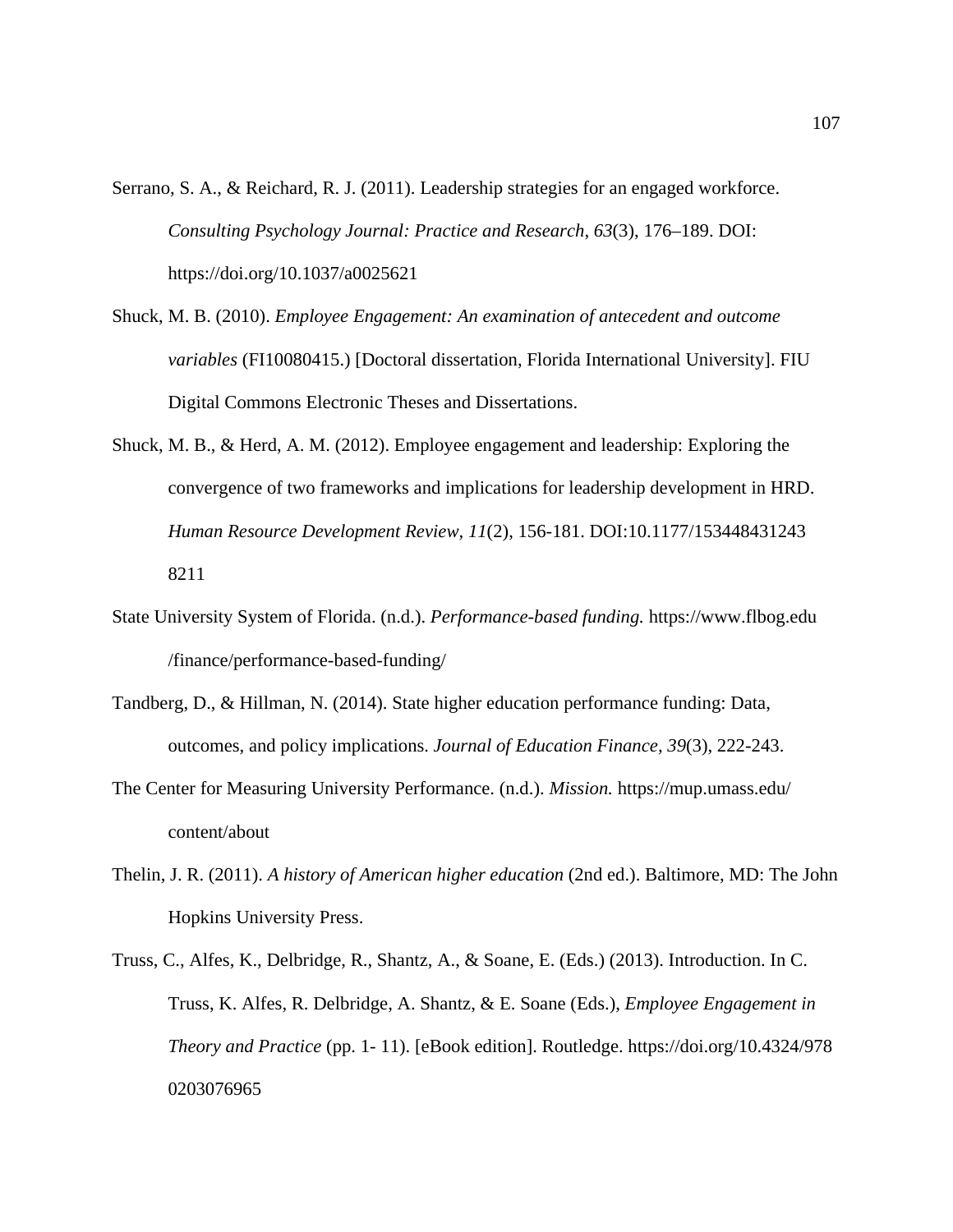University of North Florida. (n.d.). *Position classification.* https://www.unf.edu/hr/ classcomp/Position\_Classification.aspx

Urtrecht University, Occupational Health Psychology Unit. (2004). *Utrecht work engagement scale preliminary manual.* Utrecht, Netherlands: Schaufeli, W., & Bakker, A.

Vogt, P., (2007). *Quantitative research methods for professionals.* Boston, MA: Pearson.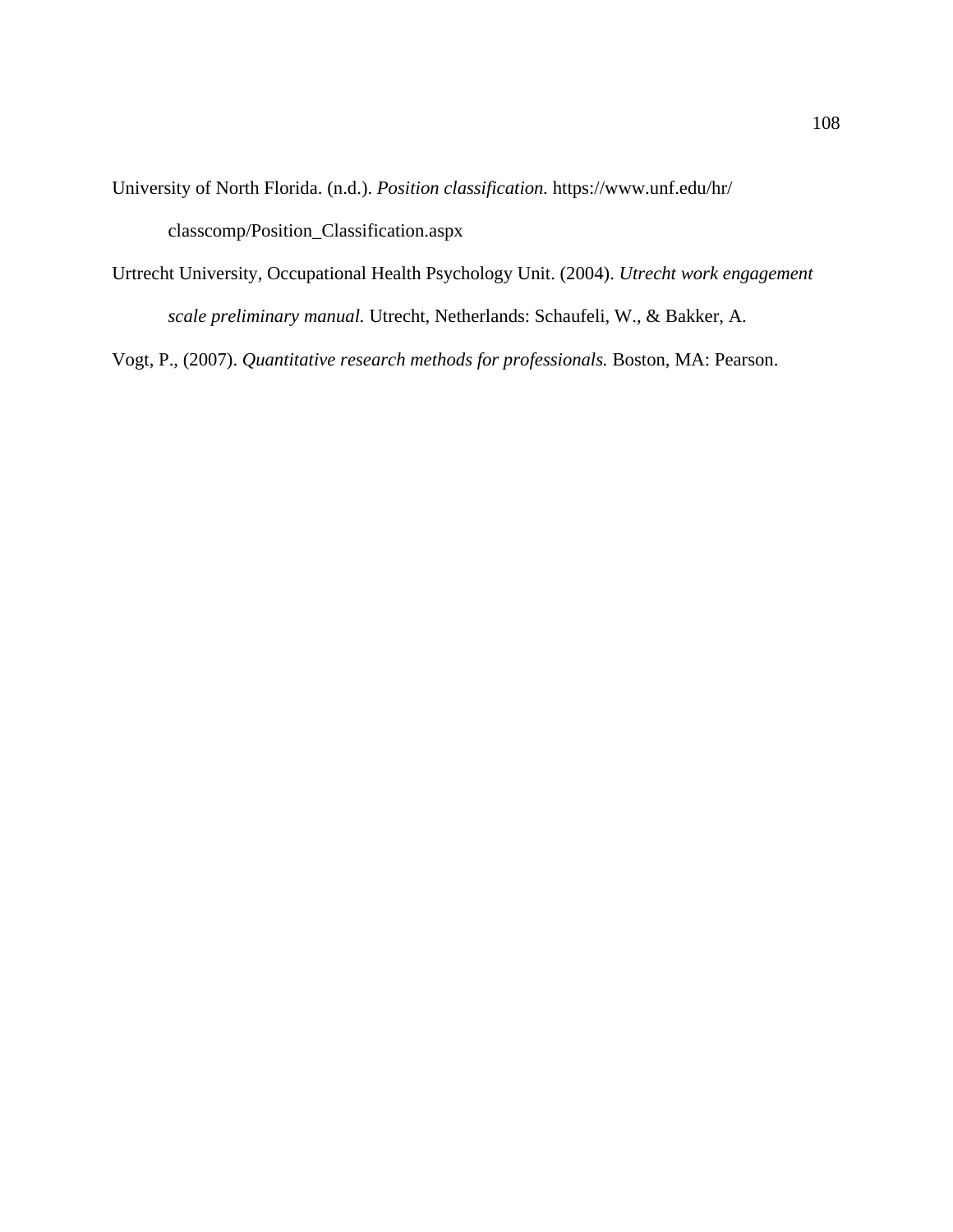# **Appendix A: Survey Instrument**

# **University Employee Engagement & Adaptive Leadership**

**Survey Info & Consent**

Introduction to the Study and Informed Consent

Hello, my name is Karine Stukes and I am a doctoral candidate here at the University of North Florida completing a research study for my dissertation. I really do appreciate your time in taking this survey. My goal is to study the relationship between employee engagement and adaptive leadership among university employees, to consider ways to best harness workforce strategies that support individual engagement and leadership and overall university success.

Participation in this survey will take about 10-12 minutes to complete, and all responses will be and will remain confidential. Only authorized doctoral committee members will have access to responses. There is no compensation for taking part in this study. Additionally, there are no foreseeable risks for taking part in this study. Participation is voluntary and there are no penalties for deciding not to participate or for withdrawing participation. Furthermore, this study is being completed independently and solely for my research dissertation purposes; No data and responses will be shared with UNF senior administration or any other individuals.

If there are any questions or concerns about this study, please contact me using the information below. Additionally, please print a copy of this consent form for your record.

Thank you for your consideration.

Contact Information: Karine Stukes Email: k.stukes@unf.edu

Authorized Doctoral Committee Members: Dr. Pascale Email: amanda.pascale@unf.edu

Dr. Kulp Email: amanda.kulp@unf.edu

For questions regarding your rights as a research participant, please contact the UNF Institutional Review Board (IRB) at irb@unf.edu or by phone at 904-620-2498.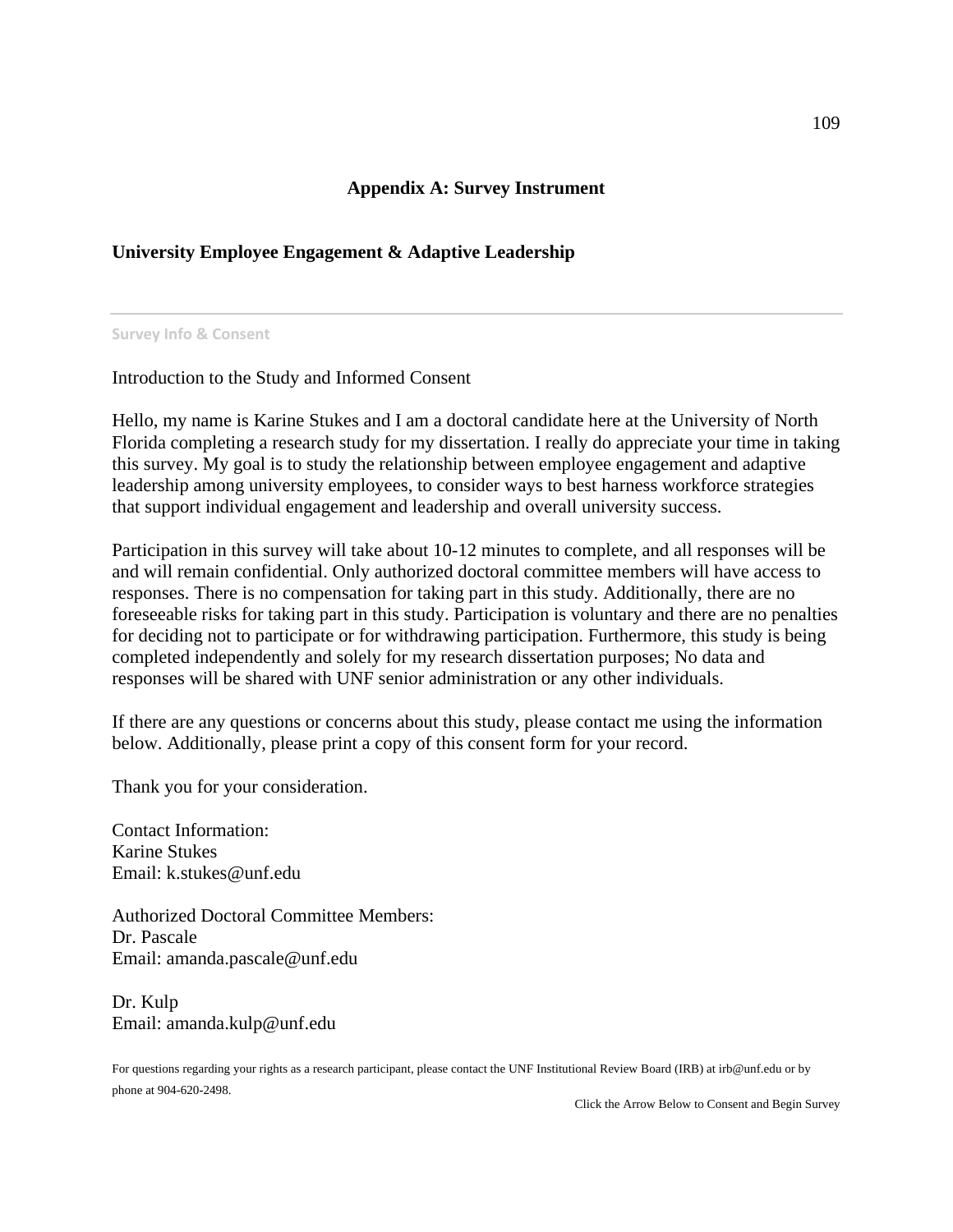# **SECTION ONE: EMPLOYEE ENGAGEMENT**

This first section collects information on how you engage with your organization.

The following statements are about how you feel at work. Please read each statement carefully and decide if you ever feel this way about your job. If you have never had this feeling, indicate "0" (zero). If you have had this feeling, indicate the option (from 1 to 6) that best describes how often you feel that way.

**SECTION ONE: EMPLOYEE ENGAGEMENT**

Work & Well-being Survey (UWES-17)

| $0 -$<br>Never | Almost  | $2 -$    | $3 -$                                            |          | $5 - V$ ery<br>$6 -$ |                                 |
|----------------|---------|----------|--------------------------------------------------|----------|----------------------|---------------------------------|
|                |         |          | never / A Rarely / Sometimes 4 - Often often / A |          |                      | Always $\overline{\phantom{a}}$ |
|                | few     | Once a   | $/$ A few                                        | / Once a | few                  | Every                           |
|                | times a | month or | times a                                          | week     | times a              | day                             |
|                | year or | less     | month                                            |          | week                 |                                 |
|                | less    |          |                                                  |          |                      |                                 |

- 1. At my work, I feel bursting with energy.
- 2. I find the work that I do full of meaning and purpose.
- 3. Time flies when I'm working.
- 4. At my job, I feel strong and enthusiastic.
- 5. I am enthusiastic about my job.
- 6. When I am working, I forget everything else around me.
- 7. My job inspires me.
- 8. When I get up in the morning, I feel like going to work.
- 9. I feel happy when I am working intensely.
- 10. I am proud of the work that I do.
- 11. I am immersed in my work.
- 12. I can continue working for very long periods at a time.
- 13. To me, my job is challenging.
- 14. I get carried away when I'm working.
- 15. At my job, I am very resilient, mentally.
- 16. It is difficult to detach myself from my job.
- 17. At my work I always preserve, even when things do not go well.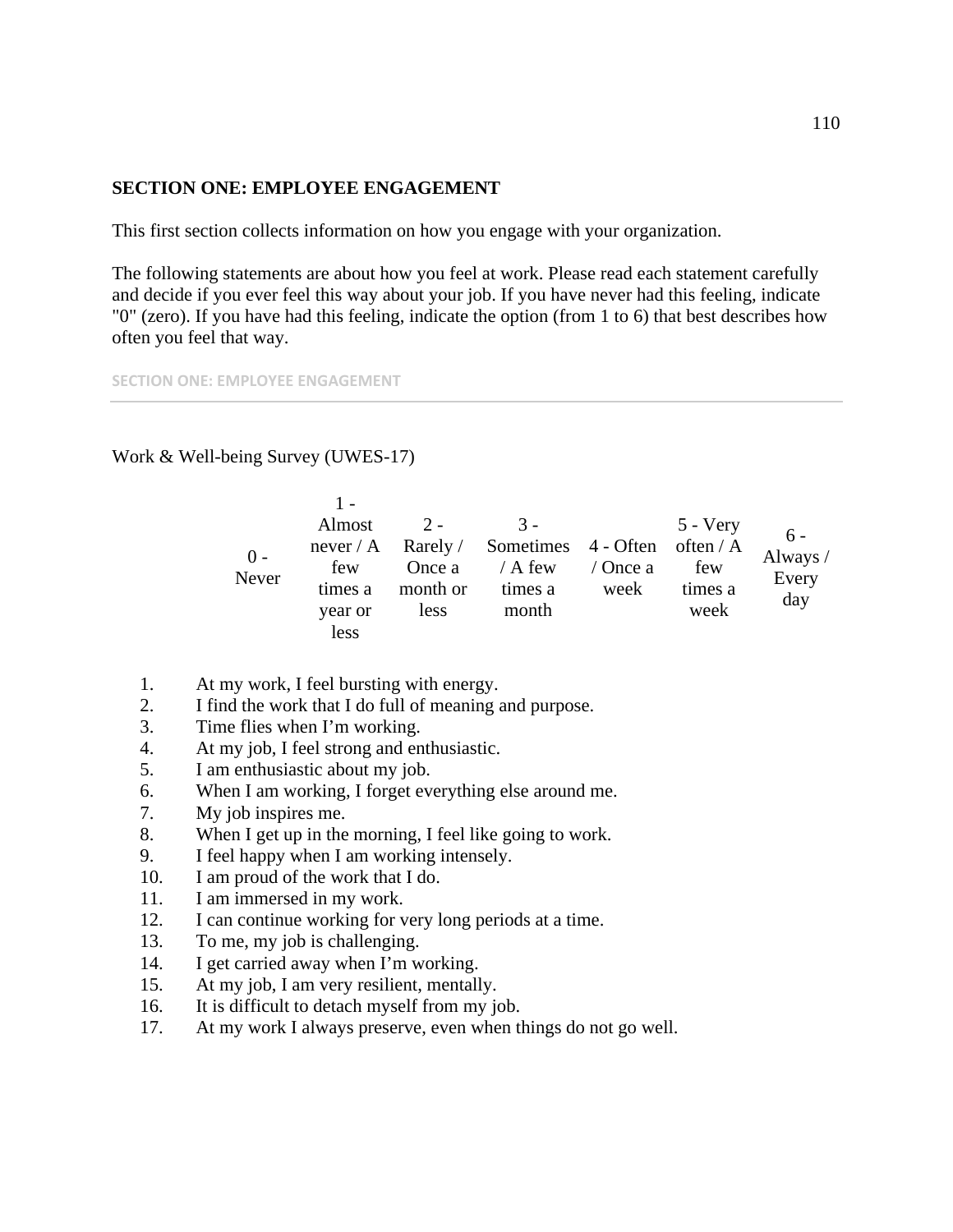# **SECTION TWO: ADAPTIVE LEADERSHIP**

This second section will measure how you identify as an adaptive leader, regardless of your job title/regardless of the position you hold within your organization. You do not have to directly supervise staff or be in a managerial role to demonstrate adaptive leadership. A few statements may be considered hypothetical and answered based on how you perceive your leadership capacity. This section assesses different dimensions of how you respond to your environment and progress through work, using your own knowledge, skills, and capabilities.

Please indicate the degree to which you agree with each of the statements below regarding your adaptive leadership, using a scale of 1 - Strongly disagree to 5 - Strongly agree. There are no right or wrong responses; indicate the response that you believe most accurately characterizes you.

**SECTION TWO: ADAPTIVE LEADERSHIP**

# Adaptive Leadership Questionnaire (ALQ)

| 1 - Strongly | 2 - Disagree | 3 - Neutral | $4 - \text{Agree}$ | 5 - Strongly |
|--------------|--------------|-------------|--------------------|--------------|
| disagree     |              |             |                    | agree        |

- 1. When difficulties emerge in our organization, I am good at stepping back and assessing the dynamics of the people involved.
- 2. When events trigger strong emotional responses among employees, I use my authority as a leader to resolve the problem.
- 3. When people feel uncertain about organizational change, they trust that I will help them work through the difficulties.
- 4. In complex situations, I get people to focus on the issues they are trying to avoid.
- 5. When employees are struggling with a decision, I tell them what I think they should do.
- 6. During times of difficult change, I welcome the thoughts of group members with low status.
- 7. In difficult situations, I sometimes lose sight of the "big picture."
- 8. When people are struggling with value questions, I remind them to follow the organization's policies.
- 9. When people begin to be disturbed by unresolved conflicts, I encourage them to address the issues.
- 10. During change, I challenge people to concentrate on the "hot" topics.
- 11. When employees look to me for answers, I encourage them to think for themselves.
- 12. Listening to group members with radical ideas is valuable to me.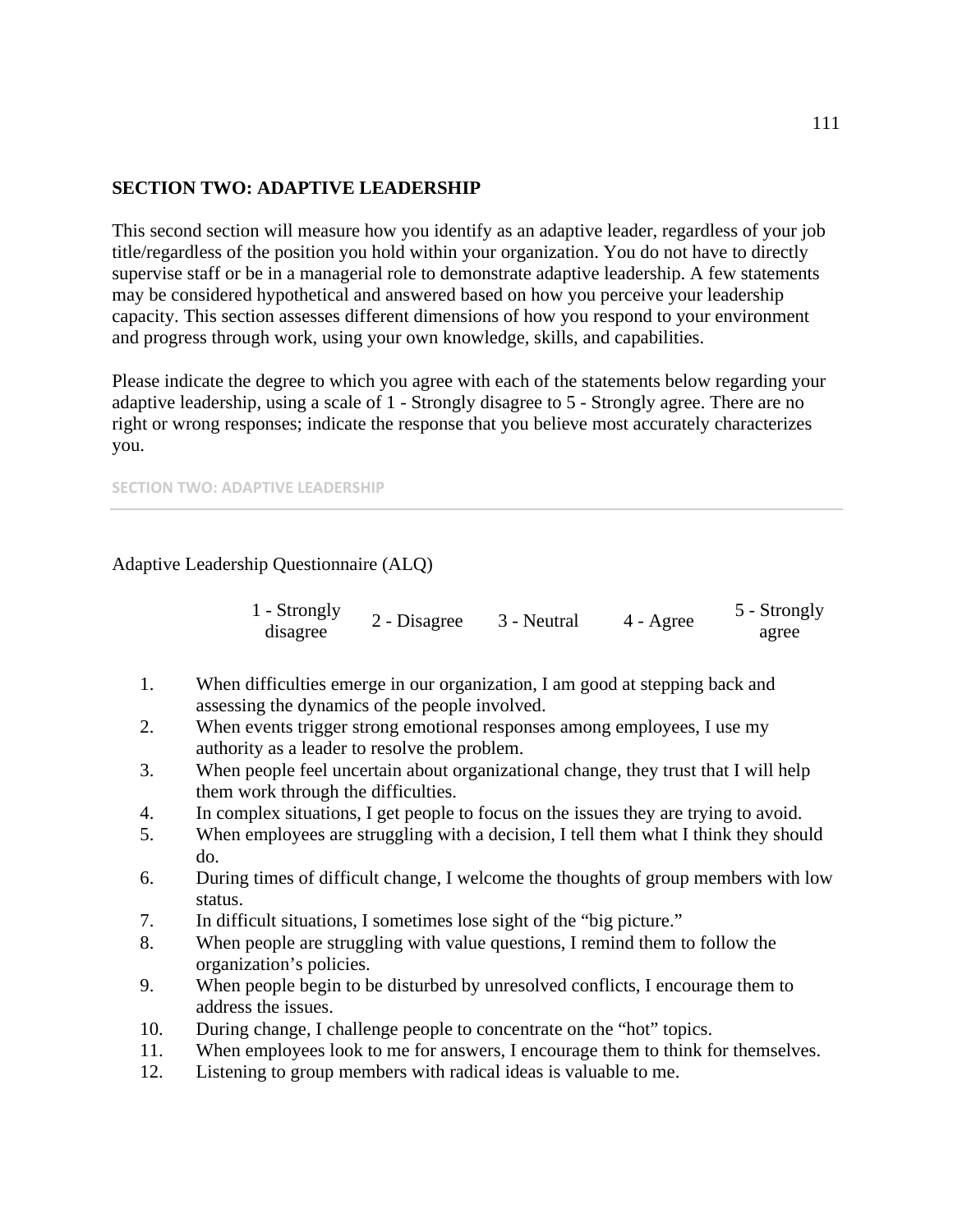Adaptive Leadership Questionnaire (ALQ)

1 - Strongly disagree 2 - Disagree 3 - Neutral 4 - Agree 5 - Strongly agree

- 13. When I disagree with someone, I have difficulty listening to what the person is really saying.
- 14. When others are struggling with intense conflicts, I step in to resolve the differences.
- 15. I have the emotional capacity to comfort others as they work through intense issues.
- 16. When people try to avoid controversial organizational issues, I bring these conflicts into the open.
- 17. I encourage employees to take initiative in defining and solving problems.
- 18. I am open to people who bring up unusual ideas that seem to hinder the progress of the group.
- 19. In challenging situations, I like to observe the parties involved and assess what's really going on.
- 20. I encourage people to discuss the "elephant in the room."
- 21. People recognize that I have confidence to tackle challenging problems.
- 22. I think it is reasonable to let people avoid confronting difficult issues.
- 23. When people look to me to solve problems, I enjoy providing solutions.
- 24. I have an open ear for people who don't seem to fit in with the rest of the group.
- 25. In a difficult situation, I will step out of the dispute to gain perspective on it.
- 26. I thrive on helping people find new ways of coping with organizational problems.
- 27. People see me as someone who holds steady in the storm.
- 28. In an effort to keep things moving forward, I let people avoid issues that are troublesome.
- 29. When people are uncertain about what to do, I empower them to decide for themselves.
- 30. To restore equilibrium in the organization, I try to neutralize comments of out-group members.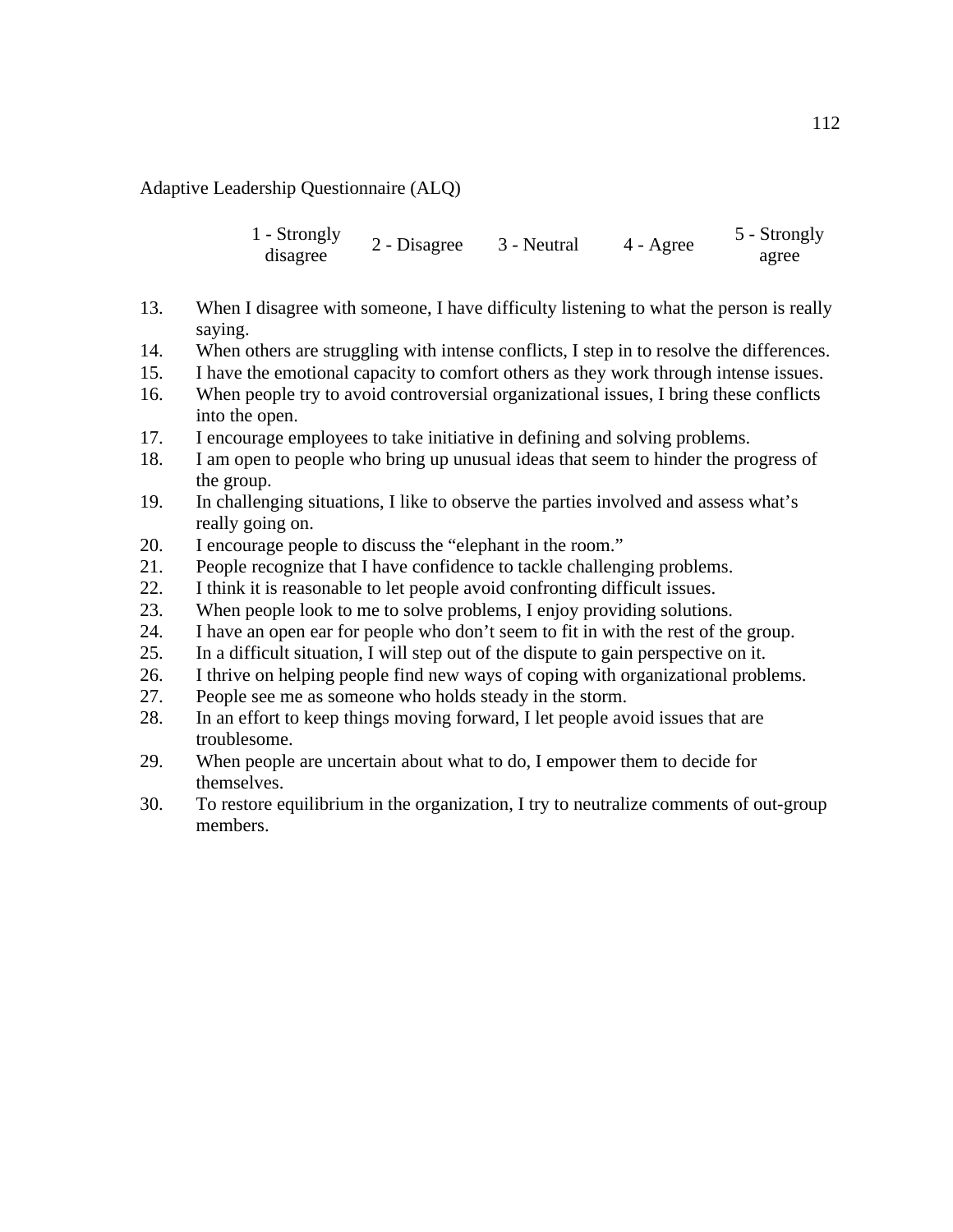# **SECTION THREE: EMPLOYEE DEMOGRAPHICS**

This final section will be used to collect employee demographic information. Demographic information will only be used to describe survey respondents for the purposes of this study. No data will be shared with other individuals.

**SECTION THREE: EMPLOYEE DEMOGRAPHICS**

# Employee Demographics

- 1. How many years have you been employed at your organization?
	- $\begin{array}{cc}\n 0 & 0 \text{ to } 1 \text{ year} \\
	 \hline\n 0 & 2 \text{ to } 5 \text{ years}\n \end{array}$
	- $2$  to 5 years
	- $\circ$  6 to 10 years<br> $\circ$  11+ years
	- $11+$  years
- 2. What title best describes your current position/level?
	- o Specialist/Support Staff
	- o Coordinator/Advisor
	- o Assistant Director
	- o Associate Director<br>
	o Dean/Director/Dep
	- Dean/Director/Department Head
	- o Executive Service (AVP/VP)
	- Other Administrative
- 3. How many years have you spent in your current department?
	- o 0 to 1 year
	- o 2 to 5 years
	- o 6 to 10 years
	- $\circ$  11+ years
- 4. How many employees do you supervise?
	- o 0 employees
	- o 1 to 2 employees
	- o 3 to 5 employees
	- o 6 to 10 employees
	- $\circ$  11+ employees